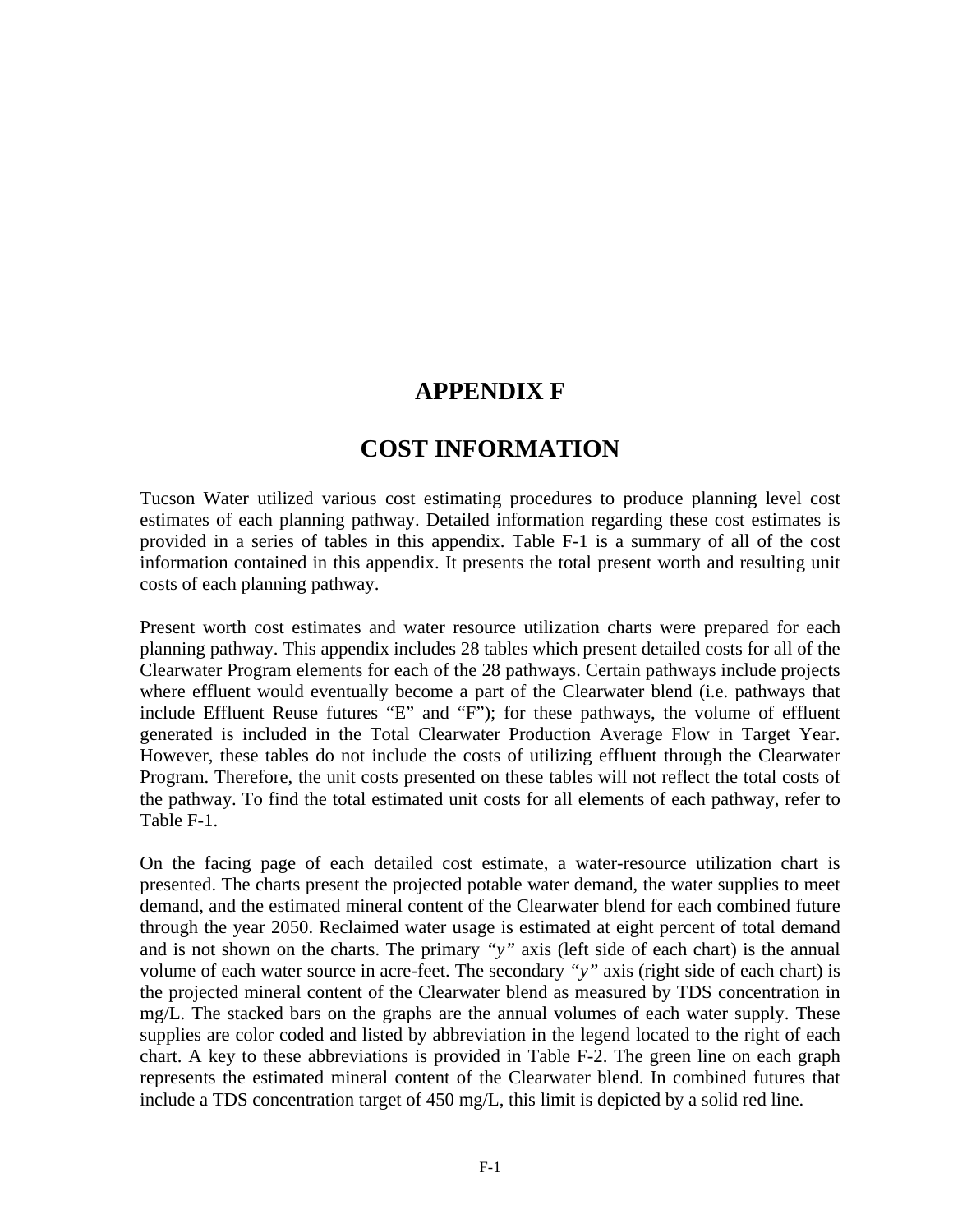## **Table F-1:** Water Plan: 2000-2050 - Present Worth Costs of the Planning Pathways

NOTE: Annualized Costs in \$1,000 except where noted.

|                         |              | <b>Water Flow</b>                                                                                                                                                                                                              |                     |                |                   |                       |                |                | <b>Annualized Costs</b> |                |                        |                |          |                 |                                    |                              |              | <b>Unit Costs</b> |                  |                                      |                 | <b>Total Present Worth</b> |                      |
|-------------------------|--------------|--------------------------------------------------------------------------------------------------------------------------------------------------------------------------------------------------------------------------------|---------------------|----------------|-------------------|-----------------------|----------------|----------------|-------------------------|----------------|------------------------|----------------|----------|-----------------|------------------------------------|------------------------------|--------------|-------------------|------------------|--------------------------------------|-----------------|----------------------------|----------------------|
|                         |              |                                                                                                                                                                                                                                |                     |                |                   |                       |                |                |                         |                |                        |                |          |                 |                                    |                              | <b>Total</b> |                   |                  | <b>Clearwater</b>                    | <b>Effluent</b> | <b>Effluent</b>            |                      |
|                         | Combined     | 2030 (Target Year)                                                                                                                                                                                                             | <b>Havden-Udall</b> | Havden-Udall   | EhT of CAP        | EhT of CAP            | <b>CAVSARP</b> | <b>CAVSARP</b> | <b>SAVSARP</b>          | <b>SAVSARP</b> | Other                  | Other          | Effluent | <b>Effluent</b> |                                    |                              | Annualized   | <b>Unit Cost</b>  | <b>Unit Cost</b> | <b>Cost Tool Total Present Worth</b> |                 | <b>Present Worth</b>       | <b>Grand Total</b>   |
| Pathway                 | Future       | Average Flow (MGD)*                                                                                                                                                                                                            | Capital             | <b>O&amp;M</b> | Capital           | <b>O&amp;M</b>        | Capital        | <b>O&amp;M</b> | Capital                 | <b>O&amp;M</b> | Capital                | <b>O&amp;M</b> | Capital  | <b>O&amp;M</b>  | <b>Total Capital Total O&amp;M</b> |                              | Costs        | (\$/1.000 Gal)    | (S/AF)           | <b>Present Worth</b>                 | Capital         | <b>O&amp;M</b>             | <b>Present Worth</b> |
|                         |              | 116.2                                                                                                                                                                                                                          | 492                 | 2,913          | 14.193            | 4.398                 |                | 5.906          |                         |                | 1.434                  | 390            |          |                 | 16.118                             | \$13,607                     | 29.725       | 0.70              |                  | \$427,304,963                        | ፍሰ              |                            | \$427.304.963        |
|                         | II-A         | 123.0                                                                                                                                                                                                                          | 493                 | 2,815          | . .               |                       |                | 5,906          |                         |                | $\frac{1}{3}$ 1.434    | 390            |          |                 | .926                               | 9.112                        | 11.038       | 0.25              |                  | \$158,672,375                        |                 |                            | \$158,672,375        |
| $\overline{\mathbf{2}}$ | I-B          | 150.9                                                                                                                                                                                                                          | 500                 | 4.099          | 14.606            | 4.433                 |                | 3.642          | - 55                    |                | $ \frac{1}{3}$ 1.434   | 392            | 13.229   | 9.841           | 29.769                             | \$22.406                     | 52.175       | 0.95              | 308.7            | \$418,388,366                        | \$190,172,406   | \$141,467,348              | \$750.028.120        |
|                         | II-B         | 156.5                                                                                                                                                                                                                          | 501                 | 3,999          |                   |                       |                | 3,642          | - 55                    |                | $-$ \ \ \$ 1.434       | 379            | 13,229   | 9,841           | 15.164                             | \$17,861                     | 33.025       | 0.58              |                  | \$143.096.359                        | \$190,172,406   | \$141.467.348              | \$474,736,112        |
|                         | ŀС           | 116.2                                                                                                                                                                                                                          | 492                 | $2,913$ \ \$   | 14,193            | 4,398 $ $             |                | 5.906          |                         |                | $-$ \ \$ 1.434         | 390 9          |          |                 | 16.118                             | \$13,607                     | 29.725       | 0.70              | 228.3            | \$427,304,963                        | \$0             |                            | \$427,304,963        |
|                         | IL C         | 123.0                                                                                                                                                                                                                          | 493                 |                | - 3               |                       |                | 5.906          | - \$                    |                | $-$ \ \$ 1.434         | 390            |          |                 | 1.926                              | 9.112                        | 11.038       | $0.25-5$          | 80. <sup>.</sup> | \$158,672,375                        |                 |                            | \$158,672,375        |
|                         | I-D          | 150.9                                                                                                                                                                                                                          | 500                 | 4,099          | 14.606 \$         | $4.433$ \.            |                | 3.642          |                         |                | $\frac{1}{2}$ \$ 1.434 | 392            | 13.229   | 9.841           | 29.769                             | \$22.406                     | 52.175       | 0.95              |                  | \$418,388,366                        | \$190.172.406   | \$141,467,348              | \$750.028.120        |
|                         | II-D         | 156.5                                                                                                                                                                                                                          | $501$ \$            | 3,999          | - 8               |                       |                | 3.642          |                         |                |                        | 379            | 13,229   | 9.841           | 15.164                             | 17.861                       | 33.025       | 0.58              |                  | \$143,096,359                        | \$190,172,406   | \$141,467,348              | \$474,736,112        |
|                         | <b>III-A</b> | 130.0                                                                                                                                                                                                                          | $\sim$ .            |                |                   |                       |                | 5.906          | 2.641                   | 5.379          | 1.458                  |                |          |                 | 4.100                              | \$11.757                     | 15.856       | 0.33              | 108.9            | \$227,939,018                        | \$0             |                            | \$227.939.018        |
|                         | IV-A         | 115.1                                                                                                                                                                                                                          | 61 \$               |                | $-1$ \$<br>18,319 | 3.345                 |                | 5.539          | 2641                    | 5.832          | 1.457                  |                |          |                 | 22.478                             | 15.184                       | 37.662       | 0.90              | 292.             | \$541,393,206                        |                 |                            | \$541,393,206        |
|                         | $III-B$      | 156.2                                                                                                                                                                                                                          | - 1                 |                |                   |                       |                | 5.906          | 2641                    | 5.379          | 1.458                  | $474$   \$     | 8.196    | 5.976           | 12.296                             | \$17,736                     | 30.032       | 0.53              | 1716             | \$227,988,044                        | \$117,816,443   | \$85,905,633               | \$431,710,119        |
|                         | IV-B         | 149.9                                                                                                                                                                                                                          | 61 S                |                | 17,740            | 3,185                 |                |                | 2.641                   | 5.830          | 1.457                  | 483            | 8,196    | 5.976           | 30.096                             | 21.011                       |              | 0.93              | 304.3            | \$530,942,414                        | \$117,816,443   | \$85,905,633               | \$734,664,490        |
|                         | $III-C$      | 130.0                                                                                                                                                                                                                          | - 1                 |                |                   |                       |                | 5.906          | 2.641                   | 5.379          | S 1.458                | $471 \mid$ \$  |          |                 | 4.100                              | $$11.757$ \ S                | 15.856       | 0.33              | 108.9            | \$227,939,018                        | \$0             |                            | \$227,939,018        |
|                         | IV-C         | 115.1                                                                                                                                                                                                                          | 61 S                |                | $-1$ \$<br>18.319 | 3.345                 |                | 5.539          | 2.641                   | 5.832          | 1.457                  |                |          |                 | 22.478                             | \$15.184                     | 37.662       | 0.90              | 292.             | \$541.393.206                        |                 |                            | \$541,393,206        |
| -8                      | III-D        | 156.2                                                                                                                                                                                                                          | - 3                 |                | $-1$ \$           |                       |                | 5.906          | 2.641                   | 5.379          | $\frac{1}{2}$ 1.458    | $474$   \$     | 8,196    | 5,976           | 12.296                             | \$17.736                     | 30.032       | 0.53              | 171.6            | \$227,988,044                        | \$117,816,443   | \$85,905,633               | \$431,710,119        |
|                         | IV-D         | 149.9                                                                                                                                                                                                                          | 61 S                |                | $-1$ \$<br>17.740 | $3.185$ $\frac{1}{3}$ |                | 5.537          | 2.641                   | 5.830          | \$1.457                | 483            | 8.196    | 5.976           | 30.096                             | \$21.011                     | 51.106       | 0.93              | 304.3            | \$530,942.41                         | \$117,816,443   | \$85,905,633               | \$734,664,490        |
| -9                      | III-E        | 154.6                                                                                                                                                                                                                          | . .                 | $-1$ \$        | . .               |                       |                | 5.206          | 2641                    | 6.134          | \$1.458                |                | 13.514   | 10.739          | 17.614 \$ 22.551                   |                              | 40.165       | 0.71              | 231.8            | \$228,737.31                         | \$194.267.938   | \$154.380.416              | \$577.385.665        |
|                         | IV-E         | 153.1                                                                                                                                                                                                                          | 61 S                |                | 17,537<br>$-1$ \$ | 3,305                 |                | 5.047          | 2.641                   | 6.585          | $\frac{1}{5}$ 1,458    |                | 13,514   | 10,739          |                                    | $35,212$ \$ 26,147 \ \$      | 61.359       | 1.10S             | 357.9            | \$533,399,637                        | \$194,267,938   | \$154,380,416              | \$882,047,990        |
| 10 <sup>1</sup>         | III-F        | 154.6                                                                                                                                                                                                                          | - 1                 |                |                   |                       |                | 5.206          | 2.641                   | 6.134          | \$1.458                |                | 13.514   | 10.739          | 17.614                             | $\overline{\text{ }322,551}$ | 40.165       | 0.71              | 231.8            | \$228,737.31                         | \$194.267.938   | \$154,380,416              | \$577,385,665        |
|                         | IV-F         | 153.1                                                                                                                                                                                                                          | 61                  |                | 17.537            | 3,305                 |                | 5.047          | 2.641                   | 6.585          | \$ 1.458               |                | 13.514   | 10.739          | 35.212                             | 26.147                       | 61.359       | $1.10 -$          | 357.9            | \$533,399,637                        | \$194,267,938   | \$154,380,416              | \$882,047,990        |
| 11                      | I-E          | 154.6                                                                                                                                                                                                                          | 498                 | 3,702          | 15.146            | 4.422                 |                | 5.054          |                         |                | $\frac{1}{2}$ 1.436    | 377            | 13.229   | 9.841           | 30.309                             | \$23.396                     | 53,706       | 0.95              | 310.0            | \$440,388,505                        | \$190,172,406   | \$141,467,348              | \$772,028,259        |
|                         | II-F         | 154.6                                                                                                                                                                                                                          | 499                 | 3,605          |                   |                       |                | 4.831          |                         |                | $\frac{1}{3}$ 1.434    |                | 13.229   | 9.841           | 15.162                             | 18.651                       | 33,813       | 0.60              |                  | \$154,429,985                        | \$190,172,406   | \$141.467.348              | \$486,069,738        |
| 12                      |              | 154.6                                                                                                                                                                                                                          | 498                 | 3,702          | 15.146            | 4.422                 |                | 5.054          |                         |                | S 1.436                |                | 13.229   | 9.841           | 30.309                             | \$23,396                     | 53.706       | 0.95              | 310.0            | \$440.388.505                        | \$190,172,406   | \$141,467,348              | \$772.028.259        |
|                         |              | 154.6                                                                                                                                                                                                                          | 499                 | 3.605          | $\sim$ $-$        |                       |                | 4.831          | - 8                     |                | $\frac{1}{3}$ 1.434    | -374           | 13.229   | 9.841           | 15.162                             | 18.651                       | 33.813       | 0.60              | 195.3            | \$154,429,985                        | \$190.172.406   | \$141,467,348              | \$486,069,738        |
| 13                      | I-G          | 154.6                                                                                                                                                                                                                          | 492                 | $2,910$   \$   | 12,639            | $3.573$   \$          |                | 5.906          | - \$                    |                | $\frac{1}{3}$ 1.434    | 402            | 13,152   | 10.782          | 27.717                             | $$23.573$ \ S                | 51.290       | 0.91              | 296.             | \$393,237,265                        | \$189.068.807   | \$154,992,158              | \$737,298,229        |
|                         | II-G         | 154.6                                                                                                                                                                                                                          | 493                 | $2.815$ \ \$   |                   |                       |                | 5.906          | $-9$                    |                | \$1.434                | 396            | 13.152   | 10.782          | 15.079                             | 19.899                       | 34.978       | 0.62              | 202.0            | \$158,760.51                         | \$189,068,807   | \$154,992,158              | \$502,821,476        |
| 14                      | ŀН           | 154.6                                                                                                                                                                                                                          | 492                 | $2,910$ \\$    | 12.639            | 3.573                 |                | 5.906          |                         |                | $\frac{1}{3}$ 1.434    | 402            | 13.152   | 10.782          |                                    | $27.717$ \$ 23.573   \$      | 51.290       | 0.91              |                  | \$393.237.265                        | \$189,068,807   | \$154,992,158              | \$737,298,229        |
|                         |              | 154.6                                                                                                                                                                                                                          | 493                 | $2,815$ \$     |                   |                       |                | 5,906          |                         |                |                        |                | 13.152   |                 | 15.079                             | 19,899                       | 34.978       | 1.62              |                  | \$158,760,51                         | \$189,068,807   | \$154,992,158              | \$502,821,476        |
|                         |              | *Highlighted boxes contain flows that are in addition to those flows that appear on each of the Clearwater Cost Model output sheets. Added flows were derived from the use of effluent credits to pump additional ground water |                     |                |                   |                       |                |                |                         |                |                        |                |          |                 |                                    |                              |              |                   |                  |                                      |                 |                            |                      |

**EhT: Enhanced Treatment; CAP: Central Arizona Project water**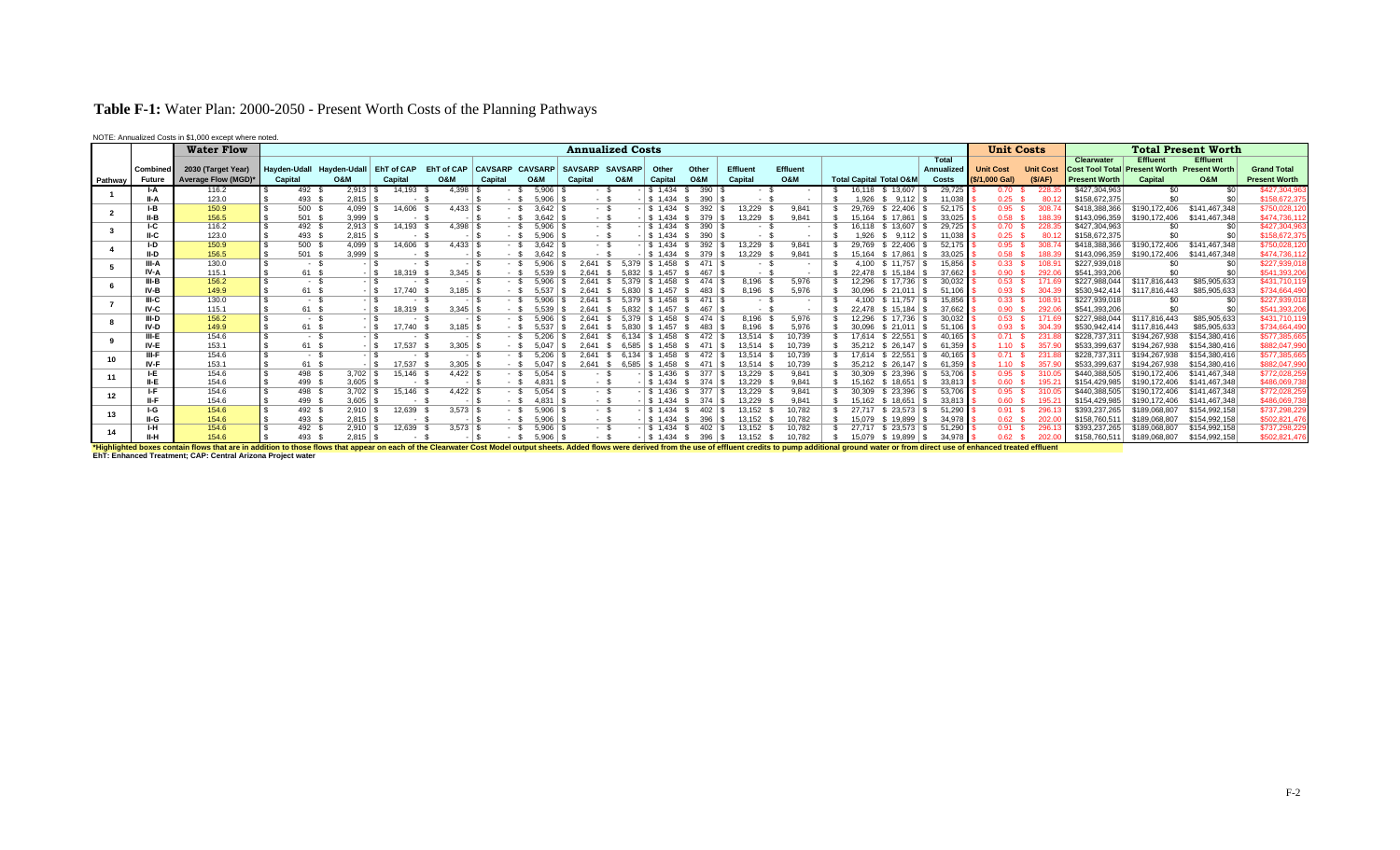| <b>Abbreviation</b> | <b>Explanation</b>                 | <b>Abbreviation</b> | <b>Explanation</b>                          |
|---------------------|------------------------------------|---------------------|---------------------------------------------|
| <b>EFF</b> credits  | Recovered effluent long-           | <b>TARP</b>         | <b>Tucson Airport Remediation Project</b>   |
|                     | term storage credits               |                     |                                             |
| <b>EFF Recovery</b> | Annual recovery of                 | PIMA MINE RD        | Recovery of Colorado River water stored     |
|                     | recharged effluent                 |                     | at the Pima Mine Road Recharge Project      |
| <b>SAVSARP</b>      | Recovered Colorado River           | <b>CAP Bypass</b>   | Direct-treated Colorado River water from    |
| Storage             | water long-term storage<br>credits |                     | the Hayden-Udall Treatment Plant            |
| <b>RO Filt EFF</b>  | Highly treated effluent            | <b>CAP</b> Permeate | Direct- and enhanced-treated Colorado       |
|                     |                                    |                     | River water from the Hayden-Udall           |
|                     |                                    |                     | <b>Treatment Plant</b>                      |
| Phase 1             | The first phase of wells           | <b>THREE POINTS</b> | Three Points Well Field                     |
|                     | shut-down in the Central           |                     |                                             |
|                     | Well Field                         |                     |                                             |
| Phase 2             | Second phase of above              | <b>AVS</b>          | South portion of the Avra Valley Well       |
|                     |                                    |                     | Field                                       |
| Phase 3             | Third phase of above               | <b>SAVSARP</b>      | Southern Avra Valley Storage and            |
|                     |                                    |                     | Recovery Project                            |
| Central             | Remaining wells in the             | <b>AVN</b>          | North portion of the Avra Valley Well       |
|                     | Central Well Field                 |                     | Field                                       |
| E&G                 | Wells located in the E&G           | <b>CAVSARP</b>      | Central Avra Valley Storage and Recovery    |
|                     | water service areas                |                     | Project                                     |
| <b>SANTA</b>        | Santa Cruz Well Field              | <b>ISOLATED</b>     | Wells located in the isolated water systems |
| <b>CRUZ</b>         |                                    |                     |                                             |
| <b>SOUTHSIDE</b>    | Southside Well Field               |                     |                                             |

**Table F-2:** Water-Supply Abbreviations Shown on Supply Graphs for Pathways.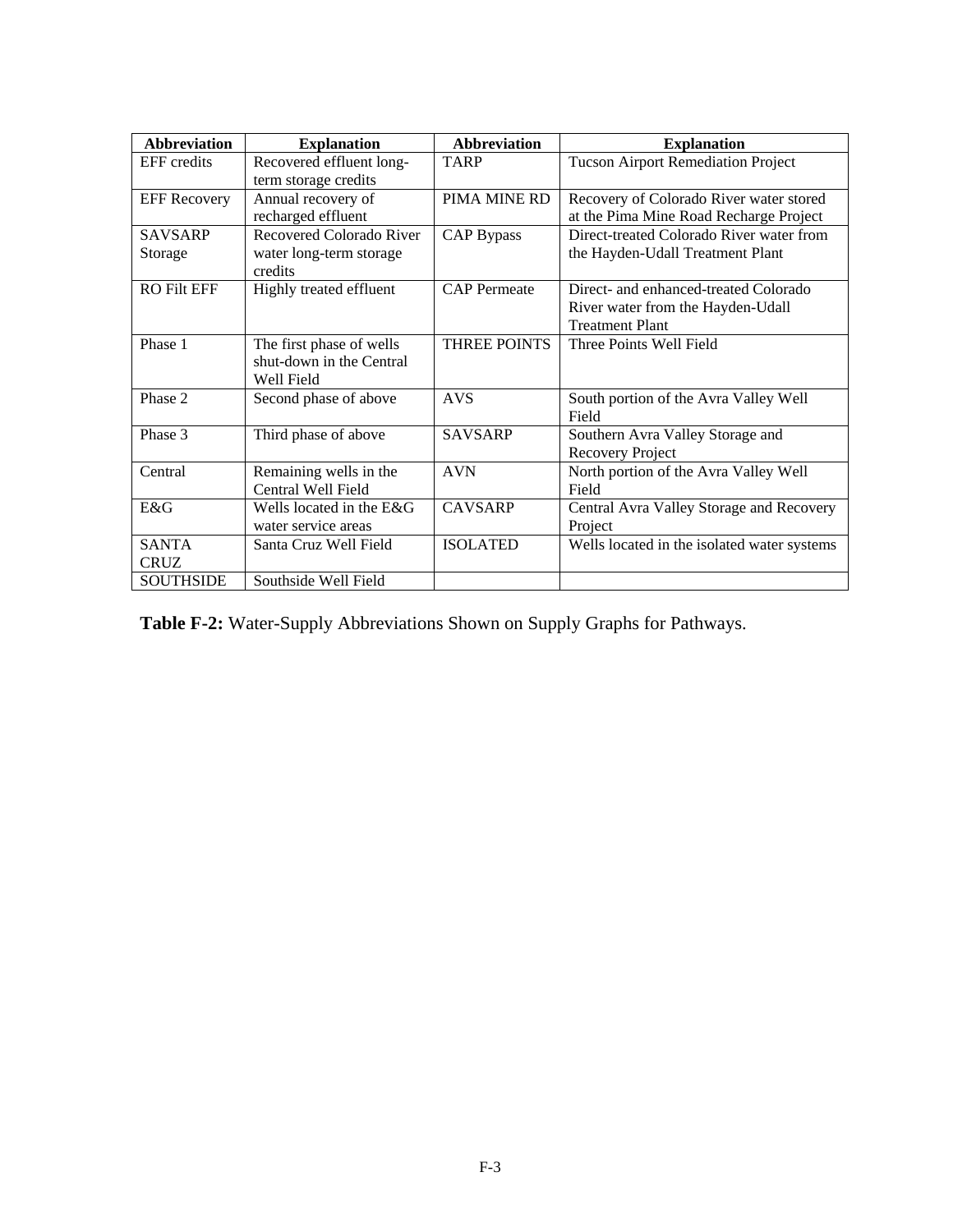| <b>CLEARWATER COST MODEL OUTPUT</b><br>ALTERNATIVE NAME                                                                             |                     |                       | Add Run to Database                                | Show Input Form                              |                    | <b>Pathway 1</b>           |                          |                |                                   |
|-------------------------------------------------------------------------------------------------------------------------------------|---------------------|-----------------------|----------------------------------------------------|----------------------------------------------|--------------------|----------------------------|--------------------------|----------------|-----------------------------------|
|                                                                                                                                     | Future I-A          |                       |                                                    |                                              |                    |                            |                          |                |                                   |
| <b>RUN NAME</b>                                                                                                                     | Run 1               |                       |                                                    |                                              |                    | <b>Combined Future I-A</b> |                          |                |                                   |
| DATE                                                                                                                                | 9/13/2004           |                       | Final TDS Target from Resource Planning Tool       | 450<br>(mq/L)                                |                    |                            |                          |                |                                   |
| <b>Input Values</b>                                                                                                                 |                     |                       | <b>Overall Output Values</b>                       | (\$millions except where noted)              |                    |                            |                          |                |                                   |
| Power Cost for HUWTP                                                                                                                | \$0.08              | (\$/kWh)              | <b>Present Worth Capital Cost</b>                  | 231.7                                        |                    |                            |                          |                |                                   |
| Labor Rate                                                                                                                          | \$26                | \$/hr)                | <b>Average Annual O&amp;M Cost</b>                 | 15.6<br>\$                                   |                    |                            |                          |                |                                   |
| <b>Annual Discount Rate</b>                                                                                                         | 0.050               | (per year as decimal) | <b>Present Worth of O&amp;M Costs</b>              | $\mathbf{s}$<br>195.6                        |                    |                            |                          |                |                                   |
| <b>ENR 20 Cities Average Cost Construction Index</b>                                                                                | 7188                |                       | <b>Total Present Worth</b>                         | 427.3<br>\$                                  |                    |                            |                          |                |                                   |
| <b>Target Year</b>                                                                                                                  | 2030                | (Year)                | <b>Annualized Capital Cost</b>                     | \$<br>16.1                                   |                    |                            |                          |                |                                   |
| Planning Horizon                                                                                                                    | 26                  | (Years)               | <b>Uniform Annualized O&amp;M Cost</b>             | \$.<br>13.6                                  |                    |                            |                          |                |                                   |
| Spencer Interconnect                                                                                                                | <b>TRUE</b>         |                       | <b>Total Equivalent Annual Cost</b>                | 29.7<br>$\mathbf{s}$                         |                    |                            |                          |                |                                   |
| SAVSARP Deep Wells                                                                                                                  | 15                  |                       | Equivalent Unit Cost (based on Target Year flows): |                                              |                    |                            |                          |                |                                   |
| Three-Points Wellfield                                                                                                              | 2012                |                       | \$/1,000 gallons                                   | 0.70                                         |                    |                            |                          |                |                                   |
|                                                                                                                                     |                     |                       | \$/acre-foot                                       | 228                                          |                    |                            |                          |                |                                   |
| <b>Project Cost Breakdown</b>                                                                                                       |                     |                       |                                                    |                                              |                    |                            |                          |                |                                   |
| Project (\$1,000s except where noted)                                                                                               | Design Flow (MGD)   | Average Flow in       | Present Worth<br>Average Annua                     | <b>Present Worth</b><br><b>Total Present</b> | Annualized Capital | Uniform                    | <b>Total</b>             |                | <b>Equivalent Unit Production</b> |
|                                                                                                                                     | [based on max. flow | Target Year (MGD)     | Capital Cost (\$k<br>O&M Cost                      | O&M Costs<br>Worth (\$k)                     | Cost (\$k/yr)      | Annualized                 | Equivalent               | Cost           | (based on Target                  |
|                                                                                                                                     | over planning       |                       | (\$k/yr)                                           | (Sk)                                         |                    | O&M Cost                   | <b>Annual Cost</b>       |                | Year flows)                       |
|                                                                                                                                     | period]             |                       |                                                    |                                              |                    | (Sk/yr)                    | (Sk/yr)                  |                |                                   |
| Hayden-Udall WTP:                                                                                                                   |                     |                       |                                                    |                                              |                    |                            |                          | \$/1,000 gal   | \$/acre-ft                        |
| General Rehabilitation                                                                                                              |                     |                       | 4,480                                              | 4,480                                        | 312                |                            | 312                      |                |                                   |
| <b>Primary Disinfection Options</b>                                                                                                 |                     |                       |                                                    |                                              |                    |                            |                          |                |                                   |
| UV Disinfection                                                                                                                     | 0.0                 | 0.0                   |                                                    |                                              |                    |                            |                          |                |                                   |
| Ozonation (Giardia & Cryptosporidium)                                                                                               | 0.0                 | 0.0                   | \$<br>\$.                                          |                                              | $\mathbf{f}$       |                            |                          | £.             | \$                                |
| Ozonation (Taste & Odor)                                                                                                            | 102.1               | 67.8                  | S.<br>2,162<br>499<br>S.                           | 5,887<br>\$<br>8,048                         | 150                | 409                        | 560                      | $\overline{0}$ | 7<br>\$.                          |
| Chlorination                                                                                                                        | 102.1               | 67.8                  | S.<br>\$                                           |                                              |                    |                            |                          |                | \$                                |
| <b>Existing Direct Filtration</b>                                                                                                   | 102.1               | 67.8                  | 2,860<br>S                                         | 33,261<br>33,261                             |                    | 2,314                      | 2,314                    | $\overline{0}$ | 30<br>$\mathfrak{L}$              |
| TDS Removal of CAP Water                                                                                                            |                     |                       |                                                    |                                              |                    |                            |                          |                |                                   |
| NF/RO (with Existing Direct Filtration)                                                                                             | 60.5                | 45.2                  | 54,263<br>4,319<br>\$<br>S                         | 47,462<br>101,725                            | 3,775              | 3,302                      | 7,076                    | $\mathbf{0}$   | 140                               |
| NF/RO (with MF/UF Pre-treatment)                                                                                                    | 0.0                 | 0.0                   |                                                    |                                              |                    |                            |                          |                |                                   |
| <b>Evaporation Ponds</b>                                                                                                            | 9.1                 | 6.8                   | 149,766<br>S<br>1,434<br>\$                        | 15,754<br>165,520<br>\$                      | 10,418             | 1,096                      | 11,514<br>$\mathfrak{L}$ | 5              | 1,517<br>\$                       |
| TDS Removal of Recovered Water                                                                                                      |                     |                       |                                                    |                                              |                    |                            |                          |                |                                   |
| NF/RO for Recovered Water                                                                                                           | 0.0                 | 0.0                   | <b>S</b><br>\$                                     |                                              |                    |                            |                          |                |                                   |
| <b>Evaporation Ponds</b>                                                                                                            | 0.0                 | 0.0                   | \$<br>S                                            | \$                                           |                    |                            |                          |                |                                   |
| Secondary Disinfection                                                                                                              |                     |                       |                                                    |                                              |                    |                            |                          |                |                                   |
| Chlorine                                                                                                                            | 93.9                | 61.0                  | \$<br>424<br>234<br>\$                             | 2,728<br>3,151<br>\$.                        | 29                 | 190                        | 219                      | $\overline{0}$ | $\mathbf{3}$<br>\$                |
| Chloramines                                                                                                                         | 0.0                 | 0.0                   | S<br>Я                                             |                                              |                    |                            |                          |                |                                   |
| Sub-total (Hayden-Udall WTP)                                                                                                        | 93.9                | 61.0                  | 211,095<br>9,344                                   | 105,090<br>316,185                           | 14,685             | 7,311                      | 21,995                   | 0.99           | 322                               |
| <b>CAVSARP</b>                                                                                                                      | 61.2                | 52.5                  | 5,696                                              | 84,906<br>84,906                             |                    | 5,906                      | 5,906                    | 0.31           | 100<br>-\$                        |
| <b>SAVSARP</b>                                                                                                                      | 0.0                 | 0.0                   | $\mathbf{s}$                                       | \$                                           |                    |                            |                          |                | \$                                |
| Secondary Disinfection- Recovered Water                                                                                             | 61.2                | 52.5                  | 143<br>92<br><b>S</b>                              | 1,319<br>1,462                               | 10                 | 92                         | 102                      | 0.01           | $\overline{2}$<br>$\mathfrak{s}$  |
|                                                                                                                                     |                     |                       |                                                    |                                              |                    |                            |                          |                |                                   |
| <b>Three Points Wellfield</b>                                                                                                       | 3.1                 | 2.7                   | 5,249<br>221<br>l \$                               | 2,400<br>7,649                               | $365$ \$           | 167                        | 532                      | 0.54           | 177<br>\$                         |
| Secondary Disinfection- Three Points Wellfield                                                                                      | 3.1                 | 2.7                   | $\mathbf{s}$<br>86<br>$5\phantom{.0}$              | 145<br>60                                    |                    |                            | 10 <sub>1</sub>          | 0.01           | $\mathbf{3}$                      |
| <b>Total Clearwater Production (MGD)</b>                                                                                            | 158.2               | 116.2                 |                                                    |                                              |                    |                            |                          |                |                                   |
|                                                                                                                                     |                     |                       |                                                    |                                              |                    |                            |                          |                |                                   |
| Spencer Interconnect                                                                                                                |                     |                       | 15,130<br>192<br>S                                 | 16,957<br>1,827                              | 1,052              | 127                        | 1,180                    |                |                                   |
| <b>TOTAL COSTS</b>                                                                                                                  |                     |                       | 15,551<br>231,702                                  | 195,603<br>427,305                           | 16,118             | 13,607                     | 29,725                   | 0.70           | 228                               |
| All primary disinfection chlorine costs are included in the secondary disinfection costs when chlorine is the primary disinfectant. |                     |                       |                                                    |                                              |                    |                            |                          |                |                                   |
| ** Equivalent unit production costs in the Total Costs row include Spencer Interconnect costs.                                      |                     |                       |                                                    |                                              |                    |                            |                          |                |                                   |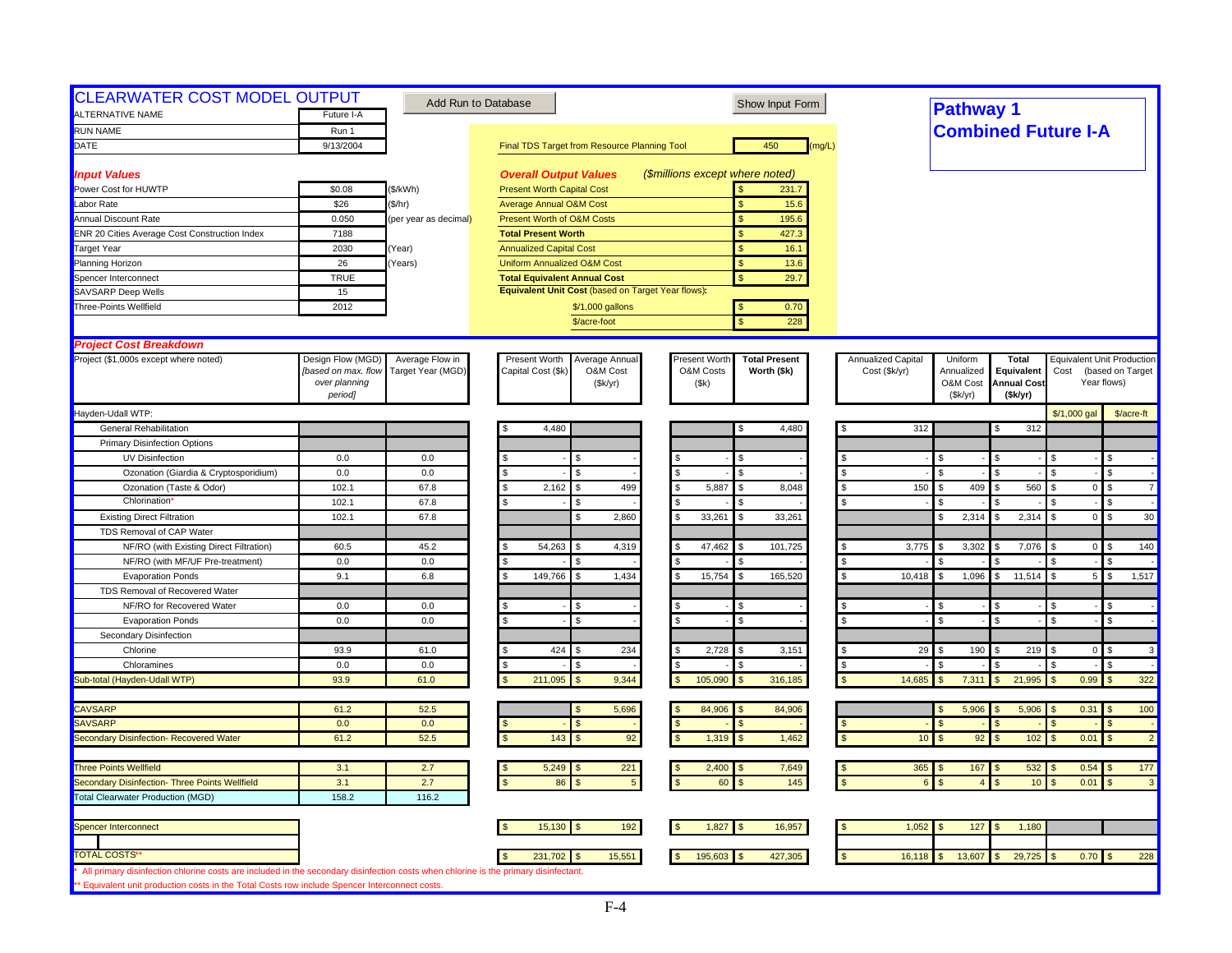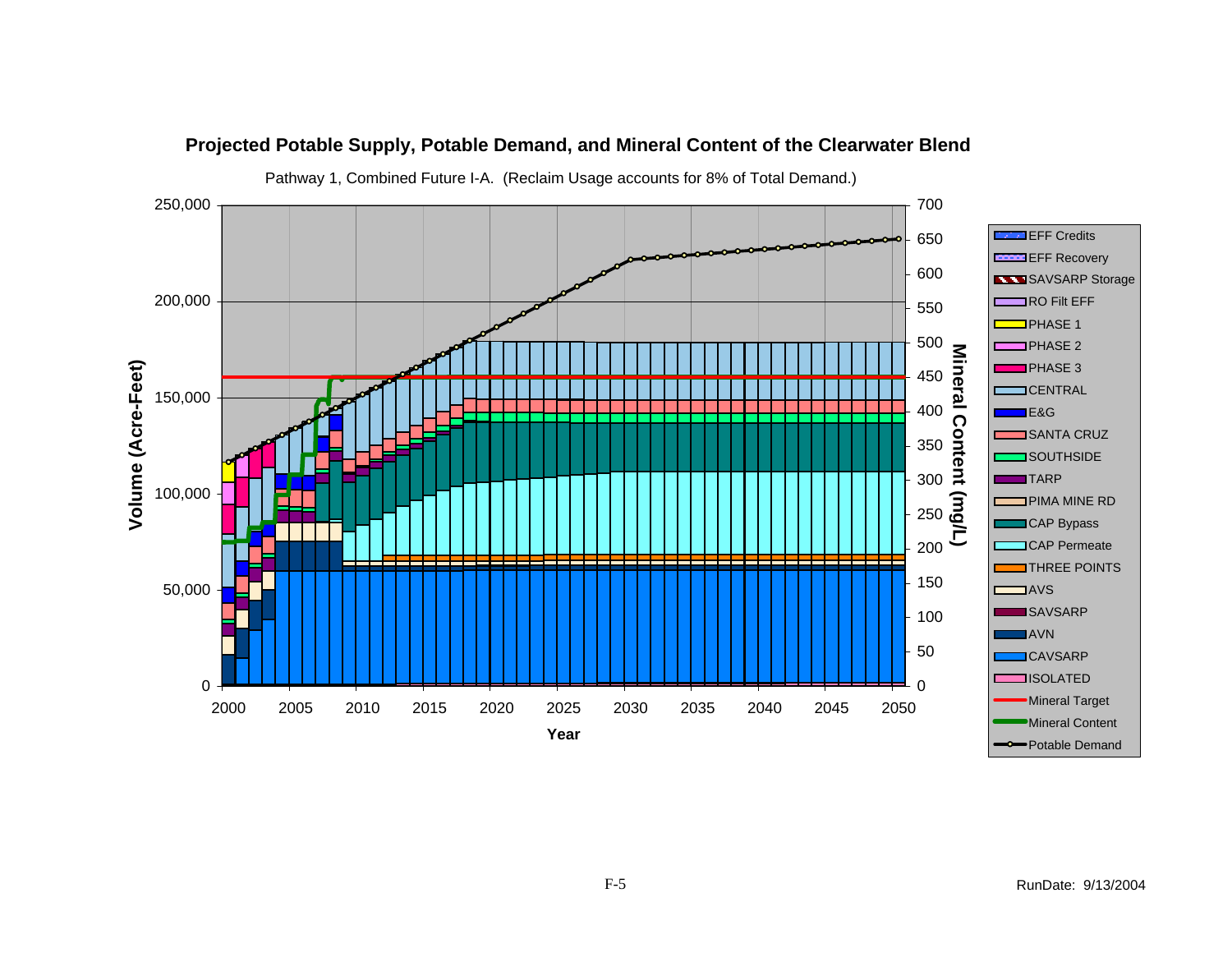| <b>CLEARWATER COST MODEL OUTPUT</b><br><b>ALTERNATIVE NAME</b>                                                                                                                                                                       | Future II-A                                               |                                      | Add Run to Database                                                           | Show Input Form                                                            |                                            | <b>Pathway 1</b>                  |                                           |                             |                                                                      |
|--------------------------------------------------------------------------------------------------------------------------------------------------------------------------------------------------------------------------------------|-----------------------------------------------------------|--------------------------------------|-------------------------------------------------------------------------------|----------------------------------------------------------------------------|--------------------------------------------|-----------------------------------|-------------------------------------------|-----------------------------|----------------------------------------------------------------------|
| <b>RUN NAME</b>                                                                                                                                                                                                                      | Run 1                                                     |                                      |                                                                               |                                                                            |                                            |                                   |                                           |                             |                                                                      |
| DATE                                                                                                                                                                                                                                 | 9/13/2004                                                 |                                      | Final TDS Target from Resource Planning Tool                                  | 650<br>(mg/L)                                                              |                                            |                                   |                                           | <b>Combined Future II-A</b> |                                                                      |
|                                                                                                                                                                                                                                      |                                                           |                                      |                                                                               |                                                                            |                                            |                                   |                                           |                             |                                                                      |
| <b>Input Values</b>                                                                                                                                                                                                                  |                                                           |                                      | <b>Overall Output Values</b>                                                  | (\$millions except where noted)                                            |                                            |                                   |                                           |                             |                                                                      |
| Power Cost for HUWTP                                                                                                                                                                                                                 | \$0.08                                                    | (\$/kWh)                             | <b>Present Worth Capital Cost</b>                                             | 27.7                                                                       |                                            |                                   |                                           |                             |                                                                      |
| Labor Rate                                                                                                                                                                                                                           | \$26                                                      | (\$/hr)                              | <b>Average Annual O&amp;M Cost</b>                                            | \$<br>9.7                                                                  |                                            |                                   |                                           |                             |                                                                      |
| Annual Discount Rate                                                                                                                                                                                                                 | 0.050                                                     | (per year as decimal)                | Present Worth of O&M Costs                                                    | S<br>131.0                                                                 |                                            |                                   |                                           |                             |                                                                      |
| ENR 20 Cities Average Cost Construction Index                                                                                                                                                                                        | 7188                                                      |                                      | <b>Total Present Worth</b>                                                    | 158.7                                                                      |                                            |                                   |                                           |                             |                                                                      |
| <b>Target Year</b>                                                                                                                                                                                                                   | 2030                                                      | Year)                                | <b>Annualized Capital Cost</b>                                                | <sub>\$</sub><br>1.9                                                       |                                            |                                   |                                           |                             |                                                                      |
| Planning Horizon                                                                                                                                                                                                                     | 26                                                        | Years)                               | Uniform Annualized O&M Cost                                                   | $\mathsf{S}$<br>9.1                                                        |                                            |                                   |                                           |                             |                                                                      |
| Spencer Interconnect                                                                                                                                                                                                                 | <b>TRUE</b>                                               |                                      | <b>Total Equivalent Annual Cost</b>                                           | $\mathbf{s}$<br>11.0                                                       |                                            |                                   |                                           |                             |                                                                      |
| <b>SAVSARP Deep Wells</b>                                                                                                                                                                                                            | 15                                                        |                                      | Equivalent Unit Cost (based on Target Year flows):                            |                                                                            |                                            |                                   |                                           |                             |                                                                      |
| Three-Points Wellfield                                                                                                                                                                                                               | 2012                                                      |                                      | \$/1,000 gallons                                                              | 0.25<br>-S                                                                 |                                            |                                   |                                           |                             |                                                                      |
|                                                                                                                                                                                                                                      |                                                           |                                      | \$/acre-foot                                                                  | 80<br>$\mathbf{\hat{S}}$                                                   |                                            |                                   |                                           |                             |                                                                      |
|                                                                                                                                                                                                                                      |                                                           |                                      |                                                                               |                                                                            |                                            |                                   |                                           |                             |                                                                      |
| <b>Project Cost Breakdown</b>                                                                                                                                                                                                        |                                                           |                                      |                                                                               |                                                                            |                                            |                                   |                                           |                             |                                                                      |
| Project (\$1,000s except where noted)                                                                                                                                                                                                | Design Flow (MGD)<br>[based on max. flow<br>over planning | Average Flow in<br>Target Year (MGD) | Present Worth<br>Average Annual<br>Capital Cost (\$k)<br>O&M Cost<br>(\$k/yr) | Present Worth<br><b>Total Present</b><br>O&M Costs<br>Worth (\$k)<br>(\$k) | <b>Annualized Capital</b><br>Cost (\$k/yr) | Uniform<br>Annualized<br>O&M Cost | Total<br>Equivalent<br><b>Annual Cost</b> | Cost                        | <b>Equivalent Unit Production</b><br>(based on Target<br>Year flows) |
|                                                                                                                                                                                                                                      | period]                                                   |                                      |                                                                               |                                                                            |                                            | (Sk/yr)                           | (\$k/yr)                                  |                             |                                                                      |
| Hayden-Udall WTP:                                                                                                                                                                                                                    |                                                           |                                      |                                                                               |                                                                            |                                            |                                   |                                           | \$/1,000 gal                | \$/acre-ft                                                           |
| <b>General Rehabilitation</b>                                                                                                                                                                                                        |                                                           |                                      | 4,480                                                                         | 4,480                                                                      | 312                                        |                                   | 312                                       |                             |                                                                      |
| <b>Primary Disinfection Options</b>                                                                                                                                                                                                  |                                                           |                                      |                                                                               |                                                                            |                                            |                                   |                                           |                             |                                                                      |
| UV Disinfection                                                                                                                                                                                                                      | 0.0                                                       | 0.0                                  |                                                                               | ¢                                                                          |                                            | \$                                |                                           |                             | \$                                                                   |
| Ozonation (Giardia & Cryptosporidium)                                                                                                                                                                                                | 0.0                                                       | 0.0                                  | \$<br>\$.                                                                     | <b>S</b>                                                                   |                                            | \$                                |                                           |                             | \$                                                                   |
| Ozonation (Taste & Odor)                                                                                                                                                                                                             | 101.4                                                     | 67.8                                 | 2,162<br>485<br>\$.<br>£.                                                     | 5,687<br>7,848<br>$\mathbf{s}$<br>£.                                       | \$<br>150                                  | 396<br>\$                         | 546<br>ς.                                 | $\overline{0}$              | $\mathbf{s}$<br>$\overline{7}$                                       |
| Chlorination                                                                                                                                                                                                                         | 101.4                                                     | 67.8                                 |                                                                               |                                                                            |                                            |                                   |                                           |                             | $\mathfrak{s}$                                                       |
| <b>Existing Direct Filtration</b>                                                                                                                                                                                                    | 101.4                                                     | 67.8                                 | 2.769<br>\$.                                                                  | 31.936<br>31,936<br>$\mathcal{F}$                                          |                                            | 2,222<br>£.                       | 2,222                                     | $\overline{0}$              | 29<br>\$                                                             |
| TDS Removal of CAP Water                                                                                                                                                                                                             |                                                           |                                      |                                                                               |                                                                            |                                            |                                   |                                           |                             |                                                                      |
| NF/RO (with Existing Direct Filtration)                                                                                                                                                                                              | 0.0                                                       | 0.0                                  |                                                                               |                                                                            |                                            |                                   |                                           |                             |                                                                      |
| NF/RO (with MF/UF Pre-treatment)                                                                                                                                                                                                     | 0.0                                                       | 0.0                                  | \$.<br>ፍ                                                                      | $\mathbf{\hat{s}}$                                                         |                                            | \$                                |                                           |                             | \$                                                                   |
| <b>Evaporation Ponds</b>                                                                                                                                                                                                             | 0.0                                                       | 0.0                                  | \$.                                                                           | <b>S</b>                                                                   |                                            | $\mathfrak{L}$                    |                                           |                             | $\mathfrak{L}$                                                       |
| TDS Removal of Recovered Water                                                                                                                                                                                                       |                                                           |                                      |                                                                               |                                                                            |                                            |                                   |                                           |                             |                                                                      |
| NF/RO for Recovered Water                                                                                                                                                                                                            | 0.0                                                       | 0.0                                  |                                                                               | .S                                                                         |                                            | $\mathfrak{L}$                    |                                           |                             | \$                                                                   |
| <b>Evaporation Ponds</b>                                                                                                                                                                                                             | 0.0                                                       | 0.0                                  | \$.                                                                           | $\mathbf{s}$                                                               |                                            | $\mathfrak{L}$                    | $\mathcal{F}$                             | ፍ                           | \$                                                                   |
| Secondary Disinfection                                                                                                                                                                                                               |                                                           |                                      |                                                                               |                                                                            |                                            |                                   |                                           |                             |                                                                      |
| Chlorine                                                                                                                                                                                                                             | 101.4                                                     | 67.8                                 | 442<br>247                                                                    | 2,845<br>3,288                                                             | 31                                         | 198                               | 229                                       | $\overline{0}$              | \$<br>3                                                              |
| Chloramines                                                                                                                                                                                                                          | 0.0                                                       | 0.0                                  | \$                                                                            |                                                                            | \$                                         |                                   |                                           |                             | \$                                                                   |
| Sub-total (Hayden-Udall WTP)                                                                                                                                                                                                         | 101.4                                                     | 67.8                                 | 3,502<br>7,084                                                                | 47,553<br>40,468<br>$\mathcal{F}$                                          | 493                                        | 2,815<br>$\mathfrak{L}$           | 3,308                                     | 0.13                        | 44<br>$\sqrt{3}$                                                     |
| <b>CAVSARP</b>                                                                                                                                                                                                                       | 61.2                                                      | 52.5                                 | 5,696                                                                         | 84,906<br>84,906                                                           |                                            | 5,906                             | 5,906                                     | $0.31$ \$                   | 100                                                                  |
| SAVSARP                                                                                                                                                                                                                              | 0.0                                                       | 0.0                                  |                                                                               |                                                                            |                                            |                                   |                                           |                             |                                                                      |
| Secondary Disinfection- Recovered Water                                                                                                                                                                                              | 61.2                                                      | 52.5                                 | 92<br>143                                                                     | 1,319<br>1,462<br><sub>S</sub>                                             | 10 <sup>°</sup>                            | 92                                | 102                                       | 0.01                        | $\overline{2}$                                                       |
| <b>Three Points Wellfield</b>                                                                                                                                                                                                        | 3.1                                                       | 2.7                                  | 5,249<br>221                                                                  | 2,400<br>7,649                                                             | - \$                                       | $365$ \$<br>167                   | 532                                       | $0.54$ \$                   | 177                                                                  |
| Secondary Disinfection- Three Points Wellfield                                                                                                                                                                                       | 3.1                                                       | 2.7                                  | 86<br>$5\phantom{.0}$                                                         | 145<br>60                                                                  |                                            | $\kappa$<br>$\overline{A}$        | 10                                        | 0.01                        | $\mathfrak{L}$<br>$\mathbf{3}$                                       |
| <b>Total Clearwater Production (MGD)</b>                                                                                                                                                                                             | 165.7                                                     | 123.0                                |                                                                               |                                                                            |                                            |                                   |                                           |                             |                                                                      |
| Spencer Interconnect                                                                                                                                                                                                                 |                                                           |                                      | 15,130<br>192                                                                 | 1,827<br>16,957                                                            | 1,052                                      | 127                               | 1,180                                     |                             |                                                                      |
|                                                                                                                                                                                                                                      |                                                           |                                      |                                                                               |                                                                            |                                            |                                   |                                           |                             |                                                                      |
| <b>TOTAL COSTS</b>                                                                                                                                                                                                                   |                                                           |                                      | 27,692<br>9,708                                                               | 130,981<br>158,672<br>\$                                                   | 1,926                                      | 9,112                             | 11,038                                    | $0.25$ \$                   | 80                                                                   |
| All primary disinfection chlorine costs are included in the secondary disinfection costs when chlorine is the primary disinfectant.<br>** Equivalent unit production costs in the Total Costs row include Spencer Interconnect costs |                                                           |                                      |                                                                               |                                                                            |                                            |                                   |                                           |                             |                                                                      |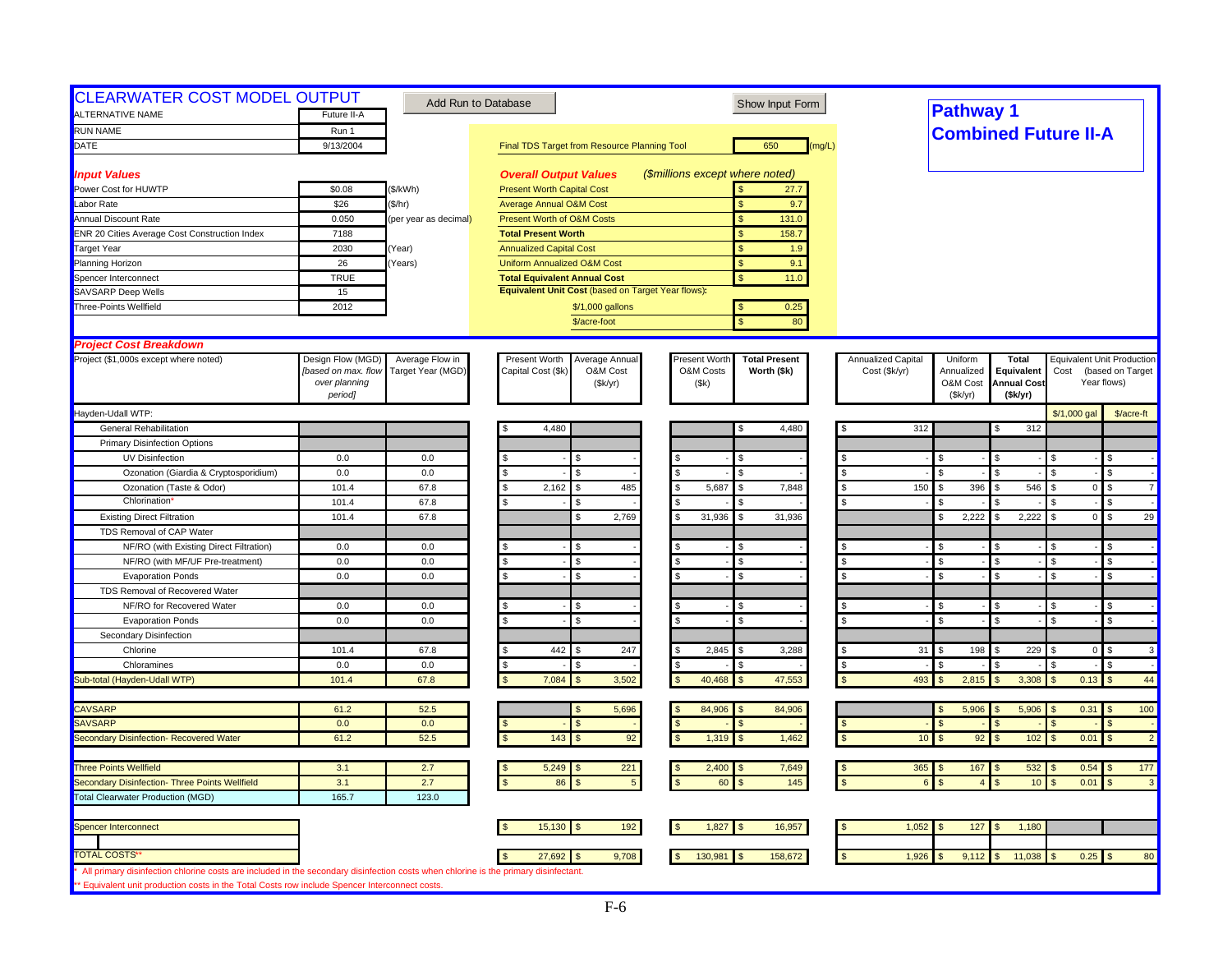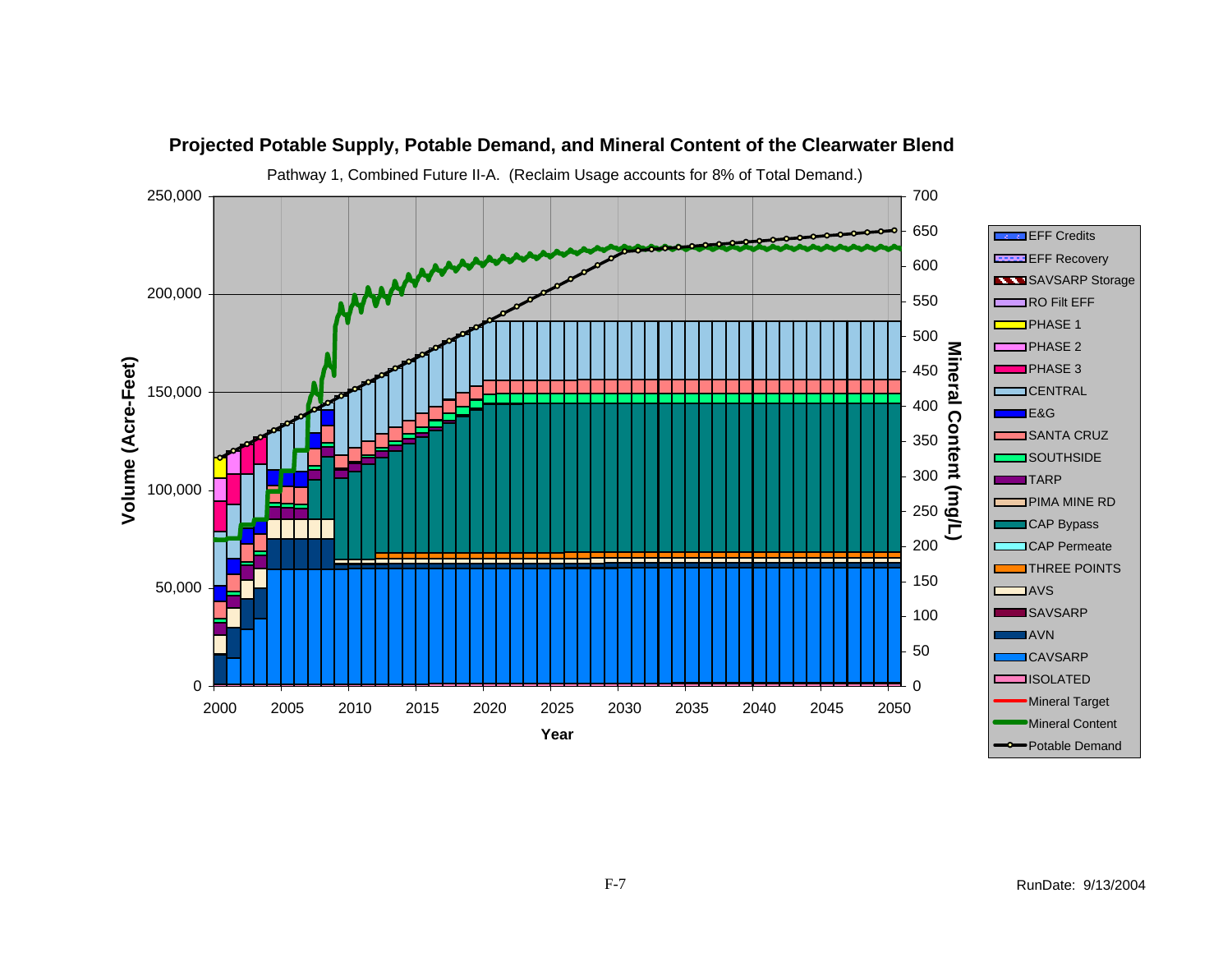| <b>CLEARWATER COST MODEL OUTPUT</b>                                                                                                 |                     |                       | Add Run to Database                                | Show Input Form                       |                    | <b>Pathway 2</b>      |                    |                            |                                      |
|-------------------------------------------------------------------------------------------------------------------------------------|---------------------|-----------------------|----------------------------------------------------|---------------------------------------|--------------------|-----------------------|--------------------|----------------------------|--------------------------------------|
| <b>ALTERNATIVE NAME</b>                                                                                                             | Future I-B          |                       |                                                    |                                       |                    |                       |                    |                            |                                      |
| <b>RUN NAME</b>                                                                                                                     | Run 1               |                       |                                                    |                                       |                    |                       |                    | <b>Combined Future I-B</b> |                                      |
| DATE                                                                                                                                | 9/13/2004           |                       | Final TDS Target from Resource Planning Tool       | 450<br>(mg/L)                         |                    |                       |                    |                            |                                      |
| <b>Input Values</b>                                                                                                                 |                     |                       | <b>Overall Output Values</b>                       | (\$millions except where noted)       |                    |                       |                    |                            |                                      |
| Power Cost for HUWTP                                                                                                                | \$0.08              | (\$/kWh)              | <b>Present Worth Capital Cost</b>                  | 237.8                                 |                    |                       |                    |                            |                                      |
| Labor Rate                                                                                                                          | \$26                | (\$/hr)               | <b>Average Annual O&amp;M Cost</b>                 | \$<br>14.5                            |                    |                       |                    |                            |                                      |
| Annual Discount Rate                                                                                                                | 0.050               | (per year as decimal) | Present Worth of O&M Costs                         | 180.6<br><sub>S</sub>                 |                    |                       |                    |                            |                                      |
| ENR 20 Cities Average Cost Construction Index                                                                                       | 7188                |                       | <b>Total Present Worth</b>                         | 418.4                                 |                    |                       |                    |                            |                                      |
| <b>Target Year</b>                                                                                                                  | 2030                | (Year)                | <b>Annualized Capital Cost</b>                     | <sub>S</sub><br>16.5                  |                    |                       |                    |                            |                                      |
| Planning Horizon                                                                                                                    | 26                  | Years)                | <b>Uniform Annualized O&amp;M Cost</b>             | $\mathbf{s}$<br>12.6                  |                    |                       |                    |                            |                                      |
| Spencer Interconnect                                                                                                                | <b>TRUE</b>         |                       | <b>Total Equivalent Annual Cost</b>                | $\mathbf{s}$<br>29.1                  |                    |                       |                    |                            |                                      |
| <b>SAVSARP</b> Deep Wells                                                                                                           | 15                  |                       | Equivalent Unit Cost (based on Target Year flows): |                                       |                    |                       |                    |                            |                                      |
| Three-Points Wellfield                                                                                                              | 2012                |                       | \$/1,000 gallons                                   | 0.67<br>$\mathbf{s}$                  |                    |                       |                    |                            |                                      |
|                                                                                                                                     |                     |                       | \$/acre-foot                                       | $\mathbf{\hat{S}}$<br>217             |                    |                       |                    |                            |                                      |
| <b>Project Cost Breakdown</b>                                                                                                       |                     |                       |                                                    |                                       |                    |                       |                    |                            |                                      |
| Project (\$1,000s except where noted)                                                                                               | Design Flow (MGD)   | Average Flow in       | Present Worth<br>Average Annual                    | Present Worth<br><b>Total Present</b> | Annualized Capital | Uniform               | <b>Total</b>       |                            | <b>Equivalent Unit Production</b>    |
|                                                                                                                                     | [based on max. flow | Target Year (MGD)     | Capital Cost (\$k)<br>O&M Cost                     | O&M Costs<br>Worth (\$k)              | Cost (\$k/yr)      | Annualized            | Equivalent         | Cost                       | (based on Target                     |
|                                                                                                                                     | over planning       |                       | (\$k/yr)                                           | (\$k)                                 |                    | O&M Cost              | <b>Annual Cost</b> |                            | Year flows)                          |
|                                                                                                                                     | period]             |                       |                                                    |                                       |                    | (Sk/yr)               | (\$k/yr)           |                            |                                      |
| Hayden-Udall WTP:<br><b>General Rehabilitation</b>                                                                                  |                     |                       | 4,480                                              |                                       |                    | 312                   |                    | \$/1,000 gal               | \$/acre-ft                           |
|                                                                                                                                     |                     |                       |                                                    | 4,480<br>S                            |                    |                       | 312                |                            |                                      |
| <b>Primary Disinfection Options</b>                                                                                                 |                     |                       |                                                    |                                       |                    |                       |                    |                            |                                      |
| UV Disinfection                                                                                                                     | 0.0                 | 0.0                   |                                                    |                                       |                    |                       |                    |                            | $\mathfrak{L}$                       |
| Ozonation (Giardia & Cryptosporidium)                                                                                               | 0.0                 | 0.0                   | \$<br>\$.                                          | $\mathcal{F}$                         | $\mathbb{S}$       | £.                    |                    |                            | \$                                   |
| Ozonation (Taste & Odor)<br><b>Chlorination</b>                                                                                     | 164.7               | 121.4                 | 2,162<br>702<br>\$                                 | 7,805<br>9,967<br><b>S</b>            | <sup>\$</sup>      | 543<br>150            | 693                | $\overline{0}$             | <b>S</b><br>$5\phantom{.0}$          |
|                                                                                                                                     | 164.7<br>164.7      | 121.4<br>121.4        | 4,328                                              | 47,116<br>47,116<br>$\mathbf{S}$      |                    | 3,278<br>\$           | 3,278              | 0                          | $\mathfrak{L}$<br>$\mathbf{s}$<br>24 |
| <b>Existing Direct Filtration</b><br>TDS Removal of CAP Water                                                                       |                     |                       |                                                    |                                       |                    |                       |                    |                            |                                      |
|                                                                                                                                     |                     |                       |                                                    |                                       |                    | 3,876                 |                    |                            | 150<br>£.                            |
| NF/RO (with Existing Direct Filtration)                                                                                             | 62.3<br>0.0         | 42.9<br>0.0           | 55,725<br>4,381                                    | 47,842<br>103,567                     |                    | 3,328                 | 7,205              | $\overline{0}$             | \$                                   |
| NF/RO (with MF/UF Pre-treatment)<br><b>Evaporation Ponds</b>                                                                        | 9.3                 | 6.4                   | 154,238<br>1,454<br>\$.                            | 15,880<br>170,118<br>$\mathbf{S}$     | \$                 | 10,729<br>1,105<br>\$ | 11,834<br>s.       | 5 <sup>1</sup>             | $\mathfrak{s}$<br>1,641              |
|                                                                                                                                     |                     |                       |                                                    |                                       |                    |                       |                    |                            |                                      |
| TDS Removal of Recovered Water<br>NF/RO for Recovered Water                                                                         | 0.0                 | 0.0                   |                                                    | -S                                    |                    | \$                    |                    |                            | \$                                   |
| <b>Evaporation Ponds</b>                                                                                                            | 0.0                 | 0.0                   |                                                    | \$                                    |                    | $\mathbf{s}$          |                    |                            | $\mathfrak{L}$                       |
| Secondary Disinfection                                                                                                              |                     |                       |                                                    |                                       |                    |                       |                    |                            |                                      |
| Chlorine                                                                                                                            | 155.8               | 114.9                 | 545<br>369                                         | 4,002<br>4,547                        |                    | 38<br>278<br>\$.      | 316                | $\overline{0}$             | $\mathfrak{L}$<br>$\overline{2}$     |
| Chloramines                                                                                                                         | 0.0                 | 0.0                   |                                                    | l \$                                  | \$                 |                       |                    |                            | \$.                                  |
| Sub-total (Hayden-Udall WTP)                                                                                                        | 155.8               | 114.9                 | 217,150<br>11,235                                  | 122,646<br>339,796                    |                    | 15,106<br>8,532       | 23,638             | 0.56                       | 184<br>$\mathfrak{s}$                |
|                                                                                                                                     |                     |                       |                                                    |                                       |                    |                       |                    |                            |                                      |
| <b>CAVSARP</b>                                                                                                                      | 61.2                | 0.0                   | 2,742                                              | 52,350<br>52,350<br>l S               |                    | 3,642                 | 3,642              |                            | $\mathfrak{s}$                       |
| <b>SAVSARP</b>                                                                                                                      | 0.0                 | 0.0                   |                                                    | <sub>S</sub>                          |                    | $\mathcal{F}$         |                    |                            | $\mathfrak{s}$                       |
| Secondary Disinfection- Recovered Water                                                                                             | 61.2                | 0.0                   | 143<br>44                                          | 956<br>813<br><sub>S</sub>            |                    | 57<br>10 <sup>°</sup> | 66                 |                            | $\mathfrak{s}$                       |
|                                                                                                                                     |                     |                       |                                                    |                                       |                    |                       |                    |                            |                                      |
| <b>Three Points Wellfield</b>                                                                                                       | 5.7                 | 4.9                   | 5,249<br>285                                       | 2,919<br>8,169                        |                    | $365$ \$<br>203       | 568                | $0.32$ \$                  | 103                                  |
| Secondary Disinfection- Three Points Wellfield                                                                                      | 5.7                 | 4.9                   | 92                                                 | 160<br>68                             |                    | $5\overline{5}$       | 11                 | 0.01                       | $\mathbf{\hat{f}}$<br>$\overline{2}$ |
| <b>Total Clearwater Production (MGD)</b>                                                                                            | 222.7               | 119.9                 |                                                    |                                       |                    |                       |                    |                            |                                      |
| Spencer Interconnect                                                                                                                |                     |                       | 192<br>15,130                                      | 1,827<br>16,957                       |                    | 1,052<br>127          | 1,180              |                            |                                      |
|                                                                                                                                     |                     |                       |                                                    |                                       |                    |                       |                    |                            |                                      |
| <b>TOTAL COSTS</b>                                                                                                                  |                     |                       | 14,505<br>237,764                                  | 180,625<br>418,388                    |                    | 16,540<br>12,565      | 29,105             | $0.67$ \$                  | 217                                  |
| All primary disinfection chlorine costs are included in the secondary disinfection costs when chlorine is the primary disinfectant. |                     |                       |                                                    |                                       |                    |                       |                    |                            |                                      |
| ** Equivalent unit production costs in the Total Costs row include Spencer Interconnect costs.                                      |                     |                       |                                                    |                                       |                    |                       |                    |                            |                                      |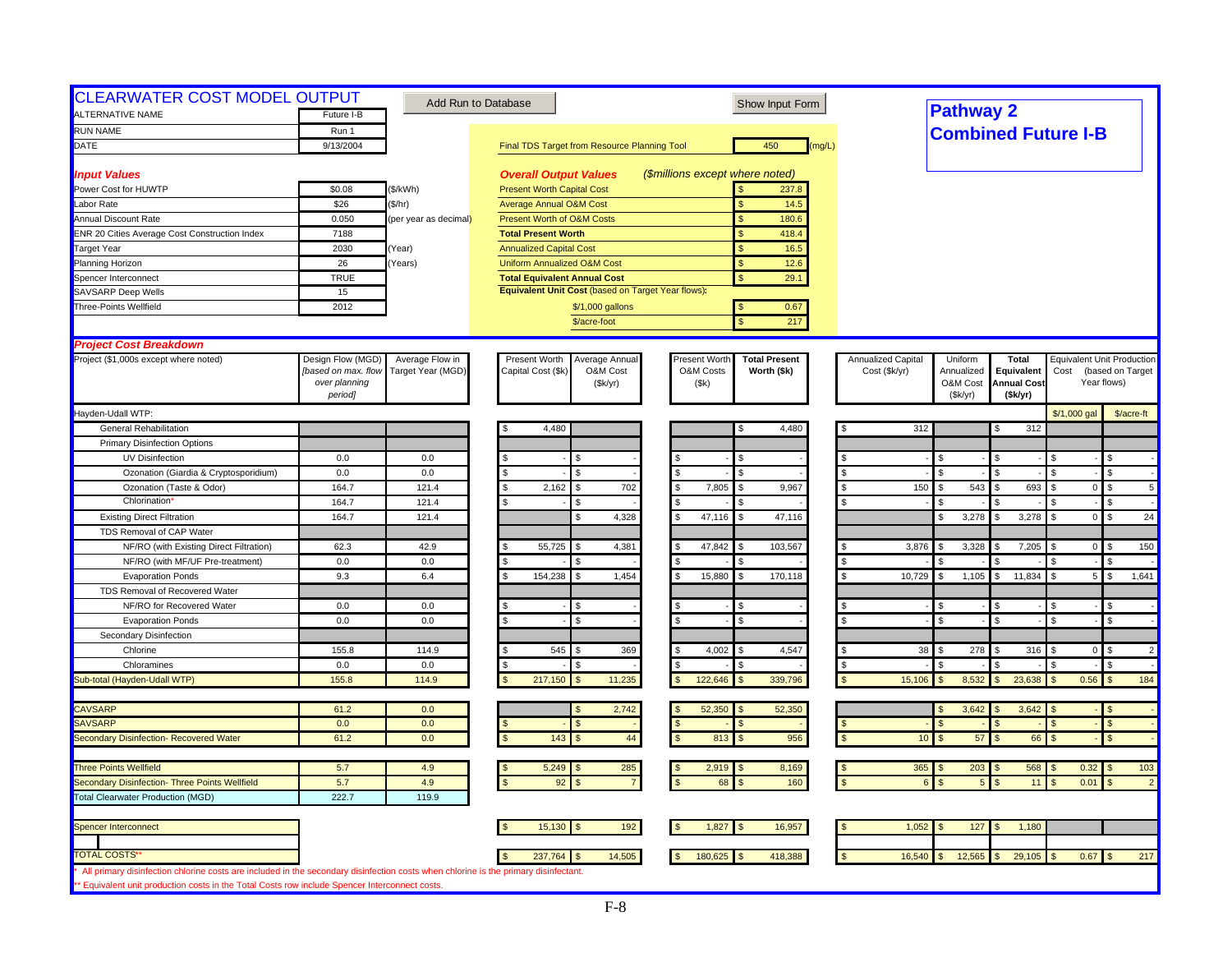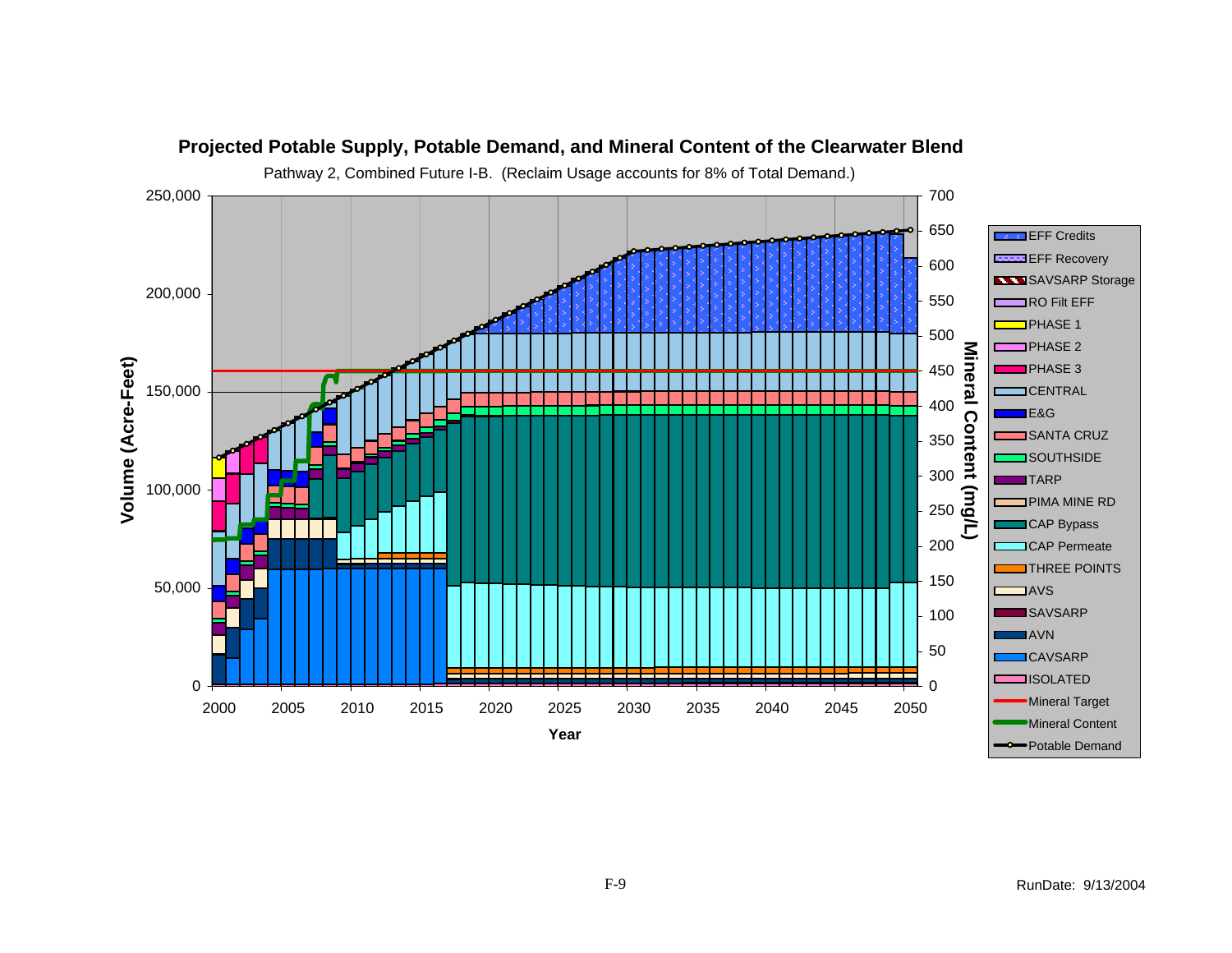| <b>CLEARWATER COST MODEL OUTPUT</b><br>ALTERNATIVE NAME                                                                                                                                                                               | Future II-B         |                       | Add Run to Database                                | Show Input Form                       |                    | <b>Pathway 2</b>      |                             |                |                                   |
|---------------------------------------------------------------------------------------------------------------------------------------------------------------------------------------------------------------------------------------|---------------------|-----------------------|----------------------------------------------------|---------------------------------------|--------------------|-----------------------|-----------------------------|----------------|-----------------------------------|
| <b>RUN NAME</b>                                                                                                                                                                                                                       | Run 1               |                       |                                                    |                                       |                    |                       |                             |                |                                   |
| DATE                                                                                                                                                                                                                                  | 9/13/2004           |                       | Final TDS Target from Resource Planning Tool       | 650<br>(mq/L)                         |                    |                       | <b>Combined Future II-B</b> |                |                                   |
|                                                                                                                                                                                                                                       |                     |                       |                                                    |                                       |                    |                       |                             |                |                                   |
| <b>Input Values</b>                                                                                                                                                                                                                   |                     |                       | <b>Overall Output Values</b>                       | (\$millions except where noted)       |                    |                       |                             |                |                                   |
| Power Cost for HUWTP                                                                                                                                                                                                                  | \$0.08              | (\$/kWh)              | <b>Present Worth Capital Cost</b>                  | 27.8                                  |                    |                       |                             |                |                                   |
| Labor Rate                                                                                                                                                                                                                            | \$26                | (\$/hr)               | <b>Average Annual O&amp;M Cost</b>                 | 8.6<br>$\mathbf{s}$                   |                    |                       |                             |                |                                   |
| <b>Annual Discount Rate</b>                                                                                                                                                                                                           | 0.050               | (per year as decimal) | Present Worth of O&M Costs                         | $\mathbf{s}$<br>115.3                 |                    |                       |                             |                |                                   |
| <b>ENR 20 Cities Average Cost Construction Index</b>                                                                                                                                                                                  | 7188                |                       | <b>Total Present Worth</b>                         | 143.1<br>$\mathbf{s}$                 |                    |                       |                             |                |                                   |
| <b>Target Year</b>                                                                                                                                                                                                                    | 2030                | Year)                 | <b>Annualized Capital Cost</b>                     | \$<br>1.9                             |                    |                       |                             |                |                                   |
| Planning Horizon                                                                                                                                                                                                                      | 26                  | Years)                | <b>Uniform Annualized O&amp;M Cost</b>             | <sub>S</sub><br>8.0                   |                    |                       |                             |                |                                   |
| Spencer Interconnect                                                                                                                                                                                                                  | <b>TRUE</b>         |                       | <b>Total Equivalent Annual Cost</b>                | \$<br>10.0                            |                    |                       |                             |                |                                   |
| SAVSARP Deep Wells                                                                                                                                                                                                                    | 15                  |                       | Equivalent Unit Cost (based on Target Year flows): |                                       |                    |                       |                             |                |                                   |
| Three-Points Wellfield                                                                                                                                                                                                                | 2012                |                       | \$/1,000 gallons                                   | 0.22                                  |                    |                       |                             |                |                                   |
|                                                                                                                                                                                                                                       |                     |                       | \$/acre-foot                                       | 71<br>$\mathbf{\hat{S}}$              |                    |                       |                             |                |                                   |
| <b>Project Cost Breakdown</b>                                                                                                                                                                                                         |                     |                       |                                                    |                                       |                    |                       |                             |                |                                   |
| Project (\$1,000s except where noted)                                                                                                                                                                                                 | Design Flow (MGD)   | Average Flow in       | Present Worth<br>Average Annual                    | Present Worth<br><b>Total Present</b> | Annualized Capital | Uniform               | <b>Total</b>                |                | <b>Equivalent Unit Production</b> |
|                                                                                                                                                                                                                                       | [based on max. flow | Target Year (MGD)     | Capital Cost (\$k)<br>O&M Cost                     | O&M Costs<br>Worth (\$k)              | Cost (\$k/yr)      | Annualized            | Equivalent                  | Cost           | (based on Target                  |
|                                                                                                                                                                                                                                       | over planning       |                       | (\$k/yr)                                           | (Sk)                                  |                    | O&M Cost              | <b>Annual Cost</b>          |                | Year flows)                       |
|                                                                                                                                                                                                                                       | period]             |                       |                                                    |                                       |                    | (Sk/yr)               | (\$k/yr)                    |                |                                   |
| Hayden-Udall WTP:                                                                                                                                                                                                                     |                     |                       |                                                    |                                       |                    |                       |                             | \$/1,000 gal   | \$/acre-ft                        |
| <b>General Rehabilitation</b>                                                                                                                                                                                                         |                     |                       | 4,480                                              | 4,480<br>S                            | 312                |                       | 312                         |                |                                   |
| <b>Primary Disinfection Options</b>                                                                                                                                                                                                   |                     |                       |                                                    |                                       |                    |                       |                             |                |                                   |
| UV Disinfection                                                                                                                                                                                                                       | 0.0                 | 0.0                   |                                                    |                                       |                    | \$.                   |                             |                |                                   |
| Ozonation (Giardia & Cryptosporidium)                                                                                                                                                                                                 | 0.0                 | 0.0                   | \$.<br>\$.                                         | $\mathfrak{L}$<br>$\mathbf{S}$        | <b>S</b>           | $\mathfrak{L}$        |                             |                | \$                                |
| Ozonation (Taste & Odor)                                                                                                                                                                                                              | 164.1               | 121.4                 | s.<br>2,162<br>688<br>\$.                          | 7,600<br>l S<br>9,762                 | 150<br>- \$        | 529<br>\$             | 679                         | $\overline{0}$ | $\mathfrak{L}$<br>5               |
| Chlorination                                                                                                                                                                                                                          | 164.1               | 121.4                 | \$                                                 | l \$                                  |                    |                       |                             |                | \$                                |
| <b>Existing Direct Filtration</b>                                                                                                                                                                                                     | 164.1               | 121.4                 | 4,235                                              | 45,771<br>45,771<br>l S               |                    | 3,184<br>\$           | 3,184                       | $\overline{0}$ | $\mathbb{S}$<br>23                |
| TDS Removal of CAP Water                                                                                                                                                                                                              |                     |                       |                                                    |                                       |                    |                       |                             |                |                                   |
| NF/RO (with Existing Direct Filtration)                                                                                                                                                                                               | 0.0                 | 0.0                   |                                                    | l \$                                  |                    |                       |                             |                | \$                                |
| NF/RO (with MF/UF Pre-treatment)                                                                                                                                                                                                      | 0.0                 | 0.0                   | $\mathcal{S}$                                      | $\mathbf{s}$                          |                    | $\mathfrak{L}$        |                             |                | $\mathfrak{L}$                    |
| <b>Evaporation Ponds</b>                                                                                                                                                                                                              | 0.0                 | $0.0\,$               | ፍ<br>s.                                            | $\mathbf{s}$                          | <b>S</b>           | \$                    | $\mathfrak{L}$              |                | \$                                |
| TDS Removal of Recovered Water                                                                                                                                                                                                        |                     |                       |                                                    |                                       |                    |                       |                             |                |                                   |
| NF/RO for Recovered Water                                                                                                                                                                                                             | 0.0                 | 0.0                   |                                                    |                                       |                    |                       |                             |                | \$                                |
| <b>Evaporation Ponds</b>                                                                                                                                                                                                              | 0.0                 | 0.0                   |                                                    | \$.                                   |                    | $\mathfrak{L}$        |                             |                | $\mathfrak{L}$                    |
| Secondary Disinfection                                                                                                                                                                                                                |                     |                       |                                                    |                                       |                    |                       |                             |                |                                   |
| Chlorine                                                                                                                                                                                                                              | 164.1               | 121.4                 | 556<br>382<br>\$                                   | 4,119<br>4,675                        | 39                 | 287                   | 325                         | $\overline{0}$ | $\mathfrak{L}$<br>$\overline{2}$  |
| Chloramines                                                                                                                                                                                                                           | 0.0                 | 0.0                   | \$.                                                | .S                                    | $\mathfrak{L}$     |                       |                             |                | £.                                |
| Sub-total (Hayden-Udall WTP)                                                                                                                                                                                                          | 164.1               | 121.4                 | 7,198<br>5,306                                     | 57,490<br>64,688                      | 501                | 3,999                 | 4,500                       | 0.10           | 33                                |
| <b>CAVSARP</b>                                                                                                                                                                                                                        | 61.2                | 0.0                   | 2,742                                              | 52,350<br>52,350<br><b>S</b>          |                    | 3,642                 | 3,642                       |                | -\$                               |
| <b>SAVSARP</b>                                                                                                                                                                                                                        | 0.0                 | 0.0                   |                                                    | <sub>S</sub>                          |                    | ፍ                     |                             |                | $\mathfrak{s}$                    |
| Secondary Disinfection- Recovered Water                                                                                                                                                                                               | 61.2                | 0.0                   | 143<br>$44\,$                                      | 956<br>813<br>$\sqrt{3}$              |                    | 57<br>10 <sup>°</sup> | 66                          |                | $\mathfrak{s}$                    |
|                                                                                                                                                                                                                                       |                     |                       |                                                    |                                       |                    |                       |                             |                |                                   |
| <b>Three Points Wellfield</b>                                                                                                                                                                                                         | 5.1                 | 4.5                   | 5,249<br>264                                       | 2,740<br>7,989                        |                    | $365$ \$<br>191       | 556                         | $0.34$ \$      | 110                               |
| Secondary Disinfection- Three Points Wellfield                                                                                                                                                                                        | 5.1                 | 4.5                   | 90<br>6                                            | 156<br>65                             |                    | $5\overline{5}$       | 11                          | 0.01           | $\mathfrak{s}$<br>$\overline{2}$  |
| <b>Total Clearwater Production (MGD)</b>                                                                                                                                                                                              | 230.4               | 125.9                 |                                                    |                                       |                    |                       |                             |                |                                   |
|                                                                                                                                                                                                                                       |                     |                       |                                                    |                                       |                    |                       |                             |                |                                   |
| Spencer Interconnect                                                                                                                                                                                                                  |                     |                       | 192<br>15,130                                      | 1,827<br>16,957                       | 1,052              | 127<br>-\$            | 1,180                       |                |                                   |
| <b>TOTAL COSTS'</b>                                                                                                                                                                                                                   |                     |                       |                                                    |                                       |                    |                       |                             |                |                                   |
|                                                                                                                                                                                                                                       |                     |                       | 8,555<br>27,810                                    | 115,286<br>143,096                    | 1,935              | 8,020                 | 9,954                       | $0.22$ \$      | 71                                |
| All primary disinfection chlorine costs are included in the secondary disinfection costs when chlorine is the primary disinfectant.<br>** Equivalent unit production costs in the Total Costs row include Spencer Interconnect costs. |                     |                       |                                                    |                                       |                    |                       |                             |                |                                   |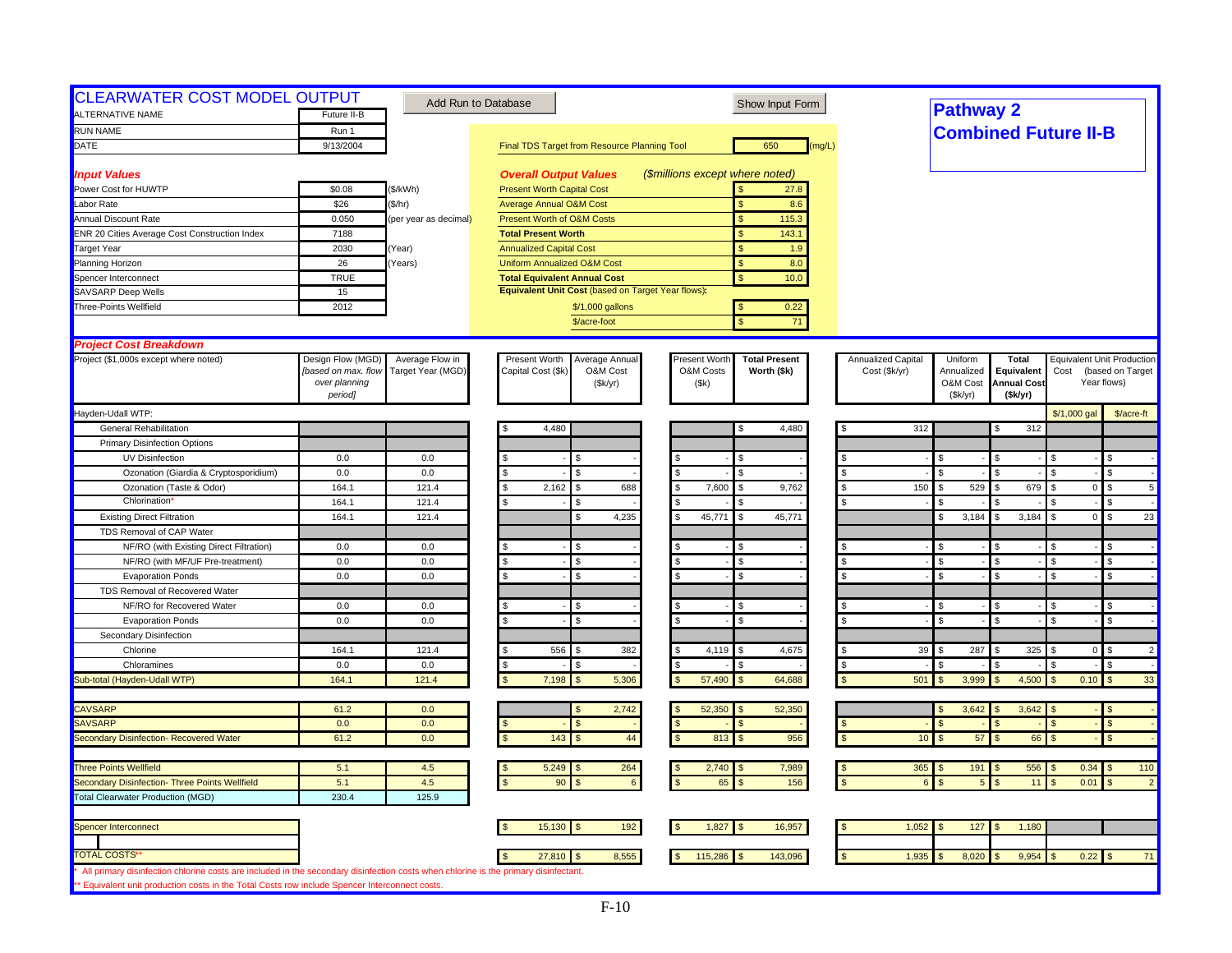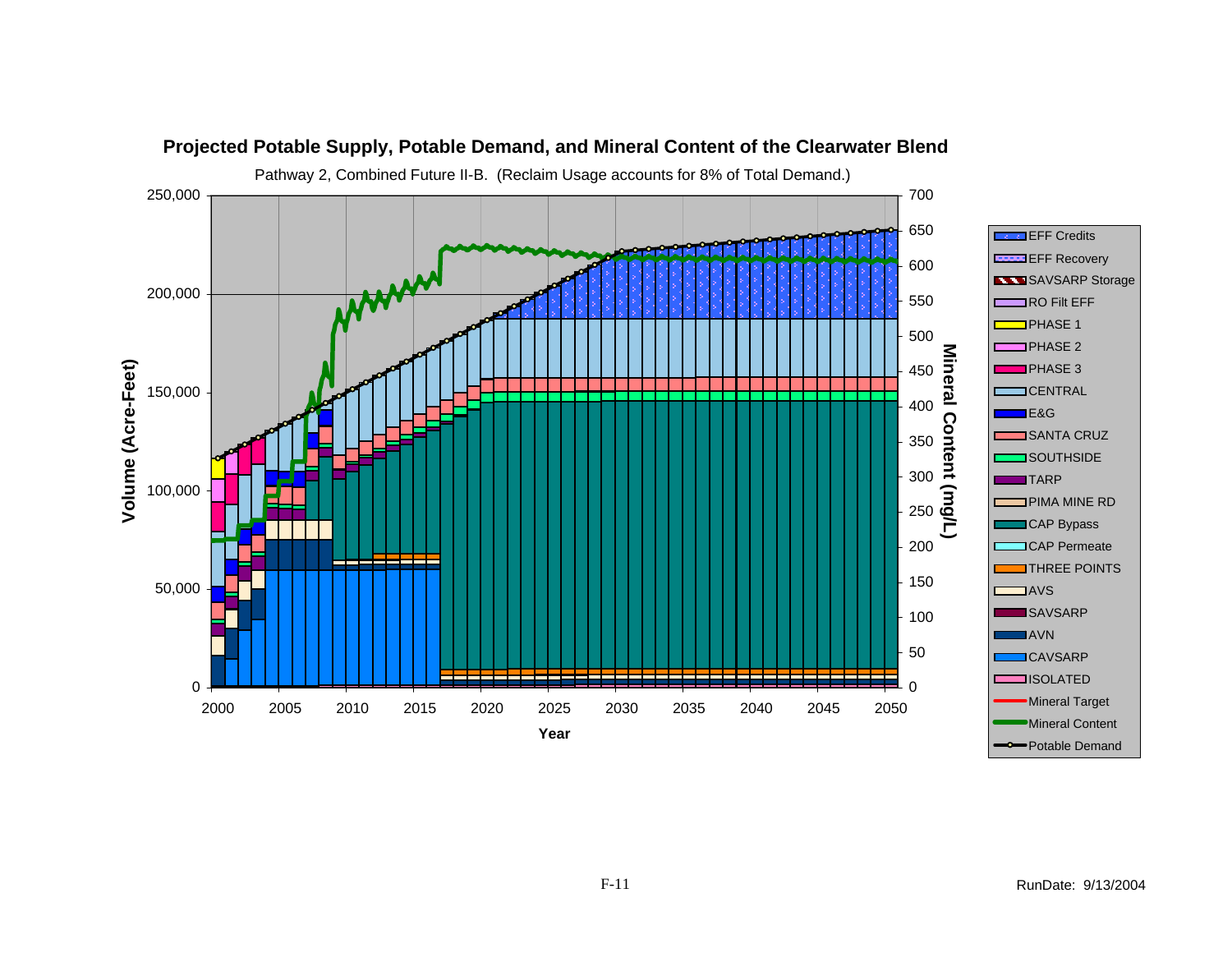| <b>CLEARWATER COST MODEL OUTPUT</b><br>ALTERNATIVE NAME                                                                             |                     |                       | Add Run to Database                                | Show Input Form                              |                    | <b>Pathway 3</b>           |                    |                |                                   |
|-------------------------------------------------------------------------------------------------------------------------------------|---------------------|-----------------------|----------------------------------------------------|----------------------------------------------|--------------------|----------------------------|--------------------|----------------|-----------------------------------|
|                                                                                                                                     | Future I-C          |                       |                                                    |                                              |                    |                            |                    |                |                                   |
| <b>RUN NAME</b>                                                                                                                     | Run 1               |                       |                                                    |                                              |                    | <b>Combined Future I-C</b> |                    |                |                                   |
| DATE                                                                                                                                | 9/13/2004           |                       | Final TDS Target from Resource Planning Tool       | 450<br>(mq/L)                                |                    |                            |                    |                |                                   |
| <b>Input Values</b>                                                                                                                 |                     |                       | <b>Overall Output Values</b>                       | (\$millions except where noted)              |                    |                            |                    |                |                                   |
| Power Cost for HUWTP                                                                                                                | \$0.08              | (\$/kWh)              | <b>Present Worth Capital Cost</b>                  | 231.7                                        |                    |                            |                    |                |                                   |
| Labor Rate                                                                                                                          | \$26                | \$/hr)                | <b>Average Annual O&amp;M Cost</b>                 | 15.6<br>\$                                   |                    |                            |                    |                |                                   |
| <b>Annual Discount Rate</b>                                                                                                         | 0.050               | (per year as decimal) | <b>Present Worth of O&amp;M Costs</b>              | $\mathbf{s}$<br>195.6                        |                    |                            |                    |                |                                   |
| <b>ENR 20 Cities Average Cost Construction Index</b>                                                                                | 7188                |                       | <b>Total Present Worth</b>                         | 427.3<br>\$                                  |                    |                            |                    |                |                                   |
| <b>Target Year</b>                                                                                                                  | 2030                | (Year)                | <b>Annualized Capital Cost</b>                     | \$<br>16.1                                   |                    |                            |                    |                |                                   |
| Planning Horizon                                                                                                                    | 26                  | (Years)               | <b>Uniform Annualized O&amp;M Cost</b>             | \$.<br>13.6                                  |                    |                            |                    |                |                                   |
| Spencer Interconnect                                                                                                                | <b>TRUE</b>         |                       | <b>Total Equivalent Annual Cost</b>                | 29.7<br>$\mathbf{s}$                         |                    |                            |                    |                |                                   |
| <b>SAVSARP Deep Wells</b>                                                                                                           | 15                  |                       | Equivalent Unit Cost (based on Target Year flows): |                                              |                    |                            |                    |                |                                   |
| Three-Points Wellfield                                                                                                              | 2012                |                       | \$/1,000 gallons                                   | 0.70                                         |                    |                            |                    |                |                                   |
|                                                                                                                                     |                     |                       | \$/acre-foot                                       | 228                                          |                    |                            |                    |                |                                   |
| <b>Project Cost Breakdown</b>                                                                                                       |                     |                       |                                                    |                                              |                    |                            |                    |                |                                   |
| Project (\$1,000s except where noted)                                                                                               | Design Flow (MGD)   | Average Flow in       | Present Worth<br>Average Annua                     | <b>Present Worth</b><br><b>Total Present</b> | Annualized Capital | Uniform                    | <b>Total</b>       |                | <b>Equivalent Unit Production</b> |
|                                                                                                                                     | [based on max. flow | Target Year (MGD)     | Capital Cost (\$k<br>O&M Cost                      | O&M Costs<br>Worth (\$k)                     | Cost (\$k/yr)      | Annualized                 | Equivalent         | Cost           | (based on Target                  |
|                                                                                                                                     | over planning       |                       | (\$k/yr)                                           | (Sk)                                         |                    | O&M Cost                   | <b>Annual Cost</b> |                | Year flows)                       |
|                                                                                                                                     | period]             |                       |                                                    |                                              |                    | (Sk/yr)                    | (Sk/yr)            |                |                                   |
| Hayden-Udall WTP:                                                                                                                   |                     |                       |                                                    |                                              |                    |                            |                    | \$/1,000 gal   | \$/acre-ft                        |
| General Rehabilitation                                                                                                              |                     |                       | 4,480                                              | 4,480                                        | 312                |                            | 312                |                |                                   |
| <b>Primary Disinfection Options</b>                                                                                                 |                     |                       |                                                    |                                              |                    |                            |                    |                |                                   |
| UV Disinfection                                                                                                                     | 0.0                 | 0.0                   |                                                    |                                              |                    |                            |                    |                |                                   |
| Ozonation (Giardia & Cryptosporidium)                                                                                               | 0.0                 | 0.0                   | \$<br>\$.                                          |                                              | $\mathbf{f}$       |                            |                    | £.             | \$                                |
| Ozonation (Taste & Odor)                                                                                                            | 102.1               | 67.8                  | S.<br>2,162<br>499<br>S.                           | 5,887<br>\$.<br>8,048                        | 150                | 409                        | 560                | $\overline{0}$ | $\overline{7}$<br>\$.             |
| Chlorination                                                                                                                        | 102.1               | 67.8                  | S.<br>\$                                           |                                              |                    |                            |                    |                | \$                                |
| <b>Existing Direct Filtration</b>                                                                                                   | 102.1               | 67.8                  | 2,860<br>S                                         | 33,261<br>33,261                             |                    | 2,314                      | 2,314              | $\overline{0}$ | 30<br>$\mathfrak{L}$              |
| TDS Removal of CAP Water                                                                                                            |                     |                       |                                                    |                                              |                    |                            |                    |                |                                   |
| NF/RO (with Existing Direct Filtration)                                                                                             | 60.5                | 45.2                  | 54,263<br>4,319<br>\$<br>S                         | 47,462<br>101,725                            | 3,775              | 3,302                      | 7,076              | $\mathbf{0}$   | 140                               |
| NF/RO (with MF/UF Pre-treatment)                                                                                                    | 0.0                 | 0.0                   |                                                    |                                              |                    |                            |                    |                |                                   |
| <b>Evaporation Ponds</b>                                                                                                            | 9.1                 | 6.8                   | 149,766<br>S<br>1,434<br>\$                        | 15,754<br>165,520<br>\$                      | 10,418             | 1,096                      | 11,514<br><b>S</b> | 5              | 1,517<br>\$                       |
| TDS Removal of Recovered Water                                                                                                      |                     |                       |                                                    |                                              |                    |                            |                    |                |                                   |
| NF/RO for Recovered Water                                                                                                           | 0.0                 | 0.0                   | Ŝ.<br>\$                                           |                                              |                    |                            |                    |                |                                   |
| <b>Evaporation Ponds</b>                                                                                                            | 0.0                 | 0.0                   | \$<br>S                                            | \$                                           |                    |                            |                    |                |                                   |
| Secondary Disinfection                                                                                                              |                     |                       |                                                    |                                              |                    |                            |                    |                |                                   |
| Chlorine                                                                                                                            | 93.9                | 61.0                  | \$<br>424<br>234<br>\$                             | 2,728<br>3,151<br>\$.                        | 29                 | 190                        | 219                | $\overline{0}$ | $\mathbf{3}$<br>\$                |
| Chloramines                                                                                                                         | 0.0                 | 0.0                   | S<br>Я                                             |                                              |                    |                            |                    |                |                                   |
| Sub-total (Hayden-Udall WTP)                                                                                                        | 93.9                | 61.0                  | 211,095<br>9,344                                   | 105,090<br>316,185                           | 14,685             | 7,311                      | 21,995             | 0.99           | 322                               |
| <b>CAVSARP</b>                                                                                                                      | 61.2                | 52.5                  | 5,696                                              | 84,906<br>84,906                             |                    | 5,906                      | 5,906              | 0.31           | 100<br>-\$                        |
| <b>SAVSARP</b>                                                                                                                      | 0.0                 | 0.0                   | $\mathbf{s}$                                       | \$                                           |                    |                            |                    |                | \$                                |
| Secondary Disinfection- Recovered Water                                                                                             | 61.2                | 52.5                  | 143<br>92<br><b>S</b>                              | 1,319<br>1,462                               | 10                 | 92                         | 102                | 0.01           | $\overline{2}$<br>$\mathfrak{s}$  |
|                                                                                                                                     |                     |                       |                                                    |                                              |                    |                            |                    |                |                                   |
| <b>Three Points Wellfield</b>                                                                                                       | 3.1                 | 2.7                   | 5,249<br>221<br>l \$                               | 2,400<br>7,649                               | $365$ \$           | 167                        | 532                | 0.54           | 177<br>\$                         |
| Secondary Disinfection- Three Points Wellfield                                                                                      | 3.1                 | 2.7                   | $\mathbf{s}$<br>86<br>$5\phantom{.0}$              | 145<br>60                                    |                    |                            | 10 <sub>1</sub>    | 0.01           | $\mathbf{3}$                      |
| <b>Total Clearwater Production (MGD)</b>                                                                                            | 158.2               | 116.2                 |                                                    |                                              |                    |                            |                    |                |                                   |
|                                                                                                                                     |                     |                       |                                                    |                                              |                    |                            |                    |                |                                   |
| Spencer Interconnect                                                                                                                |                     |                       | 15,130<br>192<br>S                                 | 16,957<br>1,827                              | 1,052              | 127                        | 1,180              |                |                                   |
| <b>TOTAL COSTS</b>                                                                                                                  |                     |                       | 15,551<br>231,702                                  | 195,603<br>427,305                           | 16,118             | 13,607                     | 29,725             | 0.70           | 228                               |
| All primary disinfection chlorine costs are included in the secondary disinfection costs when chlorine is the primary disinfectant. |                     |                       |                                                    |                                              |                    |                            |                    |                |                                   |
| ** Equivalent unit production costs in the Total Costs row include Spencer Interconnect costs.                                      |                     |                       |                                                    |                                              |                    |                            |                    |                |                                   |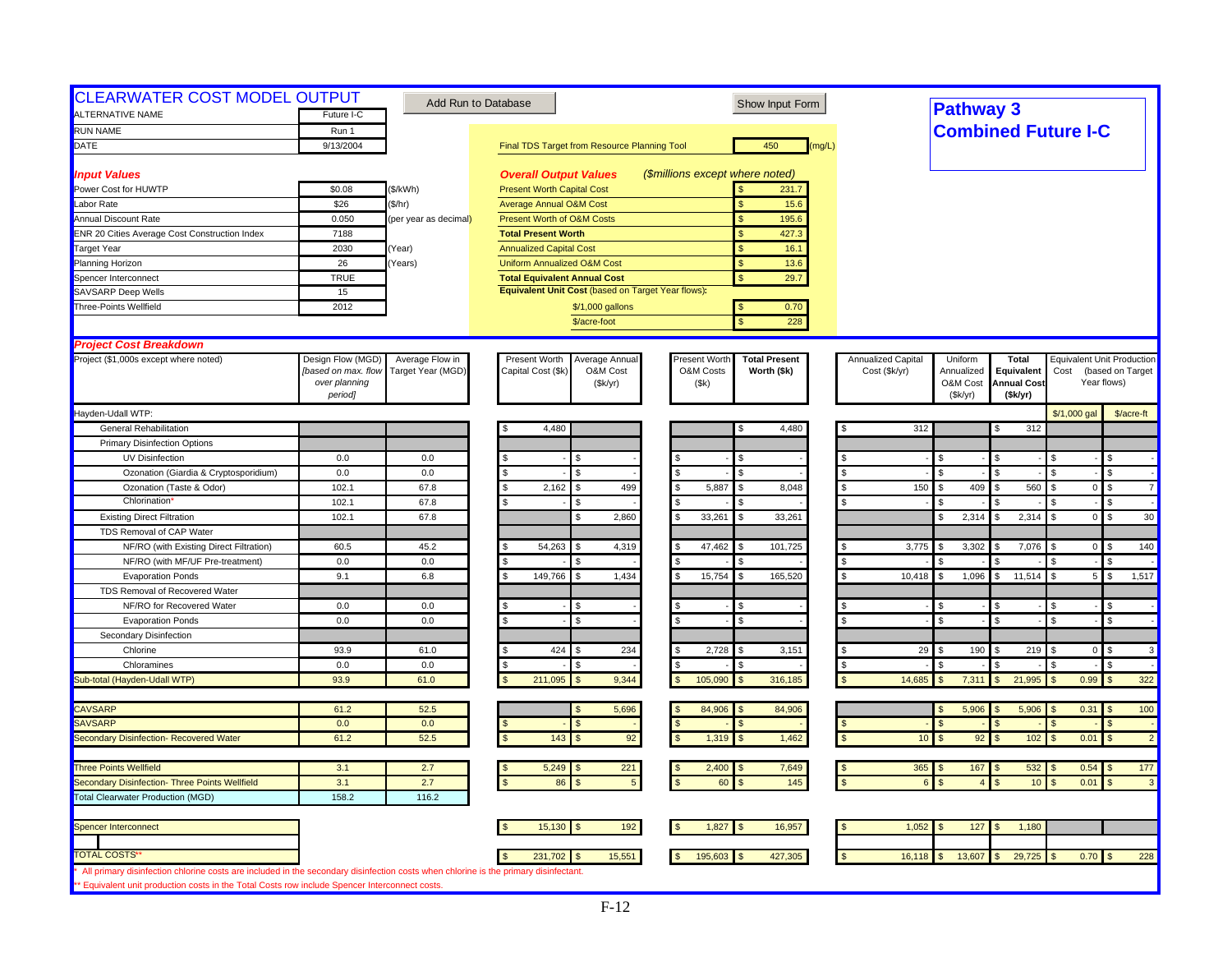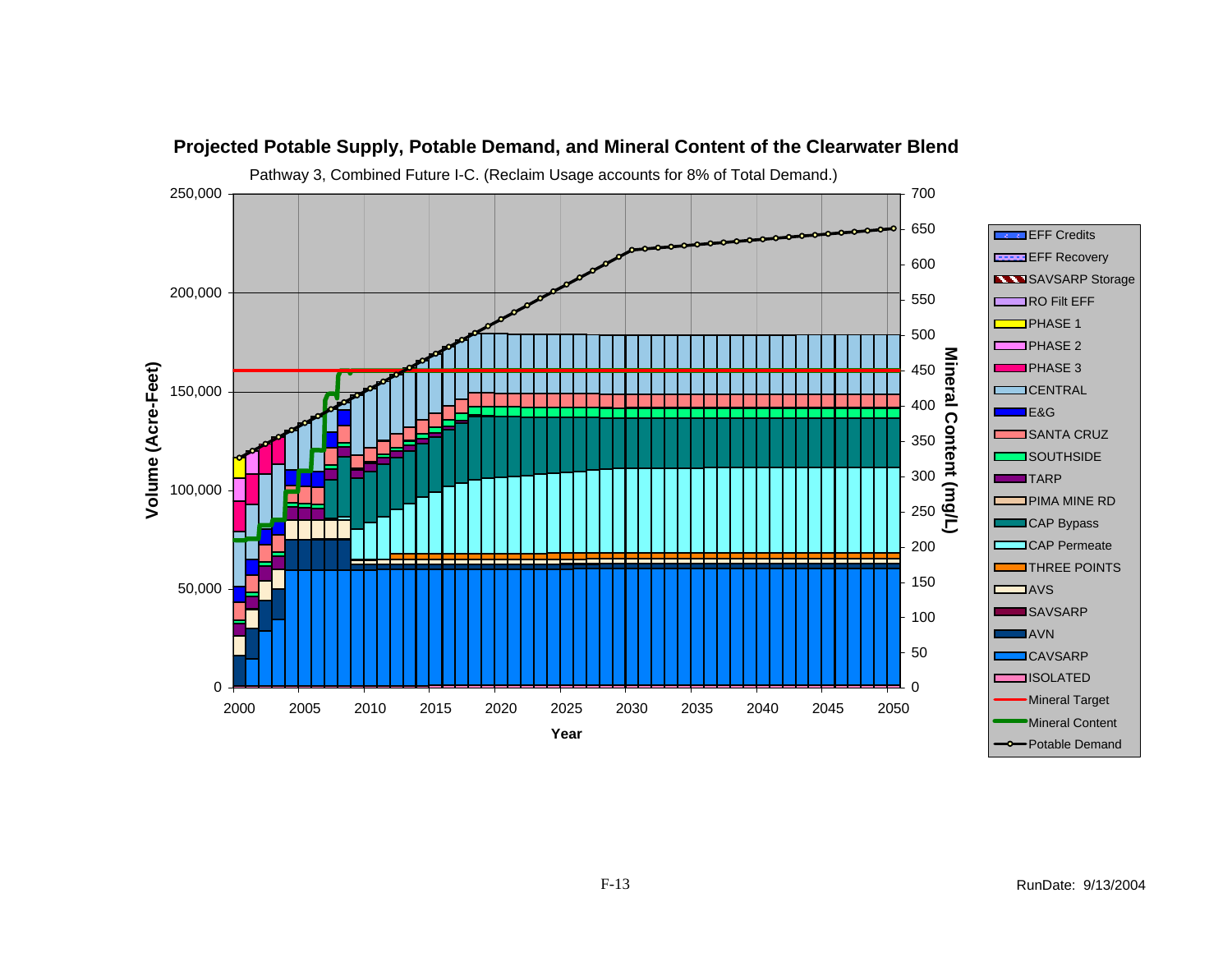| Final TDS Target from Resource Planning Tool<br><b>Overall Output Values</b><br><b>Present Worth Capital Cost</b><br><b>Average Annual O&amp;M Cost</b><br><b>Present Worth of O&amp;M Costs</b><br><b>Total Present Worth</b><br><b>Annualized Capital Cost</b><br><b>Uniform Annualized O&amp;M Cost</b><br><b>Total Equivalent Annual Cost</b><br>Equivalent Unit Cost (based on Target Year flows):<br>\$/1,000 gallons<br>\$/acre-foot<br>Present Worth<br>Average Annual<br>Capital Cost (\$k)<br>O&M Cost<br>(\$k/yr)<br>4,480<br>\$.<br>2,162<br>485<br>\$.<br>\$<br>2,769 | $\mathfrak{L}$                                              | (\$millions except where noted)<br>$\mathbf{s}$<br>$\mathbf{s}$<br>\$<br>\$<br><sub>S</sub><br>\$<br>$\mathbf{\hat{S}}$<br>Present Worth<br>O&M Costs<br>(Sk)<br>S<br>S.<br>$\mathbf{S}$ | 650<br>27.7<br>9.7<br>131.0<br>158.7<br>1.9<br>9.1<br>11.0<br>0.25<br>80<br><b>Total Present</b><br>Worth (\$k)<br>4,480 | (mq/L)<br><b>S</b>              | Annualized Capital<br>Cost (\$k/yr)<br>312 | <b>Pathway 3</b><br>Uniform<br>Annualized<br>O&M Cost<br>(Sk/yr)<br>\$. |                                   | <b>Total</b><br>Equivalent<br><b>Annual Cost</b><br>(\$k/yr)<br>312 | <b>Combined Future II-C</b><br><b>Equivalent Unit Production</b><br>Cost<br>\$/1,000 gal | (based on Target<br>Year flows)<br>\$/acre-ft |
|------------------------------------------------------------------------------------------------------------------------------------------------------------------------------------------------------------------------------------------------------------------------------------------------------------------------------------------------------------------------------------------------------------------------------------------------------------------------------------------------------------------------------------------------------------------------------------|-------------------------------------------------------------|------------------------------------------------------------------------------------------------------------------------------------------------------------------------------------------|--------------------------------------------------------------------------------------------------------------------------|---------------------------------|--------------------------------------------|-------------------------------------------------------------------------|-----------------------------------|---------------------------------------------------------------------|------------------------------------------------------------------------------------------|-----------------------------------------------|
|                                                                                                                                                                                                                                                                                                                                                                                                                                                                                                                                                                                    |                                                             |                                                                                                                                                                                          |                                                                                                                          |                                 |                                            |                                                                         |                                   |                                                                     |                                                                                          |                                               |
|                                                                                                                                                                                                                                                                                                                                                                                                                                                                                                                                                                                    |                                                             |                                                                                                                                                                                          |                                                                                                                          |                                 |                                            |                                                                         |                                   |                                                                     |                                                                                          |                                               |
|                                                                                                                                                                                                                                                                                                                                                                                                                                                                                                                                                                                    |                                                             |                                                                                                                                                                                          |                                                                                                                          |                                 |                                            |                                                                         |                                   |                                                                     |                                                                                          |                                               |
|                                                                                                                                                                                                                                                                                                                                                                                                                                                                                                                                                                                    |                                                             |                                                                                                                                                                                          |                                                                                                                          |                                 |                                            |                                                                         |                                   |                                                                     |                                                                                          |                                               |
|                                                                                                                                                                                                                                                                                                                                                                                                                                                                                                                                                                                    |                                                             |                                                                                                                                                                                          |                                                                                                                          |                                 |                                            |                                                                         |                                   |                                                                     |                                                                                          |                                               |
|                                                                                                                                                                                                                                                                                                                                                                                                                                                                                                                                                                                    |                                                             |                                                                                                                                                                                          |                                                                                                                          |                                 |                                            |                                                                         |                                   |                                                                     |                                                                                          |                                               |
|                                                                                                                                                                                                                                                                                                                                                                                                                                                                                                                                                                                    |                                                             |                                                                                                                                                                                          |                                                                                                                          |                                 |                                            |                                                                         |                                   |                                                                     |                                                                                          |                                               |
|                                                                                                                                                                                                                                                                                                                                                                                                                                                                                                                                                                                    |                                                             |                                                                                                                                                                                          |                                                                                                                          |                                 |                                            |                                                                         |                                   |                                                                     |                                                                                          |                                               |
|                                                                                                                                                                                                                                                                                                                                                                                                                                                                                                                                                                                    |                                                             |                                                                                                                                                                                          |                                                                                                                          |                                 |                                            |                                                                         |                                   |                                                                     |                                                                                          |                                               |
|                                                                                                                                                                                                                                                                                                                                                                                                                                                                                                                                                                                    |                                                             |                                                                                                                                                                                          |                                                                                                                          |                                 |                                            |                                                                         |                                   |                                                                     |                                                                                          |                                               |
|                                                                                                                                                                                                                                                                                                                                                                                                                                                                                                                                                                                    |                                                             |                                                                                                                                                                                          |                                                                                                                          |                                 |                                            |                                                                         |                                   |                                                                     |                                                                                          |                                               |
|                                                                                                                                                                                                                                                                                                                                                                                                                                                                                                                                                                                    |                                                             |                                                                                                                                                                                          |                                                                                                                          |                                 |                                            |                                                                         |                                   |                                                                     |                                                                                          |                                               |
|                                                                                                                                                                                                                                                                                                                                                                                                                                                                                                                                                                                    |                                                             |                                                                                                                                                                                          |                                                                                                                          |                                 |                                            |                                                                         |                                   |                                                                     |                                                                                          |                                               |
|                                                                                                                                                                                                                                                                                                                                                                                                                                                                                                                                                                                    |                                                             |                                                                                                                                                                                          |                                                                                                                          |                                 |                                            |                                                                         |                                   |                                                                     |                                                                                          |                                               |
|                                                                                                                                                                                                                                                                                                                                                                                                                                                                                                                                                                                    |                                                             |                                                                                                                                                                                          |                                                                                                                          |                                 |                                            |                                                                         |                                   |                                                                     |                                                                                          |                                               |
|                                                                                                                                                                                                                                                                                                                                                                                                                                                                                                                                                                                    |                                                             |                                                                                                                                                                                          |                                                                                                                          |                                 |                                            |                                                                         |                                   |                                                                     |                                                                                          |                                               |
|                                                                                                                                                                                                                                                                                                                                                                                                                                                                                                                                                                                    |                                                             |                                                                                                                                                                                          |                                                                                                                          |                                 |                                            |                                                                         |                                   |                                                                     |                                                                                          |                                               |
|                                                                                                                                                                                                                                                                                                                                                                                                                                                                                                                                                                                    |                                                             |                                                                                                                                                                                          |                                                                                                                          |                                 |                                            |                                                                         |                                   |                                                                     |                                                                                          |                                               |
|                                                                                                                                                                                                                                                                                                                                                                                                                                                                                                                                                                                    |                                                             |                                                                                                                                                                                          |                                                                                                                          |                                 |                                            |                                                                         |                                   |                                                                     |                                                                                          |                                               |
|                                                                                                                                                                                                                                                                                                                                                                                                                                                                                                                                                                                    |                                                             |                                                                                                                                                                                          |                                                                                                                          |                                 |                                            |                                                                         |                                   |                                                                     |                                                                                          |                                               |
|                                                                                                                                                                                                                                                                                                                                                                                                                                                                                                                                                                                    |                                                             |                                                                                                                                                                                          |                                                                                                                          |                                 |                                            |                                                                         |                                   |                                                                     |                                                                                          |                                               |
|                                                                                                                                                                                                                                                                                                                                                                                                                                                                                                                                                                                    |                                                             |                                                                                                                                                                                          |                                                                                                                          |                                 |                                            |                                                                         |                                   |                                                                     |                                                                                          |                                               |
|                                                                                                                                                                                                                                                                                                                                                                                                                                                                                                                                                                                    |                                                             |                                                                                                                                                                                          |                                                                                                                          |                                 |                                            |                                                                         |                                   |                                                                     |                                                                                          | \$                                            |
|                                                                                                                                                                                                                                                                                                                                                                                                                                                                                                                                                                                    |                                                             |                                                                                                                                                                                          |                                                                                                                          |                                 |                                            | $\mathfrak{L}$                                                          |                                   |                                                                     |                                                                                          | \$                                            |
|                                                                                                                                                                                                                                                                                                                                                                                                                                                                                                                                                                                    |                                                             | 5,687<br>l \$                                                                                                                                                                            |                                                                                                                          | - \$                            | 150                                        | 396<br>\$                                                               |                                   | 546                                                                 |                                                                                          | $\mathfrak{L}$                                |
|                                                                                                                                                                                                                                                                                                                                                                                                                                                                                                                                                                                    |                                                             | S.                                                                                                                                                                                       | 7,848                                                                                                                    |                                 |                                            |                                                                         |                                   |                                                                     | $\overline{0}$                                                                           | $\overline{7}$<br>\$                          |
|                                                                                                                                                                                                                                                                                                                                                                                                                                                                                                                                                                                    |                                                             | 31,936<br>l \$                                                                                                                                                                           | 31,936                                                                                                                   |                                 |                                            | 2,222<br>\$                                                             |                                   | 2,222                                                               | $\mathbf{0}$                                                                             | $\mathsf{\$}$<br>29                           |
|                                                                                                                                                                                                                                                                                                                                                                                                                                                                                                                                                                                    |                                                             |                                                                                                                                                                                          |                                                                                                                          |                                 |                                            |                                                                         |                                   |                                                                     |                                                                                          |                                               |
|                                                                                                                                                                                                                                                                                                                                                                                                                                                                                                                                                                                    |                                                             |                                                                                                                                                                                          |                                                                                                                          |                                 |                                            |                                                                         |                                   |                                                                     |                                                                                          |                                               |
|                                                                                                                                                                                                                                                                                                                                                                                                                                                                                                                                                                                    |                                                             | l \$<br>$\mathbf{s}$                                                                                                                                                                     |                                                                                                                          |                                 |                                            | $\mathfrak{L}$                                                          |                                   |                                                                     |                                                                                          | \$<br>$\mathfrak{L}$                          |
| s.                                                                                                                                                                                                                                                                                                                                                                                                                                                                                                                                                                                 |                                                             | $\mathbf{s}$                                                                                                                                                                             |                                                                                                                          | <b>S</b>                        |                                            | \$                                                                      | $\mathfrak{L}$                    |                                                                     |                                                                                          | \$                                            |
|                                                                                                                                                                                                                                                                                                                                                                                                                                                                                                                                                                                    |                                                             |                                                                                                                                                                                          |                                                                                                                          |                                 |                                            |                                                                         |                                   |                                                                     |                                                                                          |                                               |
|                                                                                                                                                                                                                                                                                                                                                                                                                                                                                                                                                                                    |                                                             |                                                                                                                                                                                          |                                                                                                                          |                                 |                                            |                                                                         |                                   |                                                                     |                                                                                          |                                               |
|                                                                                                                                                                                                                                                                                                                                                                                                                                                                                                                                                                                    |                                                             |                                                                                                                                                                                          |                                                                                                                          |                                 |                                            |                                                                         |                                   |                                                                     |                                                                                          | \$<br>$\mathfrak{L}$                          |
|                                                                                                                                                                                                                                                                                                                                                                                                                                                                                                                                                                                    |                                                             | \$.                                                                                                                                                                                      |                                                                                                                          |                                 |                                            | $\mathfrak{L}$                                                          |                                   |                                                                     |                                                                                          |                                               |
|                                                                                                                                                                                                                                                                                                                                                                                                                                                                                                                                                                                    |                                                             |                                                                                                                                                                                          |                                                                                                                          |                                 |                                            |                                                                         |                                   |                                                                     |                                                                                          |                                               |
| 442<br>247                                                                                                                                                                                                                                                                                                                                                                                                                                                                                                                                                                         |                                                             | 2,845                                                                                                                                                                                    | 3,288                                                                                                                    |                                 | 31                                         | 198                                                                     |                                   | 229                                                                 | $\overline{0}$                                                                           | $\mathfrak{L}$<br>$\mathbf{3}$                |
|                                                                                                                                                                                                                                                                                                                                                                                                                                                                                                                                                                                    |                                                             | .S                                                                                                                                                                                       |                                                                                                                          | $\mathfrak{L}$                  |                                            |                                                                         |                                   |                                                                     |                                                                                          | \$                                            |
| 7,084<br>3,502                                                                                                                                                                                                                                                                                                                                                                                                                                                                                                                                                                     |                                                             | 40,468                                                                                                                                                                                   | 47,553                                                                                                                   |                                 | 493                                        | 2,815                                                                   |                                   | 3,308                                                               | 0.13                                                                                     | $\mathbf{s}$<br>44                            |
|                                                                                                                                                                                                                                                                                                                                                                                                                                                                                                                                                                                    |                                                             |                                                                                                                                                                                          |                                                                                                                          |                                 |                                            |                                                                         |                                   |                                                                     |                                                                                          |                                               |
|                                                                                                                                                                                                                                                                                                                                                                                                                                                                                                                                                                                    |                                                             |                                                                                                                                                                                          |                                                                                                                          |                                 |                                            |                                                                         |                                   |                                                                     |                                                                                          | 100                                           |
|                                                                                                                                                                                                                                                                                                                                                                                                                                                                                                                                                                                    |                                                             |                                                                                                                                                                                          |                                                                                                                          |                                 |                                            |                                                                         |                                   |                                                                     |                                                                                          | $\mathfrak{s}$                                |
|                                                                                                                                                                                                                                                                                                                                                                                                                                                                                                                                                                                    |                                                             |                                                                                                                                                                                          |                                                                                                                          |                                 |                                            |                                                                         |                                   |                                                                     |                                                                                          | $\overline{2}$<br>$\sqrt{3}$                  |
|                                                                                                                                                                                                                                                                                                                                                                                                                                                                                                                                                                                    |                                                             |                                                                                                                                                                                          |                                                                                                                          |                                 |                                            |                                                                         |                                   |                                                                     |                                                                                          | 177                                           |
|                                                                                                                                                                                                                                                                                                                                                                                                                                                                                                                                                                                    |                                                             |                                                                                                                                                                                          |                                                                                                                          |                                 |                                            |                                                                         |                                   |                                                                     |                                                                                          | $\mathbf{\hat{f}}$<br>$\mathbf{3}$            |
|                                                                                                                                                                                                                                                                                                                                                                                                                                                                                                                                                                                    |                                                             |                                                                                                                                                                                          |                                                                                                                          |                                 |                                            |                                                                         |                                   |                                                                     |                                                                                          |                                               |
|                                                                                                                                                                                                                                                                                                                                                                                                                                                                                                                                                                                    |                                                             |                                                                                                                                                                                          |                                                                                                                          |                                 |                                            |                                                                         |                                   |                                                                     |                                                                                          |                                               |
|                                                                                                                                                                                                                                                                                                                                                                                                                                                                                                                                                                                    |                                                             |                                                                                                                                                                                          |                                                                                                                          |                                 |                                            |                                                                         |                                   |                                                                     |                                                                                          |                                               |
|                                                                                                                                                                                                                                                                                                                                                                                                                                                                                                                                                                                    |                                                             |                                                                                                                                                                                          |                                                                                                                          |                                 |                                            |                                                                         |                                   |                                                                     |                                                                                          |                                               |
|                                                                                                                                                                                                                                                                                                                                                                                                                                                                                                                                                                                    |                                                             | 1,827                                                                                                                                                                                    | 16,957                                                                                                                   |                                 | 1,052                                      | -\$                                                                     |                                   | 1,180                                                               |                                                                                          |                                               |
| 9,708<br>27,692                                                                                                                                                                                                                                                                                                                                                                                                                                                                                                                                                                    |                                                             | 130,981                                                                                                                                                                                  | 158,672                                                                                                                  |                                 | 1,926                                      | 9,112                                                                   |                                   | 11,038                                                              | $0.25$ \$                                                                                | 80                                            |
|                                                                                                                                                                                                                                                                                                                                                                                                                                                                                                                                                                                    | 5,696<br>143<br>92<br>5,249<br>221<br>86<br>$5\phantom{.0}$ |                                                                                                                                                                                          | 84,906<br><b>S</b><br>$\mathbf{s}$<br>1,319<br>$\mathbf{s}$<br>2,400<br>60                                               | 84,906<br>1,462<br>7,649<br>145 |                                            | 10 <sup>°</sup>                                                         | $\mathfrak{L}$<br>\$.<br>$365$ \$ | 5,906<br>92<br>167                                                  | 5,906<br>102<br>532<br>10<br>192<br>15,130<br>127                                        | $0.31$ \$<br>0.01<br>$0.54$ \$<br>0.01        |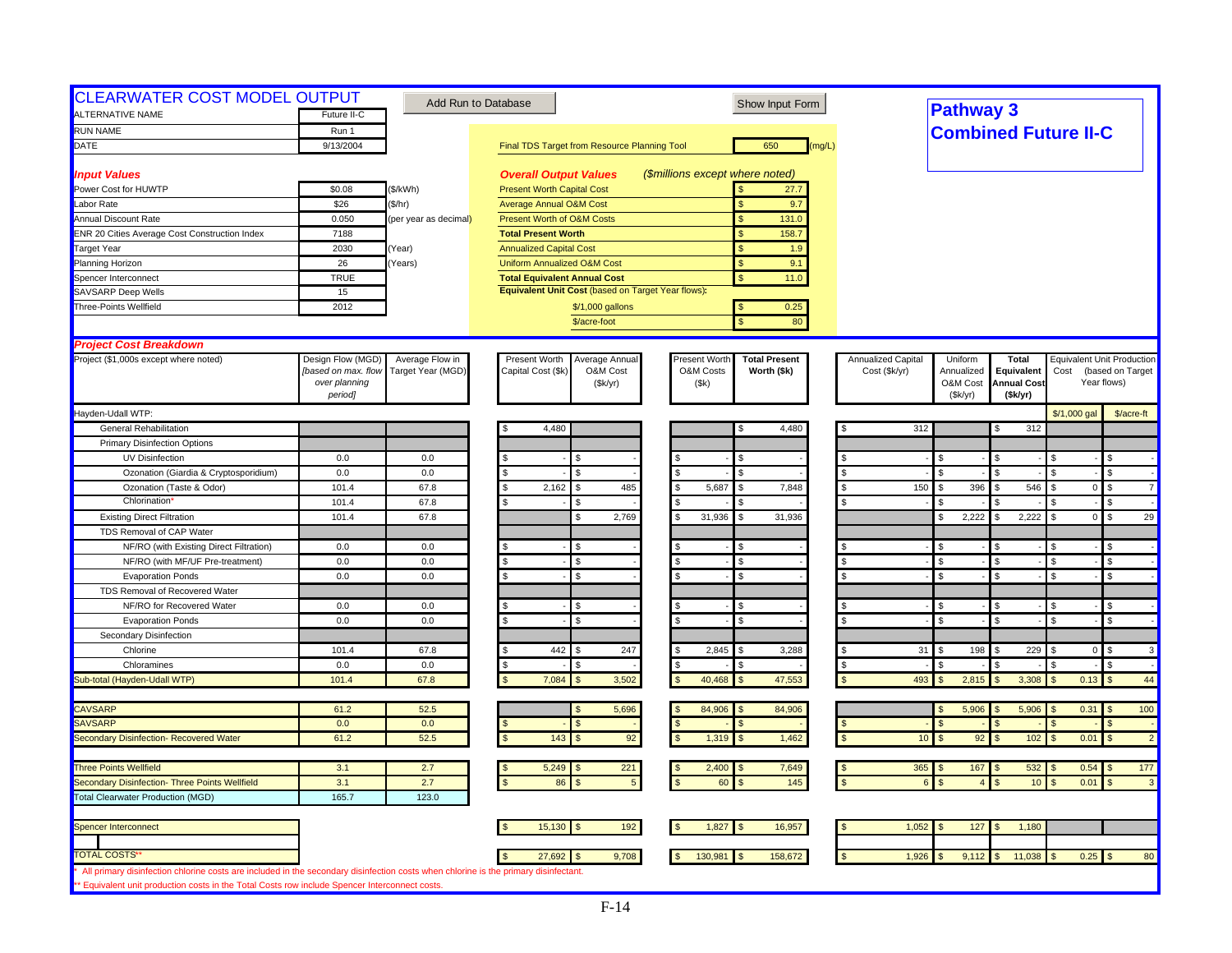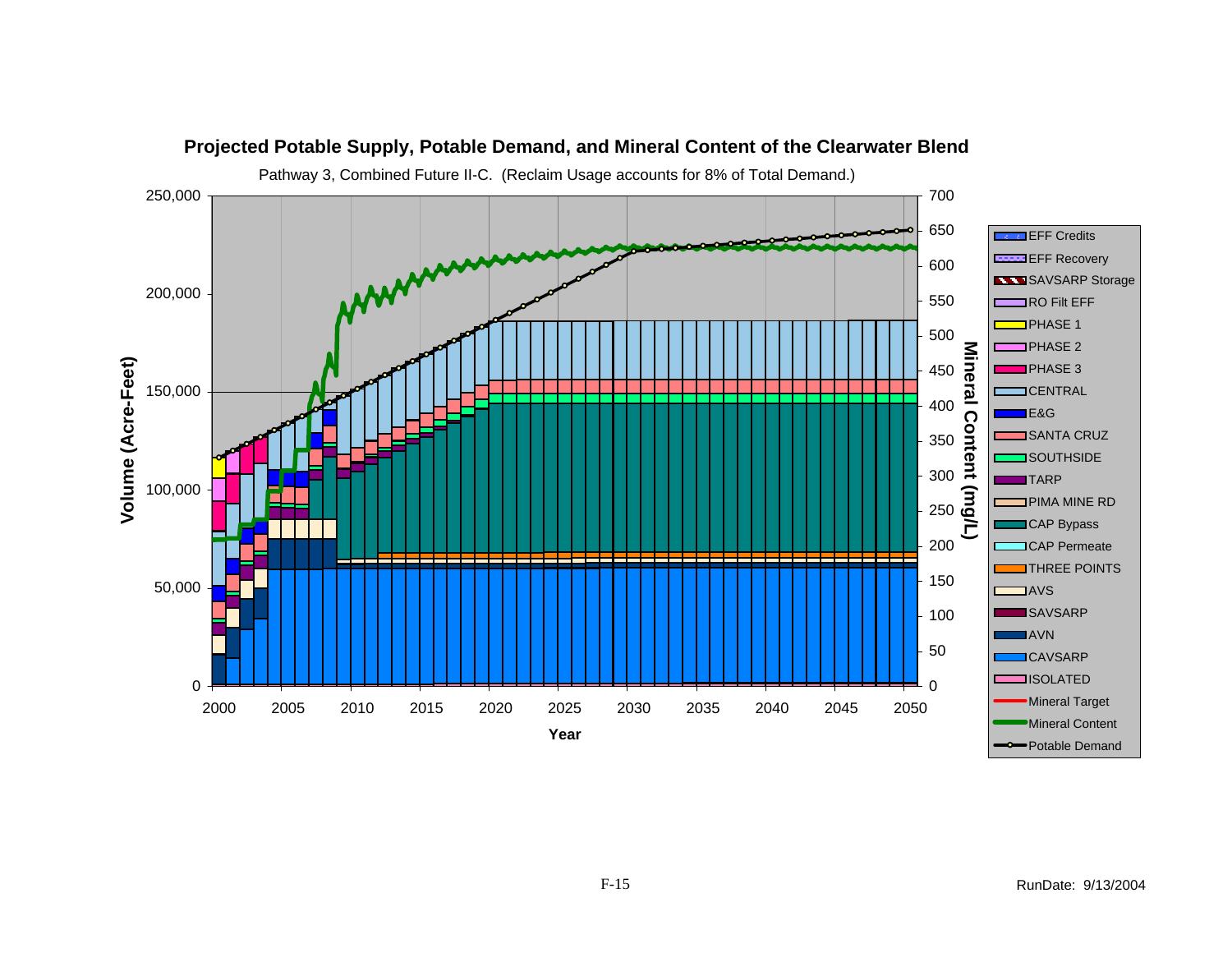| <b>CLEARWATER COST MODEL OUTPUT</b>                                                                                                 |                          |                       | Add Run to Database                                | Show Input Form                       |                    |                            |                                |                |                                      |
|-------------------------------------------------------------------------------------------------------------------------------------|--------------------------|-----------------------|----------------------------------------------------|---------------------------------------|--------------------|----------------------------|--------------------------------|----------------|--------------------------------------|
| <b>ALTERNATIVE NAME</b>                                                                                                             | Future I-D               |                       |                                                    |                                       |                    | <b>Pathway 4</b>           |                                |                |                                      |
| <b>RUN NAME</b>                                                                                                                     | Run 1                    |                       |                                                    |                                       |                    | <b>Combined Future I-D</b> |                                |                |                                      |
| DATE                                                                                                                                | 9/13/2004                |                       | Final TDS Target from Resource Planning Tool       | 450<br>(mg/L)                         |                    |                            |                                |                |                                      |
| <b>Input Values</b>                                                                                                                 |                          |                       | <b>Overall Output Values</b>                       | (\$millions except where noted)       |                    |                            |                                |                |                                      |
| Power Cost for HUWTP                                                                                                                | \$0.08                   | (\$/kWh)              | <b>Present Worth Capital Cost</b>                  | 237.8                                 |                    |                            |                                |                |                                      |
| Labor Rate                                                                                                                          | \$26                     | (\$/hr)               | <b>Average Annual O&amp;M Cost</b>                 | 14.5<br>$\mathbf{s}$                  |                    |                            |                                |                |                                      |
| Annual Discount Rate                                                                                                                | 0.050                    | (per year as decimal) | Present Worth of O&M Costs                         | 180.6<br><sub>S</sub>                 |                    |                            |                                |                |                                      |
| ENR 20 Cities Average Cost Construction Index                                                                                       | 7188                     |                       | <b>Total Present Worth</b>                         | 418.4                                 |                    |                            |                                |                |                                      |
| <b>Target Year</b>                                                                                                                  | 2030                     | (Year)                | <b>Annualized Capital Cost</b>                     | <sub>S</sub><br>16.5                  |                    |                            |                                |                |                                      |
| Planning Horizon                                                                                                                    | 26                       | Years)                | <b>Uniform Annualized O&amp;M Cost</b>             | $\mathbf{s}$<br>12.6                  |                    |                            |                                |                |                                      |
| Spencer Interconnect                                                                                                                | <b>TRUE</b>              |                       | <b>Total Equivalent Annual Cost</b>                | $\mathbf{s}$<br>29.1                  |                    |                            |                                |                |                                      |
| <b>SAVSARP Deep Wells</b>                                                                                                           | 15                       |                       | Equivalent Unit Cost (based on Target Year flows): |                                       |                    |                            |                                |                |                                      |
| Three-Points Wellfield                                                                                                              | 2012                     |                       | \$/1,000 gallons                                   | 0.67<br>$\mathbf{s}$                  |                    |                            |                                |                |                                      |
|                                                                                                                                     |                          |                       | \$/acre-foot                                       | $\mathbf{\hat{S}}$<br>217             |                    |                            |                                |                |                                      |
| <b>Project Cost Breakdown</b>                                                                                                       |                          |                       |                                                    |                                       |                    |                            |                                |                |                                      |
| Project (\$1,000s except where noted)                                                                                               | Design Flow (MGD)        | Average Flow in       | Present Worth<br>Average Annual                    | Present Worth<br><b>Total Present</b> | Annualized Capital | Uniform                    | <b>Total</b>                   |                | <b>Equivalent Unit Production</b>    |
|                                                                                                                                     | [based on max. flow      | Target Year (MGD)     | Capital Cost (\$k)<br>O&M Cost                     | O&M Costs<br>Worth (\$k)              | Cost (\$k/yr)      | Annualized                 | Equivalent                     | Cost           | (based on Target                     |
|                                                                                                                                     | over planning<br>period] |                       | (\$k/yr)                                           | (\$k)                                 |                    | O&M Cost<br>(Sk/yr)        | <b>Annual Cost</b><br>(\$k/yr) |                | Year flows)                          |
| Hayden-Udall WTP:                                                                                                                   |                          |                       |                                                    |                                       |                    |                            |                                | \$/1,000 gal   | \$/acre-ft                           |
| <b>General Rehabilitation</b>                                                                                                       |                          |                       | 4,480                                              | 4,480<br>S                            | 312                |                            | 312                            |                |                                      |
| <b>Primary Disinfection Options</b>                                                                                                 |                          |                       |                                                    |                                       |                    |                            |                                |                |                                      |
| UV Disinfection                                                                                                                     | 0.0                      | 0.0                   |                                                    |                                       |                    |                            |                                |                | $\mathfrak{L}$                       |
| Ozonation (Giardia & Cryptosporidium)                                                                                               | 0.0                      | 0.0                   | \$<br>\$.                                          | $\mathcal{F}$                         | $\mathbb{S}$       | £.                         |                                |                | \$                                   |
|                                                                                                                                     |                          |                       | \$                                                 |                                       | <sup>\$</sup>      |                            |                                |                | <b>S</b>                             |
| Ozonation (Taste & Odor)<br>Chlorination                                                                                            | 164.7<br>164.7           | 121.4<br>121.4        | 2,162<br>702                                       | 7,805<br>9,967<br><b>S</b>            | 150                | 543                        | 693                            | $\overline{0}$ | $5\phantom{.0}$<br>$\mathfrak{L}$    |
| <b>Existing Direct Filtration</b>                                                                                                   | 164.7                    | 121.4                 | 4,328                                              | 47,116<br>47,116<br>$\mathbf{S}$      |                    | 3,278<br>\$                | 3,278                          | 0              | $\mathbf{s}$<br>24                   |
| TDS Removal of CAP Water                                                                                                            |                          |                       |                                                    |                                       |                    |                            |                                |                |                                      |
| NF/RO (with Existing Direct Filtration)                                                                                             | 62.3                     | 42.9                  | 55,725<br>4,381                                    | 47,842<br>103,567                     | 3,876              | 3,328                      | 7,205                          |                | 150                                  |
| NF/RO (with MF/UF Pre-treatment)                                                                                                    | 0.0                      | 0.0                   |                                                    |                                       |                    |                            |                                | $\overline{0}$ | \$                                   |
| <b>Evaporation Ponds</b>                                                                                                            | 9.3                      | 6.4                   | 154,238<br>1,454<br>\$.                            | 15,880<br>170,118<br>$\mathbf{S}$     | 10,729<br>\$       | 1,105<br>\$                | 11,834<br>s.                   | 5 <sup>1</sup> | $\mathfrak{s}$<br>1,641              |
| TDS Removal of Recovered Water                                                                                                      |                          |                       |                                                    |                                       |                    |                            |                                |                |                                      |
| NF/RO for Recovered Water                                                                                                           | 0.0                      | 0.0                   |                                                    | -S                                    |                    | \$                         |                                |                | \$                                   |
| <b>Evaporation Ponds</b>                                                                                                            | 0.0                      | 0.0                   |                                                    | \$                                    |                    | $\mathbf{s}$               |                                |                | $\mathfrak{L}$                       |
| Secondary Disinfection                                                                                                              |                          |                       |                                                    |                                       |                    |                            |                                |                |                                      |
| Chlorine                                                                                                                            | 155.8                    | 114.9                 | 545<br>369                                         | 4,002<br>4,547                        |                    | 38<br>278<br>\$.           | 316                            | $\overline{0}$ | $\mathfrak{L}$<br>$\overline{2}$     |
| Chloramines                                                                                                                         | 0.0                      | 0.0                   |                                                    | l \$                                  | \$                 |                            |                                |                | \$.                                  |
| Sub-total (Hayden-Udall WTP)                                                                                                        | 155.8                    | 114.9                 | 217,150<br>11,235                                  | 122,646<br>339,796                    | 15,106             | 8,532                      | 23,638                         | 0.56           | 184<br>$\mathfrak{s}$                |
|                                                                                                                                     |                          |                       |                                                    |                                       |                    |                            |                                |                |                                      |
| <b>CAVSARP</b>                                                                                                                      | 61.2                     | 0.0                   | 2,742                                              | 52,350<br>52,350<br>l S               |                    | 3,642                      | 3,642                          |                | -\$                                  |
| <b>SAVSARP</b>                                                                                                                      | 0.0                      | 0.0                   |                                                    | <sub>S</sub>                          |                    | $\mathcal{F}$              |                                |                | $\mathfrak{s}$                       |
| Secondary Disinfection- Recovered Water                                                                                             | 61.2                     | 0.0                   | 143<br>44                                          | 956<br>813<br><sub>S</sub>            |                    | 57<br>10 <sup>°</sup>      | 66                             |                | $\mathfrak{s}$                       |
| <b>Three Points Wellfield</b>                                                                                                       | 5.7                      | 4.9                   | 5,249<br>285                                       | 2,919<br>8,169                        |                    | $365$ \$<br>203            | 568                            | $0.32$ \$      | 103                                  |
| Secondary Disinfection- Three Points Wellfield                                                                                      | 5.7                      | 4.9                   | 92                                                 | 160<br>68                             |                    | $5\overline{5}$            | 11                             | 0.01           | $\overline{2}$<br>$\mathbf{\hat{f}}$ |
| <b>Total Clearwater Production (MGD)</b>                                                                                            | 222.7                    | 119.9                 |                                                    |                                       |                    |                            |                                |                |                                      |
|                                                                                                                                     |                          |                       |                                                    |                                       |                    |                            |                                |                |                                      |
| Spencer Interconnect                                                                                                                |                          |                       | 192<br>15,130                                      | 1,827<br>16,957                       | 1,052              | 127                        | 1,180                          |                |                                      |
| <b>TOTAL COSTS'</b>                                                                                                                 |                          |                       | 14,505<br>237,764                                  | 180,625<br>418,388                    | 16,540             | 12,565                     | 29,105                         | $0.67$ \$      | 217                                  |
| All primary disinfection chlorine costs are included in the secondary disinfection costs when chlorine is the primary disinfectant. |                          |                       |                                                    |                                       |                    |                            |                                |                |                                      |
| ** Equivalent unit production costs in the Total Costs row include Spencer Interconnect costs.                                      |                          |                       |                                                    |                                       |                    |                            |                                |                |                                      |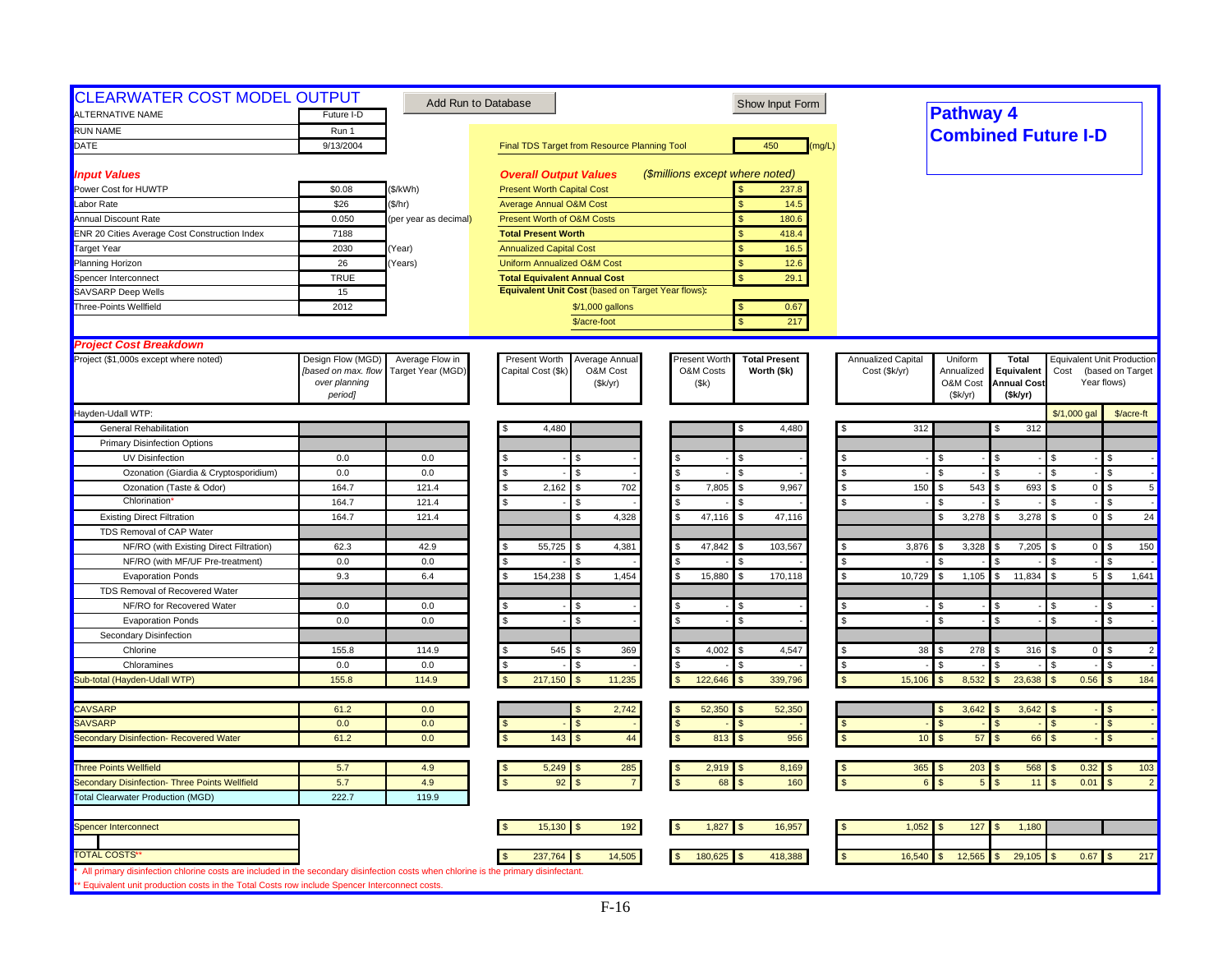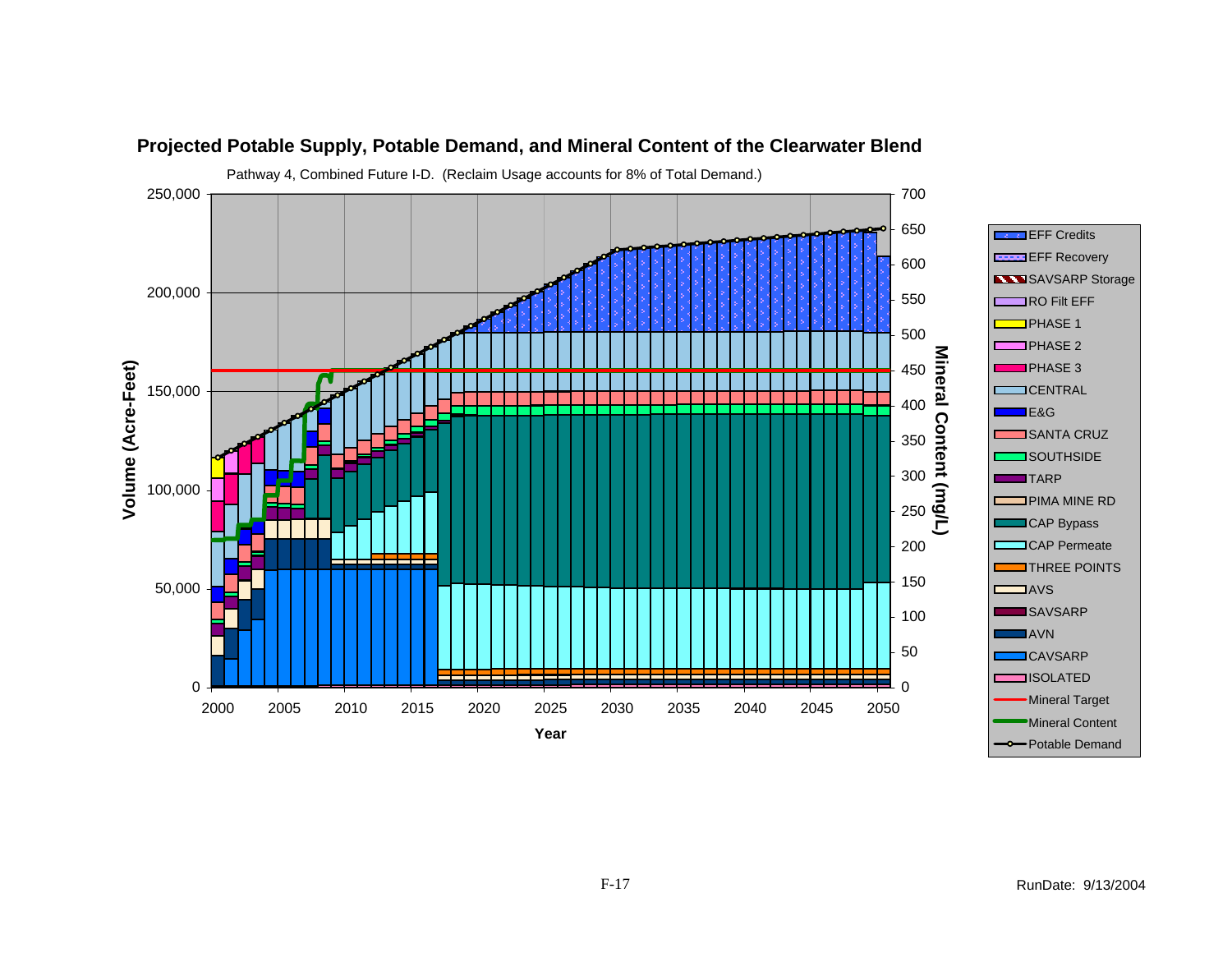| <b>CLEARWATER COST MODEL OUTPUT</b><br>ALTERNATIVE NAME                                                                                                                                                                               | Future II-D                          |                       | Add Run to Database                                | Show Input Form                          |                    | <b>Pathway 4</b>                   |                                  |                             |                                   |
|---------------------------------------------------------------------------------------------------------------------------------------------------------------------------------------------------------------------------------------|--------------------------------------|-----------------------|----------------------------------------------------|------------------------------------------|--------------------|------------------------------------|----------------------------------|-----------------------------|-----------------------------------|
| <b>RUN NAME</b>                                                                                                                                                                                                                       |                                      |                       |                                                    |                                          |                    |                                    |                                  |                             |                                   |
| DATE                                                                                                                                                                                                                                  | Run 1<br>9/13/2004                   |                       |                                                    | 650<br>(mq/L)                            |                    |                                    |                                  | <b>Combined Future II-D</b> |                                   |
|                                                                                                                                                                                                                                       |                                      |                       | Final TDS Target from Resource Planning Tool       |                                          |                    |                                    |                                  |                             |                                   |
| <b>Input Values</b>                                                                                                                                                                                                                   |                                      |                       | <b>Overall Output Values</b>                       | (\$millions except where noted)          |                    |                                    |                                  |                             |                                   |
| Power Cost for HUWTP                                                                                                                                                                                                                  | \$0.08                               | (\$/kWh)              | <b>Present Worth Capital Cost</b>                  | 27.8                                     |                    |                                    |                                  |                             |                                   |
| Labor Rate                                                                                                                                                                                                                            | \$26                                 | (\$/hr)               | <b>Average Annual O&amp;M Cost</b>                 | 8.6<br>$\mathbf{s}$                      |                    |                                    |                                  |                             |                                   |
| <b>Annual Discount Rate</b>                                                                                                                                                                                                           | 0.050                                | (per year as decimal) | Present Worth of O&M Costs                         | 115.3<br>$\mathbf{s}$                    |                    |                                    |                                  |                             |                                   |
| <b>ENR 20 Cities Average Cost Construction Index</b>                                                                                                                                                                                  | 7188                                 |                       | <b>Total Present Worth</b>                         | 143.1<br>$\mathbf{s}$                    |                    |                                    |                                  |                             |                                   |
| <b>Target Year</b>                                                                                                                                                                                                                    | 2030                                 | Year)                 | <b>Annualized Capital Cost</b>                     | \$<br>1.9                                |                    |                                    |                                  |                             |                                   |
| Planning Horizon                                                                                                                                                                                                                      | 26                                   | Years)                | <b>Uniform Annualized O&amp;M Cost</b>             | <sub>S</sub><br>8.0                      |                    |                                    |                                  |                             |                                   |
| Spencer Interconnect                                                                                                                                                                                                                  | <b>TRUE</b>                          |                       | <b>Total Equivalent Annual Cost</b>                | \$<br>10.0                               |                    |                                    |                                  |                             |                                   |
| SAVSARP Deep Wells                                                                                                                                                                                                                    | 15                                   |                       | Equivalent Unit Cost (based on Target Year flows): |                                          |                    |                                    |                                  |                             |                                   |
| Three-Points Wellfield                                                                                                                                                                                                                | 2012                                 |                       | \$/1,000 gallons                                   | 0.22                                     |                    |                                    |                                  |                             |                                   |
|                                                                                                                                                                                                                                       |                                      |                       | \$/acre-foot                                       | 71<br>$\mathbf{\hat{S}}$                 |                    |                                    |                                  |                             |                                   |
|                                                                                                                                                                                                                                       |                                      |                       |                                                    |                                          |                    |                                    |                                  |                             |                                   |
| <b>Project Cost Breakdown</b>                                                                                                                                                                                                         |                                      |                       |                                                    |                                          |                    |                                    |                                  |                             |                                   |
| Project (\$1,000s except where noted)                                                                                                                                                                                                 | Design Flow (MGD)                    | Average Flow in       | Present Worth<br>Average Annual                    | Present Worth<br><b>Total Present</b>    | Annualized Capital | Uniform                            | <b>Total</b>                     |                             | <b>Equivalent Unit Production</b> |
|                                                                                                                                                                                                                                       | [based on max. flow<br>over planning | Target Year (MGD)     | Capital Cost (\$k)<br>O&M Cost<br>(\$k/yr)         | O&M Costs<br>Worth (\$k)<br>(Sk)         | Cost (\$k/yr)      | Annualized<br>O&M Cost             | Equivalent<br><b>Annual Cost</b> | Cost                        | (based on Target<br>Year flows)   |
|                                                                                                                                                                                                                                       | period]                              |                       |                                                    |                                          |                    | (Sk/yr)                            | (\$k/yr)                         |                             |                                   |
| Hayden-Udall WTP:                                                                                                                                                                                                                     |                                      |                       |                                                    |                                          |                    |                                    |                                  | \$/1,000 gal                | \$/acre-ft                        |
| <b>General Rehabilitation</b>                                                                                                                                                                                                         |                                      |                       | 4,480                                              | 4,480<br>S                               | 312                |                                    | 312                              |                             |                                   |
| <b>Primary Disinfection Options</b>                                                                                                                                                                                                   |                                      |                       |                                                    |                                          |                    |                                    |                                  |                             |                                   |
| UV Disinfection                                                                                                                                                                                                                       | 0.0                                  | 0.0                   |                                                    | S.                                       |                    | \$.                                |                                  |                             |                                   |
| Ozonation (Giardia & Cryptosporidium)                                                                                                                                                                                                 | 0.0                                  | 0.0                   | \$.<br>\$.                                         | $\mathfrak{L}$<br>$\mathbf{S}$           | <b>S</b>           | $\mathfrak{L}$                     |                                  |                             | \$                                |
|                                                                                                                                                                                                                                       |                                      | 121.4                 | s.<br>\$.                                          |                                          | - \$               |                                    |                                  |                             | $\mathfrak{L}$                    |
| Ozonation (Taste & Odor)<br>Chlorination                                                                                                                                                                                              | 164.1                                |                       | 2,162<br>688                                       | 7,600<br>l S<br>9,762                    | 150                | 529<br>\$                          | 679                              | $\overline{0}$              | 5                                 |
|                                                                                                                                                                                                                                       | 164.1<br>164.1                       | 121.4<br>121.4        | \$<br>4,235                                        | l \$<br>45,771<br>45,771<br>$\mathbf{S}$ |                    | 3,184<br>\$                        | 3,184                            | $\mathbf{0}$                | \$<br>$\mathsf{\$}$<br>23         |
| <b>Existing Direct Filtration</b>                                                                                                                                                                                                     |                                      |                       |                                                    |                                          |                    |                                    |                                  |                             |                                   |
| TDS Removal of CAP Water                                                                                                                                                                                                              |                                      |                       |                                                    |                                          |                    |                                    |                                  |                             |                                   |
| NF/RO (with Existing Direct Filtration)                                                                                                                                                                                               | 0.0                                  | 0.0                   |                                                    | l \$                                     |                    |                                    |                                  |                             | \$                                |
| NF/RO (with MF/UF Pre-treatment)                                                                                                                                                                                                      | 0.0                                  | 0.0                   | $\mathcal{S}$<br>ፍ                                 | $\mathbf{s}$                             |                    | $\mathfrak{L}$                     |                                  |                             | $\mathfrak{L}$                    |
| <b>Evaporation Ponds</b>                                                                                                                                                                                                              | 0.0                                  | $0.0\,$               | s.                                                 | <b>S</b>                                 | <b>S</b>           | \$                                 | $\mathfrak{L}$                   |                             | \$                                |
| TDS Removal of Recovered Water                                                                                                                                                                                                        |                                      |                       |                                                    |                                          |                    |                                    |                                  |                             |                                   |
| NF/RO for Recovered Water                                                                                                                                                                                                             | 0.0                                  | 0.0                   |                                                    |                                          |                    |                                    |                                  |                             | \$                                |
| <b>Evaporation Ponds</b>                                                                                                                                                                                                              | 0.0                                  | 0.0                   |                                                    | \$.                                      |                    | $\mathfrak{L}$                     |                                  |                             | $\mathfrak{L}$                    |
| Secondary Disinfection                                                                                                                                                                                                                |                                      |                       |                                                    |                                          |                    |                                    |                                  |                             |                                   |
| Chlorine                                                                                                                                                                                                                              | 164.1                                | 121.4                 | 556<br>382<br>\$                                   | 4,119<br>4,675                           |                    | 39<br>287                          | 325                              | $\overline{0}$              | $\mathfrak{L}$<br>$\overline{2}$  |
| Chloramines                                                                                                                                                                                                                           | 0.0                                  | 0.0                   | \$.                                                | .S                                       | $\mathfrak{L}$     |                                    |                                  |                             | \$.                               |
| Sub-total (Hayden-Udall WTP)                                                                                                                                                                                                          | 164.1                                | 121.4                 | 7,198<br>5,306                                     | 57,490<br>64,688                         | 501                | 3,999                              | 4,500                            | 0.10                        | 33                                |
|                                                                                                                                                                                                                                       |                                      |                       |                                                    |                                          |                    |                                    |                                  |                             |                                   |
| <b>CAVSARP</b>                                                                                                                                                                                                                        | 61.2                                 | 0.0                   | 2,742                                              | 52,350<br>52,350<br><b>S</b>             |                    | 3,642                              | 3,642                            |                             | -\$                               |
| <b>SAVSARP</b>                                                                                                                                                                                                                        | 0.0                                  | 0.0                   |                                                    | <sub>S</sub>                             |                    | ፍ                                  |                                  |                             | $\mathfrak{s}$                    |
| Secondary Disinfection- Recovered Water                                                                                                                                                                                               | 61.2                                 | 0.0                   | 143<br>$44\,$                                      | 956<br>813<br>$\sqrt{3}$                 |                    | 57<br>10 <sup>°</sup>              | 66                               |                             | $\mathfrak{s}$                    |
| <b>Three Points Wellfield</b>                                                                                                                                                                                                         |                                      |                       |                                                    |                                          |                    |                                    |                                  | $0.34$ \$                   |                                   |
| Secondary Disinfection- Three Points Wellfield                                                                                                                                                                                        | 5.1<br>5.1                           | 4.5<br>4.5            | 5,249<br>264<br>90                                 | 2,740<br>7,989<br>156<br>65              |                    | $365$ \$<br>191<br>$5\overline{5}$ | 556                              | 0.01                        | 110                               |
|                                                                                                                                                                                                                                       |                                      |                       | 6                                                  |                                          |                    |                                    | 11                               |                             | $\mathfrak{s}$<br>$\overline{2}$  |
| <b>Total Clearwater Production (MGD)</b>                                                                                                                                                                                              | 230.4                                | 125.9                 |                                                    |                                          |                    |                                    |                                  |                             |                                   |
|                                                                                                                                                                                                                                       |                                      |                       | 15,130<br>192                                      | 1,827<br>16,957                          | 1,052              | 127<br>-\$                         | 1,180                            |                             |                                   |
| Spencer Interconnect                                                                                                                                                                                                                  |                                      |                       |                                                    |                                          |                    |                                    |                                  |                             |                                   |
| <b>TOTAL COSTS'</b>                                                                                                                                                                                                                   |                                      |                       | 8,555<br>27,810                                    | 115,286<br>143,096                       | 1,935              | 8,020                              | 9,954                            | $0.22$ \$                   | 71                                |
|                                                                                                                                                                                                                                       |                                      |                       |                                                    |                                          |                    |                                    |                                  |                             |                                   |
| All primary disinfection chlorine costs are included in the secondary disinfection costs when chlorine is the primary disinfectant.<br>** Equivalent unit production costs in the Total Costs row include Spencer Interconnect costs. |                                      |                       |                                                    |                                          |                    |                                    |                                  |                             |                                   |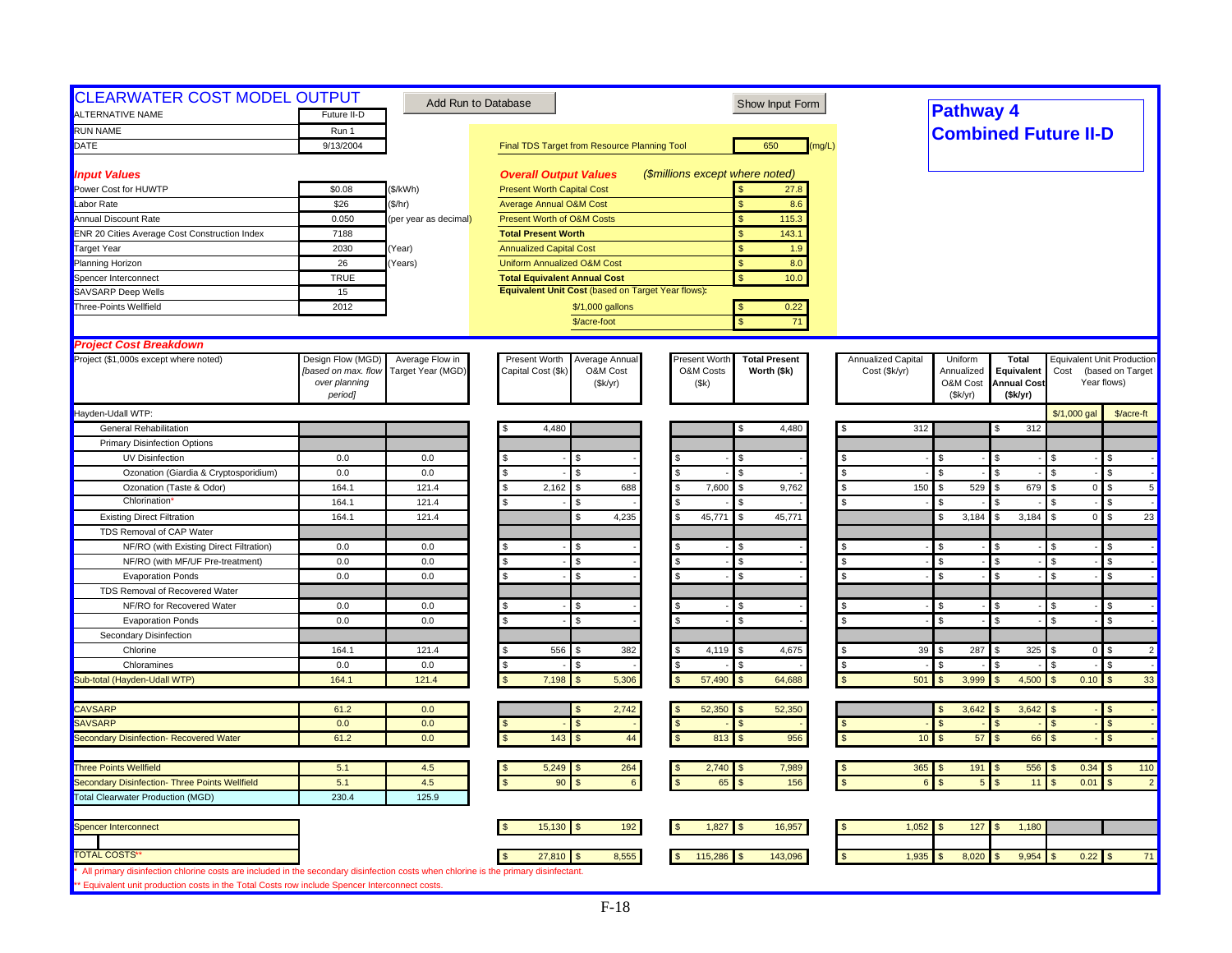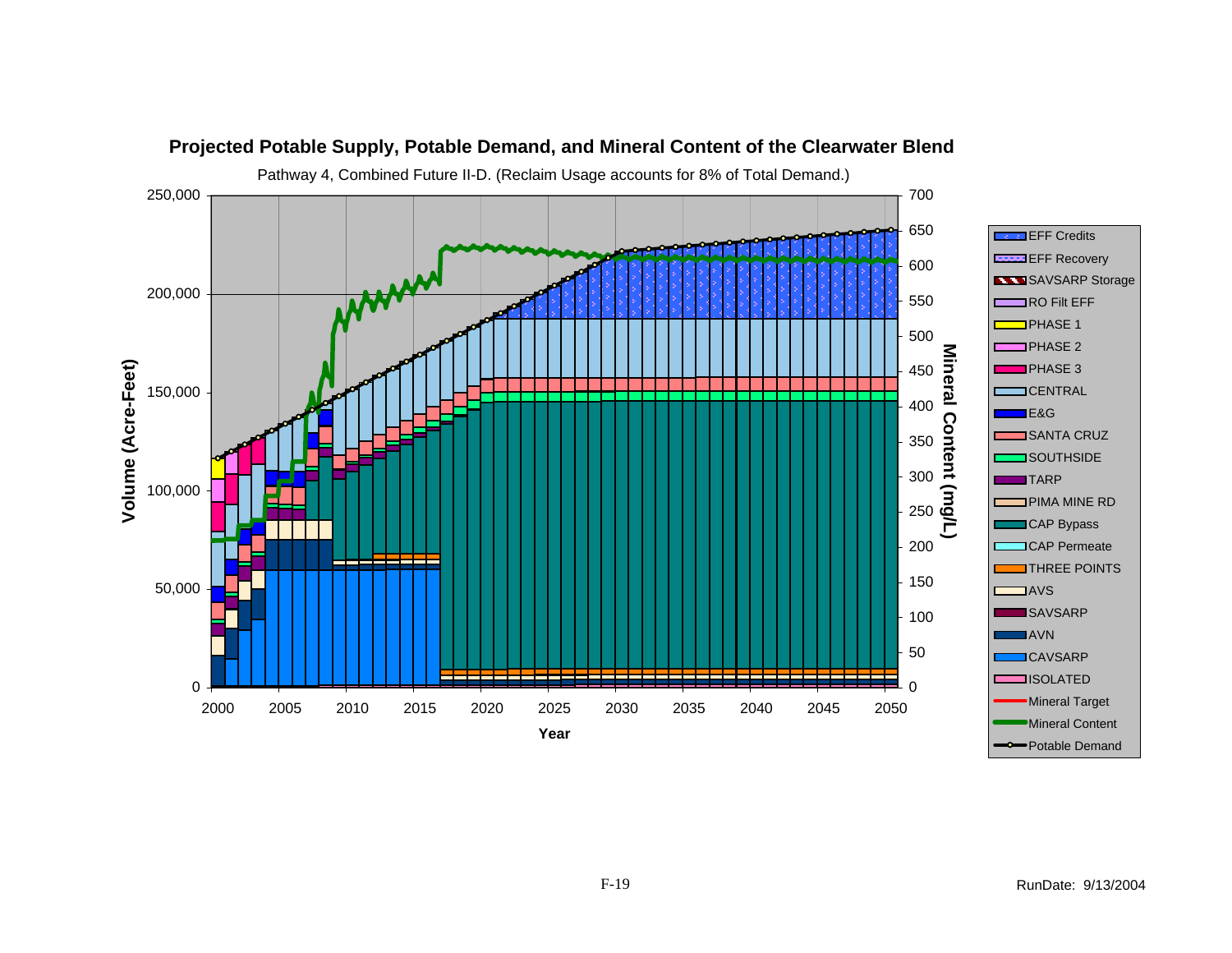| <b>CLEARWATER COST MODEL OUTPUT</b><br>ALTERNATIVE NAME                                                                                                                                                                              | Future III-A                                                         |                                      | Add Run to Database                                                           | Show Input Form                                                            |                                     | <b>Pathway 5</b>                             |                                                             |                    |                                                               |
|--------------------------------------------------------------------------------------------------------------------------------------------------------------------------------------------------------------------------------------|----------------------------------------------------------------------|--------------------------------------|-------------------------------------------------------------------------------|----------------------------------------------------------------------------|-------------------------------------|----------------------------------------------|-------------------------------------------------------------|--------------------|---------------------------------------------------------------|
| <b>RUN NAME</b>                                                                                                                                                                                                                      | Run 1                                                                |                                      |                                                                               |                                                                            |                                     | <b>Combined Future III-A</b>                 |                                                             |                    |                                                               |
| DATE                                                                                                                                                                                                                                 | 9/10/2004                                                            |                                      | Final TDS Target from Resource Planning Tool                                  | 650<br>(mg/L)                                                              |                                     |                                              |                                                             |                    |                                                               |
| <b>Input Values</b>                                                                                                                                                                                                                  |                                                                      |                                      | <b>Overall Output Values</b>                                                  | (\$millions except where noted)                                            |                                     |                                              |                                                             |                    |                                                               |
| Power Cost for HUWTP                                                                                                                                                                                                                 | \$0.08                                                               | (\$/kWh)                             | <b>Present Worth Capital Cost</b>                                             | 58.9                                                                       |                                     |                                              |                                                             |                    |                                                               |
| Labor Rate                                                                                                                                                                                                                           | \$26                                                                 | (\$/hr)                              | <b>Average Annual O&amp;M Cost</b>                                            | 13.1<br>$\mathbf{s}$                                                       |                                     |                                              |                                                             |                    |                                                               |
| <b>Annual Discount Rate</b>                                                                                                                                                                                                          | 0.050                                                                | (per year as decimal)                | <b>Present Worth of O&amp;M Costs</b>                                         | $\mathbf{s}$<br>169.0                                                      |                                     |                                              |                                                             |                    |                                                               |
| <b>ENR 20 Cities Average Cost Construction Index</b>                                                                                                                                                                                 | 7188                                                                 |                                      | <b>Total Present Worth</b>                                                    | 227.9<br>$\mathsf{\$}$                                                     |                                     |                                              |                                                             |                    |                                                               |
| <b>Target Year</b>                                                                                                                                                                                                                   | 2030                                                                 | Year)                                | <b>Annualized Capital Cost</b>                                                | \$<br>4.1                                                                  |                                     |                                              |                                                             |                    |                                                               |
| Planning Horizon                                                                                                                                                                                                                     | 26                                                                   | Years)                               | <b>Uniform Annualized O&amp;M Cost</b>                                        | 11.8<br>$\mathbf{s}$                                                       |                                     |                                              |                                                             |                    |                                                               |
| Spencer Interconnect                                                                                                                                                                                                                 | <b>TRUE</b>                                                          |                                      | <b>Total Equivalent Annual Cost</b>                                           | $\mathbf{s}$<br>15.9                                                       |                                     |                                              |                                                             |                    |                                                               |
| <b>SAVSARP Deep Wells</b>                                                                                                                                                                                                            | 15                                                                   |                                      | Equivalent Unit Cost (based on Target Year flows):                            |                                                                            |                                     |                                              |                                                             |                    |                                                               |
| Three-Points Wellfield                                                                                                                                                                                                               | 2012                                                                 |                                      | \$/1,000 gallons<br>\$/acre-foot                                              | 0.33<br>$\mathbf{s}$<br>$\mathbf{\hat{S}}$<br>109                          |                                     |                                              |                                                             |                    |                                                               |
|                                                                                                                                                                                                                                      |                                                                      |                                      |                                                                               |                                                                            |                                     |                                              |                                                             |                    |                                                               |
| <b>Project Cost Breakdown</b>                                                                                                                                                                                                        |                                                                      |                                      |                                                                               |                                                                            |                                     |                                              |                                                             |                    |                                                               |
| Project (\$1,000s except where noted)                                                                                                                                                                                                | Design Flow (MGD)<br>[based on max. flow<br>over planning<br>period] | Average Flow in<br>Target Year (MGD) | Present Worth<br>Average Annual<br>Capital Cost (\$k)<br>O&M Cost<br>(\$k/yr) | Present Worth<br><b>Total Present</b><br>O&M Costs<br>Worth (\$k)<br>(\$k) | Annualized Capital<br>Cost (\$k/yr) | Uniform<br>Annualized<br>O&M Cost<br>(Sk/yr) | <b>Total</b><br>Equivalent<br><b>Annual Cost</b><br>(Sk/yr) | Cost               | Equivalent Unit Production<br>(based on Target<br>Year flows) |
| Hayden-Udall WTP:                                                                                                                                                                                                                    |                                                                      |                                      |                                                                               |                                                                            |                                     |                                              |                                                             | \$/1,000 gal       | \$/acre-ft                                                    |
| General Rehabilitation                                                                                                                                                                                                               |                                                                      |                                      |                                                                               | S                                                                          |                                     |                                              |                                                             |                    |                                                               |
| <b>Primary Disinfection Options</b>                                                                                                                                                                                                  |                                                                      |                                      |                                                                               |                                                                            |                                     |                                              |                                                             |                    |                                                               |
| UV Disinfection                                                                                                                                                                                                                      | 0.0                                                                  | $0.0\,$                              |                                                                               |                                                                            |                                     | \$                                           |                                                             |                    | \$                                                            |
| Ozonation (Giardia & Cryptosporidium)                                                                                                                                                                                                | 0.0                                                                  | 0.0                                  | \$.<br>\$.                                                                    | <b>S</b>                                                                   | $\mathbf{s}$                        | \$                                           |                                                             |                    | \$                                                            |
| Ozonation (Taste & Odor)                                                                                                                                                                                                             | 0.0                                                                  | 0.0                                  | \$.<br>S                                                                      | $\mathbf{\hat{s}}$                                                         | \$                                  | \$                                           |                                                             |                    | \$                                                            |
| Chlorination                                                                                                                                                                                                                         | 0.0                                                                  | 0.0                                  |                                                                               | <b>S</b>                                                                   |                                     | $\mathfrak{L}$                               |                                                             |                    | $\mathfrak{L}$                                                |
| <b>Existing Direct Filtration</b>                                                                                                                                                                                                    | 0.0                                                                  | 0.0                                  | \$                                                                            | <b>S</b>                                                                   |                                     | $\mathfrak{L}$                               | ς.                                                          | ፍ                  | \$                                                            |
| TDS Removal of CAP Water                                                                                                                                                                                                             |                                                                      |                                      |                                                                               |                                                                            |                                     |                                              |                                                             |                    |                                                               |
| NF/RO (with Existing Direct Filtration)                                                                                                                                                                                              | 0.0                                                                  | 0.0                                  |                                                                               | <b>S</b>                                                                   |                                     | \$                                           |                                                             |                    | \$                                                            |
| NF/RO (with MF/UF Pre-treatment)                                                                                                                                                                                                     | 0.0                                                                  | 0.0                                  | \$                                                                            | <b>S</b>                                                                   |                                     |                                              |                                                             |                    | \$                                                            |
| <b>Evaporation Ponds</b>                                                                                                                                                                                                             | 0.0                                                                  | 0.0                                  | \$.<br>\$.                                                                    | $\mathbf{s}$                                                               |                                     | $\mathfrak{L}$                               | $\mathcal{F}$                                               | $\mathbf{\hat{S}}$ | $\mathfrak{L}$                                                |
| TDS Removal of Recovered Water                                                                                                                                                                                                       |                                                                      |                                      |                                                                               |                                                                            |                                     |                                              |                                                             |                    |                                                               |
| NF/RO for Recovered Water                                                                                                                                                                                                            | 0.0                                                                  | 0.0                                  |                                                                               | £.                                                                         |                                     | $\mathfrak{L}$                               |                                                             |                    | $\mathfrak{L}$                                                |
| <b>Evaporation Ponds</b>                                                                                                                                                                                                             | 0.0                                                                  | 0.0                                  | \$.                                                                           | <b>S</b>                                                                   |                                     | $\mathbf{s}$                                 | $\mathcal{S}$                                               |                    | $\mathfrak{L}$                                                |
| Secondary Disinfection                                                                                                                                                                                                               |                                                                      |                                      |                                                                               |                                                                            |                                     |                                              |                                                             |                    |                                                               |
| Chlorine                                                                                                                                                                                                                             | 0.0                                                                  | 0.0                                  |                                                                               | l \$                                                                       |                                     | \$                                           |                                                             | - 56               | \$                                                            |
| Chloramines                                                                                                                                                                                                                          | 0.0                                                                  | 0.0                                  | $\mathbf{s}$<br>\$.                                                           | \$<br>$\mathbf{\hat{s}}$                                                   | $\mathfrak s$                       | \$                                           |                                                             | \$.                | \$                                                            |
| Sub-total (Hayden-Udall WTP)                                                                                                                                                                                                         | 0.0                                                                  | 0.0                                  |                                                                               | $\mathbf{S}$                                                               |                                     |                                              |                                                             |                    | $\mathfrak{L}$                                                |
| <b>CAVSARP</b>                                                                                                                                                                                                                       | 61.2                                                                 | 52.5                                 | 5,696                                                                         | 84,906<br>84,906<br>$\mathcal{S}$                                          |                                     | 5,906<br>$\mathfrak{L}$                      | 5,906                                                       | 0.31               | 100<br>$\mathbf{s}$                                           |
| SAVSARP                                                                                                                                                                                                                              | 139.9                                                                | 74.8                                 | 37,972<br>6,978                                                               | 77,330<br>115,302                                                          | 2,641                               | 5,379                                        | 8,021                                                       | 0.29               | 96                                                            |
| Secondary Disinfection- Recovered Water                                                                                                                                                                                              | 201.1                                                                | 127.3                                | 495<br>185                                                                    | 2,484<br>2,979                                                             | 34                                  | 173                                          | 207                                                         | 0.00               | $\overline{1}$<br>$\mathfrak{L}$                              |
|                                                                                                                                                                                                                                      |                                                                      |                                      |                                                                               |                                                                            |                                     |                                              |                                                             |                    |                                                               |
| <b>Three Points Wellfield</b>                                                                                                                                                                                                        | 3.1                                                                  | 2.7                                  | 5,249                                                                         | 2,400<br>7,649                                                             | 365                                 | 167<br>$\mathbf{s}$                          | 532                                                         | $0.54$ \$          | 177                                                           |
| Secondary Disinfection- Three Points Wellfield                                                                                                                                                                                       | 3.1                                                                  | 2.7                                  | 86                                                                            | 145<br>60                                                                  | $\kappa$                            | $\overline{4}$                               | 10                                                          | 0.01               | $\mathbf{3}$<br>$\mathfrak{L}$                                |
| <b>Total Clearwater Production (MGD)</b>                                                                                                                                                                                             | 204.2                                                                | 130.0                                |                                                                               |                                                                            |                                     |                                              |                                                             |                    |                                                               |
| Spencer Interconnect                                                                                                                                                                                                                 |                                                                      |                                      | 15,130<br>192                                                                 | 16,957<br>1,827                                                            | 1,052                               | 127                                          | 1,180                                                       |                    |                                                               |
| <b>TOTAL COSTS'</b>                                                                                                                                                                                                                  |                                                                      |                                      | 58,931<br>13,051                                                              | 169,008<br>227,939                                                         | 4,100                               | 11,757                                       | 15,856                                                      | $0.33$ \$          | 109                                                           |
| All primary disinfection chlorine costs are included in the secondary disinfection costs when chlorine is the primary disinfectant.<br>** Equivalent unit production costs in the Total Costs row include Spencer Interconnect costs |                                                                      |                                      |                                                                               |                                                                            |                                     |                                              |                                                             |                    |                                                               |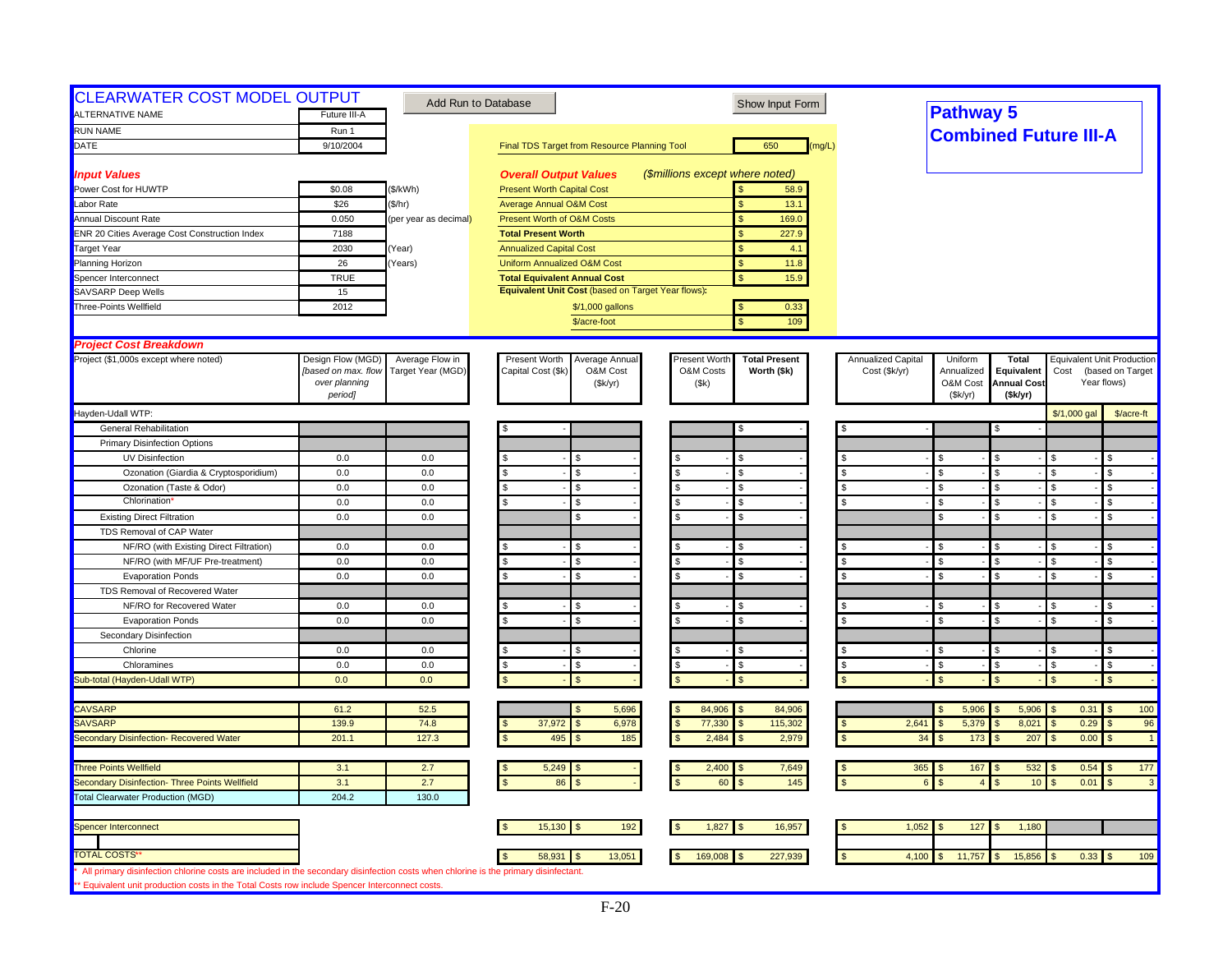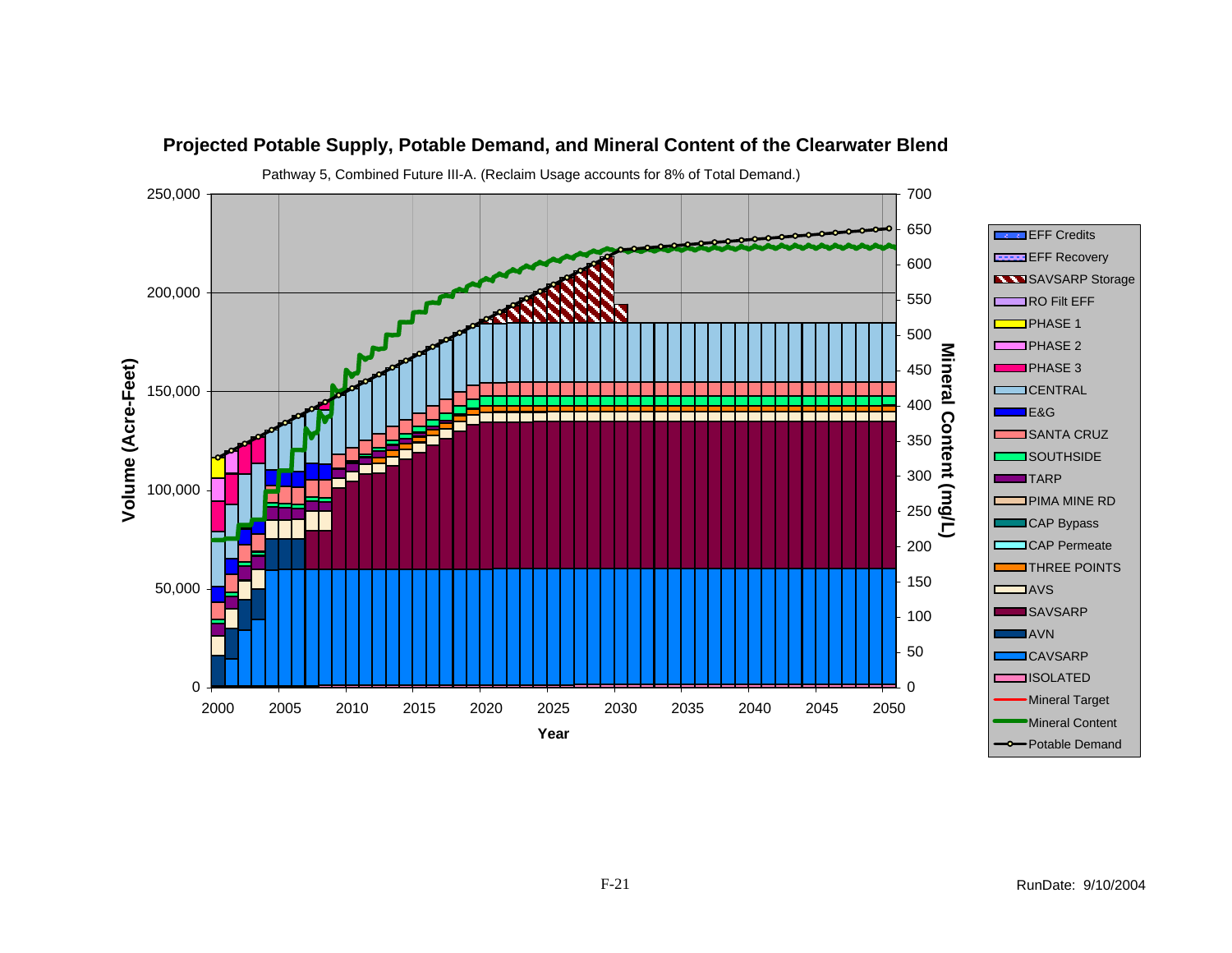| <b>CLEARWATER COST MODEL OUTPUT</b>                                                                                                                                                                                                   |                     |                       | Add Run to Database                                | Show Input Form                       |                      |                                  |                    |                                   |                                    |
|---------------------------------------------------------------------------------------------------------------------------------------------------------------------------------------------------------------------------------------|---------------------|-----------------------|----------------------------------------------------|---------------------------------------|----------------------|----------------------------------|--------------------|-----------------------------------|------------------------------------|
| <b>ALTERNATIVE NAME</b>                                                                                                                                                                                                               | Pathway IV-A        |                       |                                                    |                                       |                      | <b>Pathway 5</b>                 |                    |                                   |                                    |
| <b>RUN NAME</b>                                                                                                                                                                                                                       | Run 1               |                       |                                                    |                                       |                      | <b>Combined Future IV-A</b>      |                    |                                   |                                    |
| DATE                                                                                                                                                                                                                                  | 9/10/2004           |                       | Final TDS Target from Resource Planning Tool       | 450<br>(mg/L)                         |                      |                                  |                    |                                   |                                    |
| <b>Input Values</b>                                                                                                                                                                                                                   |                     |                       | <b>Overall Output Values</b>                       | (\$millions except where noted)       |                      |                                  |                    |                                   |                                    |
| Power Cost for HUWTP                                                                                                                                                                                                                  | \$0.08              | (\$/kWh)              | <b>Present Worth Capital Cost</b>                  | 323.1                                 |                      |                                  |                    |                                   |                                    |
| Labor Rate                                                                                                                                                                                                                            | \$26                | (\$/hr)               | <b>Average Annual O&amp;M Cost</b>                 | 17.6<br>$\mathbf{s}$                  |                      |                                  |                    |                                   |                                    |
| Annual Discount Rate                                                                                                                                                                                                                  | 0.050               | (per year as decimal) | Present Worth of O&M Costs                         | 218.3<br><sub>S</sub>                 |                      |                                  |                    |                                   |                                    |
| ENR 20 Cities Average Cost Construction Index                                                                                                                                                                                         | 7188                |                       | <b>Total Present Worth</b>                         | 541.4                                 |                      |                                  |                    |                                   |                                    |
| <b>Target Year</b>                                                                                                                                                                                                                    | 2030                | Year)                 | <b>Annualized Capital Cost</b>                     | <sub>S</sub><br>22.5                  |                      |                                  |                    |                                   |                                    |
| Planning Horizon                                                                                                                                                                                                                      | 26                  | Years)                | <b>Uniform Annualized O&amp;M Cost</b>             | $\mathbf{s}$<br>15.2                  |                      |                                  |                    |                                   |                                    |
| Spencer Interconnect                                                                                                                                                                                                                  | <b>TRUE</b>         |                       | <b>Total Equivalent Annual Cost</b>                | $\mathbf{s}$<br>37.7                  |                      |                                  |                    |                                   |                                    |
| <b>SAVSARP Deep Wells</b>                                                                                                                                                                                                             | 15                  |                       | Equivalent Unit Cost (based on Target Year flows): |                                       |                      |                                  |                    |                                   |                                    |
| Three-Points Wellfield                                                                                                                                                                                                                | 2012                |                       | \$/1,000 gallons                                   | 0.90<br>$\mathbf{s}$                  |                      |                                  |                    |                                   |                                    |
|                                                                                                                                                                                                                                       |                     |                       | \$/acre-foot                                       | $\mathbf{\hat{S}}$<br>292             |                      |                                  |                    |                                   |                                    |
| <b>Project Cost Breakdown</b>                                                                                                                                                                                                         |                     |                       |                                                    |                                       |                      |                                  |                    |                                   |                                    |
| Project (\$1,000s except where noted)                                                                                                                                                                                                 | Design Flow (MGD)   | Average Flow in       | Present Worth<br>Average Annual                    | Present Worth<br><b>Total Present</b> | Annualized Capital   | Uniform                          | <b>Total</b>       | <b>Equivalent Unit Production</b> |                                    |
|                                                                                                                                                                                                                                       | [based on max. flow | Target Year (MGD)     | Capital Cost (\$k)<br>O&M Cost                     | O&M Costs<br>Worth (\$k)              | Cost (\$k/yr)        | Annualized                       | Equivalent         | Cost                              | (based on Target                   |
|                                                                                                                                                                                                                                       | over planning       |                       | (\$k/yr)                                           | (\$k)                                 |                      | O&M Cost                         | <b>Annual Cost</b> | Year flows)                       |                                    |
|                                                                                                                                                                                                                                       | period]             |                       |                                                    |                                       |                      | (Sk/yr)                          | (\$k/yr)           |                                   |                                    |
| Hayden-Udall WTP:                                                                                                                                                                                                                     |                     |                       |                                                    |                                       |                      |                                  |                    | \$/1,000 gal                      | \$/acre-ft                         |
| <b>General Rehabilitation</b>                                                                                                                                                                                                         |                     |                       | 879                                                | 879<br>S                              | 61                   |                                  | 61                 |                                   |                                    |
| <b>Primary Disinfection Options</b>                                                                                                                                                                                                   |                     |                       |                                                    |                                       |                      |                                  |                    |                                   |                                    |
| <b>UV Disinfection</b>                                                                                                                                                                                                                | 0.0                 | 0.0                   |                                                    | S.                                    |                      | \$                               |                    |                                   | \$                                 |
| Ozonation (Giardia & Cryptosporidium)                                                                                                                                                                                                 | 0.0                 | 0.0                   | \$<br>S.                                           | <b>S</b><br>\$.                       | $\mathbf{s}$         | \$.<br>$\mathcal{F}$             |                    | -96                               | \$                                 |
| Ozonation (Taste & Odor)                                                                                                                                                                                                              | 0.0                 | 0.0                   | \$<br>S                                            | $\mathbf{\hat{s}}$                    |                      | \$<br>- \$                       |                    |                                   | \$                                 |
| <b>Chlorination</b>                                                                                                                                                                                                                   | 0.0                 | 0.0                   |                                                    | <b>S</b>                              |                      | $\mathfrak{L}$                   |                    |                                   | \$.                                |
| <b>Existing Direct Filtration</b>                                                                                                                                                                                                     | 0.0                 | 0.0                   | \$.                                                | $\mathbf{s}$                          |                      | $\mathfrak{L}$<br>$\mathfrak{R}$ |                    |                                   | $\mathfrak{L}$                     |
| TDS Removal of CAP Water                                                                                                                                                                                                              |                     |                       |                                                    |                                       |                      |                                  |                    |                                   |                                    |
| NF/RO (with Existing Direct Filtration)                                                                                                                                                                                               | 0.0                 | 0.0                   |                                                    |                                       |                      |                                  |                    |                                   |                                    |
| NF/RO (with MF/UF Pre-treatment)                                                                                                                                                                                                      | 0.0                 | 0.0                   |                                                    | $\mathcal{S}$                         |                      | \$                               |                    |                                   | $\mathbf S$                        |
| <b>Evaporation Ponds</b>                                                                                                                                                                                                              | 0.0                 | 0.0                   | \$.                                                | <b>S</b>                              | \$                   | \$<br>$\mathcal{S}$              |                    | £.                                | \$                                 |
| TDS Removal of Recovered Water                                                                                                                                                                                                        |                     |                       |                                                    |                                       |                      |                                  |                    |                                   |                                    |
| NF/RO for Recovered Water                                                                                                                                                                                                             | 71.1                | 43.4                  | 69,262<br>3,373                                    | 36,107<br>105,369                     | 4,818                | 2,512                            | 7,330              | $\overline{0}$                    | 151                                |
| <b>Evaporation Ponds</b>                                                                                                                                                                                                              | 10.7                | 6.5                   | 194,072<br>1,119                                   | 11,982<br>206,054                     | 13,501               | 834<br>\$.                       | 14,334             | 6 <sup>1</sup>                    | $\mathfrak{s}$<br>1,964            |
| Secondary Disinfection                                                                                                                                                                                                                |                     |                       |                                                    |                                       |                      |                                  |                    |                                   |                                    |
| Chlorine                                                                                                                                                                                                                              | 0.0                 | 0.0                   | \$.<br>\$.                                         | -S                                    |                      | \$                               |                    | \$.                               | \$.                                |
| Chloramines                                                                                                                                                                                                                           | 0.0                 | 0.0                   | \$<br>£.                                           | l \$                                  | \$                   |                                  |                    | \$.                               | \$                                 |
| Sub-total (Hayden-Udall WTP)                                                                                                                                                                                                          | 0.0                 | 0.0                   | 264,213<br>4,492                                   | 48,088<br>312,302                     | 18,380               | 3,345                            | 21,725             |                                   | $\mathfrak{s}$                     |
|                                                                                                                                                                                                                                       |                     |                       |                                                    |                                       |                      |                                  |                    |                                   |                                    |
| <b>CAVSARP</b>                                                                                                                                                                                                                        | 72.8                | 52.5                  | 5,423                                              | 79,631<br>79,631<br><b>S</b>          |                      | 5,539                            | 5,539              | $0.29$ \$                         | 94                                 |
| <b>SAVSARP</b>                                                                                                                                                                                                                        | 128.3               | 66.5                  | 37,972<br>7,301                                    | 83,830<br>121,802                     | 2,641                | 5,832                            | 8,473              | 0.35                              | 114<br>$\mathfrak{L}$              |
| Secondary Disinfection- Recovered Water                                                                                                                                                                                               | 188.5               | 112.4                 | 475<br>179                                         | 2,432<br>2,907                        | $\mathfrak{s}$<br>33 | 169                              | 202                | 0.00                              | $\mathfrak{L}$<br>$\overline{2}$   |
| <b>Three Points Wellfield</b>                                                                                                                                                                                                         | 3.1                 | 2.7                   | 5,249                                              | 2,400<br>7,649                        | $365$ \$             | 167                              | 532                | $0.54$ \$                         | 177                                |
| Secondary Disinfection- Three Points Wellfield                                                                                                                                                                                        | 3.1                 | 2.7                   | 86                                                 | 145<br>60                             |                      |                                  | 10 <sup>1</sup>    | 0.01                              | $\mathbf{3}$<br>$\mathbf{\hat{f}}$ |
| <b>Total Clearwater Production (MGD)</b>                                                                                                                                                                                              | 191.7               | 115.1                 |                                                    |                                       |                      |                                  |                    |                                   |                                    |
|                                                                                                                                                                                                                                       |                     |                       |                                                    |                                       |                      |                                  |                    |                                   |                                    |
| Spencer Interconnect                                                                                                                                                                                                                  |                     |                       | 192<br>15,130                                      | 1,827<br>16,957                       | 1,052                | 127                              | 1,180              |                                   |                                    |
| <b>TOTAL COSTS'</b>                                                                                                                                                                                                                   |                     |                       |                                                    |                                       |                      |                                  |                    |                                   |                                    |
|                                                                                                                                                                                                                                       |                     |                       | 17,587<br>323,125                                  | 218,268<br>541,393                    | 22,478               | 15,184                           | 37,662             | $0.90$ \$                         | 292                                |
| All primary disinfection chlorine costs are included in the secondary disinfection costs when chlorine is the primary disinfectant.<br>** Equivalent unit production costs in the Total Costs row include Spencer Interconnect costs. |                     |                       |                                                    |                                       |                      |                                  |                    |                                   |                                    |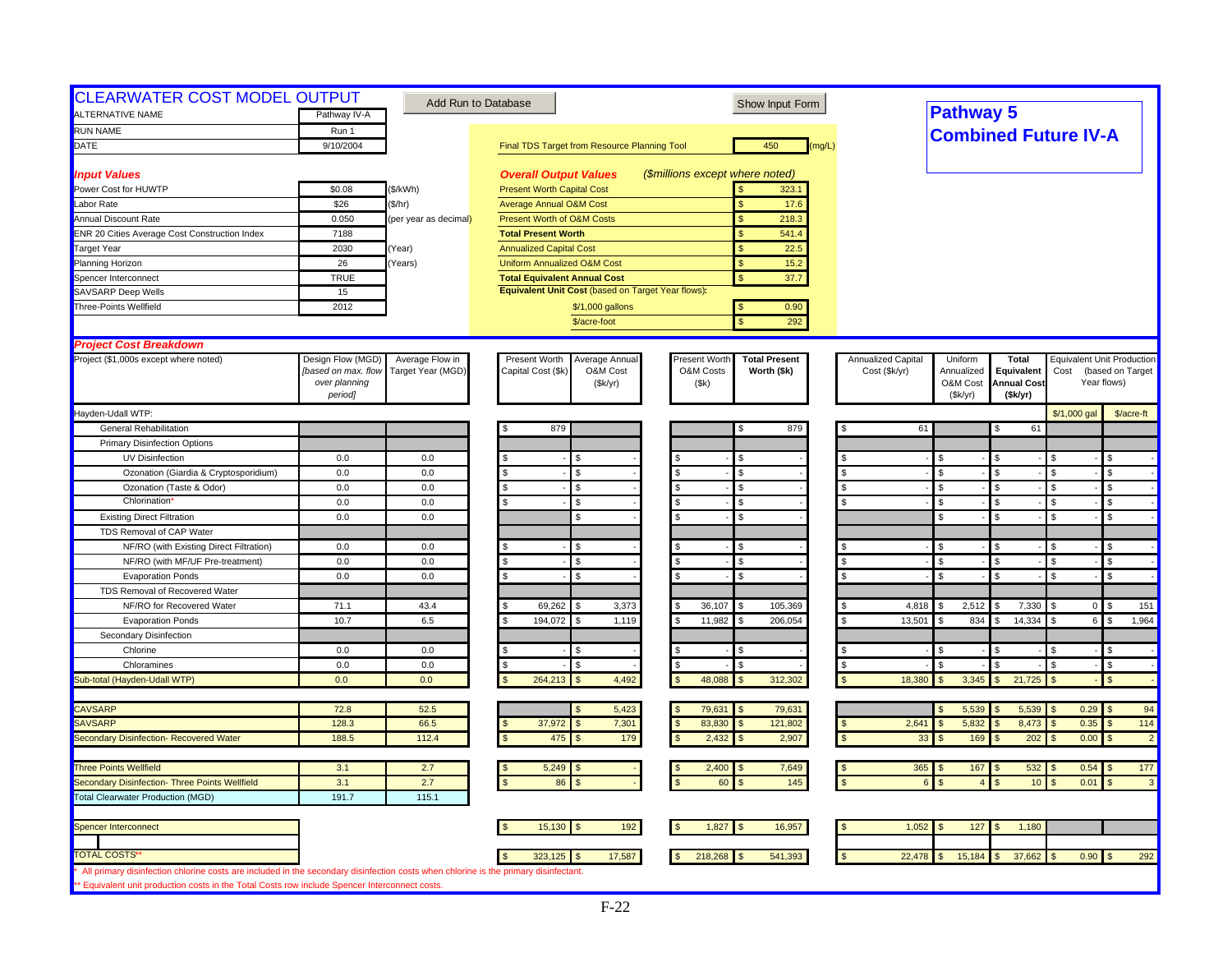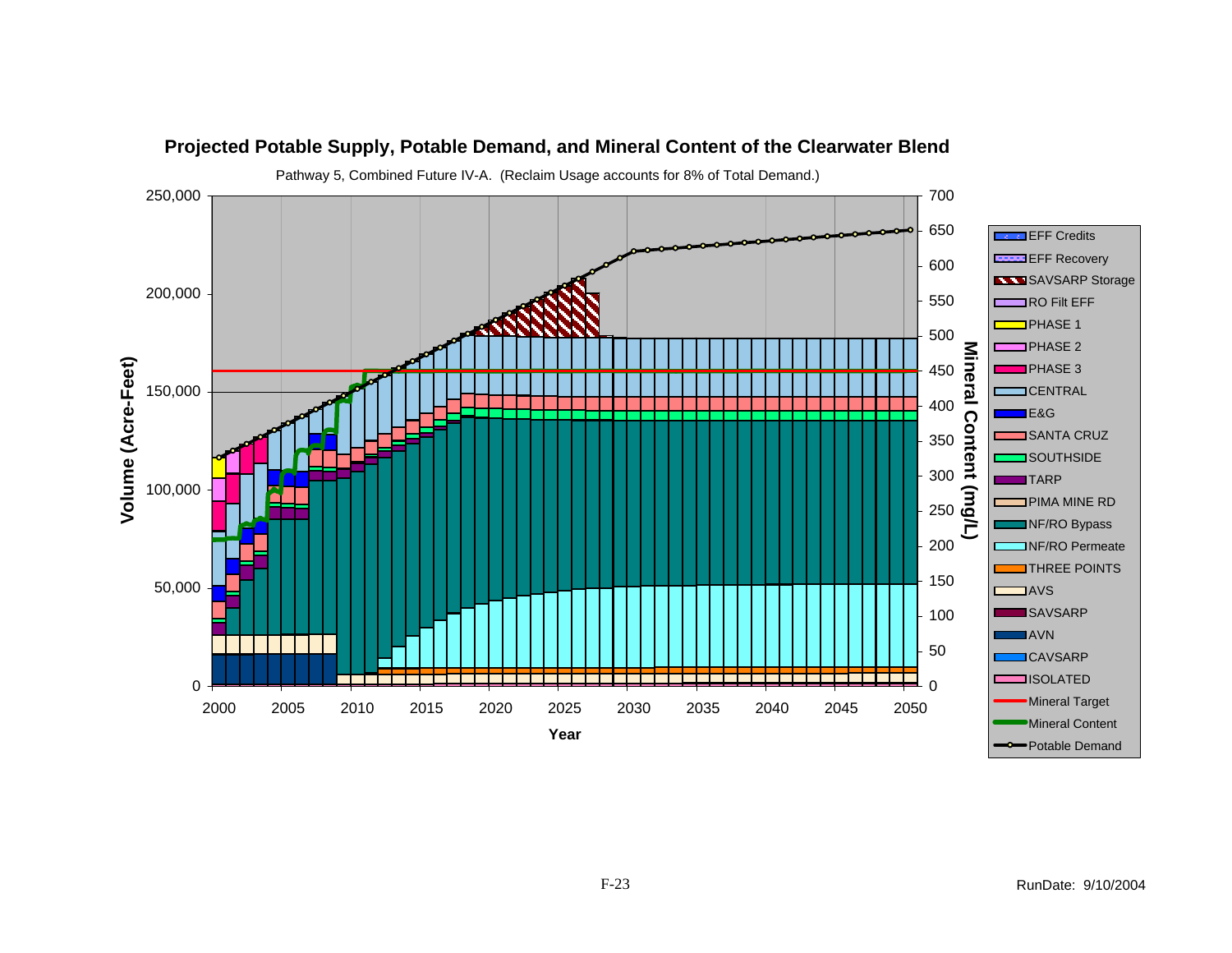| <b>CLEARWATER COST MODEL OUTPUT</b><br>ALTERNATIVE NAME                                                                                                                                                                              | Future III-B                                                         |                                      | Add Run to Database                                                           | Show Input Form                                                            |                                     | <b>Pathway 6</b>                             |                                                             |                    |                                                               |
|--------------------------------------------------------------------------------------------------------------------------------------------------------------------------------------------------------------------------------------|----------------------------------------------------------------------|--------------------------------------|-------------------------------------------------------------------------------|----------------------------------------------------------------------------|-------------------------------------|----------------------------------------------|-------------------------------------------------------------|--------------------|---------------------------------------------------------------|
| <b>RUN NAME</b>                                                                                                                                                                                                                      | Run 1                                                                |                                      |                                                                               |                                                                            |                                     | <b>Combined Future III-B</b>                 |                                                             |                    |                                                               |
| DATE                                                                                                                                                                                                                                 | 9/13/2004                                                            |                                      | Final TDS Target from Resource Planning Tool                                  | 650<br>(mg/L)                                                              |                                     |                                              |                                                             |                    |                                                               |
|                                                                                                                                                                                                                                      |                                                                      |                                      |                                                                               |                                                                            |                                     |                                              |                                                             |                    |                                                               |
| <b>Input Values</b>                                                                                                                                                                                                                  |                                                                      |                                      | <b>Overall Output Values</b>                                                  | (\$millions except where noted)                                            |                                     |                                              |                                                             |                    |                                                               |
| Power Cost for HUWTP                                                                                                                                                                                                                 | \$0.08                                                               | (\$/kWh)                             | <b>Present Worth Capital Cost</b>                                             | 58.9                                                                       |                                     |                                              |                                                             |                    |                                                               |
| Labor Rate                                                                                                                                                                                                                           | \$26                                                                 | (\$/hr)                              | <b>Average Annual O&amp;M Cost</b>                                            | 13.1<br>$\mathsf{\$}$                                                      |                                     |                                              |                                                             |                    |                                                               |
| <b>Annual Discount Rate</b>                                                                                                                                                                                                          | 0.050                                                                | (per year as decimal)                | <b>Present Worth of O&amp;M Costs</b>                                         | $\mathbf{s}$<br>169.1                                                      |                                     |                                              |                                                             |                    |                                                               |
| <b>ENR 20 Cities Average Cost Construction Index</b>                                                                                                                                                                                 | 7188                                                                 |                                      | <b>Total Present Worth</b>                                                    | 228.0<br>$\mathsf{\$}$                                                     |                                     |                                              |                                                             |                    |                                                               |
| <b>Target Year</b>                                                                                                                                                                                                                   | 2030                                                                 | Year)                                | <b>Annualized Capital Cost</b>                                                | \$<br>4.1                                                                  |                                     |                                              |                                                             |                    |                                                               |
| Planning Horizon                                                                                                                                                                                                                     | 26                                                                   | Years)                               | <b>Uniform Annualized O&amp;M Cost</b>                                        | 11.8<br>$\mathbf{s}$                                                       |                                     |                                              |                                                             |                    |                                                               |
| Spencer Interconnect                                                                                                                                                                                                                 | <b>TRUE</b>                                                          |                                      | <b>Total Equivalent Annual Cost</b>                                           | $\mathbf{s}$<br>15.9                                                       |                                     |                                              |                                                             |                    |                                                               |
| <b>SAVSARP Deep Wells</b>                                                                                                                                                                                                            | 15                                                                   |                                      | Equivalent Unit Cost (based on Target Year flows):                            |                                                                            |                                     |                                              |                                                             |                    |                                                               |
| Three-Points Wellfield                                                                                                                                                                                                               | 2012                                                                 |                                      | \$/1,000 gallons                                                              | 0.33<br>$\mathbf{s}$                                                       |                                     |                                              |                                                             |                    |                                                               |
|                                                                                                                                                                                                                                      |                                                                      |                                      | \$/acre-foot                                                                  | $\mathbf{\hat{S}}$<br>108                                                  |                                     |                                              |                                                             |                    |                                                               |
|                                                                                                                                                                                                                                      |                                                                      |                                      |                                                                               |                                                                            |                                     |                                              |                                                             |                    |                                                               |
| <b>Project Cost Breakdown</b>                                                                                                                                                                                                        |                                                                      |                                      |                                                                               |                                                                            |                                     |                                              |                                                             |                    |                                                               |
| Project (\$1,000s except where noted)                                                                                                                                                                                                | Design Flow (MGD)<br>[based on max. flow<br>over planning<br>period] | Average Flow in<br>Target Year (MGD) | Present Worth<br>Average Annual<br>Capital Cost (\$k)<br>O&M Cost<br>(\$k/yr) | Present Worth<br><b>Total Present</b><br>O&M Costs<br>Worth (\$k)<br>(\$k) | Annualized Capital<br>Cost (\$k/yr) | Uniform<br>Annualized<br>O&M Cost<br>(Sk/yr) | <b>Total</b><br>Equivalent<br><b>Annual Cost</b><br>(Sk/yr) | Cost               | Equivalent Unit Production<br>(based on Target<br>Year flows) |
|                                                                                                                                                                                                                                      |                                                                      |                                      |                                                                               |                                                                            |                                     |                                              |                                                             |                    |                                                               |
| Hayden-Udall WTP:                                                                                                                                                                                                                    |                                                                      |                                      |                                                                               |                                                                            |                                     |                                              |                                                             | \$/1,000 gal       | \$/acre-ft                                                    |
| General Rehabilitation                                                                                                                                                                                                               |                                                                      |                                      |                                                                               | S                                                                          |                                     |                                              |                                                             |                    |                                                               |
| <b>Primary Disinfection Options</b>                                                                                                                                                                                                  |                                                                      |                                      |                                                                               |                                                                            |                                     |                                              |                                                             |                    |                                                               |
| UV Disinfection                                                                                                                                                                                                                      | 0.0                                                                  | $0.0\,$                              |                                                                               |                                                                            |                                     | \$                                           |                                                             |                    | \$                                                            |
| Ozonation (Giardia & Cryptosporidium)                                                                                                                                                                                                | 0.0                                                                  | 0.0                                  | \$.<br>\$.                                                                    | <b>S</b>                                                                   | $\mathbf{s}$                        | \$                                           |                                                             |                    | \$                                                            |
| Ozonation (Taste & Odor)                                                                                                                                                                                                             | 0.0                                                                  | 0.0                                  | \$.<br>S                                                                      | $\mathbf{\hat{s}}$                                                         | \$                                  | \$                                           |                                                             |                    | \$                                                            |
| Chlorination                                                                                                                                                                                                                         | 0.0                                                                  | 0.0                                  |                                                                               | <b>S</b>                                                                   |                                     | $\mathfrak{L}$                               |                                                             |                    | $\mathfrak{L}$                                                |
| <b>Existing Direct Filtration</b>                                                                                                                                                                                                    | 0.0                                                                  | 0.0                                  | \$                                                                            | <b>S</b>                                                                   |                                     | $\mathfrak{L}$                               | ς.                                                          | ፍ                  | \$                                                            |
| TDS Removal of CAP Water                                                                                                                                                                                                             |                                                                      |                                      |                                                                               |                                                                            |                                     |                                              |                                                             |                    |                                                               |
| NF/RO (with Existing Direct Filtration)                                                                                                                                                                                              | 0.0                                                                  | 0.0                                  |                                                                               | <b>S</b>                                                                   |                                     | \$                                           |                                                             |                    | \$                                                            |
| NF/RO (with MF/UF Pre-treatment)                                                                                                                                                                                                     | 0.0                                                                  | 0.0                                  | \$                                                                            | <b>S</b>                                                                   |                                     |                                              |                                                             |                    | \$                                                            |
| <b>Evaporation Ponds</b>                                                                                                                                                                                                             | 0.0                                                                  | 0.0                                  | \$.<br>\$.                                                                    | $\mathbf{s}$                                                               |                                     | $\mathfrak{L}$                               | $\mathbf{s}$                                                | $\mathbf{\hat{S}}$ | $\mathbf{s}$                                                  |
| TDS Removal of Recovered Water                                                                                                                                                                                                       |                                                                      |                                      |                                                                               |                                                                            |                                     |                                              |                                                             |                    |                                                               |
| NF/RO for Recovered Water                                                                                                                                                                                                            | 0.0                                                                  | 0.0                                  |                                                                               | £.                                                                         |                                     | $\mathfrak{L}$                               |                                                             |                    | $\mathfrak{L}$                                                |
| <b>Evaporation Ponds</b>                                                                                                                                                                                                             | 0.0                                                                  | 0.0                                  | \$.                                                                           | <b>S</b>                                                                   |                                     | $\mathbf{s}$                                 | $\mathcal{S}$                                               |                    | $\mathfrak{L}$                                                |
| Secondary Disinfection                                                                                                                                                                                                               |                                                                      |                                      |                                                                               |                                                                            |                                     |                                              |                                                             |                    |                                                               |
| Chlorine                                                                                                                                                                                                                             | 0.0                                                                  | 0.0                                  |                                                                               | l \$                                                                       |                                     | \$                                           |                                                             | - 56               | \$                                                            |
| Chloramines                                                                                                                                                                                                                          | 0.0                                                                  | 0.0                                  | $\mathbf{s}$<br>\$.                                                           | \$<br>$\mathbf{\hat{s}}$                                                   | $\mathfrak s$                       | \$                                           |                                                             | \$.                | \$                                                            |
| Sub-total (Hayden-Udall WTP)                                                                                                                                                                                                         | 0.0                                                                  | 0.0                                  |                                                                               | $\mathbf{S}$                                                               |                                     |                                              |                                                             |                    | $\mathfrak{L}$                                                |
|                                                                                                                                                                                                                                      |                                                                      |                                      |                                                                               |                                                                            |                                     |                                              |                                                             |                    |                                                               |
| <b>CAVSARP</b>                                                                                                                                                                                                                       | 61.2                                                                 | 52.5                                 | 5,696                                                                         | 84,906<br>84,906<br>$\mathcal{S}$                                          |                                     | 5,906<br>$\mathfrak{L}$                      | 5,906                                                       | 0.31               | 100<br>$\mathbb{S}$                                           |
| SAVSARP                                                                                                                                                                                                                              | 139.9                                                                | 74.8                                 | 37,972<br>6,978                                                               | 77,330<br>115,302                                                          | 2,641                               | 5,379                                        | 8,021                                                       | 0.29               | 96                                                            |
| Secondary Disinfection- Recovered Water                                                                                                                                                                                              | 201.1                                                                | 127.3                                | 495<br>185                                                                    | 2,484<br>2,979                                                             | 34                                  | 173                                          | 207                                                         | 0.00               | $\overline{1}$<br>$\mathfrak{L}$                              |
|                                                                                                                                                                                                                                      |                                                                      |                                      |                                                                               |                                                                            |                                     |                                              |                                                             |                    |                                                               |
| <b>Three Points Wellfield</b>                                                                                                                                                                                                        | 5.1                                                                  | 4.2                                  | 5,249                                                                         | 2,444<br>7,693                                                             | 365                                 | 170<br>$\mathbf{s}$                          | 535                                                         | 0.35               | 115<br>\$                                                     |
| Secondary Disinfection- Three Points Wellfield                                                                                                                                                                                       | 5.1                                                                  | 4.2                                  | 90                                                                            | 60<br>151                                                                  | $\kappa$                            | $\overline{a}$                               | 10                                                          | 0.01               | $\mathfrak{L}$<br>$\overline{2}$                              |
| <b>Total Clearwater Production (MGD)</b>                                                                                                                                                                                             | 206.2                                                                | 131.5                                |                                                                               |                                                                            |                                     |                                              |                                                             |                    |                                                               |
|                                                                                                                                                                                                                                      |                                                                      |                                      |                                                                               |                                                                            |                                     |                                              |                                                             |                    |                                                               |
| Spencer Interconnect                                                                                                                                                                                                                 |                                                                      |                                      | 15,130<br>192                                                                 | 16,957<br>1,827                                                            | 1,052                               | 127                                          | 1,180                                                       |                    |                                                               |
|                                                                                                                                                                                                                                      |                                                                      |                                      |                                                                               |                                                                            |                                     |                                              |                                                             |                    |                                                               |
| <b>TOTAL COSTS'</b>                                                                                                                                                                                                                  |                                                                      |                                      | 58,936<br>13,051                                                              | 169,052<br>227,988                                                         | 4,100                               | 11,760                                       | 15,860                                                      | $0.33$ \$          | 108                                                           |
| All primary disinfection chlorine costs are included in the secondary disinfection costs when chlorine is the primary disinfectant.<br>** Equivalent unit production costs in the Total Costs row include Spencer Interconnect costs |                                                                      |                                      |                                                                               |                                                                            |                                     |                                              |                                                             |                    |                                                               |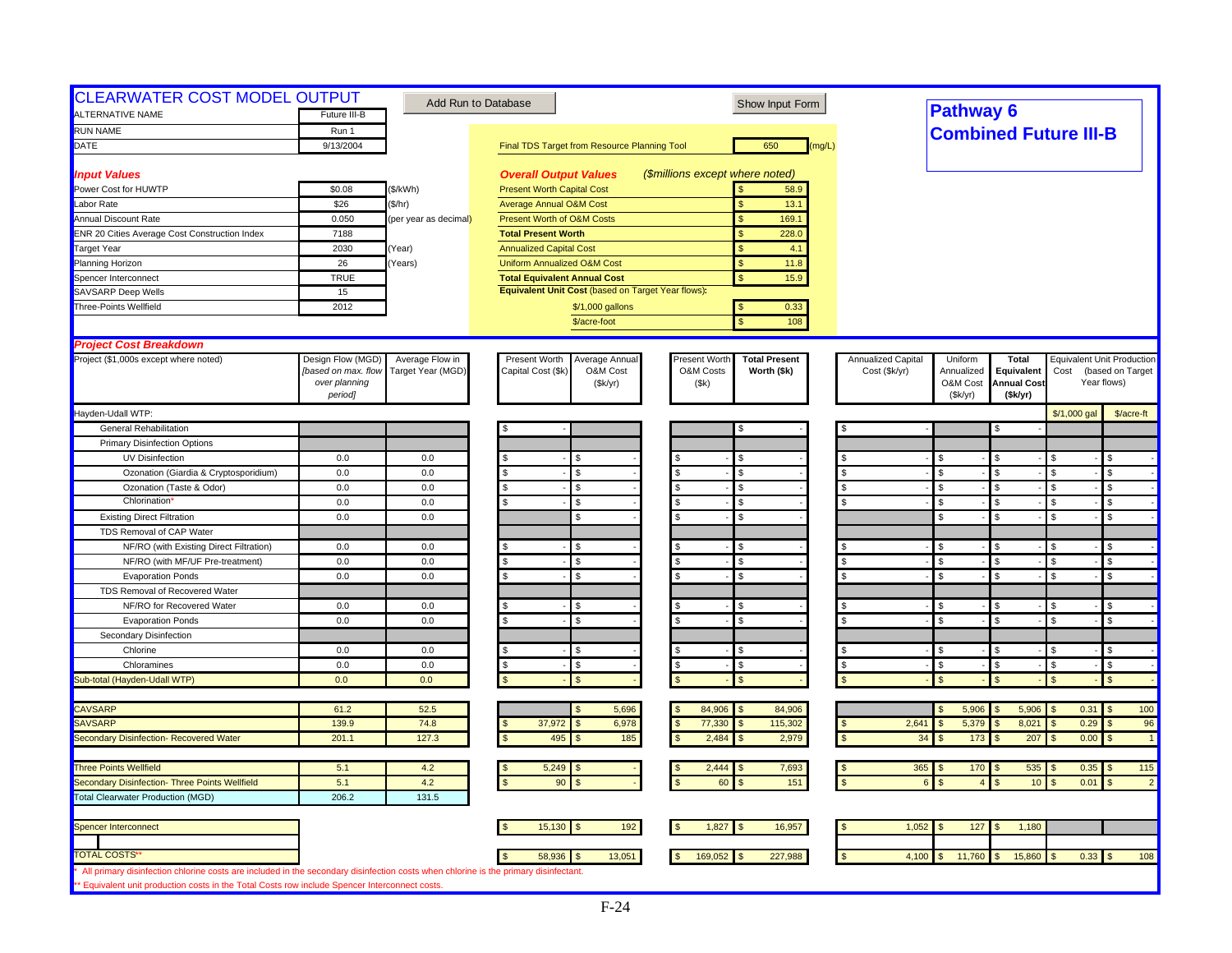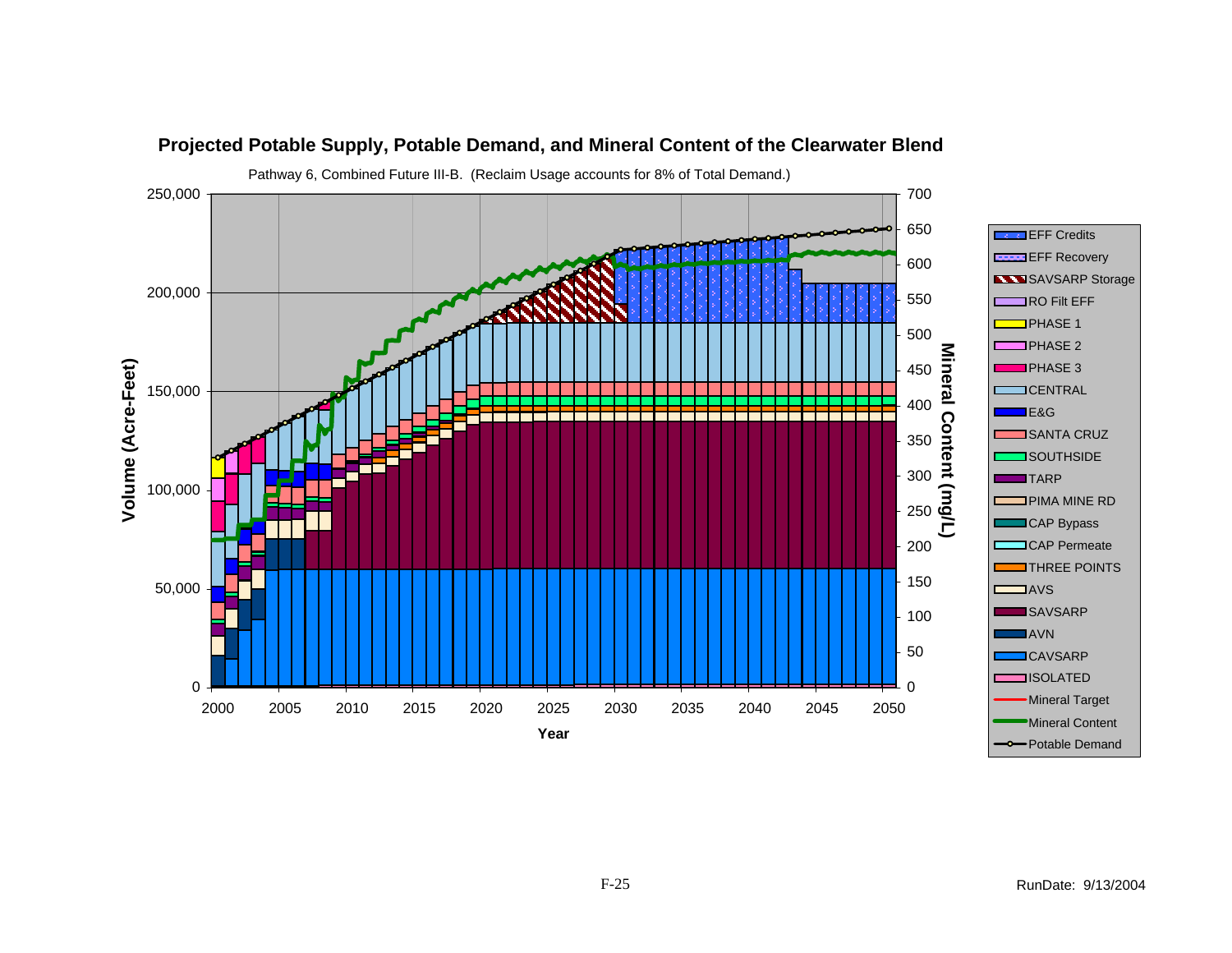| <b>CLEARWATER COST MODEL OUTPUT</b> |                                                                                                                                                                                                                                                                                                                              |                                                                                                                                                                                                                                                     | Show Input Form                                                                                                                                                                                                                                                                                                                                                                                                                                                                                                                                                                                                                    |                                                                                                                                                                                                                                                                                                                                                                                                                                                                                                                                                                                                                                                                                                                                                                                                                               |                                                                                                                                                                                                                                                    |                                                                                                                                                                                                                                                                                                                                                          |
|-------------------------------------|------------------------------------------------------------------------------------------------------------------------------------------------------------------------------------------------------------------------------------------------------------------------------------------------------------------------------|-----------------------------------------------------------------------------------------------------------------------------------------------------------------------------------------------------------------------------------------------------|------------------------------------------------------------------------------------------------------------------------------------------------------------------------------------------------------------------------------------------------------------------------------------------------------------------------------------------------------------------------------------------------------------------------------------------------------------------------------------------------------------------------------------------------------------------------------------------------------------------------------------|-------------------------------------------------------------------------------------------------------------------------------------------------------------------------------------------------------------------------------------------------------------------------------------------------------------------------------------------------------------------------------------------------------------------------------------------------------------------------------------------------------------------------------------------------------------------------------------------------------------------------------------------------------------------------------------------------------------------------------------------------------------------------------------------------------------------------------|----------------------------------------------------------------------------------------------------------------------------------------------------------------------------------------------------------------------------------------------------|----------------------------------------------------------------------------------------------------------------------------------------------------------------------------------------------------------------------------------------------------------------------------------------------------------------------------------------------------------|
|                                     |                                                                                                                                                                                                                                                                                                                              |                                                                                                                                                                                                                                                     |                                                                                                                                                                                                                                                                                                                                                                                                                                                                                                                                                                                                                                    |                                                                                                                                                                                                                                                                                                                                                                                                                                                                                                                                                                                                                                                                                                                                                                                                                               |                                                                                                                                                                                                                                                    |                                                                                                                                                                                                                                                                                                                                                          |
|                                     |                                                                                                                                                                                                                                                                                                                              |                                                                                                                                                                                                                                                     |                                                                                                                                                                                                                                                                                                                                                                                                                                                                                                                                                                                                                                    |                                                                                                                                                                                                                                                                                                                                                                                                                                                                                                                                                                                                                                                                                                                                                                                                                               |                                                                                                                                                                                                                                                    |                                                                                                                                                                                                                                                                                                                                                          |
|                                     |                                                                                                                                                                                                                                                                                                                              |                                                                                                                                                                                                                                                     |                                                                                                                                                                                                                                                                                                                                                                                                                                                                                                                                                                                                                                    |                                                                                                                                                                                                                                                                                                                                                                                                                                                                                                                                                                                                                                                                                                                                                                                                                               |                                                                                                                                                                                                                                                    |                                                                                                                                                                                                                                                                                                                                                          |
|                                     |                                                                                                                                                                                                                                                                                                                              |                                                                                                                                                                                                                                                     |                                                                                                                                                                                                                                                                                                                                                                                                                                                                                                                                                                                                                                    |                                                                                                                                                                                                                                                                                                                                                                                                                                                                                                                                                                                                                                                                                                                                                                                                                               |                                                                                                                                                                                                                                                    |                                                                                                                                                                                                                                                                                                                                                          |
|                                     |                                                                                                                                                                                                                                                                                                                              |                                                                                                                                                                                                                                                     |                                                                                                                                                                                                                                                                                                                                                                                                                                                                                                                                                                                                                                    |                                                                                                                                                                                                                                                                                                                                                                                                                                                                                                                                                                                                                                                                                                                                                                                                                               |                                                                                                                                                                                                                                                    |                                                                                                                                                                                                                                                                                                                                                          |
|                                     |                                                                                                                                                                                                                                                                                                                              |                                                                                                                                                                                                                                                     |                                                                                                                                                                                                                                                                                                                                                                                                                                                                                                                                                                                                                                    |                                                                                                                                                                                                                                                                                                                                                                                                                                                                                                                                                                                                                                                                                                                                                                                                                               |                                                                                                                                                                                                                                                    |                                                                                                                                                                                                                                                                                                                                                          |
|                                     |                                                                                                                                                                                                                                                                                                                              |                                                                                                                                                                                                                                                     |                                                                                                                                                                                                                                                                                                                                                                                                                                                                                                                                                                                                                                    |                                                                                                                                                                                                                                                                                                                                                                                                                                                                                                                                                                                                                                                                                                                                                                                                                               |                                                                                                                                                                                                                                                    |                                                                                                                                                                                                                                                                                                                                                          |
|                                     |                                                                                                                                                                                                                                                                                                                              |                                                                                                                                                                                                                                                     |                                                                                                                                                                                                                                                                                                                                                                                                                                                                                                                                                                                                                                    |                                                                                                                                                                                                                                                                                                                                                                                                                                                                                                                                                                                                                                                                                                                                                                                                                               |                                                                                                                                                                                                                                                    |                                                                                                                                                                                                                                                                                                                                                          |
|                                     |                                                                                                                                                                                                                                                                                                                              |                                                                                                                                                                                                                                                     |                                                                                                                                                                                                                                                                                                                                                                                                                                                                                                                                                                                                                                    |                                                                                                                                                                                                                                                                                                                                                                                                                                                                                                                                                                                                                                                                                                                                                                                                                               |                                                                                                                                                                                                                                                    |                                                                                                                                                                                                                                                                                                                                                          |
|                                     |                                                                                                                                                                                                                                                                                                                              |                                                                                                                                                                                                                                                     |                                                                                                                                                                                                                                                                                                                                                                                                                                                                                                                                                                                                                                    |                                                                                                                                                                                                                                                                                                                                                                                                                                                                                                                                                                                                                                                                                                                                                                                                                               |                                                                                                                                                                                                                                                    |                                                                                                                                                                                                                                                                                                                                                          |
|                                     |                                                                                                                                                                                                                                                                                                                              |                                                                                                                                                                                                                                                     |                                                                                                                                                                                                                                                                                                                                                                                                                                                                                                                                                                                                                                    |                                                                                                                                                                                                                                                                                                                                                                                                                                                                                                                                                                                                                                                                                                                                                                                                                               |                                                                                                                                                                                                                                                    |                                                                                                                                                                                                                                                                                                                                                          |
|                                     |                                                                                                                                                                                                                                                                                                                              |                                                                                                                                                                                                                                                     |                                                                                                                                                                                                                                                                                                                                                                                                                                                                                                                                                                                                                                    |                                                                                                                                                                                                                                                                                                                                                                                                                                                                                                                                                                                                                                                                                                                                                                                                                               |                                                                                                                                                                                                                                                    |                                                                                                                                                                                                                                                                                                                                                          |
|                                     |                                                                                                                                                                                                                                                                                                                              |                                                                                                                                                                                                                                                     |                                                                                                                                                                                                                                                                                                                                                                                                                                                                                                                                                                                                                                    |                                                                                                                                                                                                                                                                                                                                                                                                                                                                                                                                                                                                                                                                                                                                                                                                                               |                                                                                                                                                                                                                                                    |                                                                                                                                                                                                                                                                                                                                                          |
|                                     |                                                                                                                                                                                                                                                                                                                              |                                                                                                                                                                                                                                                     |                                                                                                                                                                                                                                                                                                                                                                                                                                                                                                                                                                                                                                    |                                                                                                                                                                                                                                                                                                                                                                                                                                                                                                                                                                                                                                                                                                                                                                                                                               |                                                                                                                                                                                                                                                    |                                                                                                                                                                                                                                                                                                                                                          |
|                                     |                                                                                                                                                                                                                                                                                                                              |                                                                                                                                                                                                                                                     |                                                                                                                                                                                                                                                                                                                                                                                                                                                                                                                                                                                                                                    |                                                                                                                                                                                                                                                                                                                                                                                                                                                                                                                                                                                                                                                                                                                                                                                                                               |                                                                                                                                                                                                                                                    |                                                                                                                                                                                                                                                                                                                                                          |
|                                     |                                                                                                                                                                                                                                                                                                                              |                                                                                                                                                                                                                                                     |                                                                                                                                                                                                                                                                                                                                                                                                                                                                                                                                                                                                                                    |                                                                                                                                                                                                                                                                                                                                                                                                                                                                                                                                                                                                                                                                                                                                                                                                                               |                                                                                                                                                                                                                                                    |                                                                                                                                                                                                                                                                                                                                                          |
|                                     |                                                                                                                                                                                                                                                                                                                              |                                                                                                                                                                                                                                                     |                                                                                                                                                                                                                                                                                                                                                                                                                                                                                                                                                                                                                                    |                                                                                                                                                                                                                                                                                                                                                                                                                                                                                                                                                                                                                                                                                                                                                                                                                               |                                                                                                                                                                                                                                                    | <b>Equivalent Unit Production</b>                                                                                                                                                                                                                                                                                                                        |
|                                     |                                                                                                                                                                                                                                                                                                                              |                                                                                                                                                                                                                                                     |                                                                                                                                                                                                                                                                                                                                                                                                                                                                                                                                                                                                                                    |                                                                                                                                                                                                                                                                                                                                                                                                                                                                                                                                                                                                                                                                                                                                                                                                                               |                                                                                                                                                                                                                                                    | Cost<br>(based on Target<br>Year flows)                                                                                                                                                                                                                                                                                                                  |
|                                     |                                                                                                                                                                                                                                                                                                                              |                                                                                                                                                                                                                                                     |                                                                                                                                                                                                                                                                                                                                                                                                                                                                                                                                                                                                                                    |                                                                                                                                                                                                                                                                                                                                                                                                                                                                                                                                                                                                                                                                                                                                                                                                                               |                                                                                                                                                                                                                                                    |                                                                                                                                                                                                                                                                                                                                                          |
|                                     |                                                                                                                                                                                                                                                                                                                              |                                                                                                                                                                                                                                                     |                                                                                                                                                                                                                                                                                                                                                                                                                                                                                                                                                                                                                                    |                                                                                                                                                                                                                                                                                                                                                                                                                                                                                                                                                                                                                                                                                                                                                                                                                               |                                                                                                                                                                                                                                                    | \$/1,000 gal<br>\$/acre-ft                                                                                                                                                                                                                                                                                                                               |
|                                     |                                                                                                                                                                                                                                                                                                                              |                                                                                                                                                                                                                                                     |                                                                                                                                                                                                                                                                                                                                                                                                                                                                                                                                                                                                                                    |                                                                                                                                                                                                                                                                                                                                                                                                                                                                                                                                                                                                                                                                                                                                                                                                                               |                                                                                                                                                                                                                                                    |                                                                                                                                                                                                                                                                                                                                                          |
|                                     |                                                                                                                                                                                                                                                                                                                              |                                                                                                                                                                                                                                                     |                                                                                                                                                                                                                                                                                                                                                                                                                                                                                                                                                                                                                                    |                                                                                                                                                                                                                                                                                                                                                                                                                                                                                                                                                                                                                                                                                                                                                                                                                               |                                                                                                                                                                                                                                                    |                                                                                                                                                                                                                                                                                                                                                          |
|                                     |                                                                                                                                                                                                                                                                                                                              |                                                                                                                                                                                                                                                     |                                                                                                                                                                                                                                                                                                                                                                                                                                                                                                                                                                                                                                    |                                                                                                                                                                                                                                                                                                                                                                                                                                                                                                                                                                                                                                                                                                                                                                                                                               |                                                                                                                                                                                                                                                    |                                                                                                                                                                                                                                                                                                                                                          |
|                                     |                                                                                                                                                                                                                                                                                                                              |                                                                                                                                                                                                                                                     |                                                                                                                                                                                                                                                                                                                                                                                                                                                                                                                                                                                                                                    |                                                                                                                                                                                                                                                                                                                                                                                                                                                                                                                                                                                                                                                                                                                                                                                                                               |                                                                                                                                                                                                                                                    | \$                                                                                                                                                                                                                                                                                                                                                       |
|                                     |                                                                                                                                                                                                                                                                                                                              |                                                                                                                                                                                                                                                     |                                                                                                                                                                                                                                                                                                                                                                                                                                                                                                                                                                                                                                    |                                                                                                                                                                                                                                                                                                                                                                                                                                                                                                                                                                                                                                                                                                                                                                                                                               |                                                                                                                                                                                                                                                    | \$<br>-S                                                                                                                                                                                                                                                                                                                                                 |
|                                     |                                                                                                                                                                                                                                                                                                                              |                                                                                                                                                                                                                                                     |                                                                                                                                                                                                                                                                                                                                                                                                                                                                                                                                                                                                                                    |                                                                                                                                                                                                                                                                                                                                                                                                                                                                                                                                                                                                                                                                                                                                                                                                                               |                                                                                                                                                                                                                                                    | \$<br>\$.                                                                                                                                                                                                                                                                                                                                                |
|                                     |                                                                                                                                                                                                                                                                                                                              |                                                                                                                                                                                                                                                     |                                                                                                                                                                                                                                                                                                                                                                                                                                                                                                                                                                                                                                    |                                                                                                                                                                                                                                                                                                                                                                                                                                                                                                                                                                                                                                                                                                                                                                                                                               |                                                                                                                                                                                                                                                    | \$                                                                                                                                                                                                                                                                                                                                                       |
|                                     |                                                                                                                                                                                                                                                                                                                              |                                                                                                                                                                                                                                                     |                                                                                                                                                                                                                                                                                                                                                                                                                                                                                                                                                                                                                                    |                                                                                                                                                                                                                                                                                                                                                                                                                                                                                                                                                                                                                                                                                                                                                                                                                               |                                                                                                                                                                                                                                                    |                                                                                                                                                                                                                                                                                                                                                          |
|                                     |                                                                                                                                                                                                                                                                                                                              |                                                                                                                                                                                                                                                     |                                                                                                                                                                                                                                                                                                                                                                                                                                                                                                                                                                                                                                    |                                                                                                                                                                                                                                                                                                                                                                                                                                                                                                                                                                                                                                                                                                                                                                                                                               |                                                                                                                                                                                                                                                    | \$                                                                                                                                                                                                                                                                                                                                                       |
|                                     |                                                                                                                                                                                                                                                                                                                              |                                                                                                                                                                                                                                                     |                                                                                                                                                                                                                                                                                                                                                                                                                                                                                                                                                                                                                                    |                                                                                                                                                                                                                                                                                                                                                                                                                                                                                                                                                                                                                                                                                                                                                                                                                               |                                                                                                                                                                                                                                                    | \$.                                                                                                                                                                                                                                                                                                                                                      |
|                                     |                                                                                                                                                                                                                                                                                                                              |                                                                                                                                                                                                                                                     |                                                                                                                                                                                                                                                                                                                                                                                                                                                                                                                                                                                                                                    |                                                                                                                                                                                                                                                                                                                                                                                                                                                                                                                                                                                                                                                                                                                                                                                                                               |                                                                                                                                                                                                                                                    | \$<br>ፍ                                                                                                                                                                                                                                                                                                                                                  |
|                                     |                                                                                                                                                                                                                                                                                                                              |                                                                                                                                                                                                                                                     |                                                                                                                                                                                                                                                                                                                                                                                                                                                                                                                                                                                                                                    |                                                                                                                                                                                                                                                                                                                                                                                                                                                                                                                                                                                                                                                                                                                                                                                                                               |                                                                                                                                                                                                                                                    |                                                                                                                                                                                                                                                                                                                                                          |
|                                     |                                                                                                                                                                                                                                                                                                                              |                                                                                                                                                                                                                                                     |                                                                                                                                                                                                                                                                                                                                                                                                                                                                                                                                                                                                                                    |                                                                                                                                                                                                                                                                                                                                                                                                                                                                                                                                                                                                                                                                                                                                                                                                                               |                                                                                                                                                                                                                                                    | 163                                                                                                                                                                                                                                                                                                                                                      |
|                                     |                                                                                                                                                                                                                                                                                                                              |                                                                                                                                                                                                                                                     |                                                                                                                                                                                                                                                                                                                                                                                                                                                                                                                                                                                                                                    |                                                                                                                                                                                                                                                                                                                                                                                                                                                                                                                                                                                                                                                                                                                                                                                                                               |                                                                                                                                                                                                                                                    | 2,131<br>$\overline{7}$<br>$\sqrt{3}$                                                                                                                                                                                                                                                                                                                    |
|                                     |                                                                                                                                                                                                                                                                                                                              |                                                                                                                                                                                                                                                     |                                                                                                                                                                                                                                                                                                                                                                                                                                                                                                                                                                                                                                    |                                                                                                                                                                                                                                                                                                                                                                                                                                                                                                                                                                                                                                                                                                                                                                                                                               |                                                                                                                                                                                                                                                    |                                                                                                                                                                                                                                                                                                                                                          |
|                                     |                                                                                                                                                                                                                                                                                                                              |                                                                                                                                                                                                                                                     |                                                                                                                                                                                                                                                                                                                                                                                                                                                                                                                                                                                                                                    |                                                                                                                                                                                                                                                                                                                                                                                                                                                                                                                                                                                                                                                                                                                                                                                                                               |                                                                                                                                                                                                                                                    | \$.<br>\$.                                                                                                                                                                                                                                                                                                                                               |
|                                     |                                                                                                                                                                                                                                                                                                                              |                                                                                                                                                                                                                                                     |                                                                                                                                                                                                                                                                                                                                                                                                                                                                                                                                                                                                                                    |                                                                                                                                                                                                                                                                                                                                                                                                                                                                                                                                                                                                                                                                                                                                                                                                                               |                                                                                                                                                                                                                                                    | \$                                                                                                                                                                                                                                                                                                                                                       |
|                                     |                                                                                                                                                                                                                                                                                                                              |                                                                                                                                                                                                                                                     |                                                                                                                                                                                                                                                                                                                                                                                                                                                                                                                                                                                                                                    |                                                                                                                                                                                                                                                                                                                                                                                                                                                                                                                                                                                                                                                                                                                                                                                                                               |                                                                                                                                                                                                                                                    | -S<br>$\mathbf{s}$                                                                                                                                                                                                                                                                                                                                       |
|                                     |                                                                                                                                                                                                                                                                                                                              |                                                                                                                                                                                                                                                     |                                                                                                                                                                                                                                                                                                                                                                                                                                                                                                                                                                                                                                    |                                                                                                                                                                                                                                                                                                                                                                                                                                                                                                                                                                                                                                                                                                                                                                                                                               |                                                                                                                                                                                                                                                    |                                                                                                                                                                                                                                                                                                                                                          |
|                                     |                                                                                                                                                                                                                                                                                                                              |                                                                                                                                                                                                                                                     |                                                                                                                                                                                                                                                                                                                                                                                                                                                                                                                                                                                                                                    |                                                                                                                                                                                                                                                                                                                                                                                                                                                                                                                                                                                                                                                                                                                                                                                                                               |                                                                                                                                                                                                                                                    | $0.29$ \$                                                                                                                                                                                                                                                                                                                                                |
|                                     |                                                                                                                                                                                                                                                                                                                              |                                                                                                                                                                                                                                                     |                                                                                                                                                                                                                                                                                                                                                                                                                                                                                                                                                                                                                                    |                                                                                                                                                                                                                                                                                                                                                                                                                                                                                                                                                                                                                                                                                                                                                                                                                               |                                                                                                                                                                                                                                                    | 0.35<br>114<br>$\mathfrak{L}$                                                                                                                                                                                                                                                                                                                            |
|                                     |                                                                                                                                                                                                                                                                                                                              |                                                                                                                                                                                                                                                     |                                                                                                                                                                                                                                                                                                                                                                                                                                                                                                                                                                                                                                    |                                                                                                                                                                                                                                                                                                                                                                                                                                                                                                                                                                                                                                                                                                                                                                                                                               |                                                                                                                                                                                                                                                    | 0.00<br>$\mathfrak{s}$                                                                                                                                                                                                                                                                                                                                   |
|                                     |                                                                                                                                                                                                                                                                                                                              |                                                                                                                                                                                                                                                     |                                                                                                                                                                                                                                                                                                                                                                                                                                                                                                                                                                                                                                    |                                                                                                                                                                                                                                                                                                                                                                                                                                                                                                                                                                                                                                                                                                                                                                                                                               |                                                                                                                                                                                                                                                    |                                                                                                                                                                                                                                                                                                                                                          |
|                                     |                                                                                                                                                                                                                                                                                                                              |                                                                                                                                                                                                                                                     |                                                                                                                                                                                                                                                                                                                                                                                                                                                                                                                                                                                                                                    |                                                                                                                                                                                                                                                                                                                                                                                                                                                                                                                                                                                                                                                                                                                                                                                                                               |                                                                                                                                                                                                                                                    | $0.30$ \$                                                                                                                                                                                                                                                                                                                                                |
|                                     |                                                                                                                                                                                                                                                                                                                              | 92                                                                                                                                                                                                                                                  |                                                                                                                                                                                                                                                                                                                                                                                                                                                                                                                                                                                                                                    |                                                                                                                                                                                                                                                                                                                                                                                                                                                                                                                                                                                                                                                                                                                                                                                                                               |                                                                                                                                                                                                                                                    | 0.01<br>$\mathfrak{L}$                                                                                                                                                                                                                                                                                                                                   |
| 194.4                               |                                                                                                                                                                                                                                                                                                                              |                                                                                                                                                                                                                                                     |                                                                                                                                                                                                                                                                                                                                                                                                                                                                                                                                                                                                                                    |                                                                                                                                                                                                                                                                                                                                                                                                                                                                                                                                                                                                                                                                                                                                                                                                                               |                                                                                                                                                                                                                                                    |                                                                                                                                                                                                                                                                                                                                                          |
|                                     |                                                                                                                                                                                                                                                                                                                              |                                                                                                                                                                                                                                                     |                                                                                                                                                                                                                                                                                                                                                                                                                                                                                                                                                                                                                                    |                                                                                                                                                                                                                                                                                                                                                                                                                                                                                                                                                                                                                                                                                                                                                                                                                               |                                                                                                                                                                                                                                                    |                                                                                                                                                                                                                                                                                                                                                          |
|                                     |                                                                                                                                                                                                                                                                                                                              | 192<br>15,130                                                                                                                                                                                                                                       | 1,827<br>16,957                                                                                                                                                                                                                                                                                                                                                                                                                                                                                                                                                                                                                    | 1,052<br>.\$                                                                                                                                                                                                                                                                                                                                                                                                                                                                                                                                                                                                                                                                                                                                                                                                                  | 127<br>1,180                                                                                                                                                                                                                                       |                                                                                                                                                                                                                                                                                                                                                          |
|                                     |                                                                                                                                                                                                                                                                                                                              |                                                                                                                                                                                                                                                     |                                                                                                                                                                                                                                                                                                                                                                                                                                                                                                                                                                                                                                    |                                                                                                                                                                                                                                                                                                                                                                                                                                                                                                                                                                                                                                                                                                                                                                                                                               |                                                                                                                                                                                                                                                    |                                                                                                                                                                                                                                                                                                                                                          |
|                                     |                                                                                                                                                                                                                                                                                                                              |                                                                                                                                                                                                                                                     |                                                                                                                                                                                                                                                                                                                                                                                                                                                                                                                                                                                                                                    | 21,900                                                                                                                                                                                                                                                                                                                                                                                                                                                                                                                                                                                                                                                                                                                                                                                                                        | 15,035<br>36,935                                                                                                                                                                                                                                   | $0.86$ \$<br>279                                                                                                                                                                                                                                                                                                                                         |
|                                     |                                                                                                                                                                                                                                                                                                                              |                                                                                                                                                                                                                                                     |                                                                                                                                                                                                                                                                                                                                                                                                                                                                                                                                                                                                                                    |                                                                                                                                                                                                                                                                                                                                                                                                                                                                                                                                                                                                                                                                                                                                                                                                                               |                                                                                                                                                                                                                                                    |                                                                                                                                                                                                                                                                                                                                                          |
|                                     | Future IV-B<br>Run 1<br>9/13/2004<br>\$0.08<br>\$26<br>0.050<br>7188<br>2030<br>26<br><b>TRUE</b><br>15<br>2012<br>Design Flow (MGD)<br>[based on max. flow<br>over planning<br>period]<br>0.0<br>0.0<br>0.0<br>0.0<br>0.0<br>0.0<br>0.0<br>0.0<br>68.8<br>10.3<br>0.0<br>0.0<br>0.0<br>72.8<br>127.9<br>188.5<br>5.9<br>5.9 | (\$/kWh)<br>(\$/hr)<br>(per year as decimal)<br>Year)<br>Years)<br>Average Flow in<br>Target Year (MGD)<br>0.0<br>0.0<br>0.0<br>0.0<br>0.0<br>0.0<br>0.0<br>0.0<br>38.7<br>5.8<br>0.0<br>0.0<br>0.0<br>52.5<br>66.5<br>113.2<br>5.0<br>5.0<br>118.2 | Add Run to Database<br><b>Overall Output Values</b><br><b>Present Worth Capital Cost</b><br><b>Average Annual O&amp;M Cost</b><br><b>Present Worth of O&amp;M Costs</b><br><b>Total Present Worth</b><br><b>Annualized Capital Cost</b><br><b>Uniform Annualized O&amp;M Cost</b><br><b>Total Equivalent Annual Cost</b><br>\$/1,000 gallons<br>\$/acre-foot<br>Present Worth<br>Average Annual<br>Capital Cost (\$k<br>O&M Cost<br>(\$k/yr)<br>879<br>\$.<br>\$.<br>\$<br>s.<br>s.<br>\$<br>$\mathcal{S}$<br>ፍ<br>ፍ<br>67,254<br>3,206<br>187,763<br>1,064<br>255,896<br>4,270<br>5,421<br>37,972<br>7,303<br>475<br>179<br>5,249 | 450<br>Final TDS Target from Resource Planning Tool<br>(\$millions except where noted)<br>314.8<br>17.4<br>$\mathbf{s}$<br>$\mathbf{s}$<br>216.1<br>530.9<br>$\mathbf{s}$<br>\$<br>21.9<br>$\mathbf{s}$<br>15.0<br>$\mathbf{s}$<br>36.9<br>Equivalent Unit Cost (based on Target Year flows):<br>0.86<br><b>S</b><br>279<br>$\mathbf{\hat{S}}$<br>Present Worth<br><b>Total Present</b><br>O&M Costs<br>Worth (\$k)<br>(Sk)<br>879<br>S<br>S.<br>$\mathfrak{L}$<br><b>S</b><br><b>S</b><br>$\mathbf{\hat{s}}$<br><b>S</b><br><b>S</b><br>$\mathbf{s}$<br>£.<br><b>S</b><br>34,374<br>101,627<br>199,170<br>11,407<br><b>S</b><br>l \$<br>45,781<br>301,676<br>79,598<br>79,598<br>l \$<br>83,813<br>121,785<br>$\mathbf{s}$<br>2,434<br>2,909<br>-S<br>2,612<br>7,861<br>155<br>63<br>17,366<br>216,128<br>530,942<br>314,814 | (mq/L)<br>Annualized Capital<br>Cost (\$k/yr)<br>61<br>\$.<br><b>S</b><br>$\mathfrak{L}$<br>\$.<br>$\mathfrak{L}$<br>\$<br>S<br>$\mathfrak{L}$<br>\$<br><b>S</b><br>4,678<br>13,062<br>\$<br>\$.<br>$\mathfrak{L}$<br>17,801<br>2,641<br>33<br>365 | <b>Pathway 6</b><br><b>Combined Future IV-B</b><br>Uniform<br><b>Total</b><br>Annualized<br>Equivalent<br>O&M Cost<br><b>Annual Cost</b><br>(Sk/yr)<br>(\$k/yr)<br>61<br>$\mathfrak{L}$<br>l \$<br>\$<br>$\mathfrak{L}$<br>ፍ<br>2,391<br>7,070<br>13,855<br>794<br>3,185<br>20,986<br>5,537<br>5,537<br>5,830<br>8,472<br>169<br>202<br>547<br>182<br>11 |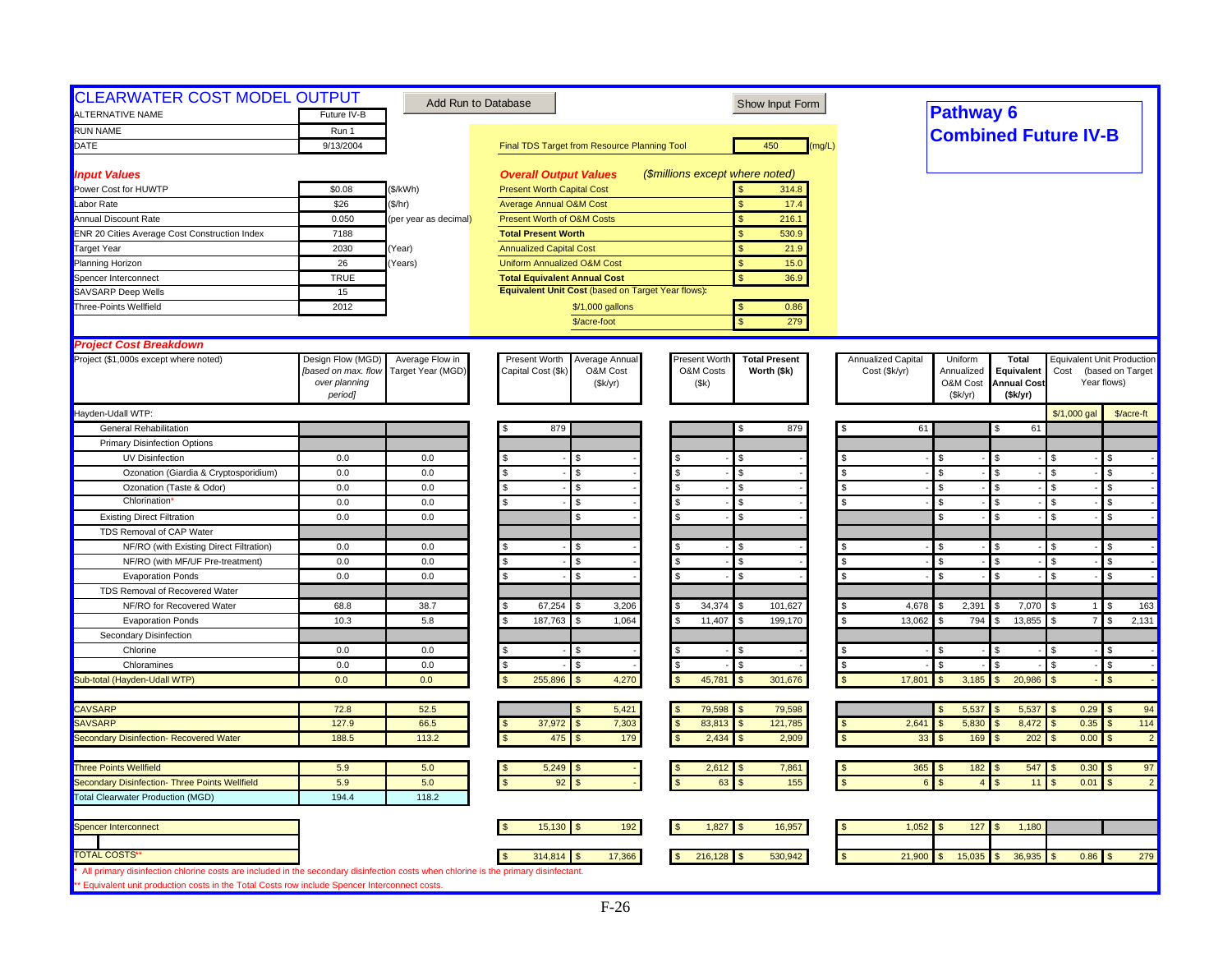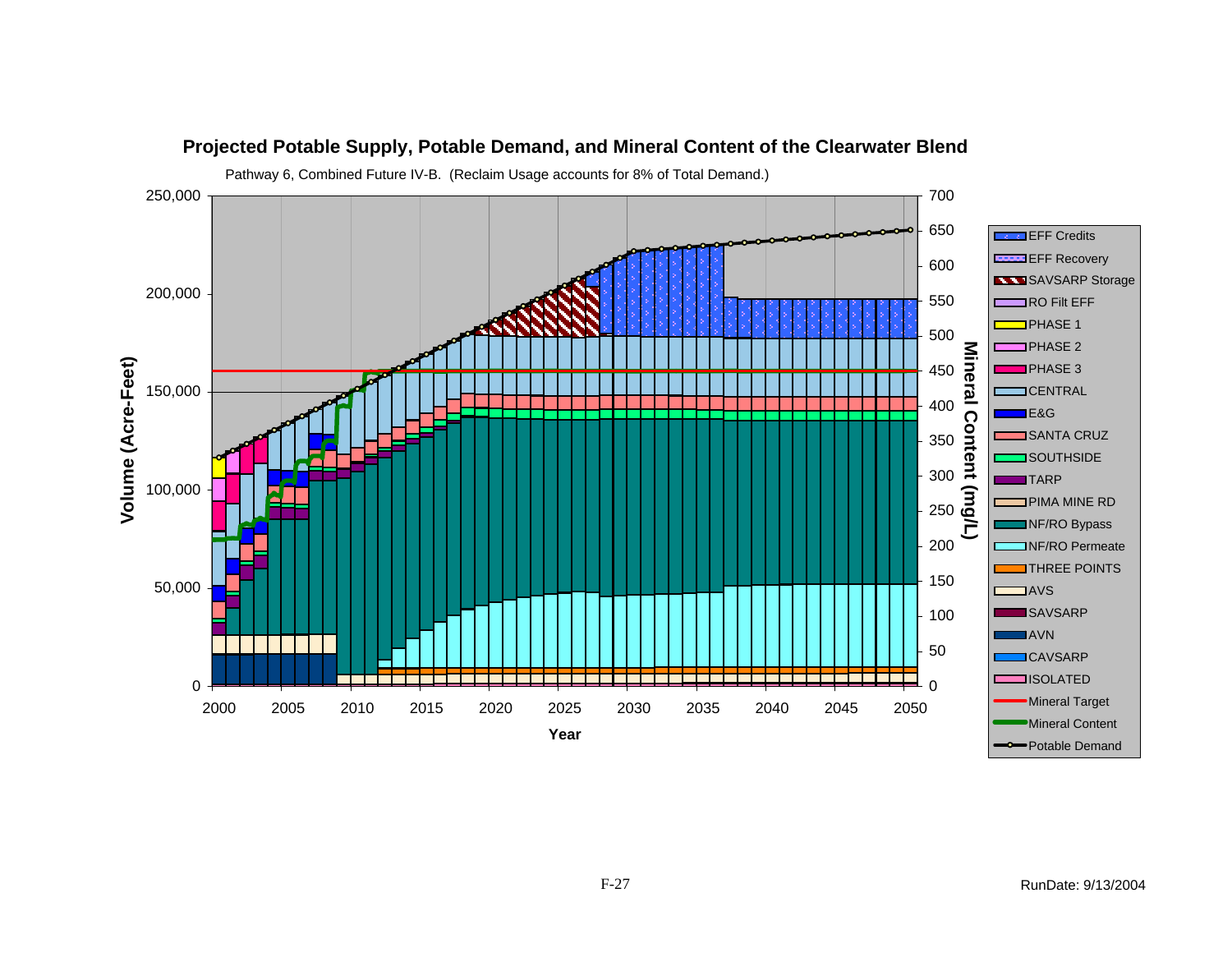| <b>CLEARWATER COST MODEL OUTPUT</b><br>ALTERNATIVE NAME                                                                                                                                                                              | Future III-C        | Add Run to Database   |                                                    | Show Input Form                       |                       | <b>Pathway 7</b>                   |                                        |
|--------------------------------------------------------------------------------------------------------------------------------------------------------------------------------------------------------------------------------------|---------------------|-----------------------|----------------------------------------------------|---------------------------------------|-----------------------|------------------------------------|----------------------------------------|
|                                                                                                                                                                                                                                      |                     |                       |                                                    |                                       |                       |                                    |                                        |
| <b>RUN NAME</b>                                                                                                                                                                                                                      | Run 1               |                       |                                                    |                                       |                       | <b>Combined Future III-C</b>       |                                        |
| DATE                                                                                                                                                                                                                                 | 9/10/2004           |                       | Final TDS Target from Resource Planning Tool       | 650<br>(mg/L)                         |                       |                                    |                                        |
| <b>Input Values</b>                                                                                                                                                                                                                  |                     |                       | <b>Overall Output Values</b>                       | (\$millions except where noted)       |                       |                                    |                                        |
| Power Cost for HUWTP                                                                                                                                                                                                                 | \$0.08              | (\$/kWh)              | <b>Present Worth Capital Cost</b>                  | 58.9                                  |                       |                                    |                                        |
| Labor Rate                                                                                                                                                                                                                           | \$26                | (\$/hr)               | <b>Average Annual O&amp;M Cost</b>                 | 13.1<br><b>S</b>                      |                       |                                    |                                        |
| Annual Discount Rate                                                                                                                                                                                                                 | 0.050               | (per year as decimal) | Present Worth of O&M Costs                         | $\sqrt{3}$<br>169.0                   |                       |                                    |                                        |
| ENR 20 Cities Average Cost Construction Index                                                                                                                                                                                        | 7188                |                       | <b>Total Present Worth</b>                         | 227.9                                 |                       |                                    |                                        |
| <b>Target Year</b>                                                                                                                                                                                                                   | 2030                | Year)                 | <b>Annualized Capital Cost</b>                     | S<br>4.1                              |                       |                                    |                                        |
| Planning Horizon                                                                                                                                                                                                                     | 26                  | Years)                | <b>Uniform Annualized O&amp;M Cost</b>             | $\mathbf{s}$<br>11.8                  |                       |                                    |                                        |
| Spencer Interconnect                                                                                                                                                                                                                 | <b>TRUE</b>         |                       | <b>Total Equivalent Annual Cost</b>                | $\mathbf{s}$<br>15.9                  |                       |                                    |                                        |
| <b>SAVSARP Deep Wells</b>                                                                                                                                                                                                            | 15                  |                       | Equivalent Unit Cost (based on Target Year flows): |                                       |                       |                                    |                                        |
| Three-Points Wellfield                                                                                                                                                                                                               | 2012                |                       | \$/1,000 gallons                                   | 0.33<br>$\sqrt{3}$                    |                       |                                    |                                        |
|                                                                                                                                                                                                                                      |                     |                       | \$/acre-foot                                       | 109<br><b>S</b>                       |                       |                                    |                                        |
| <b>Project Cost Breakdown</b>                                                                                                                                                                                                        |                     |                       |                                                    |                                       |                       |                                    |                                        |
| Project (\$1,000s except where noted)                                                                                                                                                                                                | Design Flow (MGD)   | Average Flow in       | Present Worth<br>Average Annual                    | Present Worth<br><b>Total Present</b> | Annualized Capital    | Uniform<br><b>Total</b>            | <b>Equivalent Unit Production</b>      |
|                                                                                                                                                                                                                                      | [based on max. flow | Target Year (MGD)     | Capital Cost (\$k)<br>O&M Cost                     | O&M Costs<br>Worth (\$k)              | Cost (\$k/yr)         | Annualized<br>Equivalent           | Cost<br>(based on Target               |
|                                                                                                                                                                                                                                      | over planning       |                       | (\$k/yr)                                           | (\$k)                                 |                       | O&M Cost<br><b>Annual Cost</b>     | Year flows)                            |
|                                                                                                                                                                                                                                      | period]             |                       |                                                    |                                       |                       | (Sk/yr)<br>(\$k/yr)                |                                        |
| Hayden-Udall WTP:                                                                                                                                                                                                                    |                     |                       |                                                    |                                       |                       |                                    | \$/1,000 gal<br>\$/acre-ft             |
| <b>General Rehabilitation</b>                                                                                                                                                                                                        |                     |                       |                                                    | S                                     |                       |                                    |                                        |
| <b>Primary Disinfection Options</b>                                                                                                                                                                                                  |                     |                       |                                                    |                                       |                       |                                    |                                        |
| <b>UV Disinfection</b>                                                                                                                                                                                                               | 0.0                 | 0.0                   |                                                    | £.                                    |                       | $\mathfrak{L}$                     | \$.                                    |
| Ozonation (Giardia & Cryptosporidium)                                                                                                                                                                                                | 0.0                 | 0.0                   | \$<br>\$.                                          | <b>S</b>                              |                       | \$                                 | \$.                                    |
| Ozonation (Taste & Odor)                                                                                                                                                                                                             | 0.0                 | 0.0                   | \$<br>\$.                                          | $\mathbf{s}$<br>$\mathbf{s}$          | $\mathfrak{s}$        | $\mathbf{s}$<br>$\mathcal{S}$      | $\mathbf{\$}$<br>£.                    |
| Chlorination                                                                                                                                                                                                                         | 0.0                 | 0.0                   | \$.                                                | $\mathbf{\hat{s}}$                    |                       | \$.                                | \$.                                    |
| <b>Existing Direct Filtration</b>                                                                                                                                                                                                    | 0.0                 | 0.0                   | \$.                                                | <b>S</b>                              |                       | $\mathfrak{L}$<br>$\mathbf{R}$     | £.<br>\$.                              |
| TDS Removal of CAP Water                                                                                                                                                                                                             |                     |                       |                                                    |                                       |                       |                                    |                                        |
| NF/RO (with Existing Direct Filtration)                                                                                                                                                                                              | 0.0                 | 0.0                   |                                                    | <b>S</b>                              |                       | \$                                 | $\mathfrak{s}$                         |
| NF/RO (with MF/UF Pre-treatment)                                                                                                                                                                                                     | 0.0                 | 0.0                   | s.<br>\$                                           | $\mathfrak{L}$<br><b>S</b>            | <b>S</b>              | \$                                 | $\mathfrak{s}$                         |
| <b>Evaporation Ponds</b>                                                                                                                                                                                                             | 0.0                 | 0.0                   | \$<br>\$.                                          | <b>S</b>                              |                       | \$<br>ፍ                            | $\mathbf{\$}$<br>\$.                   |
| TDS Removal of Recovered Water                                                                                                                                                                                                       |                     |                       |                                                    |                                       |                       |                                    |                                        |
| NF/RO for Recovered Water                                                                                                                                                                                                            | 0.0                 | 0.0                   |                                                    | <b>S</b>                              |                       | \$                                 | <b>S</b>                               |
| <b>Evaporation Ponds</b>                                                                                                                                                                                                             | 0.0                 | 0.0                   | \$                                                 | <b>S</b><br>£.                        | \$                    | $\mathbf{\hat{s}}$<br>$\mathbf{s}$ | \$<br>£.                               |
| Secondary Disinfection                                                                                                                                                                                                               |                     |                       |                                                    |                                       |                       |                                    |                                        |
| Chlorine                                                                                                                                                                                                                             | 0.0                 | 0.0                   | \$                                                 | <b>S</b><br>£.                        |                       | \$.                                | \$.<br>£.                              |
| Chloramines                                                                                                                                                                                                                          | 0.0                 | 0.0                   | <b>S</b><br>S                                      | \$<br>$\mathbf{\hat{s}}$              | \$                    | \$                                 | <b>S</b>                               |
| Sub-total (Hayden-Udall WTP)                                                                                                                                                                                                         | 0.0                 | 0.0                   |                                                    | $\mathbf{s}$                          |                       | $\mathfrak{F}$                     | $\mathbb{S}$                           |
| <b>CAVSARP</b>                                                                                                                                                                                                                       | 61.2                | 52.5                  | 5,696                                              | 84,906<br>84,906                      |                       | 5,906<br>5,906<br>\$               | 0.31<br>100<br>$\mathcal{S}$           |
| SAVSARP                                                                                                                                                                                                                              | 139.9               | 74.8                  | 37,972<br>6,978                                    | 77,330<br>115,302                     | 2,641                 | 5,379<br>8,021                     | 0.29<br>96                             |
| Secondary Disinfection- Recovered Water                                                                                                                                                                                              | 201.1               | 127.3                 | 495<br>185                                         | 2,484<br>2,979                        | 34                    | 207<br>173                         | 0.00<br>$\overline{1}$                 |
|                                                                                                                                                                                                                                      |                     |                       |                                                    |                                       |                       |                                    |                                        |
| <b>Three Points Wellfield</b>                                                                                                                                                                                                        | 3.1                 | 2.7                   | 5,249                                              | 2,400<br>7,649                        | 365<br><b>S</b><br>\$ | 167<br>532                         | $0.54$ \$<br>177                       |
| Secondary Disinfection- Three Points Wellfield                                                                                                                                                                                       | 3.1                 | 2.7                   | 86                                                 | 145<br>60                             | $\kappa$              | $\overline{A}$<br>10               | 0.01<br>$\mathfrak{L}$<br>$\mathbf{3}$ |
| <b>Total Clearwater Production (MGD)</b>                                                                                                                                                                                             | 204.2               | 130.0                 |                                                    |                                       |                       |                                    |                                        |
| Spencer Interconnect                                                                                                                                                                                                                 |                     |                       | 15,130<br>192                                      | 16,957<br>1,827                       | 1,052                 | 127<br>1,180                       |                                        |
|                                                                                                                                                                                                                                      |                     |                       |                                                    |                                       |                       |                                    |                                        |
| <b>TOTAL COSTS'</b>                                                                                                                                                                                                                  |                     |                       | 58,931<br>13,051                                   | 169,008<br>227,939                    | 4,100                 | 11,757<br>15,856                   | $0.33$ \$<br>109                       |
| All primary disinfection chlorine costs are included in the secondary disinfection costs when chlorine is the primary disinfectant.<br>** Equivalent unit production costs in the Total Costs row include Spencer Interconnect costs |                     |                       |                                                    |                                       |                       |                                    |                                        |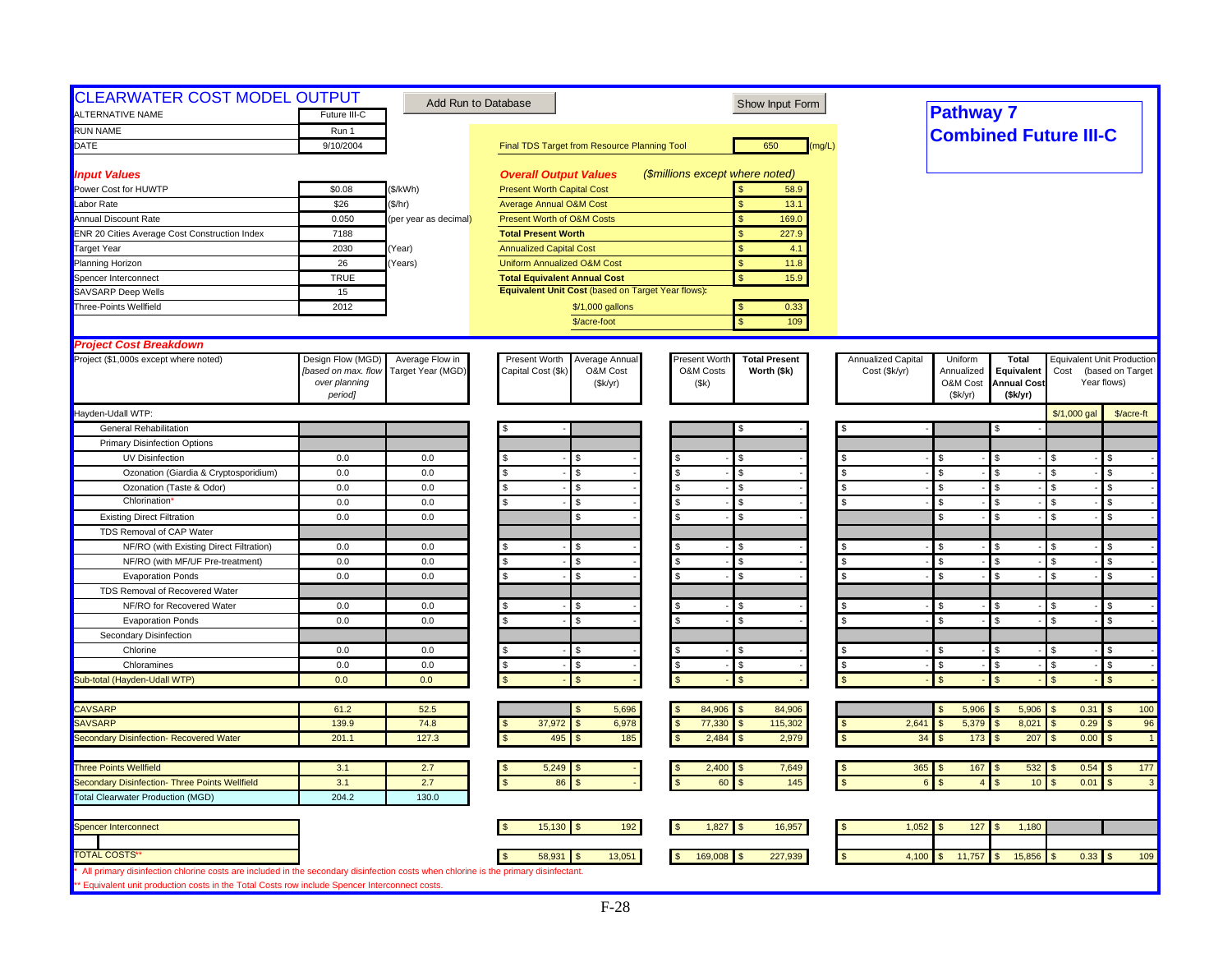

RunDate: 9/10/2004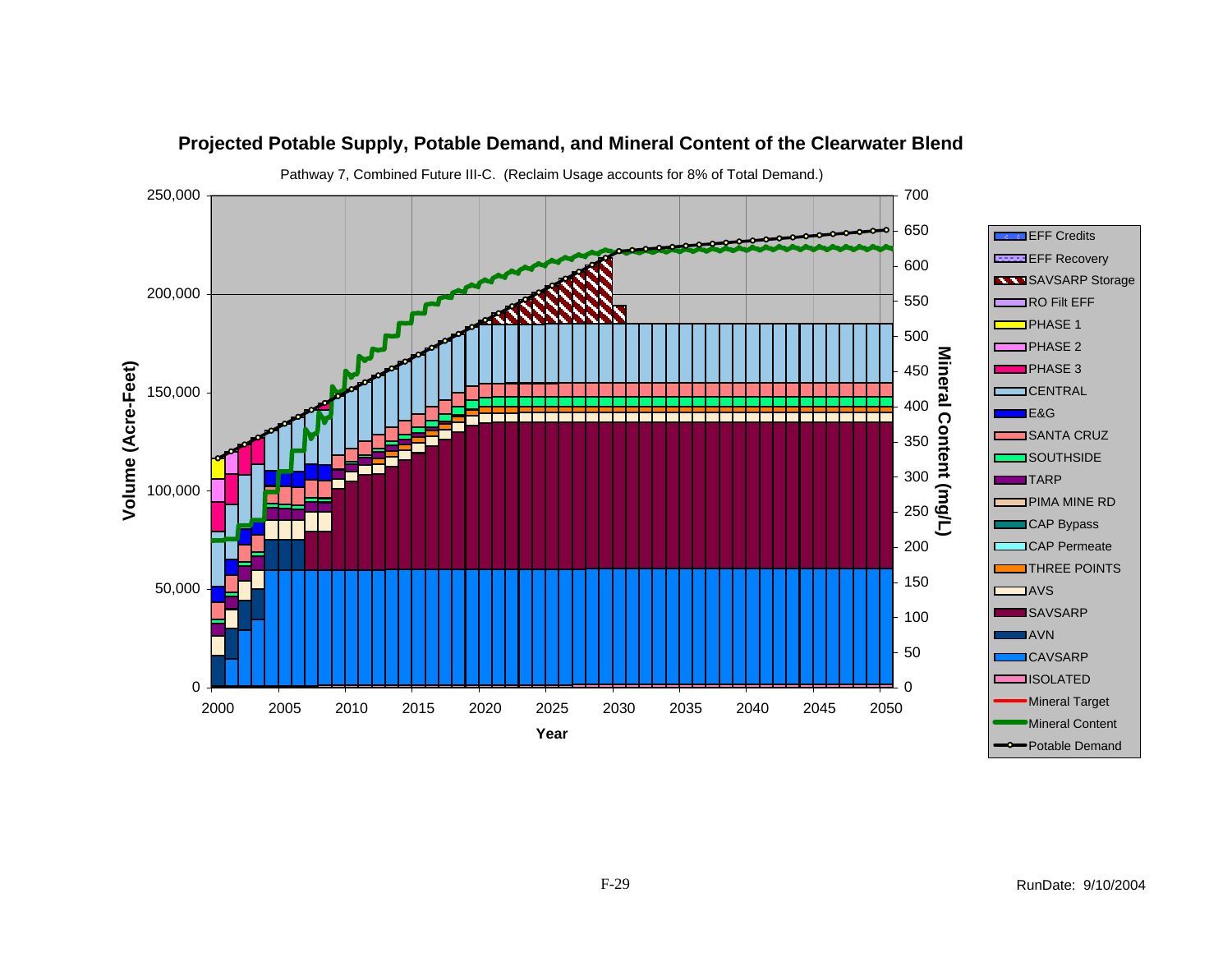| <b>CLEARWATER COST MODEL OUTPUT</b><br><b>ALTERNATIVE NAME</b>                                                                      | Future IV-C         |                       | Add Run to Database                                | Show Input Form                       |                    | <b>Pathway 7</b>                 |                    |                                   |                                    |
|-------------------------------------------------------------------------------------------------------------------------------------|---------------------|-----------------------|----------------------------------------------------|---------------------------------------|--------------------|----------------------------------|--------------------|-----------------------------------|------------------------------------|
|                                                                                                                                     |                     |                       |                                                    |                                       |                    |                                  |                    |                                   |                                    |
| <b>RUN NAME</b>                                                                                                                     | Run 1               |                       |                                                    |                                       |                    |                                  |                    | <b>Combined Future IV-C</b>       |                                    |
| DATE                                                                                                                                | 9/10/2004           |                       | Final TDS Target from Resource Planning Tool       | 450<br>(mg/L)                         |                    |                                  |                    |                                   |                                    |
| <b>Input Values</b>                                                                                                                 |                     |                       | <b>Overall Output Values</b>                       | (\$millions except where noted)       |                    |                                  |                    |                                   |                                    |
| Power Cost for HUWTP                                                                                                                | \$0.08              | (\$/kWh)              | <b>Present Worth Capital Cost</b>                  | 323.1                                 |                    |                                  |                    |                                   |                                    |
| Labor Rate                                                                                                                          | \$26                | (\$/hr)               | <b>Average Annual O&amp;M Cost</b>                 | 17.6<br>$\mathbf{s}$                  |                    |                                  |                    |                                   |                                    |
| Annual Discount Rate                                                                                                                | 0.050               | (per year as decimal) | Present Worth of O&M Costs                         | 218.3<br><sub>S</sub>                 |                    |                                  |                    |                                   |                                    |
| ENR 20 Cities Average Cost Construction Index                                                                                       | 7188                |                       | <b>Total Present Worth</b>                         | 541.4                                 |                    |                                  |                    |                                   |                                    |
| <b>Target Year</b>                                                                                                                  | 2030                | Year)                 | <b>Annualized Capital Cost</b>                     | <sub>S</sub><br>22.5                  |                    |                                  |                    |                                   |                                    |
| Planning Horizon                                                                                                                    | 26                  | Years)                | <b>Uniform Annualized O&amp;M Cost</b>             | $\mathbf{s}$<br>15.2                  |                    |                                  |                    |                                   |                                    |
| Spencer Interconnect                                                                                                                | <b>TRUE</b>         |                       | <b>Total Equivalent Annual Cost</b>                | $\mathbf{s}$<br>37.7                  |                    |                                  |                    |                                   |                                    |
| <b>SAVSARP Deep Wells</b>                                                                                                           | 15                  |                       | Equivalent Unit Cost (based on Target Year flows): |                                       |                    |                                  |                    |                                   |                                    |
| Three-Points Wellfield                                                                                                              | 2012                |                       | \$/1,000 gallons                                   | 0.90<br>$\mathbf{s}$                  |                    |                                  |                    |                                   |                                    |
|                                                                                                                                     |                     |                       | \$/acre-foot                                       | $\mathbf{\hat{S}}$<br>292             |                    |                                  |                    |                                   |                                    |
| <b>Project Cost Breakdown</b>                                                                                                       |                     |                       |                                                    |                                       |                    |                                  |                    |                                   |                                    |
| Project (\$1,000s except where noted)                                                                                               | Design Flow (MGD)   | Average Flow in       | Present Worth<br>Average Annual                    | Present Worth<br><b>Total Present</b> | Annualized Capital | Uniform                          | <b>Total</b>       | <b>Equivalent Unit Production</b> |                                    |
|                                                                                                                                     | [based on max. flow | Target Year (MGD)     | Capital Cost (\$k)<br>O&M Cost                     | O&M Costs<br>Worth (\$k)              | Cost (\$k/yr)      | Annualized                       | Equivalent         | Cost                              | (based on Target                   |
|                                                                                                                                     | over planning       |                       | (\$k/yr)                                           | (\$k)                                 |                    | O&M Cost                         | <b>Annual Cost</b> |                                   | Year flows)                        |
|                                                                                                                                     | period]             |                       |                                                    |                                       |                    | (Sk/yr)                          | (\$k/yr)           |                                   |                                    |
| Hayden-Udall WTP:<br><b>General Rehabilitation</b>                                                                                  |                     |                       | 879                                                | 879<br>S                              |                    | 61                               | 61                 | \$/1,000 gal                      | \$/acre-ft                         |
|                                                                                                                                     |                     |                       |                                                    |                                       |                    |                                  |                    |                                   |                                    |
| <b>Primary Disinfection Options</b>                                                                                                 |                     |                       |                                                    |                                       |                    |                                  |                    |                                   |                                    |
| UV Disinfection                                                                                                                     | 0.0<br>0.0          | 0.0<br>0.0            | \$                                                 | S.<br><b>S</b><br>\$.                 | $\mathbf{s}$       | \$<br>\$.                        | $\mathcal{F}$      | -96                               | \$<br>$\mathbb{S}$                 |
| Ozonation (Giardia & Cryptosporidium)                                                                                               |                     |                       | S.                                                 |                                       |                    |                                  |                    |                                   |                                    |
| Ozonation (Taste & Odor)<br><b>Chlorination</b>                                                                                     | 0.0<br>0.0          | 0.0                   | \$<br>S                                            | $\mathbf{\hat{s}}$                    |                    | \$                               | - \$               |                                   | \$                                 |
| <b>Existing Direct Filtration</b>                                                                                                   | 0.0                 | 0.0<br>0.0            | \$.                                                | <b>S</b><br>$\mathbf{s}$              |                    | $\mathfrak{L}$<br>$\mathfrak{L}$ | $\mathfrak{L}$     |                                   | \$.<br>$\mathfrak{L}$              |
| TDS Removal of CAP Water                                                                                                            |                     |                       |                                                    |                                       |                    |                                  |                    |                                   |                                    |
|                                                                                                                                     |                     |                       |                                                    |                                       |                    |                                  |                    |                                   |                                    |
| NF/RO (with Existing Direct Filtration)                                                                                             | 0.0<br>0.0          | 0.0<br>0.0            |                                                    | $\mathcal{S}$                         |                    | \$                               |                    |                                   | $\mathbb{S}$                       |
| NF/RO (with MF/UF Pre-treatment)<br><b>Evaporation Ponds</b>                                                                        | 0.0                 | 0.0                   | \$.                                                | <b>S</b>                              | \$                 | \$                               | $\mathcal{S}$      | £.                                | \$                                 |
|                                                                                                                                     |                     |                       |                                                    |                                       |                    |                                  |                    |                                   |                                    |
| TDS Removal of Recovered Water<br>NF/RO for Recovered Water                                                                         | 71.1                | 43.4                  | 69,262<br>3,373                                    | 36,107<br>105,369                     | 4,818              | 2,512                            | 7,330              | $\overline{0}$                    | 151                                |
| <b>Evaporation Ponds</b>                                                                                                            | 10.7                | 6.5                   | 194,072<br>1,119                                   | 11,982<br>206,054                     | 13,501             | 834<br>\$.                       | 14,334             | 6 <sup>1</sup>                    | $\mathfrak{s}$<br>1,964            |
| Secondary Disinfection                                                                                                              |                     |                       |                                                    |                                       |                    |                                  |                    |                                   |                                    |
| Chlorine                                                                                                                            | 0.0                 | 0.0                   | \$.<br>\$.                                         | -S                                    |                    | \$                               |                    | \$.                               | \$.                                |
| Chloramines                                                                                                                         | 0.0                 | 0.0                   | \$<br>£.                                           | l \$                                  | \$                 |                                  |                    | \$.                               | \$                                 |
| Sub-total (Hayden-Udall WTP)                                                                                                        | 0.0                 | 0.0                   | 264,213<br>4,492                                   | 48,088<br>312,302                     | 18,380             | 3,345                            | 21,725             |                                   | $\mathfrak{s}$                     |
|                                                                                                                                     |                     |                       |                                                    |                                       |                    |                                  |                    |                                   |                                    |
| <b>CAVSARP</b>                                                                                                                      | 72.8                | 52.5                  | 5,423                                              | 79,631<br>79,631<br><b>S</b>          |                    | 5,539                            | 5,539              | $0.29$ \$                         | 94                                 |
| <b>SAVSARP</b>                                                                                                                      | 128.3               | 66.5                  | 7,301<br>37,972                                    | 83,830<br>121,802                     | 2,641              | 5,832                            | 8,473              | 0.35                              | 114<br>$\mathfrak{L}$              |
| Secondary Disinfection- Recovered Water                                                                                             | 188.5               | 112.4                 | 475<br>179                                         | 2,432<br>2,907                        | $\mathfrak{s}$     | 169<br>33                        | 202                | 0.00                              | $\mathfrak{L}$<br>$\overline{2}$   |
|                                                                                                                                     |                     |                       |                                                    |                                       |                    |                                  |                    |                                   |                                    |
| <b>Three Points Wellfield</b>                                                                                                       | 3.1                 | 2.7                   | 5,249                                              | 2,400<br>7,649                        |                    | $365$ \$<br>167                  | 532                | $0.54$ \$                         | 177                                |
| Secondary Disinfection- Three Points Wellfield                                                                                      | 3.1                 | 2.7                   | 86                                                 | 145<br>60                             |                    |                                  | 10 <sup>1</sup>    | 0.01                              | $\mathbf{\hat{f}}$<br>$\mathbf{3}$ |
| <b>Total Clearwater Production (MGD)</b>                                                                                            | 191.7               | 115.1                 |                                                    |                                       |                    |                                  |                    |                                   |                                    |
| Spencer Interconnect                                                                                                                |                     |                       | 192<br>15,130                                      | 1,827<br>16,957                       | 1,052              | 127                              | 1,180              |                                   |                                    |
|                                                                                                                                     |                     |                       |                                                    |                                       |                    |                                  |                    |                                   |                                    |
| <b>TOTAL COSTS'</b>                                                                                                                 |                     |                       | 17,587<br>323,125                                  | 218,268<br>541,393                    | 22,478             | 15,184                           | 37,662             | $0.90$ \$                         | 292                                |
| All primary disinfection chlorine costs are included in the secondary disinfection costs when chlorine is the primary disinfectant. |                     |                       |                                                    |                                       |                    |                                  |                    |                                   |                                    |
| ** Equivalent unit production costs in the Total Costs row include Spencer Interconnect costs.                                      |                     |                       |                                                    |                                       |                    |                                  |                    |                                   |                                    |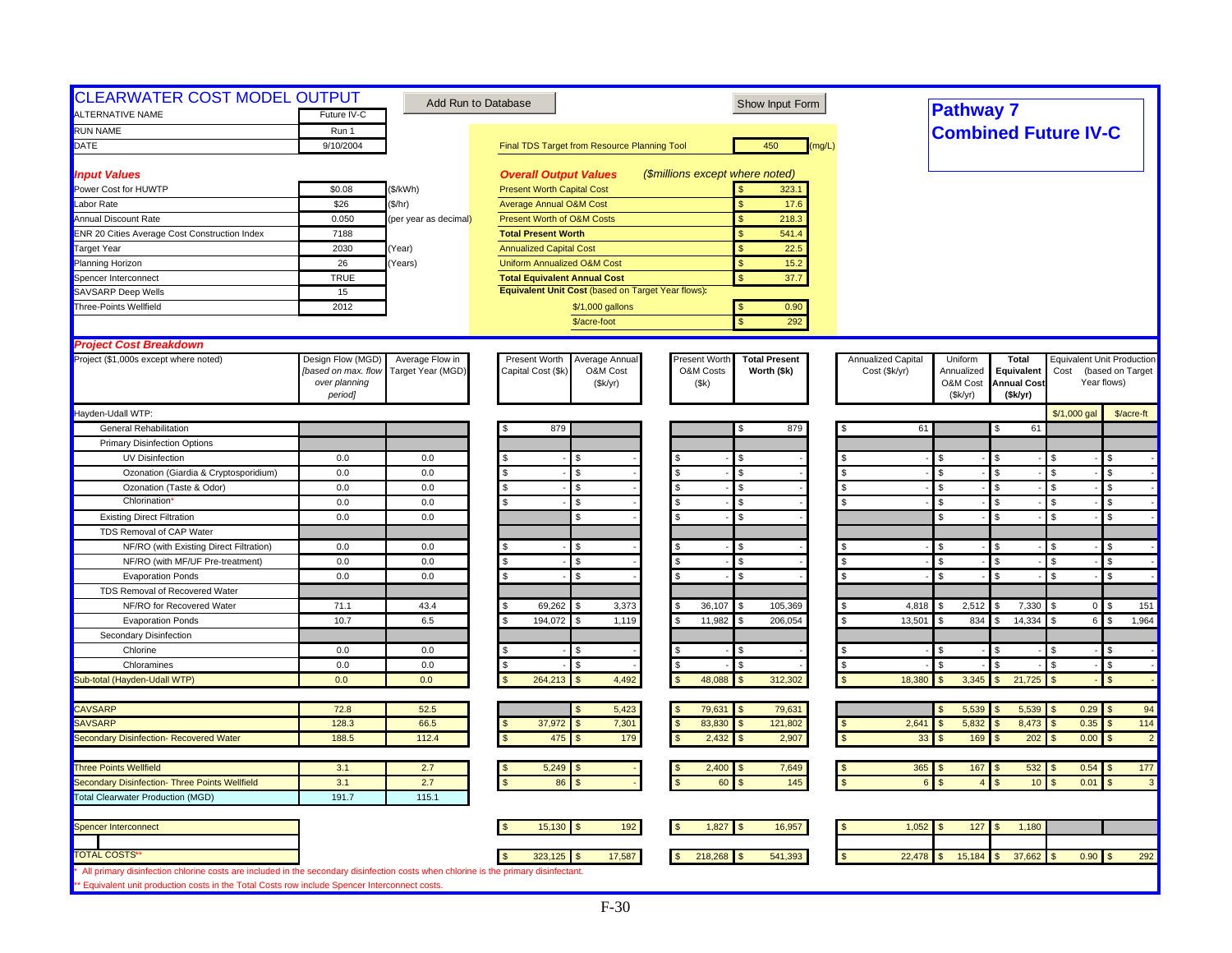![](_page_30_Figure_0.jpeg)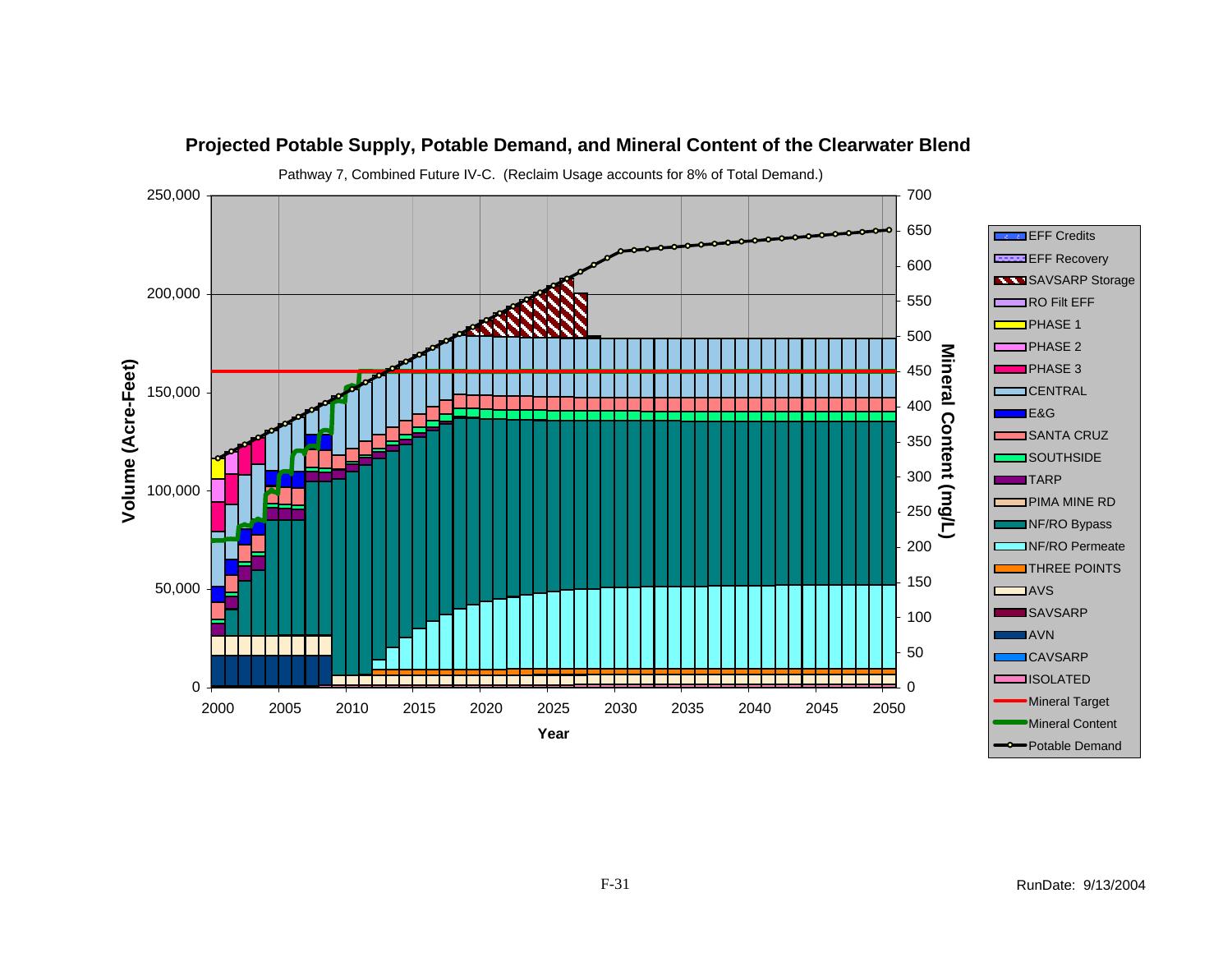| <b>CLEARWATER COST MODEL OUTPUT</b><br>ALTERNATIVE NAME                                                                             | Future III-D                             |                                      | Add Run to Database                                               | Show Input Form                                                   |                                     | <b>Pathway 8</b>             |                                   |                    |                                                       |
|-------------------------------------------------------------------------------------------------------------------------------------|------------------------------------------|--------------------------------------|-------------------------------------------------------------------|-------------------------------------------------------------------|-------------------------------------|------------------------------|-----------------------------------|--------------------|-------------------------------------------------------|
| <b>RUN NAME</b>                                                                                                                     | Run 1                                    |                                      |                                                                   |                                                                   |                                     | <b>Combined Future III-D</b> |                                   |                    |                                                       |
| DATE                                                                                                                                | 9/10/2004                                |                                      | Final TDS Target from Resource Planning Tool                      | 650<br>(mg/L)                                                     |                                     |                              |                                   |                    |                                                       |
|                                                                                                                                     |                                          |                                      |                                                                   |                                                                   |                                     |                              |                                   |                    |                                                       |
| <b>Input Values</b>                                                                                                                 |                                          |                                      | <b>Overall Output Values</b>                                      | (\$millions except where noted)                                   |                                     |                              |                                   |                    |                                                       |
| Power Cost for HUWTP                                                                                                                | \$0.08                                   | (\$/kWh)                             | <b>Present Worth Capital Cost</b>                                 | 58.9                                                              |                                     |                              |                                   |                    |                                                       |
| Labor Rate                                                                                                                          | \$26                                     | \$/hr)                               | <b>Average Annual O&amp;M Cost</b>                                | 13.1<br>\$                                                        |                                     |                              |                                   |                    |                                                       |
| <b>Annual Discount Rate</b>                                                                                                         | 0.050                                    | (per year as decimal)                | Present Worth of O&M Costs                                        | 169.1<br>$\mathbb{S}$                                             |                                     |                              |                                   |                    |                                                       |
| <b>ENR 20 Cities Average Cost Construction Index</b>                                                                                | 7188                                     |                                      | <b>Total Present Worth</b>                                        | 228.0<br>\$                                                       |                                     |                              |                                   |                    |                                                       |
| <b>Target Year</b>                                                                                                                  | 2030                                     | Year)                                | <b>Annualized Capital Cost</b>                                    | \$<br>4.1                                                         |                                     |                              |                                   |                    |                                                       |
| Planning Horizon                                                                                                                    | 26                                       | Years)                               | Uniform Annualized O&M Cost                                       | 11.8<br>\$                                                        |                                     |                              |                                   |                    |                                                       |
| Spencer Interconnect                                                                                                                | <b>TRUE</b>                              |                                      | <b>Total Equivalent Annual Cost</b>                               | \$<br>15.9                                                        |                                     |                              |                                   |                    |                                                       |
| <b>SAVSARP Deep Wells</b>                                                                                                           | 15                                       |                                      | Equivalent Unit Cost (based on Target Year flows):                |                                                                   |                                     |                              |                                   |                    |                                                       |
| Three-Points Wellfield                                                                                                              | 2012                                     |                                      | \$/1,000 gallons                                                  | 0.33<br>$\mathbf{s}$                                              |                                     |                              |                                   |                    |                                                       |
|                                                                                                                                     |                                          |                                      | \$/acre-foot                                                      | $\mathbf{\hat{S}}$<br>108                                         |                                     |                              |                                   |                    |                                                       |
|                                                                                                                                     |                                          |                                      |                                                                   |                                                                   |                                     |                              |                                   |                    |                                                       |
| <b>Project Cost Breakdown</b>                                                                                                       |                                          |                                      |                                                                   |                                                                   |                                     |                              |                                   |                    |                                                       |
| Project (\$1,000s except where noted)                                                                                               | Design Flow (MGD)<br>[based on max. flow | Average Flow in<br>Target Year (MGD) | Present Worth<br>Average Annual<br>Capital Cost (\$k)<br>O&M Cost | Present Wortl<br><b>Total Present</b><br>O&M Costs<br>Worth (\$k) | Annualized Capital<br>Cost (\$k/yr) | Uniform<br>Annualized        | Total<br>Equivalent               | Cost               | <b>Equivalent Unit Production</b><br>(based on Target |
|                                                                                                                                     | over planning                            |                                      | (\$k/yr)                                                          | (\$k)                                                             |                                     | O&M Cost                     | <b>Annual Cost</b>                |                    | Year flows)                                           |
|                                                                                                                                     | period]                                  |                                      |                                                                   |                                                                   |                                     | (Sk/yr)                      | (Sk/yr)                           |                    |                                                       |
| Hayden-Udall WTP:                                                                                                                   |                                          |                                      |                                                                   |                                                                   |                                     |                              |                                   | $$/1,000$ gal      | \$/acre-ft                                            |
| General Rehabilitation                                                                                                              |                                          |                                      |                                                                   | S                                                                 |                                     |                              | \$                                |                    |                                                       |
| <b>Primary Disinfection Options</b>                                                                                                 |                                          |                                      |                                                                   |                                                                   |                                     |                              |                                   |                    |                                                       |
| UV Disinfection                                                                                                                     | 0.0                                      | 0.0                                  | \$                                                                |                                                                   |                                     | \$                           | <b>S</b>                          |                    |                                                       |
| Ozonation (Giardia & Cryptosporidium)                                                                                               | 0.0                                      | 0.0                                  | \$<br>\$.                                                         | $\mathbf{s}$                                                      | - \$                                | $\mathbf{s}$                 | $\mathfrak{S}$                    | $\mathbf{s}$       | \$                                                    |
| Ozonation (Taste & Odor)                                                                                                            | 0.0                                      | 0.0                                  | \$<br>S                                                           | <b>S</b>                                                          |                                     | \$                           | <b>S</b>                          |                    |                                                       |
| Chlorination                                                                                                                        | 0.0                                      | 0.0                                  | \$                                                                | \$                                                                |                                     | $\mathfrak{L}$               | $\mathbf{s}$                      | $\mathbf{s}$       | \$                                                    |
| <b>Existing Direct Filtration</b>                                                                                                   | 0.0                                      | 0.0                                  | S                                                                 | $\mathcal{S}$                                                     |                                     | \$                           | <b>S</b>                          | <b>S</b>           | \$                                                    |
| TDS Removal of CAP Water                                                                                                            |                                          |                                      |                                                                   |                                                                   |                                     |                              |                                   |                    |                                                       |
| NF/RO (with Existing Direct Filtration)                                                                                             | 0.0                                      | 0.0                                  | £.<br>£.                                                          | $\mathcal{S}$                                                     |                                     | \$                           | \$                                | Ŝ.                 | \$                                                    |
| NF/RO (with MF/UF Pre-treatment)                                                                                                    | 0.0                                      | 0.0                                  | S<br>\$                                                           | $\mathfrak{L}$<br><b>S</b>                                        |                                     | -S                           | <b>S</b>                          | <b>S</b>           | $\mathfrak{s}$                                        |
| <b>Evaporation Ponds</b>                                                                                                            | 0.0                                      | 0.0                                  | $\mathbf{s}$<br>\$                                                | \$.                                                               | $\mathcal{S}$                       | $\mathbf{\hat{S}}$           | l \$                              | $\mathbf{\hat{S}}$ | £.                                                    |
| TDS Removal of Recovered Water                                                                                                      |                                          |                                      |                                                                   |                                                                   |                                     |                              |                                   |                    |                                                       |
| NF/RO for Recovered Water                                                                                                           | 0.0                                      | 0.0                                  | \$.                                                               | £.                                                                |                                     | $\mathbf{\hat{S}}$           | l \$                              | £.                 | ς.                                                    |
| <b>Evaporation Ponds</b>                                                                                                            | 0.0                                      | 0.0                                  | \$<br>\$                                                          | \$                                                                |                                     | $\mathbf{s}$                 | S                                 | \$                 |                                                       |
| Secondary Disinfection                                                                                                              |                                          |                                      |                                                                   |                                                                   |                                     |                              |                                   |                    |                                                       |
| Chlorine                                                                                                                            | 0.0                                      | 0.0                                  | \$                                                                | -S                                                                |                                     | \$                           | <b>S</b>                          | $\mathbf{s}$       |                                                       |
|                                                                                                                                     |                                          | 0.0                                  | \$.                                                               | $\mathbf{s}$<br>\$.                                               | $\sqrt{2}$                          | -S                           | - \$                              | $\mathbf{s}$       | $\mathfrak{s}$                                        |
| Chloramines                                                                                                                         | 0.0<br>0.0                               | 0.0                                  | \$                                                                | $\mathcal{R}$                                                     |                                     |                              | $\mathcal{R}$                     |                    | $\mathfrak{s}$                                        |
| Sub-total (Hayden-Udall WTP)                                                                                                        |                                          |                                      |                                                                   |                                                                   |                                     |                              |                                   |                    |                                                       |
| <b>CAVSARP</b>                                                                                                                      | 61.2                                     | 52.5                                 | 5,696                                                             | 84,906<br>84,906                                                  |                                     | 5,906<br>$\mathfrak{L}$      | 5,906<br>$\mathfrak{F}$           | 0.31               | 100<br>$\mathbf{s}$                                   |
| SAVSARP                                                                                                                             | 139.9                                    | 74.8                                 | 37,972<br>6,978                                                   | 77,330<br>115,302                                                 | 2,641                               | 5,379                        | 8,021                             | 0.29               | 96                                                    |
| Secondary Disinfection- Recovered Water                                                                                             | 201.1                                    | 127.3                                | 495<br>185<br>$\mathbf{s}$                                        | 2,484<br>2,979                                                    | 34                                  | 173                          | 207                               | 0.00               | $\overline{1}$                                        |
|                                                                                                                                     |                                          |                                      |                                                                   |                                                                   |                                     |                              |                                   |                    |                                                       |
| <b>Three Points Wellfield</b>                                                                                                       | 5.1                                      | 4.2                                  | 5,249                                                             | 2,444<br>7,693                                                    |                                     | $365$ \$<br>170 \$           | 535                               | 0.35               | 115                                                   |
| Secondary Disinfection- Three Points Wellfield                                                                                      | 5.1                                      | 4.2                                  | $\mathcal{S}$<br>90                                               | 60<br>151                                                         | 6                                   | $\overline{4}$               | 10 <sup>°</sup><br>$\overline{9}$ | 0.01               | $\vert$ 2                                             |
| <b>Total Clearwater Production (MGD)</b>                                                                                            | 206.2                                    | 131.5                                |                                                                   |                                                                   |                                     |                              |                                   |                    |                                                       |
|                                                                                                                                     |                                          |                                      |                                                                   |                                                                   |                                     |                              |                                   |                    |                                                       |
| Spencer Interconnect                                                                                                                |                                          |                                      | 15,130<br>192                                                     | 1,827<br>16,957                                                   | 1,052                               | 127                          | 1,180<br><b>S</b>                 |                    |                                                       |
|                                                                                                                                     |                                          |                                      |                                                                   |                                                                   |                                     |                              |                                   |                    |                                                       |
| <b>TOTAL COSTS</b>                                                                                                                  |                                          |                                      | 58,936<br>13,051                                                  | 169,052<br>227,988                                                | 4,100                               | 11,760                       | 15,860<br>$\mathfrak{s}$          | $0.33$ \$          | 108                                                   |
| All primary disinfection chlorine costs are included in the secondary disinfection costs when chlorine is the primary disinfectant. |                                          |                                      |                                                                   |                                                                   |                                     |                              |                                   |                    |                                                       |
| ** Equivalent unit production costs in the Total Costs row include Spencer Interconnect costs                                       |                                          |                                      |                                                                   |                                                                   |                                     |                              |                                   |                    |                                                       |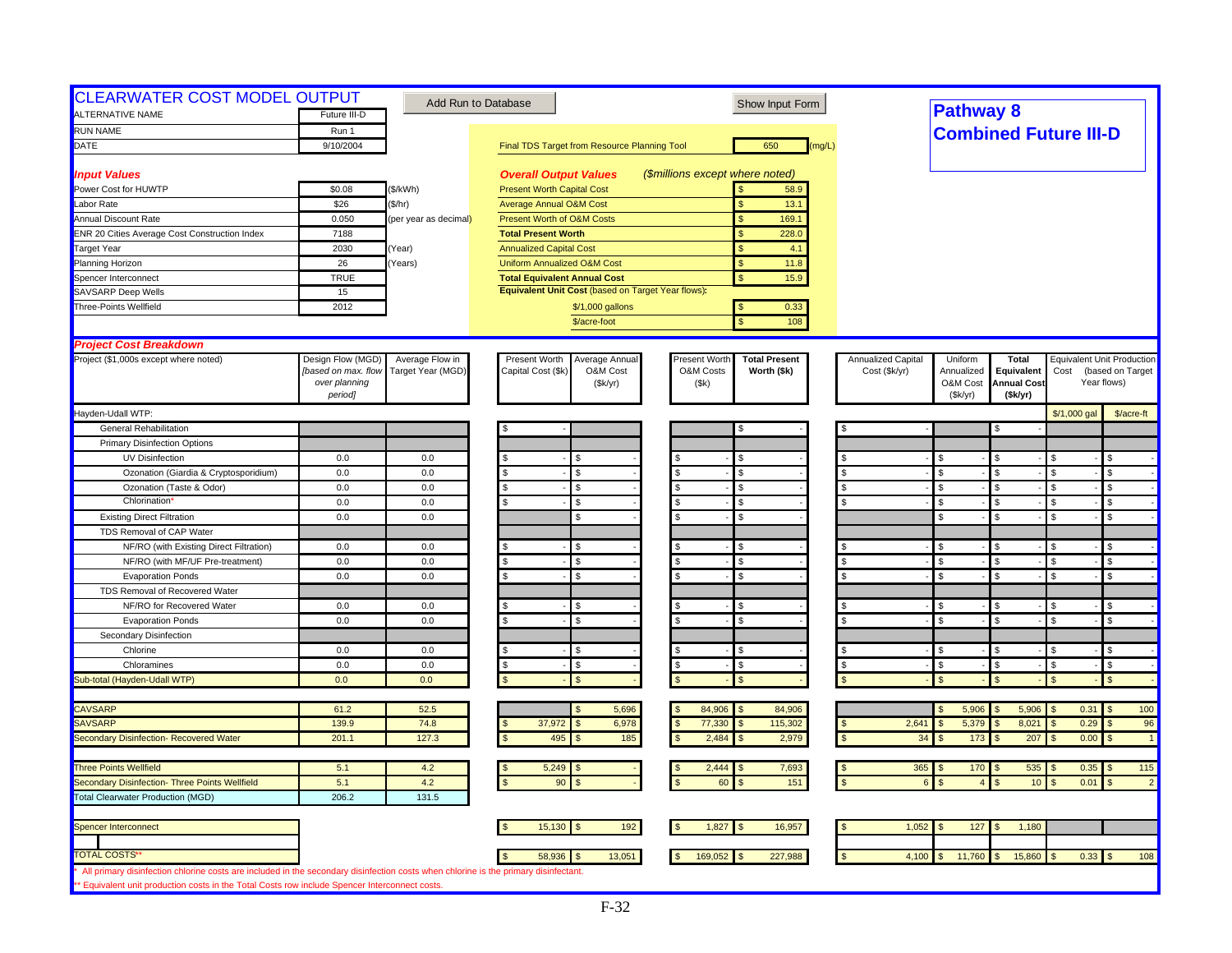![](_page_32_Figure_0.jpeg)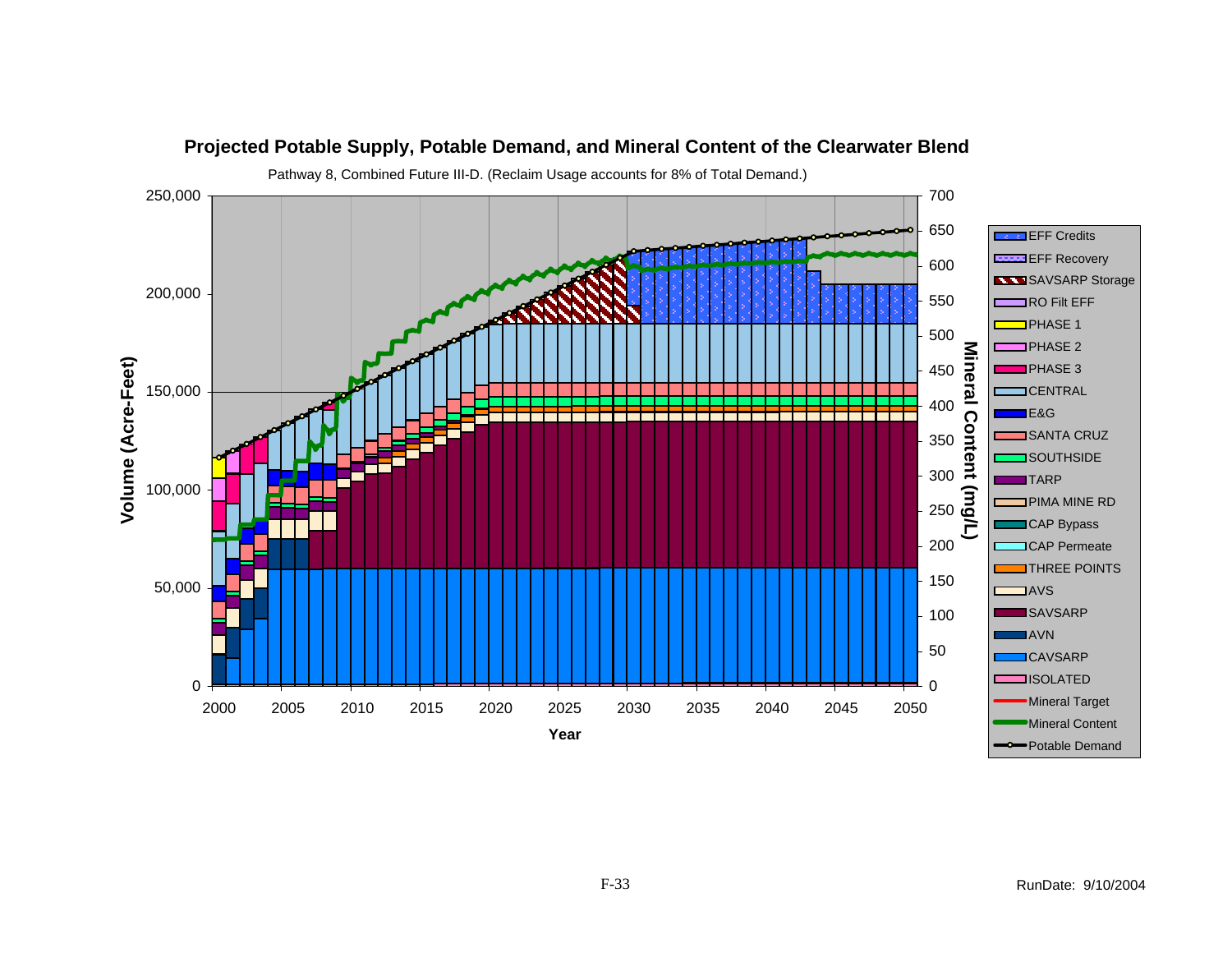| <b>CLEARWATER COST MODEL OUTPUT</b>                                                                                                 |                     |                       |                                                    |                                              |                    |                  |                    |                                   |                                  |
|-------------------------------------------------------------------------------------------------------------------------------------|---------------------|-----------------------|----------------------------------------------------|----------------------------------------------|--------------------|------------------|--------------------|-----------------------------------|----------------------------------|
| <b>ALTERNATIVE NAME</b>                                                                                                             | Future IV-D         |                       | Add Run to Database                                | Show Input Form                              |                    | <b>Pathway 8</b> |                    |                                   |                                  |
|                                                                                                                                     |                     |                       |                                                    |                                              |                    |                  |                    |                                   |                                  |
| <b>RUN NAME</b>                                                                                                                     | Run 1<br>9/10/2004  |                       |                                                    | 450                                          |                    |                  |                    | <b>Combined Future IV-D</b>       |                                  |
| DATE                                                                                                                                |                     |                       | Final TDS Target from Resource Planning Tool       | (mg/L)                                       |                    |                  |                    |                                   |                                  |
| <b>Input Values</b>                                                                                                                 |                     |                       | <b>Overall Output Values</b>                       | (\$millions except where noted)              |                    |                  |                    |                                   |                                  |
| Power Cost for HUWTP                                                                                                                | \$0.08              | (\$/kWh)              | <b>Present Worth Capital Cost</b>                  | 314.8                                        |                    |                  |                    |                                   |                                  |
| Labor Rate                                                                                                                          | \$26                | (\$/hr)               | <b>Average Annual O&amp;M Cost</b>                 | 17.4<br><b>S</b>                             |                    |                  |                    |                                   |                                  |
| Annual Discount Rate                                                                                                                | 0.050               | (per year as decimal) | Present Worth of O&M Costs                         | <sub>S</sub><br>216.1                        |                    |                  |                    |                                   |                                  |
| ENR 20 Cities Average Cost Construction Index                                                                                       | 7188                |                       | <b>Total Present Worth</b>                         | 530.9                                        |                    |                  |                    |                                   |                                  |
| <b>Target Year</b>                                                                                                                  | 2030                | Year)                 | <b>Annualized Capital Cost</b>                     | <sub>S</sub><br>21.9                         |                    |                  |                    |                                   |                                  |
| Planning Horizon                                                                                                                    | 26                  | Years)                | <b>Uniform Annualized O&amp;M Cost</b>             | $\mathbf{s}$<br>15.0                         |                    |                  |                    |                                   |                                  |
| Spencer Interconnect                                                                                                                | <b>TRUE</b>         |                       | <b>Total Equivalent Annual Cost</b>                | $\mathbf{s}$<br>36.9                         |                    |                  |                    |                                   |                                  |
| <b>SAVSARP Deep Wells</b>                                                                                                           | 15                  |                       | Equivalent Unit Cost (based on Target Year flows): |                                              |                    |                  |                    |                                   |                                  |
| Three-Points Wellfield                                                                                                              | 2012                |                       | \$/1,000 gallons                                   | 0.86<br>$\mathbf{s}$                         |                    |                  |                    |                                   |                                  |
|                                                                                                                                     |                     |                       | \$/acre-foot                                       | $\mathbf{\hat{S}}$<br>279                    |                    |                  |                    |                                   |                                  |
| <b>Project Cost Breakdown</b>                                                                                                       |                     |                       |                                                    |                                              |                    |                  |                    |                                   |                                  |
| Project (\$1,000s except where noted)                                                                                               | Design Flow (MGD)   | Average Flow in       | Present Worth<br>Average Annual                    | Present Worth<br><b>Total Present</b>        | Annualized Capital | Uniform          | <b>Total</b>       | <b>Equivalent Unit Production</b> |                                  |
|                                                                                                                                     | [based on max. flow | Target Year (MGD)     | Capital Cost (\$k)<br>O&M Cost                     | O&M Costs<br>Worth (\$k)                     | Cost (\$k/yr)      | Annualized       | Equivalent         | Cost                              | (based on Target                 |
|                                                                                                                                     | over planning       |                       | (\$k/yr)                                           | (\$k)                                        |                    | O&M Cost         | <b>Annual Cost</b> | Year flows)                       |                                  |
|                                                                                                                                     | period]             |                       |                                                    |                                              |                    | (Sk/yr)          | (\$k/yr)           |                                   |                                  |
| Hayden-Udall WTP:                                                                                                                   |                     |                       |                                                    |                                              |                    |                  |                    | \$/1,000 gal                      | \$/acre-ft                       |
| <b>General Rehabilitation</b>                                                                                                       |                     |                       | 879                                                | 879<br>S                                     |                    | 61               | 61                 |                                   |                                  |
| <b>Primary Disinfection Options</b>                                                                                                 |                     |                       |                                                    |                                              |                    |                  |                    |                                   |                                  |
| UV Disinfection                                                                                                                     | 0.0                 | 0.0                   |                                                    | S.                                           |                    | \$               |                    |                                   | \$                               |
| Ozonation (Giardia & Cryptosporidium)                                                                                               | 0.0                 | 0.0                   | \$<br>S.                                           | <b>S</b><br>\$.                              | $\mathbf{s}$       | \$.              | $\mathcal{F}$      | -96                               | $\mathbb{S}$                     |
| Ozonation (Taste & Odor)                                                                                                            | 0.0                 | 0.0                   | \$<br>S                                            | $\mathbf{\hat{s}}$                           |                    | \$               | - \$               |                                   | \$                               |
| <b>Chlorination</b>                                                                                                                 | 0.0                 | 0.0                   |                                                    | <b>S</b>                                     |                    | $\mathfrak{L}$   |                    |                                   | \$.                              |
| <b>Existing Direct Filtration</b>                                                                                                   | 0.0                 | 0.0                   | \$.                                                | $\mathbf{s}$                                 |                    | $\mathfrak{L}$   | $\mathfrak{R}$     |                                   | $\mathfrak{L}$                   |
| TDS Removal of CAP Water                                                                                                            |                     |                       |                                                    |                                              |                    |                  |                    |                                   |                                  |
| NF/RO (with Existing Direct Filtration)                                                                                             | 0.0                 | 0.0                   |                                                    |                                              |                    |                  |                    |                                   |                                  |
| NF/RO (with MF/UF Pre-treatment)                                                                                                    | 0.0                 | 0.0                   |                                                    | $\mathcal{S}$                                |                    | \$               |                    |                                   | $\mathbb{S}$                     |
| <b>Evaporation Ponds</b>                                                                                                            | 0.0                 | 0.0                   | \$.                                                | <b>S</b>                                     | \$                 | \$               | $\mathcal{S}$      | £.                                | \$                               |
| TDS Removal of Recovered Water                                                                                                      |                     |                       |                                                    |                                              |                    |                  |                    |                                   |                                  |
| NF/RO for Recovered Water                                                                                                           | 68.8                | 38.7                  | 67,254<br>3,206                                    | 34,374<br>101,627                            | 4,678              | 2,391            | 7,070              |                                   | 163                              |
| <b>Evaporation Ponds</b>                                                                                                            | 10.3                | 5.8                   | 187,763<br>1,064                                   | 199,170<br>11,407                            | 13,062             | 794<br>\$        | 13,855             | $\overline{7}$                    | $\mathfrak{s}$<br>2,131          |
| Secondary Disinfection                                                                                                              |                     |                       |                                                    |                                              |                    |                  |                    |                                   |                                  |
| Chlorine                                                                                                                            | 0.0                 | 0.0                   | \$.<br>\$.                                         | -S                                           |                    | \$               |                    | \$.                               | \$.                              |
| Chloramines                                                                                                                         | 0.0                 | 0.0                   | \$<br>£.                                           | $\mathbf{\hat{s}}$                           | \$                 |                  |                    | \$.                               | \$                               |
| Sub-total (Hayden-Udall WTP)                                                                                                        | 0.0                 | 0.0                   | 255,896<br>4,270                                   | 45,781<br>301,676<br>$\mathbf{s}$            | 17,801             | 3,185            | 20,986             |                                   | $\mathfrak{s}$                   |
|                                                                                                                                     |                     |                       |                                                    |                                              |                    |                  |                    |                                   |                                  |
| <b>CAVSARP</b>                                                                                                                      | 72.8                | 52.5                  | 5,421                                              | 79,598<br>79,598<br><b>S</b><br>$\mathbf{S}$ |                    | 5,537            | 5,537              | $0.29$ \$                         | 94                               |
| <b>SAVSARP</b>                                                                                                                      | 127.9               | 66.5                  | 7,303<br>37,972                                    | 83,813<br>121,785                            | 2,641              | 5,830            | 8,472              | 0.35                              | 114<br>$\mathfrak{L}$            |
| Secondary Disinfection- Recovered Water                                                                                             | 188.5               | 113.2                 | 475<br>179                                         | 2,434<br>2,909                               | $\mathfrak{s}$     | 169<br>33        | 202                | 0.00                              | $\mathfrak{L}$<br>$\overline{2}$ |
| <b>Three Points Wellfield</b>                                                                                                       | 5.9                 | 5.0                   | 5,249                                              | 7,861<br>2,612                               |                    | $365$ \$<br>182  | 547                | $0.30$ \$                         | 97                               |
| Secondary Disinfection- Three Points Wellfield                                                                                      | 5.9                 | 5.0                   | 92                                                 | 155<br>63                                    |                    |                  | 11                 | 0.01                              | $\overline{2}$<br>$\mathfrak{L}$ |
| <b>Total Clearwater Production (MGD)</b>                                                                                            | 194.4               | 118.2                 |                                                    |                                              |                    |                  |                    |                                   |                                  |
|                                                                                                                                     |                     |                       |                                                    |                                              |                    |                  |                    |                                   |                                  |
| Spencer Interconnect                                                                                                                |                     |                       | 15,130<br>192                                      | 1,827<br>16,957                              | 1,052              | 127              | 1,180              |                                   |                                  |
| <b>TOTAL COSTS'</b>                                                                                                                 |                     |                       |                                                    |                                              |                    |                  |                    |                                   |                                  |
| All primary disinfection chlorine costs are included in the secondary disinfection costs when chlorine is the primary disinfectant. |                     |                       | 17,366<br>314,814                                  | 216,128<br>530,942                           | 21,900             | 15,035           | 36,935             | $0.86$ \$                         | 279                              |
| ** Equivalent unit production costs in the Total Costs row include Spencer Interconnect costs.                                      |                     |                       |                                                    |                                              |                    |                  |                    |                                   |                                  |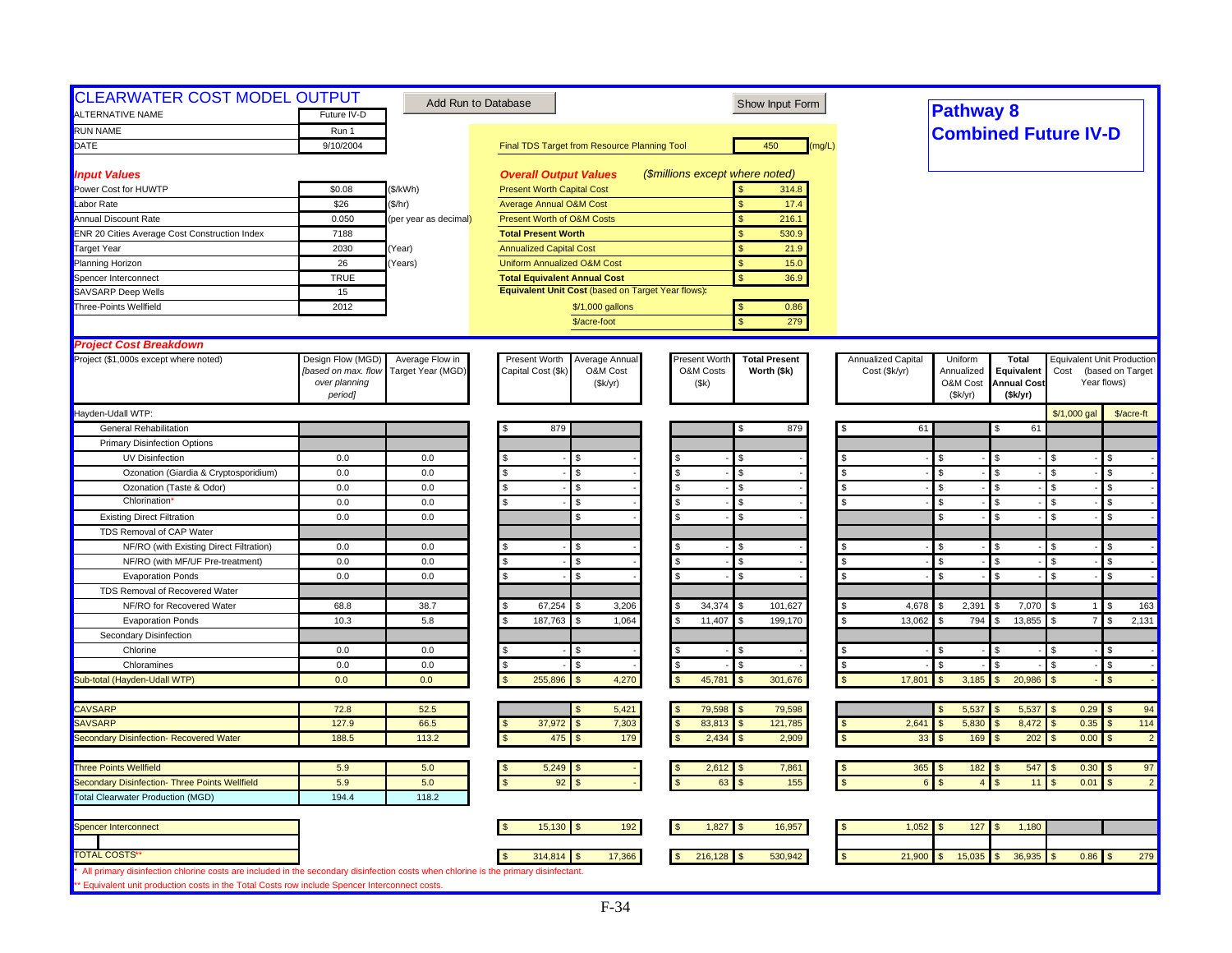![](_page_34_Figure_0.jpeg)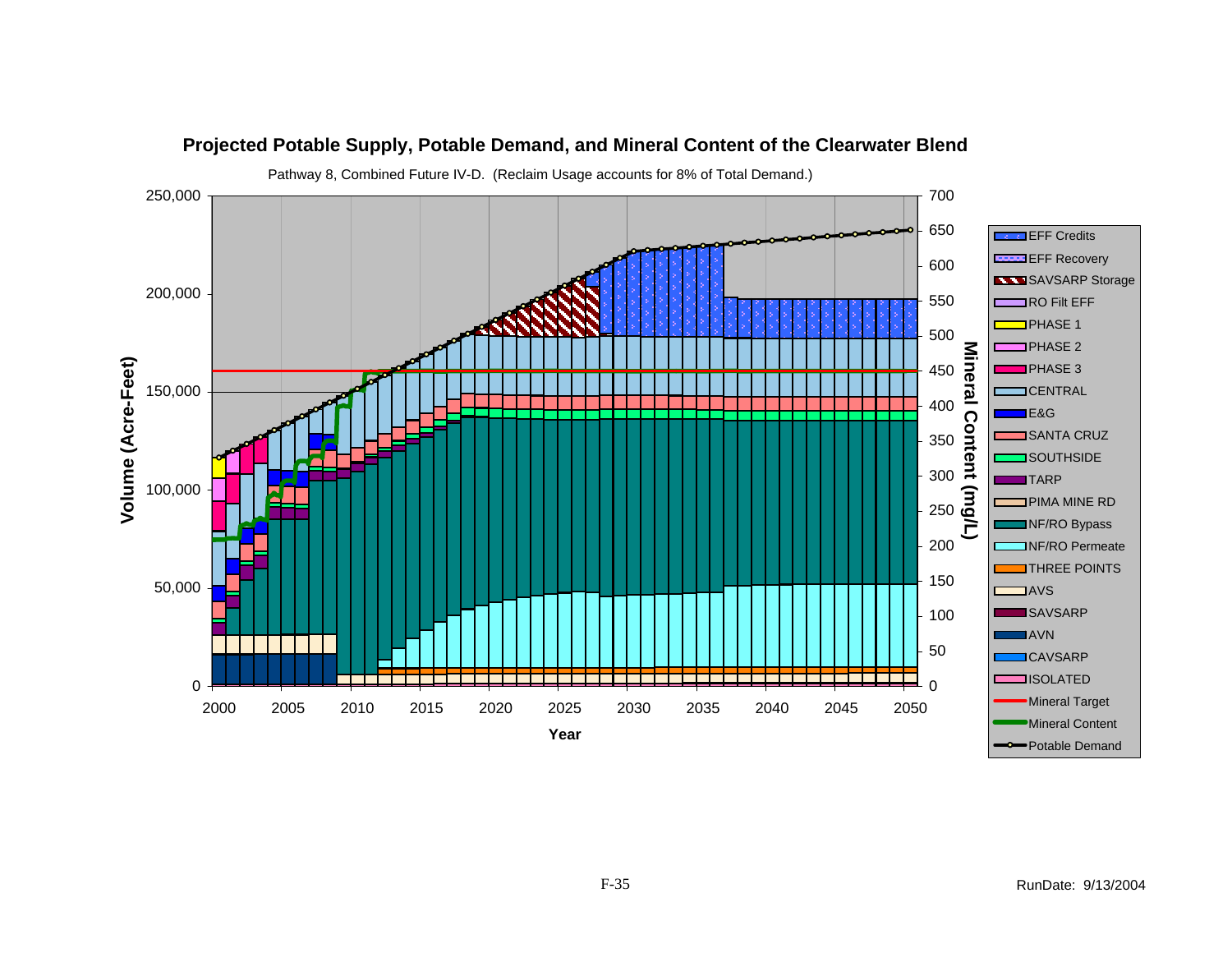| <b>CLEARWATER COST MODEL OUTPUT</b><br>ALTERNATIVE NAME                                                                                                                                                                              | Future III-E        | Add Run to Database   |                                                    | Show Input Form                       |                           | <b>Pathway 9</b>                    |                    |              |                                   |
|--------------------------------------------------------------------------------------------------------------------------------------------------------------------------------------------------------------------------------------|---------------------|-----------------------|----------------------------------------------------|---------------------------------------|---------------------------|-------------------------------------|--------------------|--------------|-----------------------------------|
|                                                                                                                                                                                                                                      |                     |                       |                                                    |                                       |                           |                                     |                    |              |                                   |
| <b>RUN NAME</b>                                                                                                                                                                                                                      | Run 1               |                       |                                                    |                                       |                           | <b>Combined Future III-E</b>        |                    |              |                                   |
| DATE                                                                                                                                                                                                                                 | 9/10/2004           |                       | Final TDS Target from Resource Planning Tool       | 650<br>(mg/L)                         |                           |                                     |                    |              |                                   |
| <b>Input Values</b>                                                                                                                                                                                                                  |                     |                       | <b>Overall Output Values</b>                       | (\$millions except where noted)       |                           |                                     |                    |              |                                   |
| Power Cost for HUWTP                                                                                                                                                                                                                 | \$0.08              | (\$/kWh)              | <b>Present Worth Capital Cost</b>                  | 58.9                                  |                           |                                     |                    |              |                                   |
| Labor Rate                                                                                                                                                                                                                           | \$26                | (\$/hr)               | <b>Average Annual O&amp;M Cost</b>                 | 13.3<br><b>S</b>                      |                           |                                     |                    |              |                                   |
| Annual Discount Rate                                                                                                                                                                                                                 | 0.050               | (per year as decimal) | Present Worth of O&M Costs                         | $\sqrt{3}$<br>169.8                   |                           |                                     |                    |              |                                   |
| ENR 20 Cities Average Cost Construction Index                                                                                                                                                                                        | 7188                |                       | <b>Total Present Worth</b>                         | 228.7                                 |                           |                                     |                    |              |                                   |
| <b>Target Year</b>                                                                                                                                                                                                                   | 2030                | Year)                 | <b>Annualized Capital Cost</b>                     | S<br>4.1                              |                           |                                     |                    |              |                                   |
| Planning Horizon                                                                                                                                                                                                                     | 26                  | Years)                | <b>Uniform Annualized O&amp;M Cost</b>             | $\mathbf{s}$<br>11.8                  |                           |                                     |                    |              |                                   |
| Spencer Interconnect                                                                                                                                                                                                                 | <b>TRUE</b>         |                       | <b>Total Equivalent Annual Cost</b>                | $\mathbf{s}$<br>15.9                  |                           |                                     |                    |              |                                   |
| <b>SAVSARP Deep Wells</b>                                                                                                                                                                                                            | 15                  |                       | Equivalent Unit Cost (based on Target Year flows): |                                       |                           |                                     |                    |              |                                   |
| Three-Points Wellfield                                                                                                                                                                                                               | 2012                |                       | \$/1,000 gallons                                   | 0.28<br>$\sqrt{3}$                    |                           |                                     |                    |              |                                   |
|                                                                                                                                                                                                                                      |                     |                       | \$/acre-foot                                       | 92<br><b>S</b>                        |                           |                                     |                    |              |                                   |
| <b>Project Cost Breakdown</b>                                                                                                                                                                                                        |                     |                       |                                                    |                                       |                           |                                     |                    |              |                                   |
| Project (\$1,000s except where noted)                                                                                                                                                                                                | Design Flow (MGD)   | Average Flow in       | Present Worth<br>Average Annual                    | Present Worth<br><b>Total Present</b> | Annualized Capital        | Uniform                             | <b>Total</b>       |              | <b>Equivalent Unit Production</b> |
|                                                                                                                                                                                                                                      | [based on max. flow | Target Year (MGD)     | Capital Cost (\$k)<br>O&M Cost                     | O&M Costs<br>Worth (\$k)              | Cost (\$k/yr)             | Annualized                          | Equivalent         | Cost         | (based on Target                  |
|                                                                                                                                                                                                                                      | over planning       |                       | (\$k/yr)                                           | (\$k)                                 |                           | O&M Cost                            | <b>Annual Cost</b> |              | Year flows)                       |
|                                                                                                                                                                                                                                      | period]             |                       |                                                    |                                       |                           | (Sk/yr)                             | (\$k/yr)           |              |                                   |
| Hayden-Udall WTP:                                                                                                                                                                                                                    |                     |                       |                                                    |                                       |                           |                                     |                    | \$/1,000 gal | \$/acre-ft                        |
| <b>General Rehabilitation</b>                                                                                                                                                                                                        |                     |                       |                                                    | S                                     |                           |                                     |                    |              |                                   |
| <b>Primary Disinfection Options</b>                                                                                                                                                                                                  |                     |                       |                                                    |                                       |                           |                                     |                    |              |                                   |
| <b>UV Disinfection</b>                                                                                                                                                                                                               | 0.0                 | 0.0                   |                                                    | £.                                    |                           | $\mathfrak{L}$                      |                    |              | \$.                               |
| Ozonation (Giardia & Cryptosporidium)                                                                                                                                                                                                | 0.0                 | 0.0                   | \$<br>\$.                                          | <b>S</b>                              |                           | \$.                                 |                    |              | \$.                               |
| Ozonation (Taste & Odor)                                                                                                                                                                                                             | 0.0                 | 0.0                   | \$<br>\$.                                          | $\mathbf{s}$<br>$\mathbf{s}$          | $\mathfrak{s}$            | \$                                  | $\mathcal{S}$      | \$.          | $\mathbf{\$}$                     |
| Chlorination                                                                                                                                                                                                                         | 0.0                 | 0.0                   | \$.                                                | $\mathbf{\hat{s}}$                    |                           | \$.                                 |                    |              | \$.                               |
| <b>Existing Direct Filtration</b>                                                                                                                                                                                                    | 0.0                 | 0.0                   | \$.                                                | <b>S</b>                              |                           | $\mathfrak{L}$                      | $\mathcal{F}$      | £.           | \$.                               |
| TDS Removal of CAP Water                                                                                                                                                                                                             |                     |                       |                                                    |                                       |                           |                                     |                    |              |                                   |
| NF/RO (with Existing Direct Filtration)                                                                                                                                                                                              | 0.0                 | 0.0                   |                                                    | <b>S</b>                              |                           | $\mathfrak{L}$                      |                    |              | $\mathfrak{s}$                    |
| NF/RO (with MF/UF Pre-treatment)                                                                                                                                                                                                     | 0.0                 | 0.0                   | s.<br>\$                                           | $\mathfrak{L}$<br><b>S</b>            | <b>S</b>                  | $\mathfrak{s}$                      |                    |              | $\mathfrak{s}$                    |
| <b>Evaporation Ponds</b>                                                                                                                                                                                                             | 0.0                 | 0.0                   | \$<br>\$.                                          | <b>S</b>                              |                           | \$                                  | ፍ                  | \$           | $\mathbf{\$}$                     |
| TDS Removal of Recovered Water                                                                                                                                                                                                       |                     |                       |                                                    |                                       |                           |                                     |                    |              |                                   |
| NF/RO for Recovered Water                                                                                                                                                                                                            | 0.0                 | 0.0                   |                                                    | <b>S</b>                              |                           | \$                                  |                    |              | <b>S</b>                          |
| <b>Evaporation Ponds</b>                                                                                                                                                                                                             | 0.0                 | 0.0                   | \$                                                 | <b>S</b><br>£.                        | \$                        | $\mathbf{\hat{s}}$                  | $\mathbf{s}$       | -96          | $\mathbf{\$}$                     |
| Secondary Disinfection                                                                                                                                                                                                               |                     |                       |                                                    |                                       |                           |                                     |                    |              |                                   |
| Chlorine                                                                                                                                                                                                                             | 0.0                 | 0.0                   | \$                                                 | <b>S</b><br>£.                        |                           | \$.                                 | \$                 | £.           | \$.                               |
| Chloramines                                                                                                                                                                                                                          | 0.0                 | 0.0                   | <b>S</b><br>S                                      | \$<br>$\mathbf{\hat{s}}$              | \$                        | \$                                  |                    |              | \$                                |
| Sub-total (Hayden-Udall WTP)                                                                                                                                                                                                         | 0.0                 | 0.0                   |                                                    | $\mathbf{s}$                          |                           | $\mathfrak{F}$                      |                    |              | $\mathbb{S}$                      |
| <b>CAVSARP</b>                                                                                                                                                                                                                       | 75.5                | 59.7                  | 4,810                                              | 74,835<br>74,835                      |                           | 5,206<br>\$.                        | 5,206              | 0.24         | 78                                |
| SAVSARP                                                                                                                                                                                                                              | 160.3               | 92.3                  | 37,972<br>8,126                                    | 88,182<br>126,154                     | 2,641                     | 6,134                               | 8,776              | 0.26         | 85                                |
| Secondary Disinfection- Recovered Water                                                                                                                                                                                              | 205.3               | 152.0                 | 501<br>187                                         | 2,495<br>2,997                        | 35                        | 174                                 | 208                | 0.00         | $\overline{1}$                    |
|                                                                                                                                                                                                                                      |                     |                       |                                                    |                                       |                           |                                     |                    |              |                                   |
| <b>Three Points Wellfield</b>                                                                                                                                                                                                        | 3.1                 | 2.7                   | 5,249                                              | 2,400<br>7,649                        | 365<br>- \$<br>$\epsilon$ | 167<br>$\sqrt{3}$<br>$\overline{A}$ | 532                | $0.54$ \$    | 177<br>$\mathfrak{L}$             |
| Secondary Disinfection- Three Points Wellfield<br><b>Total Clearwater Production (MGD)</b>                                                                                                                                           | 3.1<br>208.4        | 2.7<br>154.6          | 86                                                 | 145<br>60                             |                           |                                     | 10                 | 0.01         | $\mathbf{3}$                      |
|                                                                                                                                                                                                                                      |                     |                       |                                                    |                                       |                           |                                     |                    |              |                                   |
| Spencer Interconnect                                                                                                                                                                                                                 |                     |                       | 15,130<br>192                                      | 1,827<br>16,957                       | 1,052                     | 127                                 | 1,180              |              |                                   |
|                                                                                                                                                                                                                                      |                     |                       |                                                    |                                       |                           |                                     |                    |              |                                   |
| <b>TOTAL COSTS'</b>                                                                                                                                                                                                                  |                     |                       | 58,937<br>13,316                                   | 169,800<br>228,737<br>\$              | 4,100                     | 11,812                              | 15,912             | $0.28$ \$    | 92                                |
| All primary disinfection chlorine costs are included in the secondary disinfection costs when chlorine is the primary disinfectant.<br>** Equivalent unit production costs in the Total Costs row include Spencer Interconnect costs |                     |                       |                                                    |                                       |                           |                                     |                    |              |                                   |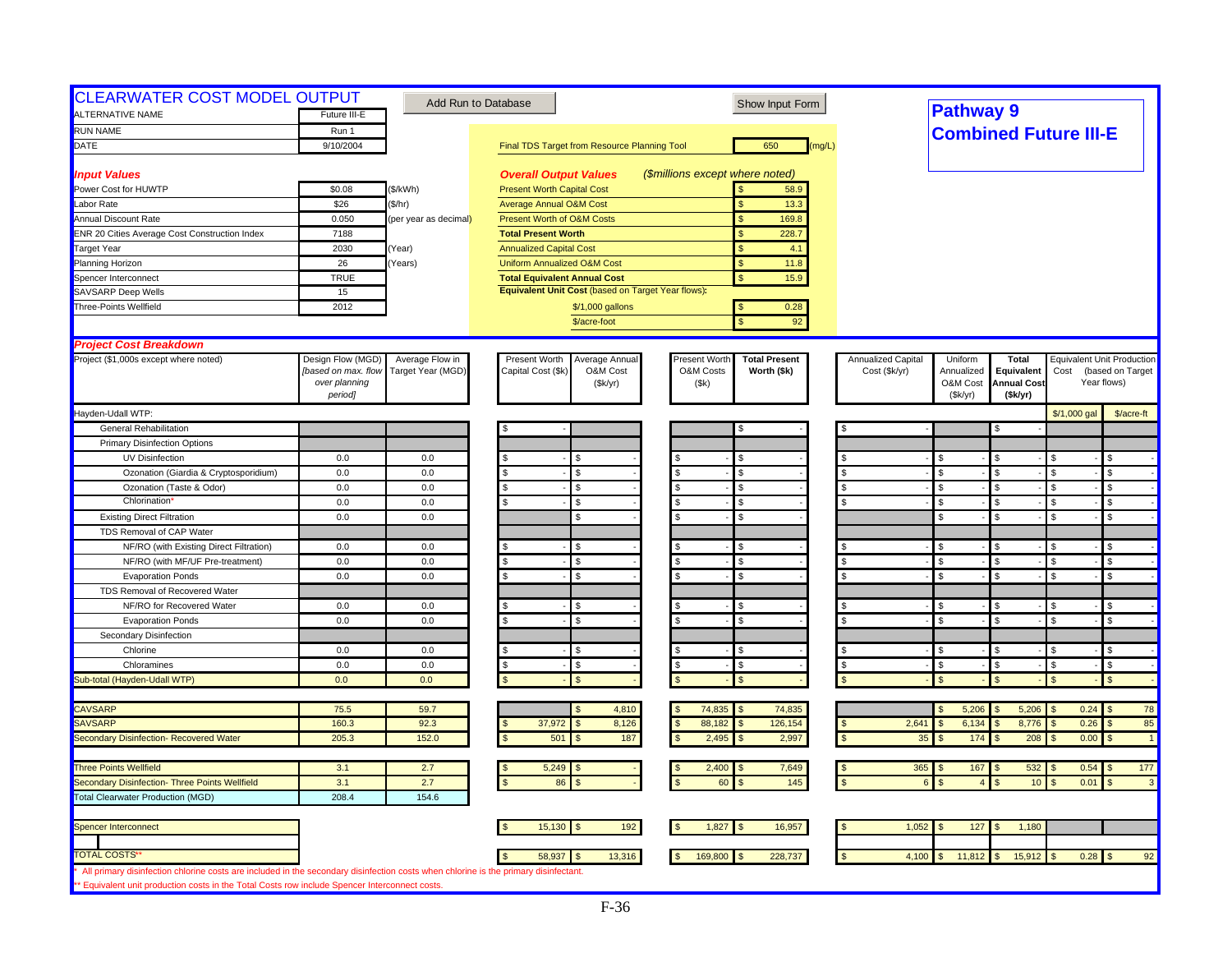![](_page_36_Figure_0.jpeg)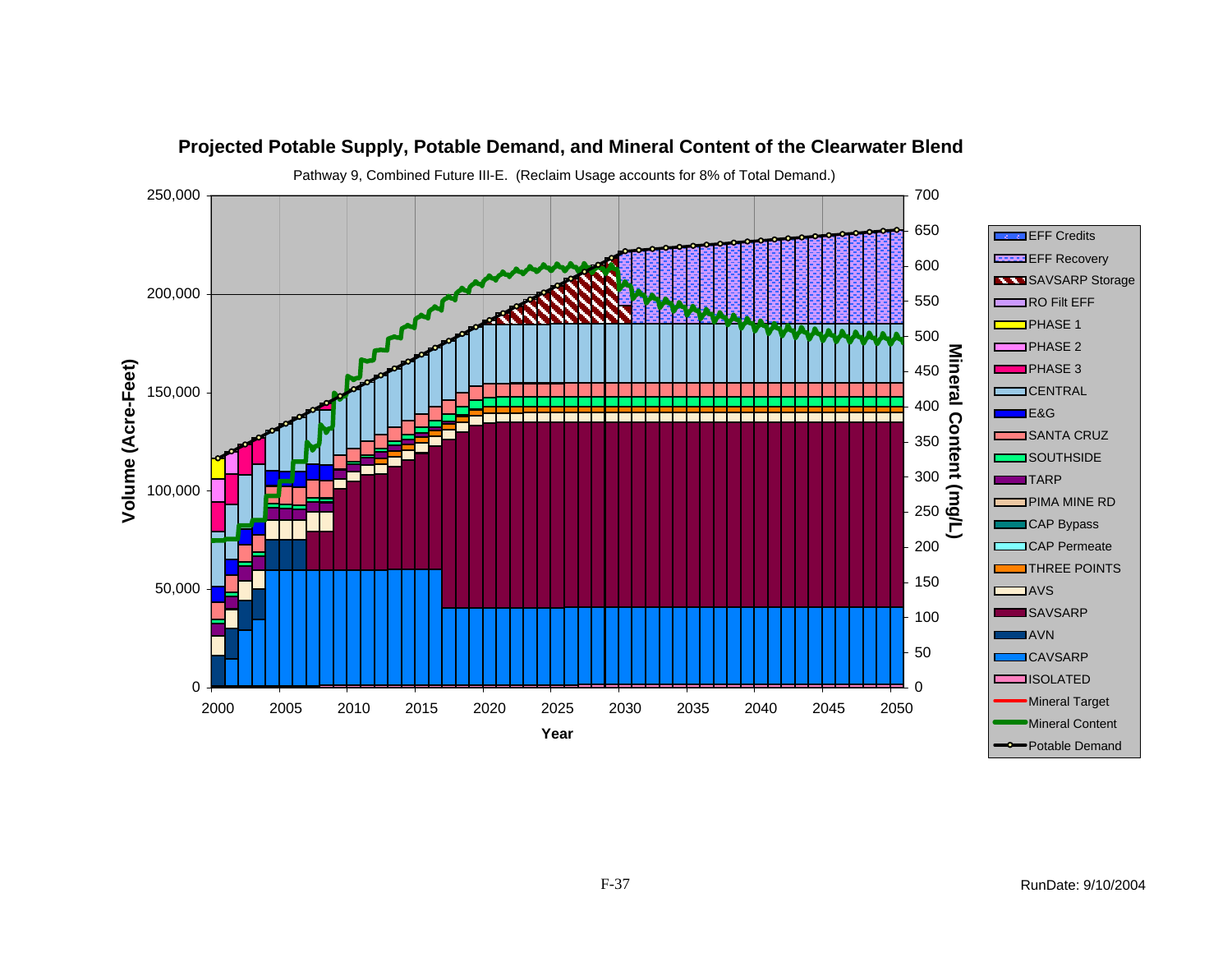| Future IV-E<br>Run 1<br>9/10/2004<br>\$0.08<br>\$26<br>0.050<br>7188<br>2030<br>26<br><b>TRUE</b><br>15 | (\$/kWh)<br>(\$/hr)<br>(per year as decimal)<br>Year)<br>Years)                                                                                                                                                     |                                                                                                                                                                                                                                                                         | <b>Overall Output Values</b><br><b>Present Worth Capital Cost</b><br><b>Average Annual O&amp;M Cost</b><br><b>Present Worth of O&amp;M Costs</b><br><b>Total Present Worth</b><br><b>Annualized Capital Cost</b><br><b>Uniform Annualized O&amp;M Cost</b><br><b>Total Equivalent Annual Cost</b> | Final TDS Target from Resource Planning Tool                                                                                   |                                                                                                                                                                                                                                                                                                     |                      | 450<br>(\$millions except where noted)<br>311.9<br>18.1<br>$\mathbf{s}$<br>$\mathbf{s}$<br>221.5                                 | (mq/L)                                                                                                                                                                                                                                                                                                           |                                        | <b>Pathway 9</b><br><b>Combined Future IV-E</b>                                           |                                                                                                                                 |                                                                                                                                                   |                                                                                                                                                          |                                                                                                                                                                       |
|---------------------------------------------------------------------------------------------------------|---------------------------------------------------------------------------------------------------------------------------------------------------------------------------------------------------------------------|-------------------------------------------------------------------------------------------------------------------------------------------------------------------------------------------------------------------------------------------------------------------------|---------------------------------------------------------------------------------------------------------------------------------------------------------------------------------------------------------------------------------------------------------------------------------------------------|--------------------------------------------------------------------------------------------------------------------------------|-----------------------------------------------------------------------------------------------------------------------------------------------------------------------------------------------------------------------------------------------------------------------------------------------------|----------------------|----------------------------------------------------------------------------------------------------------------------------------|------------------------------------------------------------------------------------------------------------------------------------------------------------------------------------------------------------------------------------------------------------------------------------------------------------------|----------------------------------------|-------------------------------------------------------------------------------------------|---------------------------------------------------------------------------------------------------------------------------------|---------------------------------------------------------------------------------------------------------------------------------------------------|----------------------------------------------------------------------------------------------------------------------------------------------------------|-----------------------------------------------------------------------------------------------------------------------------------------------------------------------|
|                                                                                                         |                                                                                                                                                                                                                     |                                                                                                                                                                                                                                                                         |                                                                                                                                                                                                                                                                                                   |                                                                                                                                |                                                                                                                                                                                                                                                                                                     |                      |                                                                                                                                  |                                                                                                                                                                                                                                                                                                                  |                                        |                                                                                           |                                                                                                                                 |                                                                                                                                                   |                                                                                                                                                          |                                                                                                                                                                       |
|                                                                                                         |                                                                                                                                                                                                                     |                                                                                                                                                                                                                                                                         |                                                                                                                                                                                                                                                                                                   |                                                                                                                                |                                                                                                                                                                                                                                                                                                     |                      |                                                                                                                                  |                                                                                                                                                                                                                                                                                                                  |                                        |                                                                                           |                                                                                                                                 |                                                                                                                                                   |                                                                                                                                                          |                                                                                                                                                                       |
|                                                                                                         |                                                                                                                                                                                                                     |                                                                                                                                                                                                                                                                         |                                                                                                                                                                                                                                                                                                   |                                                                                                                                |                                                                                                                                                                                                                                                                                                     |                      |                                                                                                                                  |                                                                                                                                                                                                                                                                                                                  |                                        |                                                                                           |                                                                                                                                 |                                                                                                                                                   |                                                                                                                                                          |                                                                                                                                                                       |
|                                                                                                         |                                                                                                                                                                                                                     |                                                                                                                                                                                                                                                                         |                                                                                                                                                                                                                                                                                                   |                                                                                                                                |                                                                                                                                                                                                                                                                                                     |                      |                                                                                                                                  |                                                                                                                                                                                                                                                                                                                  |                                        |                                                                                           |                                                                                                                                 |                                                                                                                                                   |                                                                                                                                                          |                                                                                                                                                                       |
|                                                                                                         |                                                                                                                                                                                                                     |                                                                                                                                                                                                                                                                         |                                                                                                                                                                                                                                                                                                   |                                                                                                                                |                                                                                                                                                                                                                                                                                                     |                      |                                                                                                                                  |                                                                                                                                                                                                                                                                                                                  |                                        |                                                                                           |                                                                                                                                 |                                                                                                                                                   |                                                                                                                                                          |                                                                                                                                                                       |
|                                                                                                         |                                                                                                                                                                                                                     |                                                                                                                                                                                                                                                                         |                                                                                                                                                                                                                                                                                                   |                                                                                                                                |                                                                                                                                                                                                                                                                                                     |                      |                                                                                                                                  |                                                                                                                                                                                                                                                                                                                  |                                        |                                                                                           |                                                                                                                                 |                                                                                                                                                   |                                                                                                                                                          |                                                                                                                                                                       |
|                                                                                                         |                                                                                                                                                                                                                     |                                                                                                                                                                                                                                                                         |                                                                                                                                                                                                                                                                                                   |                                                                                                                                |                                                                                                                                                                                                                                                                                                     |                      |                                                                                                                                  |                                                                                                                                                                                                                                                                                                                  |                                        |                                                                                           |                                                                                                                                 |                                                                                                                                                   |                                                                                                                                                          |                                                                                                                                                                       |
|                                                                                                         |                                                                                                                                                                                                                     |                                                                                                                                                                                                                                                                         |                                                                                                                                                                                                                                                                                                   |                                                                                                                                |                                                                                                                                                                                                                                                                                                     |                      | 533.4<br>$\mathbf{s}$                                                                                                            |                                                                                                                                                                                                                                                                                                                  |                                        |                                                                                           |                                                                                                                                 |                                                                                                                                                   |                                                                                                                                                          |                                                                                                                                                                       |
|                                                                                                         |                                                                                                                                                                                                                     |                                                                                                                                                                                                                                                                         |                                                                                                                                                                                                                                                                                                   |                                                                                                                                |                                                                                                                                                                                                                                                                                                     |                      | \$<br>21.7                                                                                                                       |                                                                                                                                                                                                                                                                                                                  |                                        |                                                                                           |                                                                                                                                 |                                                                                                                                                   |                                                                                                                                                          |                                                                                                                                                                       |
|                                                                                                         |                                                                                                                                                                                                                     |                                                                                                                                                                                                                                                                         |                                                                                                                                                                                                                                                                                                   |                                                                                                                                |                                                                                                                                                                                                                                                                                                     |                      | <sub>S</sub><br>15.4                                                                                                             |                                                                                                                                                                                                                                                                                                                  |                                        |                                                                                           |                                                                                                                                 |                                                                                                                                                   |                                                                                                                                                          |                                                                                                                                                                       |
|                                                                                                         |                                                                                                                                                                                                                     |                                                                                                                                                                                                                                                                         |                                                                                                                                                                                                                                                                                                   |                                                                                                                                |                                                                                                                                                                                                                                                                                                     |                      | $\mathbf{s}$<br>37.1                                                                                                             |                                                                                                                                                                                                                                                                                                                  |                                        |                                                                                           |                                                                                                                                 |                                                                                                                                                   |                                                                                                                                                          |                                                                                                                                                                       |
|                                                                                                         |                                                                                                                                                                                                                     |                                                                                                                                                                                                                                                                         |                                                                                                                                                                                                                                                                                                   | Equivalent Unit Cost (based on Target Year flows):                                                                             |                                                                                                                                                                                                                                                                                                     |                      |                                                                                                                                  |                                                                                                                                                                                                                                                                                                                  |                                        |                                                                                           |                                                                                                                                 |                                                                                                                                                   |                                                                                                                                                          |                                                                                                                                                                       |
|                                                                                                         |                                                                                                                                                                                                                     |                                                                                                                                                                                                                                                                         |                                                                                                                                                                                                                                                                                                   |                                                                                                                                |                                                                                                                                                                                                                                                                                                     |                      |                                                                                                                                  |                                                                                                                                                                                                                                                                                                                  |                                        |                                                                                           |                                                                                                                                 |                                                                                                                                                   |                                                                                                                                                          |                                                                                                                                                                       |
|                                                                                                         |                                                                                                                                                                                                                     |                                                                                                                                                                                                                                                                         |                                                                                                                                                                                                                                                                                                   |                                                                                                                                |                                                                                                                                                                                                                                                                                                     |                      |                                                                                                                                  |                                                                                                                                                                                                                                                                                                                  |                                        |                                                                                           |                                                                                                                                 |                                                                                                                                                   |                                                                                                                                                          |                                                                                                                                                                       |
|                                                                                                         |                                                                                                                                                                                                                     |                                                                                                                                                                                                                                                                         |                                                                                                                                                                                                                                                                                                   |                                                                                                                                |                                                                                                                                                                                                                                                                                                     |                      |                                                                                                                                  |                                                                                                                                                                                                                                                                                                                  |                                        |                                                                                           |                                                                                                                                 |                                                                                                                                                   |                                                                                                                                                          |                                                                                                                                                                       |
|                                                                                                         |                                                                                                                                                                                                                     |                                                                                                                                                                                                                                                                         |                                                                                                                                                                                                                                                                                                   |                                                                                                                                |                                                                                                                                                                                                                                                                                                     |                      |                                                                                                                                  |                                                                                                                                                                                                                                                                                                                  |                                        |                                                                                           |                                                                                                                                 |                                                                                                                                                   |                                                                                                                                                          |                                                                                                                                                                       |
|                                                                                                         | Average Flow in                                                                                                                                                                                                     |                                                                                                                                                                                                                                                                         |                                                                                                                                                                                                                                                                                                   | Average Annual                                                                                                                 |                                                                                                                                                                                                                                                                                                     |                      | <b>Total Present</b>                                                                                                             |                                                                                                                                                                                                                                                                                                                  |                                        | Uniform                                                                                   |                                                                                                                                 |                                                                                                                                                   |                                                                                                                                                          | <b>Equivalent Unit Production</b>                                                                                                                                     |
|                                                                                                         |                                                                                                                                                                                                                     |                                                                                                                                                                                                                                                                         |                                                                                                                                                                                                                                                                                                   |                                                                                                                                |                                                                                                                                                                                                                                                                                                     |                      |                                                                                                                                  |                                                                                                                                                                                                                                                                                                                  |                                        |                                                                                           |                                                                                                                                 |                                                                                                                                                   |                                                                                                                                                          | (based on Target                                                                                                                                                      |
|                                                                                                         |                                                                                                                                                                                                                     |                                                                                                                                                                                                                                                                         |                                                                                                                                                                                                                                                                                                   |                                                                                                                                |                                                                                                                                                                                                                                                                                                     |                      |                                                                                                                                  |                                                                                                                                                                                                                                                                                                                  |                                        |                                                                                           |                                                                                                                                 |                                                                                                                                                   |                                                                                                                                                          |                                                                                                                                                                       |
|                                                                                                         |                                                                                                                                                                                                                     |                                                                                                                                                                                                                                                                         |                                                                                                                                                                                                                                                                                                   |                                                                                                                                |                                                                                                                                                                                                                                                                                                     |                      |                                                                                                                                  |                                                                                                                                                                                                                                                                                                                  |                                        |                                                                                           |                                                                                                                                 |                                                                                                                                                   |                                                                                                                                                          | \$/acre-ft                                                                                                                                                            |
|                                                                                                         |                                                                                                                                                                                                                     |                                                                                                                                                                                                                                                                         |                                                                                                                                                                                                                                                                                                   |                                                                                                                                |                                                                                                                                                                                                                                                                                                     |                      |                                                                                                                                  |                                                                                                                                                                                                                                                                                                                  |                                        |                                                                                           |                                                                                                                                 |                                                                                                                                                   |                                                                                                                                                          |                                                                                                                                                                       |
|                                                                                                         |                                                                                                                                                                                                                     |                                                                                                                                                                                                                                                                         |                                                                                                                                                                                                                                                                                                   |                                                                                                                                |                                                                                                                                                                                                                                                                                                     |                      |                                                                                                                                  |                                                                                                                                                                                                                                                                                                                  |                                        |                                                                                           |                                                                                                                                 |                                                                                                                                                   |                                                                                                                                                          |                                                                                                                                                                       |
|                                                                                                         |                                                                                                                                                                                                                     |                                                                                                                                                                                                                                                                         |                                                                                                                                                                                                                                                                                                   |                                                                                                                                |                                                                                                                                                                                                                                                                                                     |                      |                                                                                                                                  |                                                                                                                                                                                                                                                                                                                  |                                        |                                                                                           |                                                                                                                                 |                                                                                                                                                   |                                                                                                                                                          |                                                                                                                                                                       |
|                                                                                                         |                                                                                                                                                                                                                     |                                                                                                                                                                                                                                                                         |                                                                                                                                                                                                                                                                                                   |                                                                                                                                |                                                                                                                                                                                                                                                                                                     |                      |                                                                                                                                  |                                                                                                                                                                                                                                                                                                                  |                                        |                                                                                           |                                                                                                                                 |                                                                                                                                                   |                                                                                                                                                          | \$                                                                                                                                                                    |
|                                                                                                         |                                                                                                                                                                                                                     |                                                                                                                                                                                                                                                                         |                                                                                                                                                                                                                                                                                                   |                                                                                                                                |                                                                                                                                                                                                                                                                                                     |                      |                                                                                                                                  |                                                                                                                                                                                                                                                                                                                  |                                        |                                                                                           |                                                                                                                                 |                                                                                                                                                   |                                                                                                                                                          | \$                                                                                                                                                                    |
|                                                                                                         |                                                                                                                                                                                                                     |                                                                                                                                                                                                                                                                         |                                                                                                                                                                                                                                                                                                   |                                                                                                                                |                                                                                                                                                                                                                                                                                                     |                      |                                                                                                                                  |                                                                                                                                                                                                                                                                                                                  |                                        |                                                                                           |                                                                                                                                 |                                                                                                                                                   |                                                                                                                                                          | \$                                                                                                                                                                    |
|                                                                                                         |                                                                                                                                                                                                                     |                                                                                                                                                                                                                                                                         |                                                                                                                                                                                                                                                                                                   |                                                                                                                                |                                                                                                                                                                                                                                                                                                     |                      |                                                                                                                                  |                                                                                                                                                                                                                                                                                                                  |                                        |                                                                                           |                                                                                                                                 |                                                                                                                                                   |                                                                                                                                                          | \$                                                                                                                                                                    |
|                                                                                                         |                                                                                                                                                                                                                     |                                                                                                                                                                                                                                                                         |                                                                                                                                                                                                                                                                                                   |                                                                                                                                |                                                                                                                                                                                                                                                                                                     |                      |                                                                                                                                  |                                                                                                                                                                                                                                                                                                                  |                                        |                                                                                           |                                                                                                                                 |                                                                                                                                                   |                                                                                                                                                          |                                                                                                                                                                       |
|                                                                                                         |                                                                                                                                                                                                                     |                                                                                                                                                                                                                                                                         |                                                                                                                                                                                                                                                                                                   |                                                                                                                                |                                                                                                                                                                                                                                                                                                     |                      |                                                                                                                                  |                                                                                                                                                                                                                                                                                                                  |                                        |                                                                                           |                                                                                                                                 |                                                                                                                                                   |                                                                                                                                                          |                                                                                                                                                                       |
|                                                                                                         |                                                                                                                                                                                                                     |                                                                                                                                                                                                                                                                         |                                                                                                                                                                                                                                                                                                   |                                                                                                                                |                                                                                                                                                                                                                                                                                                     |                      |                                                                                                                                  |                                                                                                                                                                                                                                                                                                                  |                                        |                                                                                           |                                                                                                                                 |                                                                                                                                                   |                                                                                                                                                          | \$<br>\$.                                                                                                                                                             |
|                                                                                                         |                                                                                                                                                                                                                     |                                                                                                                                                                                                                                                                         |                                                                                                                                                                                                                                                                                                   |                                                                                                                                |                                                                                                                                                                                                                                                                                                     |                      |                                                                                                                                  |                                                                                                                                                                                                                                                                                                                  |                                        |                                                                                           |                                                                                                                                 |                                                                                                                                                   |                                                                                                                                                          | \$                                                                                                                                                                    |
|                                                                                                         |                                                                                                                                                                                                                     |                                                                                                                                                                                                                                                                         |                                                                                                                                                                                                                                                                                                   |                                                                                                                                |                                                                                                                                                                                                                                                                                                     |                      |                                                                                                                                  |                                                                                                                                                                                                                                                                                                                  |                                        |                                                                                           |                                                                                                                                 |                                                                                                                                                   |                                                                                                                                                          |                                                                                                                                                                       |
|                                                                                                         |                                                                                                                                                                                                                     |                                                                                                                                                                                                                                                                         |                                                                                                                                                                                                                                                                                                   |                                                                                                                                |                                                                                                                                                                                                                                                                                                     |                      |                                                                                                                                  |                                                                                                                                                                                                                                                                                                                  |                                        |                                                                                           |                                                                                                                                 |                                                                                                                                                   |                                                                                                                                                          |                                                                                                                                                                       |
|                                                                                                         |                                                                                                                                                                                                                     |                                                                                                                                                                                                                                                                         |                                                                                                                                                                                                                                                                                                   |                                                                                                                                |                                                                                                                                                                                                                                                                                                     |                      |                                                                                                                                  |                                                                                                                                                                                                                                                                                                                  |                                        |                                                                                           |                                                                                                                                 |                                                                                                                                                   |                                                                                                                                                          | 145                                                                                                                                                                   |
|                                                                                                         |                                                                                                                                                                                                                     |                                                                                                                                                                                                                                                                         |                                                                                                                                                                                                                                                                                                   |                                                                                                                                |                                                                                                                                                                                                                                                                                                     |                      |                                                                                                                                  |                                                                                                                                                                                                                                                                                                                  |                                        |                                                                                           |                                                                                                                                 |                                                                                                                                                   |                                                                                                                                                          | 1,873<br>$\mathfrak s$                                                                                                                                                |
|                                                                                                         |                                                                                                                                                                                                                     |                                                                                                                                                                                                                                                                         |                                                                                                                                                                                                                                                                                                   |                                                                                                                                |                                                                                                                                                                                                                                                                                                     |                      |                                                                                                                                  |                                                                                                                                                                                                                                                                                                                  |                                        |                                                                                           |                                                                                                                                 |                                                                                                                                                   |                                                                                                                                                          |                                                                                                                                                                       |
|                                                                                                         |                                                                                                                                                                                                                     |                                                                                                                                                                                                                                                                         |                                                                                                                                                                                                                                                                                                   |                                                                                                                                |                                                                                                                                                                                                                                                                                                     |                      |                                                                                                                                  |                                                                                                                                                                                                                                                                                                                  |                                        |                                                                                           |                                                                                                                                 |                                                                                                                                                   |                                                                                                                                                          | \$.                                                                                                                                                                   |
|                                                                                                         |                                                                                                                                                                                                                     |                                                                                                                                                                                                                                                                         |                                                                                                                                                                                                                                                                                                   |                                                                                                                                |                                                                                                                                                                                                                                                                                                     |                      |                                                                                                                                  |                                                                                                                                                                                                                                                                                                                  |                                        |                                                                                           |                                                                                                                                 |                                                                                                                                                   |                                                                                                                                                          | \$                                                                                                                                                                    |
|                                                                                                         |                                                                                                                                                                                                                     |                                                                                                                                                                                                                                                                         |                                                                                                                                                                                                                                                                                                   |                                                                                                                                |                                                                                                                                                                                                                                                                                                     |                      |                                                                                                                                  |                                                                                                                                                                                                                                                                                                                  |                                        |                                                                                           |                                                                                                                                 |                                                                                                                                                   |                                                                                                                                                          | $\mathbf{s}$                                                                                                                                                          |
|                                                                                                         |                                                                                                                                                                                                                     |                                                                                                                                                                                                                                                                         |                                                                                                                                                                                                                                                                                                   |                                                                                                                                |                                                                                                                                                                                                                                                                                                     |                      |                                                                                                                                  |                                                                                                                                                                                                                                                                                                                  |                                        |                                                                                           |                                                                                                                                 |                                                                                                                                                   |                                                                                                                                                          |                                                                                                                                                                       |
|                                                                                                         |                                                                                                                                                                                                                     |                                                                                                                                                                                                                                                                         |                                                                                                                                                                                                                                                                                                   |                                                                                                                                |                                                                                                                                                                                                                                                                                                     |                      |                                                                                                                                  |                                                                                                                                                                                                                                                                                                                  |                                        |                                                                                           |                                                                                                                                 |                                                                                                                                                   |                                                                                                                                                          | 62<br>$\mathfrak{L}$                                                                                                                                                  |
|                                                                                                         |                                                                                                                                                                                                                     |                                                                                                                                                                                                                                                                         |                                                                                                                                                                                                                                                                                                   |                                                                                                                                |                                                                                                                                                                                                                                                                                                     |                      |                                                                                                                                  |                                                                                                                                                                                                                                                                                                                  |                                        |                                                                                           |                                                                                                                                 |                                                                                                                                                   |                                                                                                                                                          | 98                                                                                                                                                                    |
|                                                                                                         |                                                                                                                                                                                                                     |                                                                                                                                                                                                                                                                         |                                                                                                                                                                                                                                                                                                   |                                                                                                                                |                                                                                                                                                                                                                                                                                                     |                      |                                                                                                                                  |                                                                                                                                                                                                                                                                                                                  |                                        |                                                                                           |                                                                                                                                 |                                                                                                                                                   |                                                                                                                                                          | $\mathbf{1}$<br>$\mathfrak{s}$                                                                                                                                        |
|                                                                                                         |                                                                                                                                                                                                                     |                                                                                                                                                                                                                                                                         |                                                                                                                                                                                                                                                                                                   |                                                                                                                                |                                                                                                                                                                                                                                                                                                     |                      |                                                                                                                                  |                                                                                                                                                                                                                                                                                                                  |                                        |                                                                                           |                                                                                                                                 |                                                                                                                                                   |                                                                                                                                                          | 177                                                                                                                                                                   |
|                                                                                                         |                                                                                                                                                                                                                     |                                                                                                                                                                                                                                                                         |                                                                                                                                                                                                                                                                                                   |                                                                                                                                |                                                                                                                                                                                                                                                                                                     |                      |                                                                                                                                  |                                                                                                                                                                                                                                                                                                                  |                                        |                                                                                           |                                                                                                                                 |                                                                                                                                                   |                                                                                                                                                          | $\mathfrak{L}$<br>$\mathbf{3}$                                                                                                                                        |
|                                                                                                         |                                                                                                                                                                                                                     |                                                                                                                                                                                                                                                                         |                                                                                                                                                                                                                                                                                                   |                                                                                                                                |                                                                                                                                                                                                                                                                                                     |                      |                                                                                                                                  |                                                                                                                                                                                                                                                                                                                  |                                        |                                                                                           |                                                                                                                                 |                                                                                                                                                   |                                                                                                                                                          |                                                                                                                                                                       |
|                                                                                                         |                                                                                                                                                                                                                     |                                                                                                                                                                                                                                                                         |                                                                                                                                                                                                                                                                                                   |                                                                                                                                |                                                                                                                                                                                                                                                                                                     |                      |                                                                                                                                  |                                                                                                                                                                                                                                                                                                                  |                                        |                                                                                           |                                                                                                                                 |                                                                                                                                                   |                                                                                                                                                          |                                                                                                                                                                       |
|                                                                                                         |                                                                                                                                                                                                                     |                                                                                                                                                                                                                                                                         |                                                                                                                                                                                                                                                                                                   |                                                                                                                                |                                                                                                                                                                                                                                                                                                     |                      |                                                                                                                                  |                                                                                                                                                                                                                                                                                                                  |                                        | .\$                                                                                       |                                                                                                                                 |                                                                                                                                                   |                                                                                                                                                          |                                                                                                                                                                       |
|                                                                                                         |                                                                                                                                                                                                                     |                                                                                                                                                                                                                                                                         |                                                                                                                                                                                                                                                                                                   |                                                                                                                                |                                                                                                                                                                                                                                                                                                     |                      |                                                                                                                                  |                                                                                                                                                                                                                                                                                                                  |                                        |                                                                                           |                                                                                                                                 |                                                                                                                                                   |                                                                                                                                                          |                                                                                                                                                                       |
|                                                                                                         |                                                                                                                                                                                                                     |                                                                                                                                                                                                                                                                         |                                                                                                                                                                                                                                                                                                   |                                                                                                                                |                                                                                                                                                                                                                                                                                                     |                      |                                                                                                                                  |                                                                                                                                                                                                                                                                                                                  |                                        |                                                                                           |                                                                                                                                 |                                                                                                                                                   |                                                                                                                                                          | 216                                                                                                                                                                   |
|                                                                                                         |                                                                                                                                                                                                                     |                                                                                                                                                                                                                                                                         |                                                                                                                                                                                                                                                                                                   |                                                                                                                                |                                                                                                                                                                                                                                                                                                     |                      |                                                                                                                                  |                                                                                                                                                                                                                                                                                                                  |                                        |                                                                                           |                                                                                                                                 |                                                                                                                                                   |                                                                                                                                                          |                                                                                                                                                                       |
|                                                                                                         | Design Flow (MGD)<br>[based on max. flow<br>over planning<br>period]<br>0.0<br>0.0<br>0.0<br>0.0<br>0.0<br>0.0<br>0.0<br>0.0<br>67.9<br>10.2<br>0.0<br>0.0<br>0.0<br>100.9<br>149.5<br>205.3<br>3.1<br>3.1<br>208.4 | 2012<br>Target Year (MGD)<br>0.0<br>0.0<br>0.0<br>0.0<br>0.0<br>0.0<br>0.0<br>0.0<br>43.6<br>6.5<br>0.0<br>0.0<br>0.0<br>73.0<br>84.0<br>150.4<br>2.7<br>2.7<br>153.1<br>** Equivalent unit production costs in the Total Costs row include Spencer Interconnect costs. | \$.<br>\$<br>ፍ                                                                                                                                                                                                                                                                                    | Present Worth<br>Capital Cost (\$k<br>879<br>66,544<br>185,547<br>252,970<br>37,972<br>501<br>5,249<br>86<br>15,130<br>311,908 | \$/1,000 gallons<br>\$/acre-foot<br>O&M Cost<br>(\$k/yr)<br>\$.<br>s.<br>s.<br>\$<br>\$<br>3,292<br>1,093<br>4,385<br>4,888<br>8,445<br>186<br>192<br>18,097<br>All primary disinfection chlorine costs are included in the secondary disinfection costs when chlorine is the primary disinfectant. | $\mathfrak{L}$<br>£. | Present Worth<br>O&M Costs<br>(Sk)<br>35,674<br>11,839<br>47,513<br>72,550<br>94,654<br>2,489<br>2,400<br>60<br>1,827<br>221,492 | 0.66<br><b>S</b><br>216<br>$\mathbf{\hat{S}}$<br>Worth (\$k)<br>879<br>S<br>S.<br><b>S</b><br><b>S</b><br>$\mathbf{\hat{s}}$<br><b>S</b><br><b>S</b><br>$\mathbf{s}$<br><b>S</b><br>102,219<br>197,386<br><b>S</b><br>l \$<br>300,483<br>72,550<br>l \$<br>132,626<br>2,990<br>7,649<br>145<br>16,957<br>533,400 | <b>S</b><br><b>S</b><br>$\mathfrak{L}$ | Annualized Capital<br>Cost (\$k/yr)<br>61<br>4,629<br>12,907<br>17,598<br>2,641<br>21,698 | (Sk/yr)<br>\$.<br>$\mathfrak{L}$<br>\$.<br>$\mathfrak{L}$<br>\$<br>S<br>$\mathfrak{L}$<br>\$<br>\$<br>\$.<br>35<br>365<br>1,052 | Annualized<br>O&M Cost<br>ς.<br>l \$<br>\$<br>$\mathfrak{L}$<br>ፍ<br>2,482<br>824<br>\$<br>3,305<br>5,047<br>6,585<br>173<br>167<br>127<br>15,408 | <b>Total</b><br>Equivalent<br><b>Annual Cost</b><br>(\$k/yr)<br>61<br>7,111<br>13,731<br>20,903<br>5,047<br>9,226<br>208<br>532<br>10<br>1,180<br>37,106 | Cost<br>Year flows)<br>\$/1,000 gal<br>-S<br>\$.<br>ፍ<br>$\overline{0}$<br>6 <sup>1</sup><br>\$.<br>-S<br>$0.19$ \$<br>0.30<br>0.00<br>$0.54$ \$<br>0.01<br>$0.66$ \$ |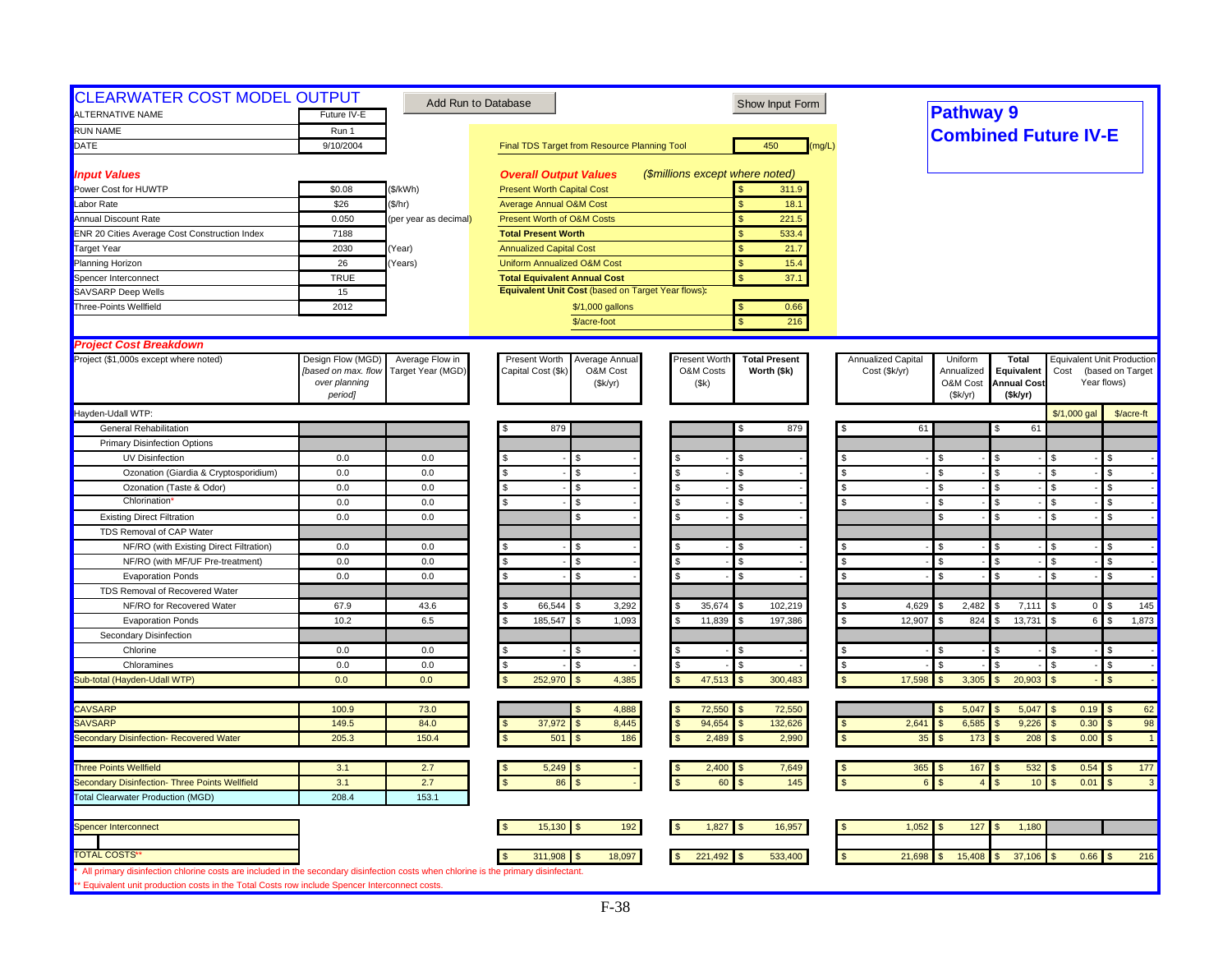![](_page_38_Figure_0.jpeg)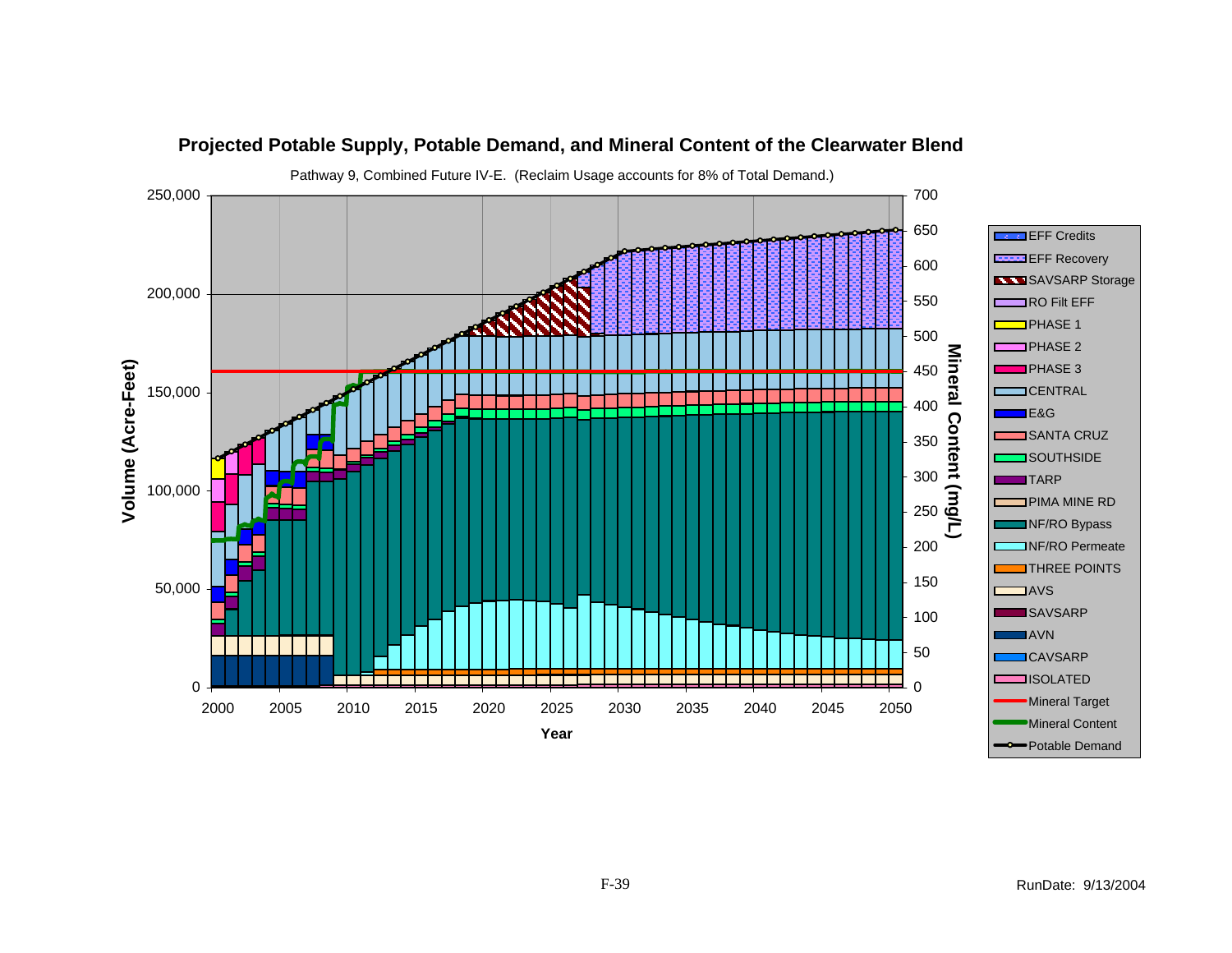| <b>CLEARWATER COST MODEL OUTPUT</b><br><b>ALTERNATIVE NAME</b>                                                                                                                                                                        | Future III-F                             |                                      | Add Run to Database                                               | Show Input Form                       |                                     | <b>Pathway 10</b>            |                    |              |                                                       |
|---------------------------------------------------------------------------------------------------------------------------------------------------------------------------------------------------------------------------------------|------------------------------------------|--------------------------------------|-------------------------------------------------------------------|---------------------------------------|-------------------------------------|------------------------------|--------------------|--------------|-------------------------------------------------------|
| <b>RUN NAME</b>                                                                                                                                                                                                                       | Run 1                                    |                                      |                                                                   |                                       |                                     |                              |                    |              |                                                       |
| DATE                                                                                                                                                                                                                                  | 9/10/2004                                |                                      | Final TDS Target from Resource Planning Tool                      | 650<br>(mq/L)                         |                                     | <b>Combined Future III-F</b> |                    |              |                                                       |
|                                                                                                                                                                                                                                       |                                          |                                      |                                                                   |                                       |                                     |                              |                    |              |                                                       |
| <b>Input Values</b>                                                                                                                                                                                                                   |                                          |                                      | <b>Overall Output Values</b>                                      | (\$millions except where noted)       |                                     |                              |                    |              |                                                       |
| Power Cost for HUWTP                                                                                                                                                                                                                  | \$0.08                                   | (\$/kWh)                             | <b>Present Worth Capital Cost</b>                                 | 58.9                                  |                                     |                              |                    |              |                                                       |
| Labor Rate                                                                                                                                                                                                                            | \$26                                     | (\$/hr)                              | <b>Average Annual O&amp;M Cost</b>                                | 13.3<br>$\mathbf{s}$                  |                                     |                              |                    |              |                                                       |
| <b>Annual Discount Rate</b>                                                                                                                                                                                                           | 0.050                                    | (per year as decimal)                | <b>Present Worth of O&amp;M Costs</b>                             | 169.8<br>$\mathbf{s}$                 |                                     |                              |                    |              |                                                       |
| <b>ENR 20 Cities Average Cost Construction Index</b>                                                                                                                                                                                  | 7188                                     |                                      | <b>Total Present Worth</b>                                        | 228.7<br>$\mathsf{\$}$                |                                     |                              |                    |              |                                                       |
| <b>Target Year</b>                                                                                                                                                                                                                    | 2030                                     | Year)                                | <b>Annualized Capital Cost</b>                                    | \$<br>4.1                             |                                     |                              |                    |              |                                                       |
| Planning Horizon                                                                                                                                                                                                                      | 26                                       | Years)                               | <b>Uniform Annualized O&amp;M Cost</b>                            | 11.8<br><sub>S</sub>                  |                                     |                              |                    |              |                                                       |
| Spencer Interconnect                                                                                                                                                                                                                  | <b>TRUE</b>                              |                                      | <b>Total Equivalent Annual Cost</b>                               | $\mathbf{s}$<br>15.9                  |                                     |                              |                    |              |                                                       |
| SAVSARP Deep Wells                                                                                                                                                                                                                    | 15                                       |                                      | Equivalent Unit Cost (based on Target Year flows):                |                                       |                                     |                              |                    |              |                                                       |
| Three-Points Wellfield                                                                                                                                                                                                                | 2012                                     |                                      | \$/1,000 gallons                                                  | 0.28<br><b>S</b>                      |                                     |                              |                    |              |                                                       |
|                                                                                                                                                                                                                                       |                                          |                                      | \$/acre-foot                                                      | 92<br>$\mathbf{\hat{S}}$              |                                     |                              |                    |              |                                                       |
|                                                                                                                                                                                                                                       |                                          |                                      |                                                                   |                                       |                                     |                              |                    |              |                                                       |
| <b>Project Cost Breakdown</b>                                                                                                                                                                                                         |                                          |                                      |                                                                   | Present Worth<br><b>Total Present</b> |                                     | Uniform                      | <b>Total</b>       |              |                                                       |
| Project (\$1,000s except where noted)                                                                                                                                                                                                 | Design Flow (MGD)<br>[based on max. flow | Average Flow in<br>Target Year (MGD) | Present Worth<br>Average Annual<br>Capital Cost (\$k)<br>O&M Cost | O&M Costs<br>Worth (\$k)              | Annualized Capital<br>Cost (\$k/yr) | Annualized                   | Equivalent         | Cost         | <b>Equivalent Unit Production</b><br>(based on Target |
|                                                                                                                                                                                                                                       | over planning                            |                                      | (\$k/yr)                                                          | (Sk)                                  |                                     | O&M Cost                     | <b>Annual Cost</b> |              | Year flows)                                           |
|                                                                                                                                                                                                                                       | period]                                  |                                      |                                                                   |                                       |                                     | (Sk/yr)                      | (\$k/yr)           |              |                                                       |
| Hayden-Udall WTP:                                                                                                                                                                                                                     |                                          |                                      |                                                                   |                                       |                                     |                              |                    | \$/1,000 gal | \$/acre-ft                                            |
| <b>General Rehabilitation</b>                                                                                                                                                                                                         |                                          |                                      |                                                                   | S                                     |                                     |                              |                    |              |                                                       |
| <b>Primary Disinfection Options</b>                                                                                                                                                                                                   |                                          |                                      |                                                                   |                                       |                                     |                              |                    |              |                                                       |
| UV Disinfection                                                                                                                                                                                                                       | 0.0                                      | 0.0                                  |                                                                   | S.                                    |                                     | \$                           |                    |              | \$.                                                   |
| Ozonation (Giardia & Cryptosporidium)                                                                                                                                                                                                 | 0.0                                      | 0.0                                  | s.<br>\$.                                                         | $\mathfrak{L}$<br><b>S</b>            | <b>S</b>                            | $\mathfrak{L}$               | \$                 | £.           | \$                                                    |
| Ozonation (Taste & Odor)                                                                                                                                                                                                              | 0.0                                      | 0.0                                  | $\mathbf{s}$<br>s.                                                | <b>S</b>                              |                                     | \$                           | l \$               | -S           | \$                                                    |
| Chlorination                                                                                                                                                                                                                          | 0.0                                      | 0.0                                  | s.<br>ፍ                                                           | $\mathbf{s}$<br>$\mathfrak{L}$        |                                     | \$                           | \$                 | \$.          | \$                                                    |
| <b>Existing Direct Filtration</b>                                                                                                                                                                                                     | 0.0                                      | 0.0                                  | \$                                                                | <b>S</b>                              |                                     | \$                           | <b>S</b>           |              | \$                                                    |
| TDS Removal of CAP Water                                                                                                                                                                                                              |                                          |                                      |                                                                   |                                       |                                     |                              |                    |              |                                                       |
| NF/RO (with Existing Direct Filtration)                                                                                                                                                                                               | 0.0                                      | 0.0                                  |                                                                   | <b>S</b>                              |                                     | \$                           |                    |              | \$                                                    |
| NF/RO (with MF/UF Pre-treatment)                                                                                                                                                                                                      | 0.0                                      | 0.0                                  | $\mathcal{S}$                                                     | $\mathbf{s}$                          |                                     | $\mathfrak{L}$               |                    |              | \$.                                                   |
| <b>Evaporation Ponds</b>                                                                                                                                                                                                              | 0.0                                      | $0.0\,$                              | \$<br>ፍ                                                           | <b>S</b>                              | <b>S</b>                            | \$                           | ፍ                  | ፍ            | \$                                                    |
| TDS Removal of Recovered Water                                                                                                                                                                                                        |                                          |                                      |                                                                   |                                       |                                     |                              |                    |              |                                                       |
| NF/RO for Recovered Water                                                                                                                                                                                                             | 0.0                                      | 0.0                                  |                                                                   | S                                     |                                     | \$                           |                    |              | \$                                                    |
| <b>Evaporation Ponds</b>                                                                                                                                                                                                              | 0.0                                      | 0.0                                  |                                                                   | $\mathbf{s}$                          |                                     | $\mathfrak{L}$               |                    |              | $\mathfrak{L}$                                        |
| Secondary Disinfection                                                                                                                                                                                                                |                                          |                                      |                                                                   |                                       |                                     |                              |                    |              |                                                       |
| Chlorine                                                                                                                                                                                                                              | 0.0                                      | 0.0                                  | \$<br>\$.                                                         | <b>S</b>                              |                                     | \$.                          |                    | -S           | \$                                                    |
| Chloramines                                                                                                                                                                                                                           | 0.0                                      | 0.0                                  | S.<br>\$.                                                         | $\mathbf{s}$<br>-S                    | $\mathfrak{L}$                      | \$.                          | \$                 | - \$         | \$                                                    |
| Sub-total (Hayden-Udall WTP)                                                                                                                                                                                                          | 0.0                                      | 0.0                                  |                                                                   | $\mathbf{S}$                          |                                     |                              |                    |              | $\mathfrak{s}$                                        |
|                                                                                                                                                                                                                                       |                                          |                                      |                                                                   |                                       |                                     |                              |                    |              |                                                       |
| <b>CAVSARP</b>                                                                                                                                                                                                                        | 75.5                                     | 59.7                                 | 4,810                                                             | 74,835<br>74,835<br>l S               |                                     | 5,206                        | 5,206              | $0.24$ \$    | 78                                                    |
| <b>SAVSARP</b>                                                                                                                                                                                                                        | 160.3                                    | 92.3                                 | 8,126<br>37,972                                                   | 88,182<br>126,154<br>$\mathbf{s}$     | 2,641                               | 6,134                        | 8,776              | 0.26         | 85<br>$\mathfrak{L}$                                  |
| Secondary Disinfection- Recovered Water                                                                                                                                                                                               | 205.3                                    | 152.0                                | 501<br>187                                                        | 2,997<br>2,495<br>-S                  | 35<br>$\mathfrak{s}$                | 174                          | 208                | 0.00         | $\mathbf{s}$<br>$\overline{1}$                        |
|                                                                                                                                                                                                                                       |                                          |                                      |                                                                   |                                       |                                     |                              |                    |              |                                                       |
| <b>Three Points Wellfield</b>                                                                                                                                                                                                         | 3.1                                      | 2.7                                  | 5,249                                                             | 2,400<br>7,649                        | 365                                 | 167<br>l S                   | 532                | $0.54$ \$    | 177                                                   |
| Secondary Disinfection- Three Points Wellfield                                                                                                                                                                                        | 3.1                                      | 2.7                                  | 86                                                                | 145<br>60                             |                                     |                              | 10                 | 0.01         | $\mathbf{\hat{f}}$<br>$\mathbf{3}$                    |
| <b>Total Clearwater Production (MGD)</b>                                                                                                                                                                                              | 208.4                                    | 154.6                                |                                                                   |                                       |                                     |                              |                    |              |                                                       |
|                                                                                                                                                                                                                                       |                                          |                                      |                                                                   |                                       |                                     |                              |                    |              |                                                       |
| Spencer Interconnect                                                                                                                                                                                                                  |                                          |                                      | 15,130<br>192                                                     | 1,827<br>16,957                       | 1,052                               | 127<br>\$                    | 1,180              |              |                                                       |
| <b>TOTAL COSTS'</b>                                                                                                                                                                                                                   |                                          |                                      | 58,937                                                            | 169,800<br>228,737                    | 4,100                               | 11,812                       | 15,912             | $0.28$ \$    | 92                                                    |
|                                                                                                                                                                                                                                       |                                          |                                      | 13,316                                                            |                                       |                                     |                              |                    |              |                                                       |
| All primary disinfection chlorine costs are included in the secondary disinfection costs when chlorine is the primary disinfectant.<br>** Equivalent unit production costs in the Total Costs row include Spencer Interconnect costs. |                                          |                                      |                                                                   |                                       |                                     |                              |                    |              |                                                       |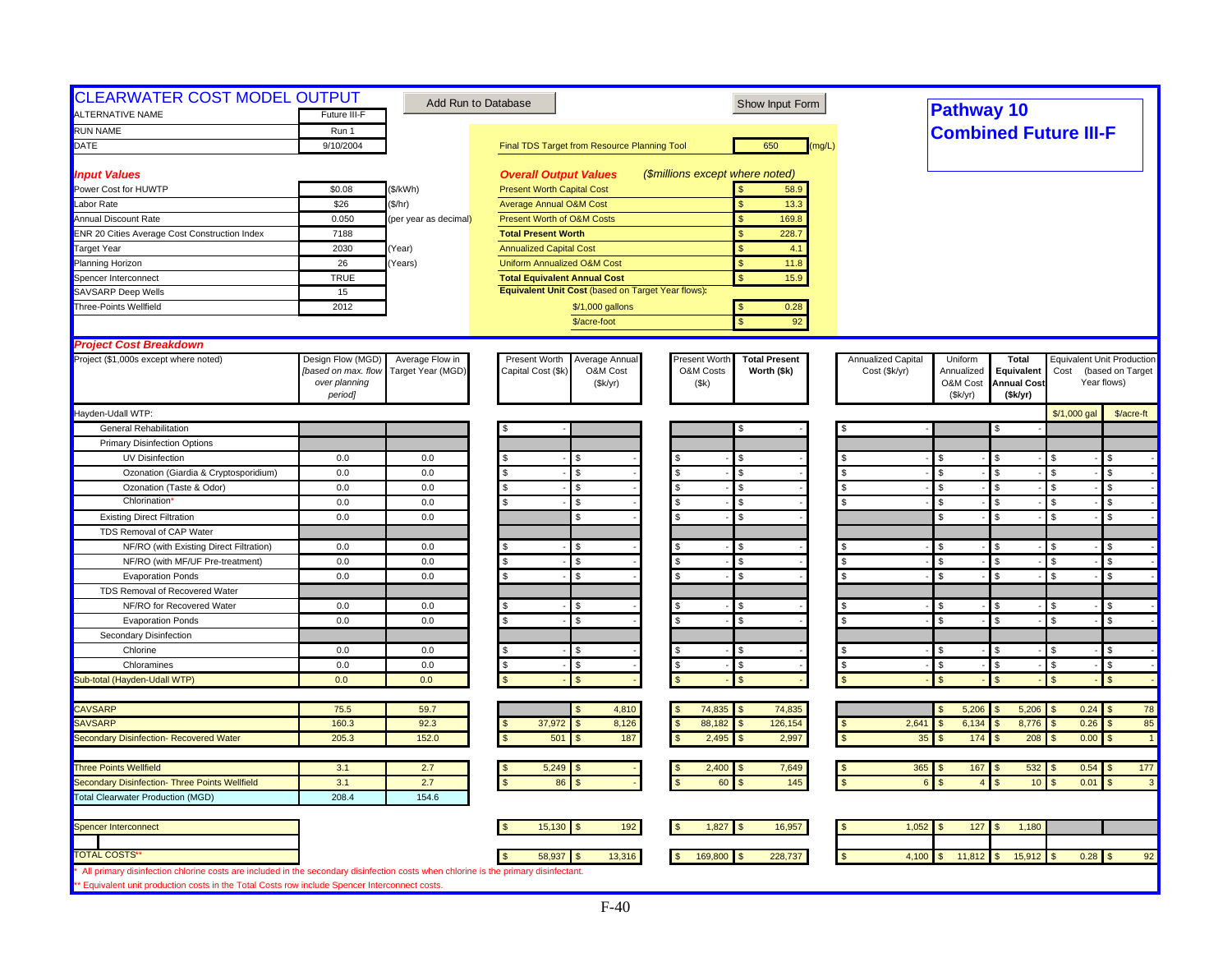![](_page_40_Figure_0.jpeg)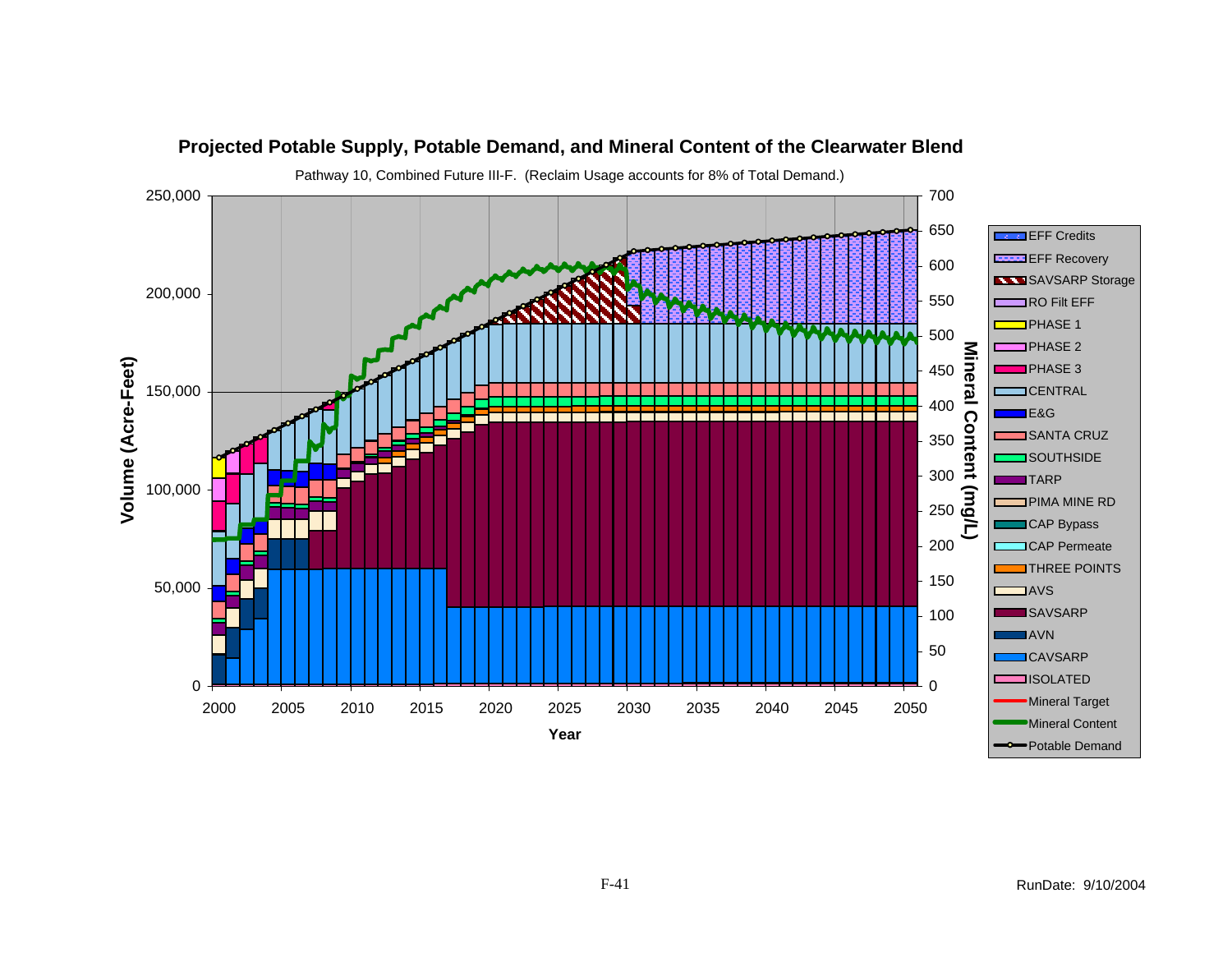| <b>CLEARWATER COST MODEL OUTPUT</b><br>ALTERNATIVE NAME                                                                             | Future IV-F                          |                       | Add Run to Database                                | Show Input Form                       |                            | <b>Pathway 10</b>                                          |                                          |
|-------------------------------------------------------------------------------------------------------------------------------------|--------------------------------------|-----------------------|----------------------------------------------------|---------------------------------------|----------------------------|------------------------------------------------------------|------------------------------------------|
| <b>RUN NAME</b>                                                                                                                     | Run 1                                |                       |                                                    |                                       |                            |                                                            |                                          |
| DATE                                                                                                                                | 9/10/2004                            |                       |                                                    | 450<br>(mq/L)                         |                            | <b>Combined Future IV-F</b>                                |                                          |
|                                                                                                                                     |                                      |                       | Final TDS Target from Resource Planning Tool       |                                       |                            |                                                            |                                          |
| <b>Input Values</b>                                                                                                                 |                                      |                       | <b>Overall Output Values</b>                       | (\$millions except where noted)       |                            |                                                            |                                          |
| Power Cost for HUWTP                                                                                                                | \$0.08                               | (\$/kWh)              | <b>Present Worth Capital Cost</b>                  | 311.9                                 |                            |                                                            |                                          |
| Labor Rate                                                                                                                          | \$26                                 | (\$/hr)               | <b>Average Annual O&amp;M Cost</b>                 | 18.1<br>$\mathbf{s}$                  |                            |                                                            |                                          |
| <b>Annual Discount Rate</b>                                                                                                         | 0.050                                | (per year as decimal) | <b>Present Worth of O&amp;M Costs</b>              | $\mathbf{s}$<br>221.5                 |                            |                                                            |                                          |
| <b>ENR 20 Cities Average Cost Construction Index</b>                                                                                | 7188                                 |                       | <b>Total Present Worth</b>                         | 533.4<br>$\mathbf{s}$                 |                            |                                                            |                                          |
| <b>Target Year</b>                                                                                                                  | 2030                                 | Year)                 | <b>Annualized Capital Cost</b>                     | \$<br>21.7                            |                            |                                                            |                                          |
| Planning Horizon                                                                                                                    | 26                                   | Years)                | <b>Uniform Annualized O&amp;M Cost</b>             | $\mathbf{s}$<br>15.4                  |                            |                                                            |                                          |
| Spencer Interconnect                                                                                                                | <b>TRUE</b>                          |                       | <b>Total Equivalent Annual Cost</b>                | $\mathbf{s}$<br>37.1                  |                            |                                                            |                                          |
| SAVSARP Deep Wells                                                                                                                  | 15                                   |                       | Equivalent Unit Cost (based on Target Year flows): |                                       |                            |                                                            |                                          |
| Three-Points Wellfield                                                                                                              | 2012                                 |                       | \$/1,000 gallons                                   | 0.66<br><b>S</b>                      |                            |                                                            |                                          |
|                                                                                                                                     |                                      |                       | \$/acre-foot                                       | 216<br>$\mathbf{\hat{S}}$             |                            |                                                            |                                          |
|                                                                                                                                     |                                      |                       |                                                    |                                       |                            |                                                            |                                          |
| <b>Project Cost Breakdown</b>                                                                                                       |                                      |                       |                                                    |                                       |                            |                                                            |                                          |
| Project (\$1,000s except where noted)                                                                                               | Design Flow (MGD)                    | Average Flow in       | Present Worth<br>Average Annual                    | Present Worth<br><b>Total Present</b> | Annualized Capital         | Uniform<br><b>Total</b>                                    | <b>Equivalent Unit Production</b>        |
|                                                                                                                                     | [based on max. flow<br>over planning | Target Year (MGD)     | Capital Cost (\$k<br>O&M Cost<br>(\$k/yr)          | O&M Costs<br>Worth (\$k)<br>(Sk)      | Cost (\$k/yr)              | Annualized<br>Equivalent<br>O&M Cost<br><b>Annual Cost</b> | Cost<br>(based on Target<br>Year flows)  |
|                                                                                                                                     | period]                              |                       |                                                    |                                       |                            | (Sk/yr)<br>(\$k/yr)                                        |                                          |
| Hayden-Udall WTP:                                                                                                                   |                                      |                       |                                                    |                                       |                            |                                                            | \$/1,000 gal<br>\$/acre-ft               |
| <b>General Rehabilitation</b>                                                                                                       |                                      |                       | 879                                                | 879<br>S                              | 61                         | 61                                                         |                                          |
| <b>Primary Disinfection Options</b>                                                                                                 |                                      |                       |                                                    |                                       |                            |                                                            |                                          |
| UV Disinfection                                                                                                                     | 0.0                                  | 0.0                   |                                                    | S.                                    | \$.                        |                                                            |                                          |
| Ozonation (Giardia & Cryptosporidium)                                                                                               | 0.0                                  | 0.0                   | \$.<br>\$.                                         | $\mathfrak{L}$<br><b>S</b>            | <b>S</b><br>$\mathfrak{L}$ | ς.                                                         | \$                                       |
| Ozonation (Taste & Odor)                                                                                                            | 0.0                                  | 0.0                   | $\mathbf{s}$<br>s.                                 | <b>S</b>                              | \$                         | l \$                                                       | \$<br>-S                                 |
| Chlorination                                                                                                                        | 0.0                                  | 0.0                   | s.                                                 | $\mathbf{\hat{s}}$                    | $\mathfrak{L}$             | \$                                                         | \$<br>\$.                                |
| <b>Existing Direct Filtration</b>                                                                                                   | 0.0                                  | 0.0                   | \$                                                 | <b>S</b>                              | \$                         | $\mathfrak{L}$                                             | \$                                       |
| TDS Removal of CAP Water                                                                                                            |                                      |                       |                                                    |                                       |                            |                                                            |                                          |
| NF/RO (with Existing Direct Filtration)                                                                                             | 0.0                                  | 0.0                   |                                                    | <b>S</b>                              | S                          |                                                            | \$                                       |
| NF/RO (with MF/UF Pre-treatment)                                                                                                    | 0.0                                  | 0.0                   |                                                    | $\mathbf{s}$<br>£.                    | $\mathfrak{L}$             |                                                            | \$.                                      |
| <b>Evaporation Ponds</b>                                                                                                            | 0.0                                  | 0.0                   | \$<br>ፍ                                            | <b>S</b>                              | \$<br><b>S</b>             | ፍ                                                          | \$<br>ፍ                                  |
| TDS Removal of Recovered Water                                                                                                      |                                      |                       |                                                    |                                       |                            |                                                            |                                          |
| NF/RO for Recovered Water                                                                                                           | 67.9                                 | 43.6                  | 66,544<br>3,292                                    | 35,674<br>102,219                     | 4,629                      | 2,482<br>7,111                                             | 145<br>$\overline{0}$                    |
| <b>Evaporation Ponds</b>                                                                                                            | 10.2                                 | 6.5                   | 185,547<br>1,093                                   | 11,839<br>197,386                     | 12,907<br>\$               | 13,731<br>824<br>\$                                        | 6 <sup>1</sup><br>1,873<br>$\mathfrak s$ |
| Secondary Disinfection                                                                                                              |                                      |                       |                                                    |                                       |                            |                                                            |                                          |
| Chlorine                                                                                                                            | 0.0                                  | 0.0                   |                                                    | l \$                                  | \$.                        |                                                            | $\mathfrak{L}$<br>\$.                    |
| Chloramines                                                                                                                         | 0.0                                  | 0.0                   |                                                    | l \$                                  | $\mathfrak{L}$             |                                                            | \$<br>-S                                 |
| Sub-total (Hayden-Udall WTP)                                                                                                        | 0.0                                  | 0.0                   | 252,970<br>4,385                                   | 47,513<br>300,483                     | 17,598                     | 3,305<br>20,903                                            | $\mathbf{s}$                             |
|                                                                                                                                     |                                      |                       |                                                    |                                       |                            |                                                            |                                          |
| <b>CAVSARP</b>                                                                                                                      | 100.9                                | 73.0                  | 4,888                                              | 72,550<br>72,550<br>l \$              |                            | 5,047<br>5,047                                             | $0.19$ \$<br>62                          |
| <b>SAVSARP</b>                                                                                                                      | 149.5                                | 84.0                  | 8,445<br>37,972                                    | 94,654<br>132,626                     | 2,641                      | 6,585<br>9,226                                             | 0.30<br>98<br>$\mathfrak{L}$             |
| Secondary Disinfection- Recovered Water                                                                                             | 205.3                                | 150.4                 | 501<br>186                                         | 2,990<br>2,489                        | 35                         | 173<br>208                                                 | 0.00<br>$\mathbb{S}$<br>$\mathbf{1}$     |
|                                                                                                                                     |                                      |                       |                                                    |                                       |                            |                                                            |                                          |
| <b>Three Points Wellfield</b>                                                                                                       | 3.1                                  | 2.7                   | 5,249                                              | 2,400<br>7,649                        | 365                        | 167<br>532                                                 | $0.54$ \$<br>177                         |
| Secondary Disinfection- Three Points Wellfield                                                                                      | 3.1                                  | 2.7                   | 86                                                 | 145<br>60                             |                            | 10                                                         | 0.01<br>$\mathfrak{L}$<br>$\mathbf{3}$   |
| <b>Total Clearwater Production (MGD)</b>                                                                                            | 208.4                                | 153.1                 |                                                    |                                       |                            |                                                            |                                          |
|                                                                                                                                     |                                      |                       |                                                    |                                       |                            |                                                            |                                          |
| Spencer Interconnect                                                                                                                |                                      |                       | 192<br>15,130                                      | 1,827<br>16,957                       | 1,052<br>\$                | 127<br>1,180                                               |                                          |
|                                                                                                                                     |                                      |                       |                                                    |                                       |                            |                                                            |                                          |
| <b>TOTAL COSTS</b>                                                                                                                  |                                      |                       | 311,908<br>18,097                                  | 221,492<br>533,400                    | 21,698                     | 15,408<br>37,106                                           | $0.66$ \$<br>216                         |
| All primary disinfection chlorine costs are included in the secondary disinfection costs when chlorine is the primary disinfectant. |                                      |                       |                                                    |                                       |                            |                                                            |                                          |
| ** Equivalent unit production costs in the Total Costs row include Spencer Interconnect costs.                                      |                                      |                       |                                                    |                                       |                            |                                                            |                                          |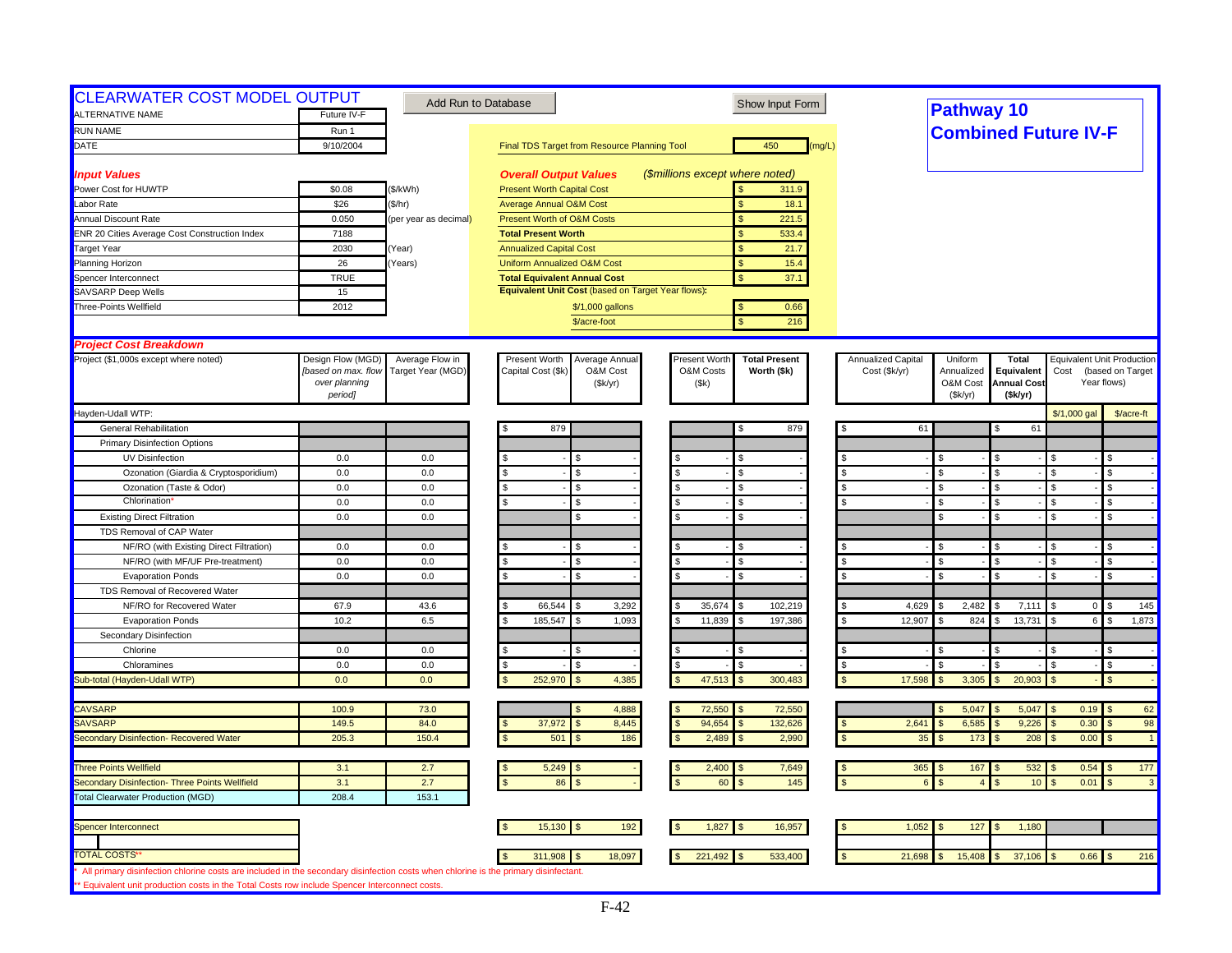![](_page_42_Figure_0.jpeg)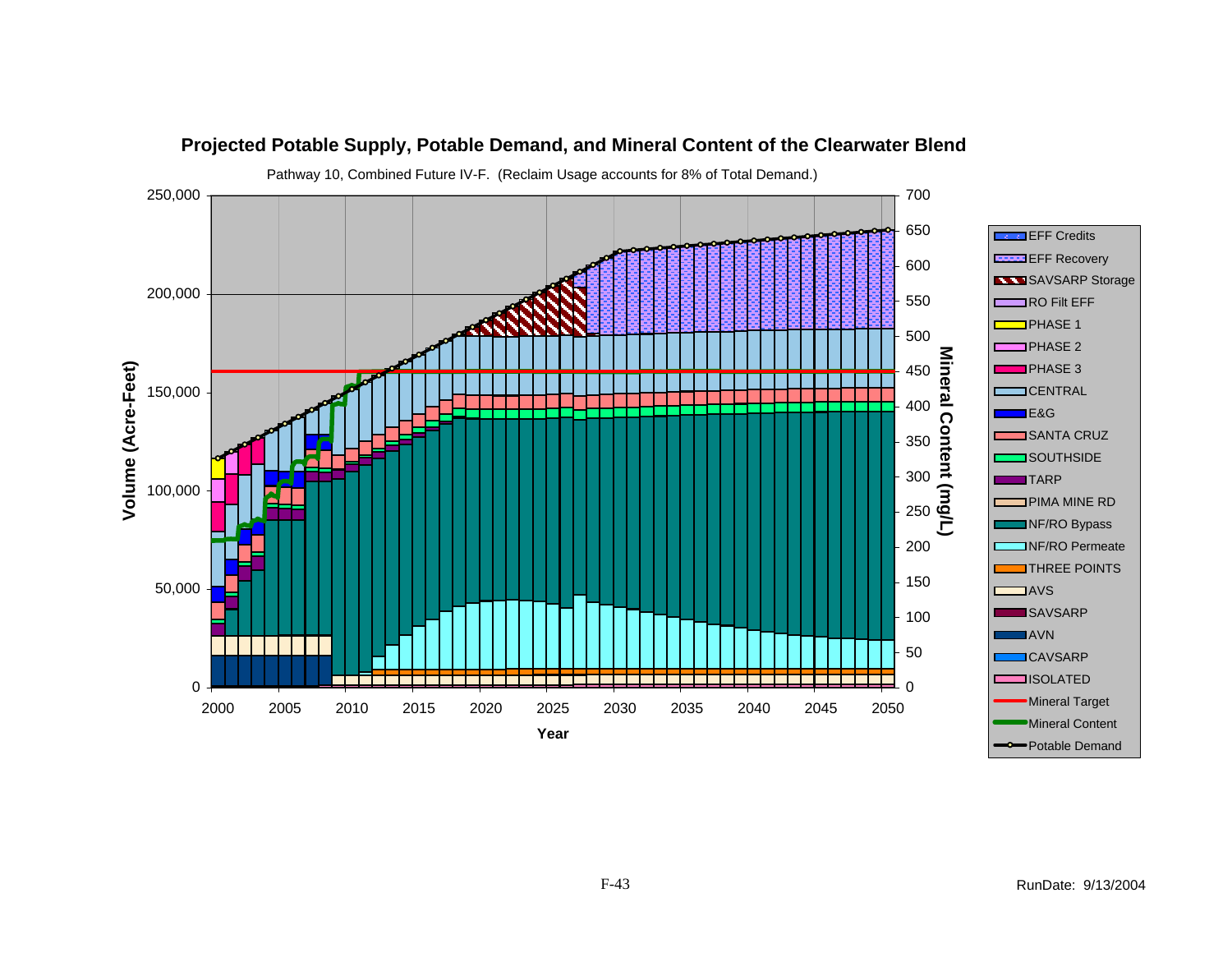| <b>CLEARWATER COST MODEL OUTPUT</b><br>ALTERNATIVE NAME                                                                                                                                                                               | Future I-E                               |                                      | Add Run to Database                                              | Show Input Form                                                   |                                     | <b>Pathway 11</b>     |                            |                            |                                                       |
|---------------------------------------------------------------------------------------------------------------------------------------------------------------------------------------------------------------------------------------|------------------------------------------|--------------------------------------|------------------------------------------------------------------|-------------------------------------------------------------------|-------------------------------------|-----------------------|----------------------------|----------------------------|-------------------------------------------------------|
| <b>RUN NAME</b>                                                                                                                                                                                                                       | Run 1                                    |                                      |                                                                  |                                                                   |                                     |                       |                            |                            |                                                       |
| DATE                                                                                                                                                                                                                                  | 9/13/2004                                |                                      | Final TDS Target from Resource Planning Tool                     | 450<br>(mq/L)                                                     |                                     |                       |                            | <b>Combined Future I-E</b> |                                                       |
|                                                                                                                                                                                                                                       |                                          |                                      |                                                                  |                                                                   |                                     |                       |                            |                            |                                                       |
| <b>Input Values</b>                                                                                                                                                                                                                   |                                          |                                      | <b>Overall Output Values</b>                                     | (\$millions except where noted)                                   |                                     |                       |                            |                            |                                                       |
| Power Cost for HUWTP                                                                                                                                                                                                                  | \$0.08                                   | (\$/kWh)                             | <b>Present Worth Capital Cost</b>                                | 245.5                                                             |                                     |                       |                            |                            |                                                       |
| Labor Rate                                                                                                                                                                                                                            | \$26                                     | (\$/hr)                              | <b>Average Annual O&amp;M Cost</b>                               | 15.8<br>$\mathbf{s}$                                              |                                     |                       |                            |                            |                                                       |
| <b>Annual Discount Rate</b>                                                                                                                                                                                                           | 0.050                                    | (per year as decimal)                | <b>Present Worth of O&amp;M Costs</b>                            | $\mathbf{s}$<br>194.9                                             |                                     |                       |                            |                            |                                                       |
| <b>ENR 20 Cities Average Cost Construction Index</b>                                                                                                                                                                                  | 7188                                     |                                      | <b>Total Present Worth</b>                                       | 440.4<br>$\mathbf{s}$                                             |                                     |                       |                            |                            |                                                       |
| <b>Target Year</b>                                                                                                                                                                                                                    | 2030                                     | Year)                                | <b>Annualized Capital Cost</b>                                   | \$<br>17.1                                                        |                                     |                       |                            |                            |                                                       |
| Planning Horizon                                                                                                                                                                                                                      | 26                                       | Years)                               | <b>Uniform Annualized O&amp;M Cost</b>                           | $\mathbf{s}$<br>13.6                                              |                                     |                       |                            |                            |                                                       |
| Spencer Interconnect                                                                                                                                                                                                                  | <b>TRUE</b>                              |                                      | <b>Total Equivalent Annual Cost</b>                              | $\mathbf{s}$<br>30.6                                              |                                     |                       |                            |                            |                                                       |
| SAVSARP Deep Wells                                                                                                                                                                                                                    | 15                                       |                                      | Equivalent Unit Cost (based on Target Year flows):               |                                                                   |                                     |                       |                            |                            |                                                       |
| Three-Points Wellfield                                                                                                                                                                                                                | 2012                                     |                                      | \$/1,000 gallons                                                 | 0.54                                                              |                                     |                       |                            |                            |                                                       |
|                                                                                                                                                                                                                                       |                                          |                                      | \$/acre-foot                                                     | 177<br>$\mathbf{\hat{S}}$                                         |                                     |                       |                            |                            |                                                       |
|                                                                                                                                                                                                                                       |                                          |                                      |                                                                  |                                                                   |                                     |                       |                            |                            |                                                       |
| <b>Project Cost Breakdown</b>                                                                                                                                                                                                         |                                          |                                      |                                                                  |                                                                   |                                     |                       |                            |                            |                                                       |
| Project (\$1,000s except where noted)                                                                                                                                                                                                 | Design Flow (MGD)<br>[based on max. flow | Average Flow in<br>Target Year (MGD) | Present Worth<br>Average Annual<br>Capital Cost (\$k<br>O&M Cost | Present Worth<br><b>Total Present</b><br>O&M Costs<br>Worth (\$k) | Annualized Capital<br>Cost (\$k/yr) | Uniform<br>Annualized | <b>Total</b><br>Equivalent | Cost                       | <b>Equivalent Unit Production</b><br>(based on Target |
|                                                                                                                                                                                                                                       | over planning                            |                                      | (\$k/yr)                                                         | (Sk)                                                              |                                     | O&M Cost              | <b>Annual Cost</b>         |                            | Year flows)                                           |
|                                                                                                                                                                                                                                       | period]                                  |                                      |                                                                  |                                                                   |                                     | (Sk/yr)               | (\$k/yr)                   |                            |                                                       |
| Hayden-Udall WTP:                                                                                                                                                                                                                     |                                          |                                      |                                                                  |                                                                   |                                     |                       |                            | \$/1,000 gal               | \$/acre-ft                                            |
| <b>General Rehabilitation</b>                                                                                                                                                                                                         |                                          |                                      | 4,480                                                            | 4,480<br>S                                                        |                                     | 312                   | 312                        |                            |                                                       |
| <b>Primary Disinfection Options</b>                                                                                                                                                                                                   |                                          |                                      |                                                                  |                                                                   |                                     |                       |                            |                            |                                                       |
| UV Disinfection                                                                                                                                                                                                                       | 0.0                                      | 0.0                                  |                                                                  |                                                                   |                                     | \$.                   |                            |                            |                                                       |
| Ozonation (Giardia & Cryptosporidium)                                                                                                                                                                                                 | 0.0                                      | 0.0                                  | \$.<br>\$.                                                       | $\mathfrak{L}$<br>$\mathbf{S}$                                    | <b>S</b>                            | $\mathfrak{R}$        |                            |                            | \$                                                    |
| Ozonation (Taste & Odor)                                                                                                                                                                                                              | 143.5                                    | 103.5                                | s.<br>2,162<br>633<br>\$.                                        | 7,154<br>l S<br>9,316                                             | - \$                                | 150<br>498<br>\$      | 648                        | $\overline{0}$             | $\mathfrak{L}$<br>6                                   |
| Chlorination                                                                                                                                                                                                                          | 143.5                                    | 103.5                                | \$                                                               | l \$                                                              |                                     |                       |                            |                            | \$                                                    |
| <b>Existing Direct Filtration</b>                                                                                                                                                                                                     | 143.5                                    | 103.5                                | 3,838                                                            | 42,487<br>42,487<br>l S                                           |                                     | 2,956                 | 2,956                      | $\overline{0}$             | 25<br>$\mathbf S$                                     |
| TDS Removal of CAP Water                                                                                                                                                                                                              |                                          |                                      |                                                                  |                                                                   |                                     |                       |                            |                            |                                                       |
| NF/RO (with Existing Direct Filtration)                                                                                                                                                                                               | 64.6                                     | 38.4                                 | 57,629<br>4,376                                                  | 47,730<br>l \$<br>105,360                                         | 4,009                               | 3,320                 | 7,329                      |                            | 170<br>-S                                             |
| NF/RO (with MF/UF Pre-treatment)                                                                                                                                                                                                      | 0.0                                      | 0.0                                  |                                                                  |                                                                   |                                     |                       |                            |                            |                                                       |
| <b>Evaporation Ponds</b>                                                                                                                                                                                                              | 9.7                                      | 5.8                                  | 160,104<br>1,452<br>s.                                           | 15,843<br>175,947<br>$\sqrt{2}$                                   | 11,138<br><b>S</b>                  | 1,102<br>\$           | 12,240<br>\$.              | 6 <sup>1</sup>             | $\mathfrak{s}$<br>1,896                               |
| TDS Removal of Recovered Water                                                                                                                                                                                                        |                                          |                                      |                                                                  |                                                                   |                                     |                       |                            |                            |                                                       |
| NF/RO for Recovered Water                                                                                                                                                                                                             | 0.0                                      | 0.0                                  |                                                                  |                                                                   |                                     |                       |                            |                            | \$                                                    |
| <b>Evaporation Ponds</b>                                                                                                                                                                                                              | 0.0                                      | 0.0                                  |                                                                  | \$.                                                               |                                     | $\mathfrak{L}$        |                            |                            | $\mathfrak{L}$                                        |
| Secondary Disinfection                                                                                                                                                                                                                |                                          |                                      |                                                                  |                                                                   |                                     |                       |                            |                            |                                                       |
| Chlorine                                                                                                                                                                                                                              | 134.7                                    | 97.8                                 | 512<br>324<br>\$                                                 | 3,576<br>4,087                                                    |                                     | 36<br>249             | 284                        | $\overline{0}$             | $\mathfrak{L}$<br>3                                   |
| Chloramines                                                                                                                                                                                                                           | 0.0                                      | 0.0                                  |                                                                  |                                                                   | $\mathfrak{L}$                      |                       |                            |                            | \$.                                                   |
| Sub-total (Hayden-Udall WTP)                                                                                                                                                                                                          | 134.7                                    | 97.8                                 | 224,887<br>10,623                                                | 116,789<br>341,676                                                | 15,644                              | 8,124                 | 23,768                     | 0.67                       | 217                                                   |
|                                                                                                                                                                                                                                       |                                          |                                      |                                                                  |                                                                   |                                     |                       |                            |                            |                                                       |
| <b>CAVSARP</b>                                                                                                                                                                                                                        | 71.0                                     | 54.2                                 | 4,716                                                            | 72,650<br>72,650<br>l \$                                          |                                     | 5,054                 | 5,054                      | 0.26                       | 83<br>l \$                                            |
| <b>SAVSARP</b>                                                                                                                                                                                                                        | 0.0                                      | 0.0                                  |                                                                  | <sub>S</sub>                                                      |                                     | ፍ                     |                            |                            | $\mathfrak{L}$                                        |
| Secondary Disinfection- Recovered Water                                                                                                                                                                                               | 71.0                                     | 54.2                                 | 177<br>76                                                        | 1,134<br>1,310<br>$\mathbf{s}$                                    |                                     | 79<br>12              | 91                         | 0.00                       | $\overline{2}$<br>$\mathfrak{s}$                      |
|                                                                                                                                                                                                                                       |                                          |                                      |                                                                  |                                                                   |                                     |                       |                            |                            |                                                       |
| <b>Three Points Wellfield</b>                                                                                                                                                                                                         | 3.1                                      | 2.7                                  | 5,249<br>221                                                     | 2,400<br>7,649                                                    |                                     | $365$ \$<br>167       | 532                        | $0.54$ \$                  | 177                                                   |
| Secondary Disinfection- Three Points Wellfield                                                                                                                                                                                        | 3.1                                      | 2.7                                  | 86<br>5                                                          | 145<br>60                                                         |                                     |                       | 10                         | 0.01                       | $\mathbf{\hat{f}}$<br>$\mathbf{3}$                    |
| <b>Total Clearwater Production (MGD)</b>                                                                                                                                                                                              | 208.7                                    | 154.6                                |                                                                  |                                                                   |                                     |                       |                            |                            |                                                       |
|                                                                                                                                                                                                                                       |                                          |                                      |                                                                  |                                                                   |                                     |                       |                            |                            |                                                       |
| Spencer Interconnect                                                                                                                                                                                                                  |                                          |                                      | 192<br>15,130                                                    | 1,827<br>16,957                                                   | 1,052                               | 127<br>\$             | 1,180                      |                            |                                                       |
|                                                                                                                                                                                                                                       |                                          |                                      |                                                                  |                                                                   |                                     |                       |                            |                            |                                                       |
| <b>TOTAL COSTS</b>                                                                                                                                                                                                                    |                                          |                                      | 245,528<br>15,835                                                | 194,860<br>440,389                                                | 17,080                              | 13,555                | 30,635                     | $0.54$ \$                  | 177                                                   |
| All primary disinfection chlorine costs are included in the secondary disinfection costs when chlorine is the primary disinfectant.<br>** Equivalent unit production costs in the Total Costs row include Spencer Interconnect costs. |                                          |                                      |                                                                  |                                                                   |                                     |                       |                            |                            |                                                       |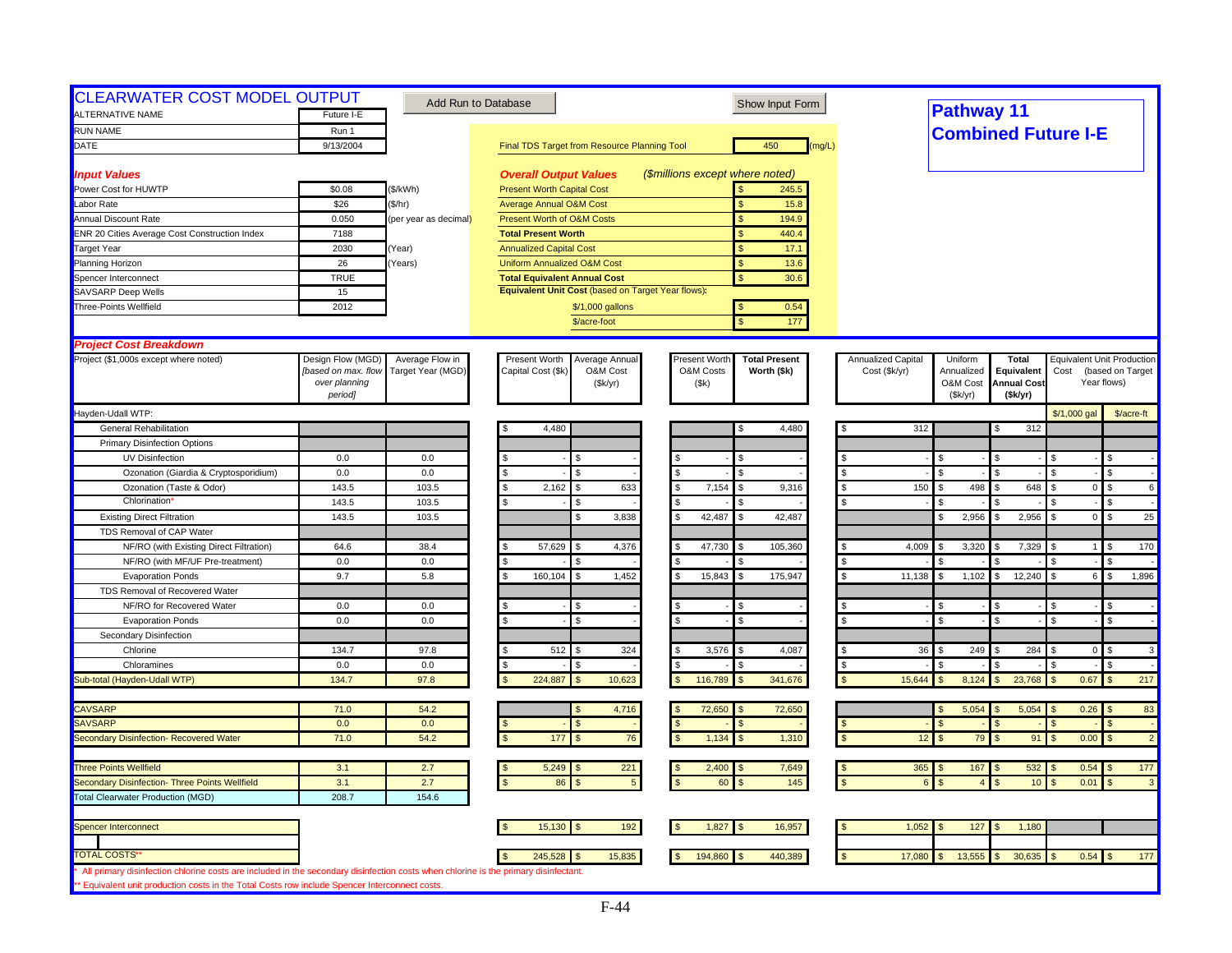![](_page_44_Figure_0.jpeg)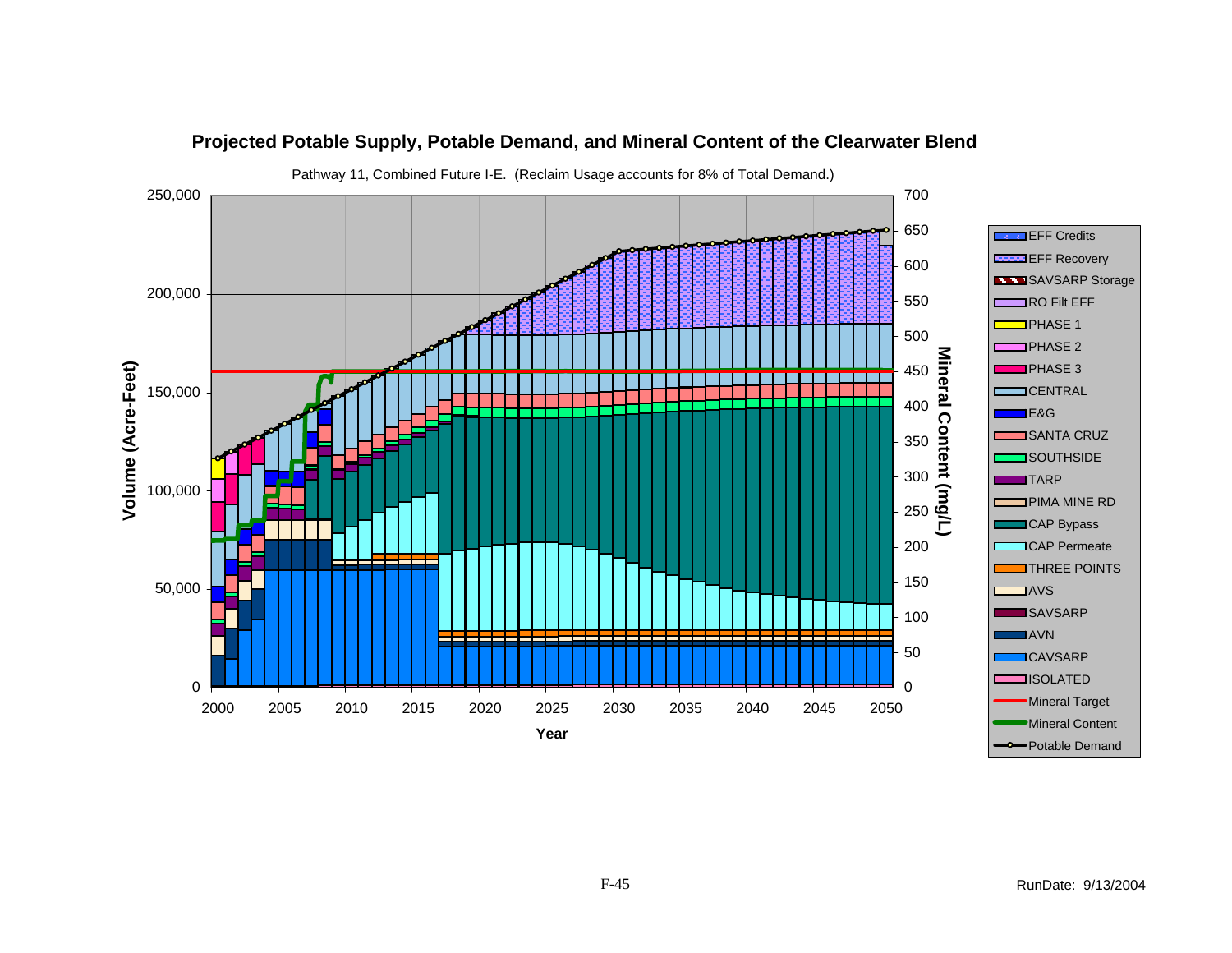| Future II-E<br>Run 1 |                                                                                                                                                                                                                                                                                   |                                                                                                                                                                                                                                                                                                                                                              |                                                                                                                                                                                                                                                                                                                                                                                                                                                                                                                                                                                                                                                                                                                                                 |                                                                                                                                                                                                                                                                                                                                                                                                                                                                                                                                                                                                                                             |                                                                                       |                                                                                                                                                                                                                                                                                                        |                                                                                                                                                          |                                                                                                                                                                                |
|----------------------|-----------------------------------------------------------------------------------------------------------------------------------------------------------------------------------------------------------------------------------------------------------------------------------|--------------------------------------------------------------------------------------------------------------------------------------------------------------------------------------------------------------------------------------------------------------------------------------------------------------------------------------------------------------|-------------------------------------------------------------------------------------------------------------------------------------------------------------------------------------------------------------------------------------------------------------------------------------------------------------------------------------------------------------------------------------------------------------------------------------------------------------------------------------------------------------------------------------------------------------------------------------------------------------------------------------------------------------------------------------------------------------------------------------------------|---------------------------------------------------------------------------------------------------------------------------------------------------------------------------------------------------------------------------------------------------------------------------------------------------------------------------------------------------------------------------------------------------------------------------------------------------------------------------------------------------------------------------------------------------------------------------------------------------------------------------------------------|---------------------------------------------------------------------------------------|--------------------------------------------------------------------------------------------------------------------------------------------------------------------------------------------------------------------------------------------------------------------------------------------------------|----------------------------------------------------------------------------------------------------------------------------------------------------------|--------------------------------------------------------------------------------------------------------------------------------------------------------------------------------|
|                      |                                                                                                                                                                                                                                                                                   |                                                                                                                                                                                                                                                                                                                                                              |                                                                                                                                                                                                                                                                                                                                                                                                                                                                                                                                                                                                                                                                                                                                                 |                                                                                                                                                                                                                                                                                                                                                                                                                                                                                                                                                                                                                                             | <b>Pathway 11</b>                                                                     |                                                                                                                                                                                                                                                                                                        |                                                                                                                                                          |                                                                                                                                                                                |
| 9/13/2004            |                                                                                                                                                                                                                                                                                   |                                                                                                                                                                                                                                                                                                                                                              | 650                                                                                                                                                                                                                                                                                                                                                                                                                                                                                                                                                                                                                                                                                                                                             |                                                                                                                                                                                                                                                                                                                                                                                                                                                                                                                                                                                                                                             | <b>Combined Future II-E</b>                                                           |                                                                                                                                                                                                                                                                                                        |                                                                                                                                                          |                                                                                                                                                                                |
|                      |                                                                                                                                                                                                                                                                                   | Final TDS Target from Resource Planning Tool                                                                                                                                                                                                                                                                                                                 | (mq/L)                                                                                                                                                                                                                                                                                                                                                                                                                                                                                                                                                                                                                                                                                                                                          |                                                                                                                                                                                                                                                                                                                                                                                                                                                                                                                                                                                                                                             |                                                                                       |                                                                                                                                                                                                                                                                                                        |                                                                                                                                                          |                                                                                                                                                                                |
|                      |                                                                                                                                                                                                                                                                                   |                                                                                                                                                                                                                                                                                                                                                              |                                                                                                                                                                                                                                                                                                                                                                                                                                                                                                                                                                                                                                                                                                                                                 |                                                                                                                                                                                                                                                                                                                                                                                                                                                                                                                                                                                                                                             |                                                                                       |                                                                                                                                                                                                                                                                                                        |                                                                                                                                                          |                                                                                                                                                                                |
|                      |                                                                                                                                                                                                                                                                                   |                                                                                                                                                                                                                                                                                                                                                              |                                                                                                                                                                                                                                                                                                                                                                                                                                                                                                                                                                                                                                                                                                                                                 |                                                                                                                                                                                                                                                                                                                                                                                                                                                                                                                                                                                                                                             |                                                                                       |                                                                                                                                                                                                                                                                                                        |                                                                                                                                                          |                                                                                                                                                                                |
|                      |                                                                                                                                                                                                                                                                                   |                                                                                                                                                                                                                                                                                                                                                              | $\mathbf{s}$                                                                                                                                                                                                                                                                                                                                                                                                                                                                                                                                                                                                                                                                                                                                    |                                                                                                                                                                                                                                                                                                                                                                                                                                                                                                                                                                                                                                             |                                                                                       |                                                                                                                                                                                                                                                                                                        |                                                                                                                                                          |                                                                                                                                                                                |
| 0.050                |                                                                                                                                                                                                                                                                                   | <b>Present Worth of O&amp;M Costs</b>                                                                                                                                                                                                                                                                                                                        | 126.6<br>$\mathbf{s}$                                                                                                                                                                                                                                                                                                                                                                                                                                                                                                                                                                                                                                                                                                                           |                                                                                                                                                                                                                                                                                                                                                                                                                                                                                                                                                                                                                                             |                                                                                       |                                                                                                                                                                                                                                                                                                        |                                                                                                                                                          |                                                                                                                                                                                |
|                      |                                                                                                                                                                                                                                                                                   |                                                                                                                                                                                                                                                                                                                                                              | $\mathbf{s}$                                                                                                                                                                                                                                                                                                                                                                                                                                                                                                                                                                                                                                                                                                                                    |                                                                                                                                                                                                                                                                                                                                                                                                                                                                                                                                                                                                                                             |                                                                                       |                                                                                                                                                                                                                                                                                                        |                                                                                                                                                          |                                                                                                                                                                                |
|                      |                                                                                                                                                                                                                                                                                   |                                                                                                                                                                                                                                                                                                                                                              | \$                                                                                                                                                                                                                                                                                                                                                                                                                                                                                                                                                                                                                                                                                                                                              |                                                                                                                                                                                                                                                                                                                                                                                                                                                                                                                                                                                                                                             |                                                                                       |                                                                                                                                                                                                                                                                                                        |                                                                                                                                                          |                                                                                                                                                                                |
|                      |                                                                                                                                                                                                                                                                                   |                                                                                                                                                                                                                                                                                                                                                              |                                                                                                                                                                                                                                                                                                                                                                                                                                                                                                                                                                                                                                                                                                                                                 |                                                                                                                                                                                                                                                                                                                                                                                                                                                                                                                                                                                                                                             |                                                                                       |                                                                                                                                                                                                                                                                                                        |                                                                                                                                                          |                                                                                                                                                                                |
|                      |                                                                                                                                                                                                                                                                                   |                                                                                                                                                                                                                                                                                                                                                              |                                                                                                                                                                                                                                                                                                                                                                                                                                                                                                                                                                                                                                                                                                                                                 |                                                                                                                                                                                                                                                                                                                                                                                                                                                                                                                                                                                                                                             |                                                                                       |                                                                                                                                                                                                                                                                                                        |                                                                                                                                                          |                                                                                                                                                                                |
|                      |                                                                                                                                                                                                                                                                                   |                                                                                                                                                                                                                                                                                                                                                              |                                                                                                                                                                                                                                                                                                                                                                                                                                                                                                                                                                                                                                                                                                                                                 |                                                                                                                                                                                                                                                                                                                                                                                                                                                                                                                                                                                                                                             |                                                                                       |                                                                                                                                                                                                                                                                                                        |                                                                                                                                                          |                                                                                                                                                                                |
|                      |                                                                                                                                                                                                                                                                                   |                                                                                                                                                                                                                                                                                                                                                              |                                                                                                                                                                                                                                                                                                                                                                                                                                                                                                                                                                                                                                                                                                                                                 |                                                                                                                                                                                                                                                                                                                                                                                                                                                                                                                                                                                                                                             |                                                                                       |                                                                                                                                                                                                                                                                                                        |                                                                                                                                                          |                                                                                                                                                                                |
|                      |                                                                                                                                                                                                                                                                                   |                                                                                                                                                                                                                                                                                                                                                              | $\mathbf{\hat{S}}$                                                                                                                                                                                                                                                                                                                                                                                                                                                                                                                                                                                                                                                                                                                              |                                                                                                                                                                                                                                                                                                                                                                                                                                                                                                                                                                                                                                             |                                                                                       |                                                                                                                                                                                                                                                                                                        |                                                                                                                                                          |                                                                                                                                                                                |
|                      |                                                                                                                                                                                                                                                                                   |                                                                                                                                                                                                                                                                                                                                                              |                                                                                                                                                                                                                                                                                                                                                                                                                                                                                                                                                                                                                                                                                                                                                 |                                                                                                                                                                                                                                                                                                                                                                                                                                                                                                                                                                                                                                             |                                                                                       |                                                                                                                                                                                                                                                                                                        |                                                                                                                                                          |                                                                                                                                                                                |
|                      |                                                                                                                                                                                                                                                                                   |                                                                                                                                                                                                                                                                                                                                                              |                                                                                                                                                                                                                                                                                                                                                                                                                                                                                                                                                                                                                                                                                                                                                 |                                                                                                                                                                                                                                                                                                                                                                                                                                                                                                                                                                                                                                             |                                                                                       |                                                                                                                                                                                                                                                                                                        |                                                                                                                                                          |                                                                                                                                                                                |
|                      |                                                                                                                                                                                                                                                                                   |                                                                                                                                                                                                                                                                                                                                                              |                                                                                                                                                                                                                                                                                                                                                                                                                                                                                                                                                                                                                                                                                                                                                 |                                                                                                                                                                                                                                                                                                                                                                                                                                                                                                                                                                                                                                             |                                                                                       |                                                                                                                                                                                                                                                                                                        |                                                                                                                                                          |                                                                                                                                                                                |
|                      |                                                                                                                                                                                                                                                                                   |                                                                                                                                                                                                                                                                                                                                                              |                                                                                                                                                                                                                                                                                                                                                                                                                                                                                                                                                                                                                                                                                                                                                 |                                                                                                                                                                                                                                                                                                                                                                                                                                                                                                                                                                                                                                             |                                                                                       |                                                                                                                                                                                                                                                                                                        |                                                                                                                                                          | (based on Target<br>Year flows)                                                                                                                                                |
| period]              |                                                                                                                                                                                                                                                                                   |                                                                                                                                                                                                                                                                                                                                                              |                                                                                                                                                                                                                                                                                                                                                                                                                                                                                                                                                                                                                                                                                                                                                 |                                                                                                                                                                                                                                                                                                                                                                                                                                                                                                                                                                                                                                             |                                                                                       |                                                                                                                                                                                                                                                                                                        |                                                                                                                                                          |                                                                                                                                                                                |
|                      |                                                                                                                                                                                                                                                                                   |                                                                                                                                                                                                                                                                                                                                                              |                                                                                                                                                                                                                                                                                                                                                                                                                                                                                                                                                                                                                                                                                                                                                 |                                                                                                                                                                                                                                                                                                                                                                                                                                                                                                                                                                                                                                             |                                                                                       |                                                                                                                                                                                                                                                                                                        |                                                                                                                                                          | \$/acre-ft                                                                                                                                                                     |
|                      |                                                                                                                                                                                                                                                                                   |                                                                                                                                                                                                                                                                                                                                                              |                                                                                                                                                                                                                                                                                                                                                                                                                                                                                                                                                                                                                                                                                                                                                 |                                                                                                                                                                                                                                                                                                                                                                                                                                                                                                                                                                                                                                             |                                                                                       |                                                                                                                                                                                                                                                                                                        |                                                                                                                                                          |                                                                                                                                                                                |
|                      |                                                                                                                                                                                                                                                                                   |                                                                                                                                                                                                                                                                                                                                                              |                                                                                                                                                                                                                                                                                                                                                                                                                                                                                                                                                                                                                                                                                                                                                 |                                                                                                                                                                                                                                                                                                                                                                                                                                                                                                                                                                                                                                             |                                                                                       |                                                                                                                                                                                                                                                                                                        |                                                                                                                                                          |                                                                                                                                                                                |
|                      |                                                                                                                                                                                                                                                                                   |                                                                                                                                                                                                                                                                                                                                                              |                                                                                                                                                                                                                                                                                                                                                                                                                                                                                                                                                                                                                                                                                                                                                 |                                                                                                                                                                                                                                                                                                                                                                                                                                                                                                                                                                                                                                             |                                                                                       |                                                                                                                                                                                                                                                                                                        |                                                                                                                                                          |                                                                                                                                                                                |
|                      |                                                                                                                                                                                                                                                                                   |                                                                                                                                                                                                                                                                                                                                                              |                                                                                                                                                                                                                                                                                                                                                                                                                                                                                                                                                                                                                                                                                                                                                 |                                                                                                                                                                                                                                                                                                                                                                                                                                                                                                                                                                                                                                             |                                                                                       |                                                                                                                                                                                                                                                                                                        |                                                                                                                                                          | \$                                                                                                                                                                             |
|                      |                                                                                                                                                                                                                                                                                   |                                                                                                                                                                                                                                                                                                                                                              |                                                                                                                                                                                                                                                                                                                                                                                                                                                                                                                                                                                                                                                                                                                                                 |                                                                                                                                                                                                                                                                                                                                                                                                                                                                                                                                                                                                                                             |                                                                                       |                                                                                                                                                                                                                                                                                                        |                                                                                                                                                          | $\mathfrak{L}$<br>5                                                                                                                                                            |
|                      |                                                                                                                                                                                                                                                                                   |                                                                                                                                                                                                                                                                                                                                                              |                                                                                                                                                                                                                                                                                                                                                                                                                                                                                                                                                                                                                                                                                                                                                 |                                                                                                                                                                                                                                                                                                                                                                                                                                                                                                                                                                                                                                             |                                                                                       |                                                                                                                                                                                                                                                                                                        |                                                                                                                                                          | \$                                                                                                                                                                             |
|                      |                                                                                                                                                                                                                                                                                   |                                                                                                                                                                                                                                                                                                                                                              |                                                                                                                                                                                                                                                                                                                                                                                                                                                                                                                                                                                                                                                                                                                                                 |                                                                                                                                                                                                                                                                                                                                                                                                                                                                                                                                                                                                                                             |                                                                                       |                                                                                                                                                                                                                                                                                                        |                                                                                                                                                          | $\mathbb{S}$<br>25                                                                                                                                                             |
|                      |                                                                                                                                                                                                                                                                                   |                                                                                                                                                                                                                                                                                                                                                              |                                                                                                                                                                                                                                                                                                                                                                                                                                                                                                                                                                                                                                                                                                                                                 |                                                                                                                                                                                                                                                                                                                                                                                                                                                                                                                                                                                                                                             |                                                                                       |                                                                                                                                                                                                                                                                                                        |                                                                                                                                                          |                                                                                                                                                                                |
|                      |                                                                                                                                                                                                                                                                                   |                                                                                                                                                                                                                                                                                                                                                              |                                                                                                                                                                                                                                                                                                                                                                                                                                                                                                                                                                                                                                                                                                                                                 |                                                                                                                                                                                                                                                                                                                                                                                                                                                                                                                                                                                                                                             |                                                                                       |                                                                                                                                                                                                                                                                                                        |                                                                                                                                                          | \$                                                                                                                                                                             |
|                      |                                                                                                                                                                                                                                                                                   |                                                                                                                                                                                                                                                                                                                                                              |                                                                                                                                                                                                                                                                                                                                                                                                                                                                                                                                                                                                                                                                                                                                                 |                                                                                                                                                                                                                                                                                                                                                                                                                                                                                                                                                                                                                                             |                                                                                       |                                                                                                                                                                                                                                                                                                        |                                                                                                                                                          | $\mathfrak{L}$                                                                                                                                                                 |
|                      |                                                                                                                                                                                                                                                                                   |                                                                                                                                                                                                                                                                                                                                                              |                                                                                                                                                                                                                                                                                                                                                                                                                                                                                                                                                                                                                                                                                                                                                 |                                                                                                                                                                                                                                                                                                                                                                                                                                                                                                                                                                                                                                             |                                                                                       |                                                                                                                                                                                                                                                                                                        |                                                                                                                                                          | \$                                                                                                                                                                             |
|                      |                                                                                                                                                                                                                                                                                   |                                                                                                                                                                                                                                                                                                                                                              |                                                                                                                                                                                                                                                                                                                                                                                                                                                                                                                                                                                                                                                                                                                                                 |                                                                                                                                                                                                                                                                                                                                                                                                                                                                                                                                                                                                                                             |                                                                                       |                                                                                                                                                                                                                                                                                                        |                                                                                                                                                          |                                                                                                                                                                                |
|                      |                                                                                                                                                                                                                                                                                   |                                                                                                                                                                                                                                                                                                                                                              |                                                                                                                                                                                                                                                                                                                                                                                                                                                                                                                                                                                                                                                                                                                                                 |                                                                                                                                                                                                                                                                                                                                                                                                                                                                                                                                                                                                                                             |                                                                                       |                                                                                                                                                                                                                                                                                                        |                                                                                                                                                          |                                                                                                                                                                                |
|                      |                                                                                                                                                                                                                                                                                   |                                                                                                                                                                                                                                                                                                                                                              |                                                                                                                                                                                                                                                                                                                                                                                                                                                                                                                                                                                                                                                                                                                                                 |                                                                                                                                                                                                                                                                                                                                                                                                                                                                                                                                                                                                                                             |                                                                                       |                                                                                                                                                                                                                                                                                                        |                                                                                                                                                          | \$<br>$\mathfrak{L}$                                                                                                                                                           |
|                      |                                                                                                                                                                                                                                                                                   |                                                                                                                                                                                                                                                                                                                                                              |                                                                                                                                                                                                                                                                                                                                                                                                                                                                                                                                                                                                                                                                                                                                                 |                                                                                                                                                                                                                                                                                                                                                                                                                                                                                                                                                                                                                                             |                                                                                       |                                                                                                                                                                                                                                                                                                        |                                                                                                                                                          |                                                                                                                                                                                |
|                      |                                                                                                                                                                                                                                                                                   |                                                                                                                                                                                                                                                                                                                                                              |                                                                                                                                                                                                                                                                                                                                                                                                                                                                                                                                                                                                                                                                                                                                                 |                                                                                                                                                                                                                                                                                                                                                                                                                                                                                                                                                                                                                                             |                                                                                       |                                                                                                                                                                                                                                                                                                        |                                                                                                                                                          |                                                                                                                                                                                |
|                      |                                                                                                                                                                                                                                                                                   |                                                                                                                                                                                                                                                                                                                                                              |                                                                                                                                                                                                                                                                                                                                                                                                                                                                                                                                                                                                                                                                                                                                                 |                                                                                                                                                                                                                                                                                                                                                                                                                                                                                                                                                                                                                                             |                                                                                       |                                                                                                                                                                                                                                                                                                        |                                                                                                                                                          | $\mathfrak{L}$<br>$\mathbf{3}$                                                                                                                                                 |
|                      |                                                                                                                                                                                                                                                                                   |                                                                                                                                                                                                                                                                                                                                                              |                                                                                                                                                                                                                                                                                                                                                                                                                                                                                                                                                                                                                                                                                                                                                 |                                                                                                                                                                                                                                                                                                                                                                                                                                                                                                                                                                                                                                             |                                                                                       |                                                                                                                                                                                                                                                                                                        |                                                                                                                                                          | \$                                                                                                                                                                             |
|                      |                                                                                                                                                                                                                                                                                   |                                                                                                                                                                                                                                                                                                                                                              |                                                                                                                                                                                                                                                                                                                                                                                                                                                                                                                                                                                                                                                                                                                                                 |                                                                                                                                                                                                                                                                                                                                                                                                                                                                                                                                                                                                                                             |                                                                                       |                                                                                                                                                                                                                                                                                                        |                                                                                                                                                          | 35                                                                                                                                                                             |
|                      |                                                                                                                                                                                                                                                                                   |                                                                                                                                                                                                                                                                                                                                                              |                                                                                                                                                                                                                                                                                                                                                                                                                                                                                                                                                                                                                                                                                                                                                 |                                                                                                                                                                                                                                                                                                                                                                                                                                                                                                                                                                                                                                             |                                                                                       |                                                                                                                                                                                                                                                                                                        |                                                                                                                                                          |                                                                                                                                                                                |
|                      |                                                                                                                                                                                                                                                                                   |                                                                                                                                                                                                                                                                                                                                                              |                                                                                                                                                                                                                                                                                                                                                                                                                                                                                                                                                                                                                                                                                                                                                 |                                                                                                                                                                                                                                                                                                                                                                                                                                                                                                                                                                                                                                             |                                                                                       |                                                                                                                                                                                                                                                                                                        |                                                                                                                                                          | 89<br>$\mathfrak{L}$                                                                                                                                                           |
|                      |                                                                                                                                                                                                                                                                                   |                                                                                                                                                                                                                                                                                                                                                              |                                                                                                                                                                                                                                                                                                                                                                                                                                                                                                                                                                                                                                                                                                                                                 |                                                                                                                                                                                                                                                                                                                                                                                                                                                                                                                                                                                                                                             |                                                                                       |                                                                                                                                                                                                                                                                                                        |                                                                                                                                                          |                                                                                                                                                                                |
|                      |                                                                                                                                                                                                                                                                                   |                                                                                                                                                                                                                                                                                                                                                              |                                                                                                                                                                                                                                                                                                                                                                                                                                                                                                                                                                                                                                                                                                                                                 |                                                                                                                                                                                                                                                                                                                                                                                                                                                                                                                                                                                                                                             |                                                                                       |                                                                                                                                                                                                                                                                                                        |                                                                                                                                                          | $\overline{2}$<br>$\mathfrak{s}$                                                                                                                                               |
|                      |                                                                                                                                                                                                                                                                                   |                                                                                                                                                                                                                                                                                                                                                              |                                                                                                                                                                                                                                                                                                                                                                                                                                                                                                                                                                                                                                                                                                                                                 |                                                                                                                                                                                                                                                                                                                                                                                                                                                                                                                                                                                                                                             |                                                                                       |                                                                                                                                                                                                                                                                                                        |                                                                                                                                                          | 177                                                                                                                                                                            |
|                      |                                                                                                                                                                                                                                                                                   |                                                                                                                                                                                                                                                                                                                                                              |                                                                                                                                                                                                                                                                                                                                                                                                                                                                                                                                                                                                                                                                                                                                                 |                                                                                                                                                                                                                                                                                                                                                                                                                                                                                                                                                                                                                                             |                                                                                       |                                                                                                                                                                                                                                                                                                        |                                                                                                                                                          | $\mathfrak{L}$<br>$\mathbf{3}$                                                                                                                                                 |
|                      |                                                                                                                                                                                                                                                                                   |                                                                                                                                                                                                                                                                                                                                                              |                                                                                                                                                                                                                                                                                                                                                                                                                                                                                                                                                                                                                                                                                                                                                 |                                                                                                                                                                                                                                                                                                                                                                                                                                                                                                                                                                                                                                             |                                                                                       |                                                                                                                                                                                                                                                                                                        |                                                                                                                                                          |                                                                                                                                                                                |
|                      |                                                                                                                                                                                                                                                                                   |                                                                                                                                                                                                                                                                                                                                                              |                                                                                                                                                                                                                                                                                                                                                                                                                                                                                                                                                                                                                                                                                                                                                 |                                                                                                                                                                                                                                                                                                                                                                                                                                                                                                                                                                                                                                             |                                                                                       |                                                                                                                                                                                                                                                                                                        |                                                                                                                                                          |                                                                                                                                                                                |
|                      |                                                                                                                                                                                                                                                                                   |                                                                                                                                                                                                                                                                                                                                                              |                                                                                                                                                                                                                                                                                                                                                                                                                                                                                                                                                                                                                                                                                                                                                 |                                                                                                                                                                                                                                                                                                                                                                                                                                                                                                                                                                                                                                             | -\$                                                                                   |                                                                                                                                                                                                                                                                                                        |                                                                                                                                                          |                                                                                                                                                                                |
|                      |                                                                                                                                                                                                                                                                                   |                                                                                                                                                                                                                                                                                                                                                              |                                                                                                                                                                                                                                                                                                                                                                                                                                                                                                                                                                                                                                                                                                                                                 |                                                                                                                                                                                                                                                                                                                                                                                                                                                                                                                                                                                                                                             |                                                                                       |                                                                                                                                                                                                                                                                                                        |                                                                                                                                                          |                                                                                                                                                                                |
|                      |                                                                                                                                                                                                                                                                                   |                                                                                                                                                                                                                                                                                                                                                              |                                                                                                                                                                                                                                                                                                                                                                                                                                                                                                                                                                                                                                                                                                                                                 |                                                                                                                                                                                                                                                                                                                                                                                                                                                                                                                                                                                                                                             |                                                                                       |                                                                                                                                                                                                                                                                                                        |                                                                                                                                                          | 62                                                                                                                                                                             |
|                      |                                                                                                                                                                                                                                                                                   |                                                                                                                                                                                                                                                                                                                                                              |                                                                                                                                                                                                                                                                                                                                                                                                                                                                                                                                                                                                                                                                                                                                                 |                                                                                                                                                                                                                                                                                                                                                                                                                                                                                                                                                                                                                                             |                                                                                       |                                                                                                                                                                                                                                                                                                        |                                                                                                                                                          |                                                                                                                                                                                |
|                      | \$0.08<br>\$26<br>7188<br>2030<br>26<br><b>TRUE</b><br>15<br>2012<br>Design Flow (MGD)<br>[based on max. flow<br>over planning<br>0.0<br>0.0<br>143.1<br>143.1<br>143.1<br>0.0<br>0.0<br>0.0<br>0.0<br>0.0<br>143.1<br>0.0<br>143.1<br>62.9<br>0.0<br>62.9<br>3.1<br>3.1<br>209.2 | (\$/kWh)<br>(\$/hr)<br>(per year as decimal)<br>Year)<br>Years)<br>Average Flow in<br>Target Year (MGD)<br>0.0<br>0.0<br>103.5<br>103.5<br>103.5<br>0.0<br>0.0<br>0.0<br>0.0<br>0.0<br>103.5<br>0.0<br>103.5<br>48.4<br>0.0<br>48.4<br>2.7<br>2.7<br>154.6<br>** Equivalent unit production costs in the Total Costs row include Spencer Interconnect costs. | <b>Overall Output Values</b><br><b>Present Worth Capital Cost</b><br><b>Average Annual O&amp;M Cost</b><br><b>Total Present Worth</b><br><b>Annualized Capital Cost</b><br><b>Uniform Annualized O&amp;M Cost</b><br><b>Total Equivalent Annual Cost</b><br>\$/1,000 gallons<br>\$/acre-foot<br>Present Worth<br>Average Annual<br>Capital Cost (\$k)<br>O&M Cost<br>(\$k/yr)<br>4,480<br>\$.<br>\$.<br>s.<br>2,162<br>620<br>\$.<br>\$<br>3,748<br>\$.<br>ፍ<br>s.<br>526<br>337<br>\$<br>\$.<br>7,168<br>4,705<br>4,408<br>149<br>$72\,$<br>5,249<br>221<br>86<br>5<br>15,130<br>192<br>9,603<br>27,781<br>All primary disinfection chlorine costs are included in the secondary disinfection costs when chlorine is the primary disinfectant. | (\$millions except where noted)<br>27.8<br>9.6<br>154.4<br>1.9<br><sub>S</sub><br>8.8<br>\$<br>10.7<br>Equivalent Unit Cost (based on Target Year flows):<br>0.19<br><b>S</b><br>62<br>Present Worth<br><b>Total Present</b><br>O&M Costs<br>Worth (\$k)<br>(Sk)<br>4,480<br>S<br>S.<br>$\mathfrak{L}$<br>$\mathbf{S}$<br>6,955<br>l \$<br>9,116<br>S.<br>41,176<br>41,176<br>$\mathbf{S}$<br>l \$<br>$\mathbf{s}$<br>$\mathbf{s}$<br>\$.<br>3,696<br>4,222<br>.S<br>51,826<br>58,995<br>69,450<br>69,450<br>l \$<br>$\mathbf{s}$<br>1,085<br>1,234<br>$\mathbf{s}$<br>2,400<br>7,649<br>145<br>60<br>1,827<br>16,957<br>126,649<br>154,430 | Annualized Capital<br>Cost (\$k/yr)<br><b>S</b><br>- \$<br><b>S</b><br>$\mathfrak{L}$ | Uniform<br>Annualized<br>O&M Cost<br>(Sk/yr)<br>312<br>\$.<br>$\mathfrak{L}$<br>150<br>484<br>\$<br>2,864<br>\$<br>$\mathfrak{L}$<br>\$<br>$\mathfrak{L}$<br>37<br>257<br>499<br>3,605<br>4,831<br>$\mathfrak{L}$<br>75<br>10 <sup>°</sup><br>\$.<br>$365$ \$<br>167<br>1,052<br>127<br>1,933<br>8,810 | <b>Total</b><br>Equivalent<br><b>Annual Cost</b><br>(\$k/yr)<br>312<br>634<br>2,864<br>\$<br>294<br>4,104<br>4,831<br>86<br>532<br>10<br>1,180<br>10,743 | <b>Equivalent Unit Production</b><br>Cost<br>\$/1,000 gal<br>$\overline{0}$<br>$\overline{0}$<br>$\overline{0}$<br>0.11<br>$0.27$ \$<br>0.00<br>$0.54$ \$<br>0.01<br>$0.19$ \$ |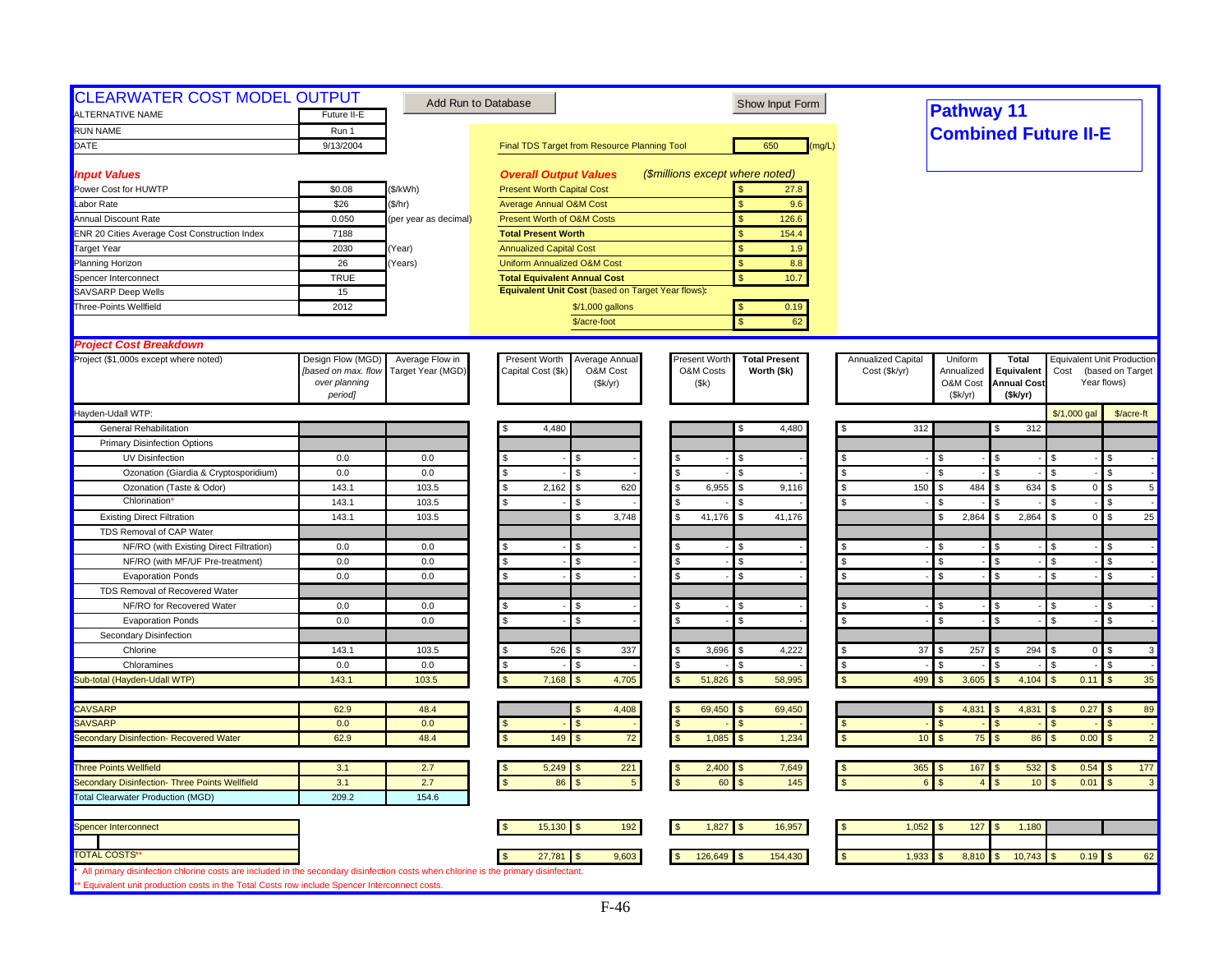![](_page_46_Figure_0.jpeg)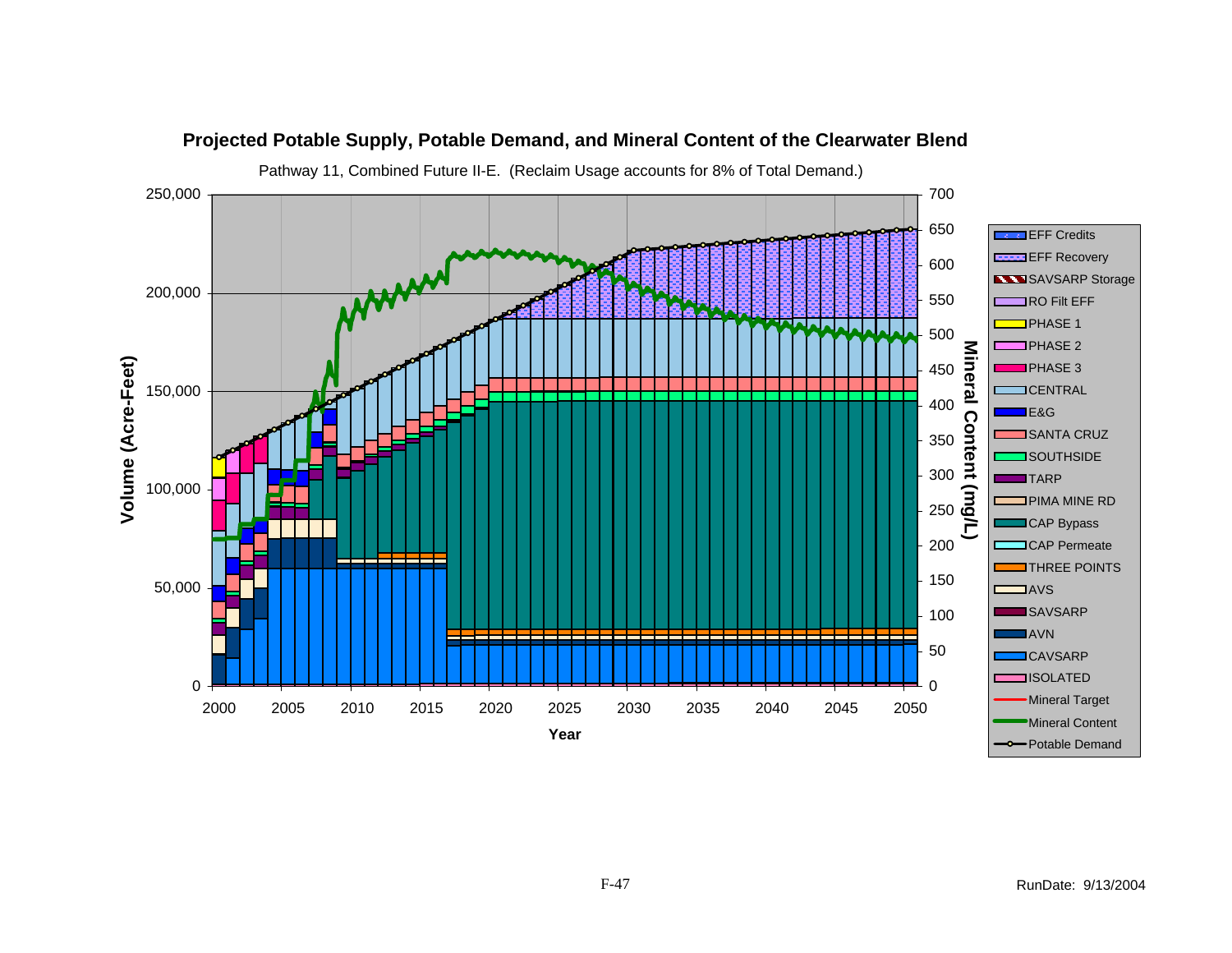| <b>RUN NAME</b><br>Run 1<br><b>Combined Future I-F</b><br>450<br>DATE<br>9/13/2004<br>Final TDS Target from Resource Planning Tool<br>(mq/L)<br>(\$millions except where noted)<br><b>Input Values</b><br><b>Overall Output Values</b><br>245.5<br>Power Cost for HUWTP<br>\$0.08<br>(\$/kWh)<br><b>Present Worth Capital Cost</b><br>\$26<br>(\$/hr)<br>15.8<br>Labor Rate<br><b>Average Annual O&amp;M Cost</b><br>$\mathbf{s}$<br>0.050<br><b>Present Worth of O&amp;M Costs</b><br>$\mathbf{s}$<br>194.9<br><b>Annual Discount Rate</b><br>(per year as decimal)<br>440.4<br><b>ENR 20 Cities Average Cost Construction Index</b><br>7188<br><b>Total Present Worth</b><br>\$<br>2030<br>17.1<br><b>Target Year</b><br>Year)<br><b>Annualized Capital Cost</b><br>Planning Horizon<br>26<br>Years)<br><b>Uniform Annualized O&amp;M Cost</b><br>$\mathbf{s}$<br>13.6<br><b>TRUE</b><br>$\mathbf{s}$<br>30.6<br>Spencer Interconnect<br><b>Total Equivalent Annual Cost</b><br>Equivalent Unit Cost (based on Target Year flows):<br>SAVSARP Deep Wells<br>15<br>Three-Points Wellfield<br>2012<br>0.54<br>\$/1,000 gallons<br>\$/acre-foot<br>177<br>$\mathbf{\hat{S}}$<br><b>Project Cost Breakdown</b><br>Project (\$1,000s except where noted)<br>Design Flow (MGD)<br>Average Flow in<br>Present Worth<br>Average Annual<br>Present Worth<br><b>Total Present</b><br>Annualized Capital<br>Uniform<br><b>Total</b><br><b>Equivalent Unit Production</b><br>O&M Costs<br>[based on max. flow<br>Target Year (MGD)<br>Capital Cost (\$k<br>O&M Cost<br>Worth (\$k)<br>Cost (\$k/yr)<br>Annualized<br>Equivalent<br>Cost<br>(based on Target<br>over planning<br>(\$k/yr)<br>(Sk)<br>O&M Cost<br><b>Annual Cost</b><br>Year flows)<br>period]<br>(Sk/yr)<br>(\$k/yr)<br>Hayden-Udall WTP:<br>\$/1,000 gal<br><b>General Rehabilitation</b><br>4,480<br>312<br>4,480<br>312<br>S<br><b>Primary Disinfection Options</b><br>UV Disinfection<br>0.0<br>0.0<br>\$.<br>Ozonation (Giardia & Cryptosporidium)<br>0.0<br>0.0<br>\$.<br>$\mathfrak{L}$<br>$\mathbf{S}$<br><b>S</b><br>$\mathfrak{R}$<br>\$<br>\$<br>103.5<br>Ozonation (Taste & Odor)<br>143.5<br>s.<br>2,162<br>633<br>7,154<br>150<br>498<br>648<br>$\mathfrak{L}$<br>\$.<br>l S<br>9,316<br>- \$<br>$\overline{0}$<br>\$<br>Chlorination<br>143.5<br>103.5<br>\$<br>\$<br>l \$<br>143.5<br>3,838<br>42,487<br>42,487<br>2,956<br>2,956<br><b>Existing Direct Filtration</b><br>103.5<br>l S<br>$\overline{0}$<br>$\mathbf S$<br>TDS Removal of CAP Water<br>57,629<br>4,009<br>3,320<br>NF/RO (with Existing Direct Filtration)<br>64.6<br>38.4<br>4,376<br>47,730<br>l \$<br>105,360<br>7,329<br>-S<br>NF/RO (with MF/UF Pre-treatment)<br>0.0<br>0.0<br>9.7<br>5.8<br>160,104<br>1,452<br>15,843<br>175,947<br>11,138<br>1,102<br>12,240<br>$\mathfrak{s}$<br><b>Evaporation Ponds</b><br>s.<br>$\sqrt{2}$<br><b>S</b><br>6 <sup>1</sup><br>\$<br>\$.<br>TDS Removal of Recovered Water<br>NF/RO for Recovered Water<br>0.0<br>0.0<br>\$<br>0.0<br><b>Evaporation Ponds</b><br>0.0<br>$\mathfrak{L}$<br>\$.<br>$\mathfrak{L}$<br><b>Secondary Disinfection</b><br>Chlorine<br>134.7<br>97.8<br>512<br>324<br>3,576<br>4,087<br>36<br>249<br>284<br>$\overline{0}$<br>$\mathfrak{L}$<br>Chloramines<br>0.0<br>0.0<br>$\mathfrak{L}$<br>\$.<br>97.8<br>224,887<br>10,623<br>116,789<br>341,676<br>15,644<br>23,768<br>0.67<br>Sub-total (Hayden-Udall WTP)<br>134.7<br>8,124<br><b>CAVSARP</b><br>5,054<br>0.26<br>71.0<br>54.2<br>4,716<br>72,650<br>72,650<br>5,054<br>l \$<br>l \$<br><b>SAVSARP</b><br>0.0<br>0.0<br><sub>S</sub><br>ፍ<br>$\mathfrak{L}$<br>71.0<br>54.2<br>177<br>76<br>1,134<br>1,310<br>79<br>Secondary Disinfection- Recovered Water<br>$\mathbf{s}$<br>12<br>91<br>0.00<br>$\mathfrak{s}$<br><b>Three Points Wellfield</b><br>5,249<br>2,400<br>7,649<br>$365$ \$<br>167<br>532<br>$0.54$ \$<br>3.1<br>221<br>2.7<br>145<br>Secondary Disinfection- Three Points Wellfield<br>3.1<br>2.7<br>86<br>60<br>10<br>0.01<br>5<br>$\mathbf{\hat{f}}$<br><b>Total Clearwater Production (MGD)</b><br>208.7<br>154.6<br>192<br>1,052<br>127<br>1,180<br>15,130<br>1,827<br>16,957<br>Spencer Interconnect<br>\$ | <b>CLEARWATER COST MODEL OUTPUT</b><br>ALTERNATIVE NAME | Future I-F | Add Run to Database | Show Input Form | <b>Pathway 12</b> |  |                |
|-------------------------------------------------------------------------------------------------------------------------------------------------------------------------------------------------------------------------------------------------------------------------------------------------------------------------------------------------------------------------------------------------------------------------------------------------------------------------------------------------------------------------------------------------------------------------------------------------------------------------------------------------------------------------------------------------------------------------------------------------------------------------------------------------------------------------------------------------------------------------------------------------------------------------------------------------------------------------------------------------------------------------------------------------------------------------------------------------------------------------------------------------------------------------------------------------------------------------------------------------------------------------------------------------------------------------------------------------------------------------------------------------------------------------------------------------------------------------------------------------------------------------------------------------------------------------------------------------------------------------------------------------------------------------------------------------------------------------------------------------------------------------------------------------------------------------------------------------------------------------------------------------------------------------------------------------------------------------------------------------------------------------------------------------------------------------------------------------------------------------------------------------------------------------------------------------------------------------------------------------------------------------------------------------------------------------------------------------------------------------------------------------------------------------------------------------------------------------------------------------------------------------------------------------------------------------------------------------------------------------------------------------------------------------------------------------------------------------------------------------------------------------------------------------------------------------------------------------------------------------------------------------------------------------------------------------------------------------------------------------------------------------------------------------------------------------------------------------------------------------------------------------------------------------------------------------------------------------------------------------------------------------------------------------------------------------------------------------------------------------------------------------------------------------------------------------------------------------------------------------------------------------------------------------------------------------------------------------------------------------------------------------------------------------------------------------------------------------------------------------------------------------------------------------------------------------------------------------------------------------------------------------------------------------------------------------------------------------------------------------------------------------------------------------------------------------------------------------------------------------------------------------------------------------------------------------|---------------------------------------------------------|------------|---------------------|-----------------|-------------------|--|----------------|
|                                                                                                                                                                                                                                                                                                                                                                                                                                                                                                                                                                                                                                                                                                                                                                                                                                                                                                                                                                                                                                                                                                                                                                                                                                                                                                                                                                                                                                                                                                                                                                                                                                                                                                                                                                                                                                                                                                                                                                                                                                                                                                                                                                                                                                                                                                                                                                                                                                                                                                                                                                                                                                                                                                                                                                                                                                                                                                                                                                                                                                                                                                                                                                                                                                                                                                                                                                                                                                                                                                                                                                                                                                                                                                                                                                                                                                                                                                                                                                                                                                                                                                                                                                                                 |                                                         |            |                     |                 |                   |  |                |
|                                                                                                                                                                                                                                                                                                                                                                                                                                                                                                                                                                                                                                                                                                                                                                                                                                                                                                                                                                                                                                                                                                                                                                                                                                                                                                                                                                                                                                                                                                                                                                                                                                                                                                                                                                                                                                                                                                                                                                                                                                                                                                                                                                                                                                                                                                                                                                                                                                                                                                                                                                                                                                                                                                                                                                                                                                                                                                                                                                                                                                                                                                                                                                                                                                                                                                                                                                                                                                                                                                                                                                                                                                                                                                                                                                                                                                                                                                                                                                                                                                                                                                                                                                                                 |                                                         |            |                     |                 |                   |  |                |
|                                                                                                                                                                                                                                                                                                                                                                                                                                                                                                                                                                                                                                                                                                                                                                                                                                                                                                                                                                                                                                                                                                                                                                                                                                                                                                                                                                                                                                                                                                                                                                                                                                                                                                                                                                                                                                                                                                                                                                                                                                                                                                                                                                                                                                                                                                                                                                                                                                                                                                                                                                                                                                                                                                                                                                                                                                                                                                                                                                                                                                                                                                                                                                                                                                                                                                                                                                                                                                                                                                                                                                                                                                                                                                                                                                                                                                                                                                                                                                                                                                                                                                                                                                                                 |                                                         |            |                     |                 |                   |  |                |
|                                                                                                                                                                                                                                                                                                                                                                                                                                                                                                                                                                                                                                                                                                                                                                                                                                                                                                                                                                                                                                                                                                                                                                                                                                                                                                                                                                                                                                                                                                                                                                                                                                                                                                                                                                                                                                                                                                                                                                                                                                                                                                                                                                                                                                                                                                                                                                                                                                                                                                                                                                                                                                                                                                                                                                                                                                                                                                                                                                                                                                                                                                                                                                                                                                                                                                                                                                                                                                                                                                                                                                                                                                                                                                                                                                                                                                                                                                                                                                                                                                                                                                                                                                                                 |                                                         |            |                     |                 |                   |  |                |
|                                                                                                                                                                                                                                                                                                                                                                                                                                                                                                                                                                                                                                                                                                                                                                                                                                                                                                                                                                                                                                                                                                                                                                                                                                                                                                                                                                                                                                                                                                                                                                                                                                                                                                                                                                                                                                                                                                                                                                                                                                                                                                                                                                                                                                                                                                                                                                                                                                                                                                                                                                                                                                                                                                                                                                                                                                                                                                                                                                                                                                                                                                                                                                                                                                                                                                                                                                                                                                                                                                                                                                                                                                                                                                                                                                                                                                                                                                                                                                                                                                                                                                                                                                                                 |                                                         |            |                     |                 |                   |  |                |
|                                                                                                                                                                                                                                                                                                                                                                                                                                                                                                                                                                                                                                                                                                                                                                                                                                                                                                                                                                                                                                                                                                                                                                                                                                                                                                                                                                                                                                                                                                                                                                                                                                                                                                                                                                                                                                                                                                                                                                                                                                                                                                                                                                                                                                                                                                                                                                                                                                                                                                                                                                                                                                                                                                                                                                                                                                                                                                                                                                                                                                                                                                                                                                                                                                                                                                                                                                                                                                                                                                                                                                                                                                                                                                                                                                                                                                                                                                                                                                                                                                                                                                                                                                                                 |                                                         |            |                     |                 |                   |  |                |
|                                                                                                                                                                                                                                                                                                                                                                                                                                                                                                                                                                                                                                                                                                                                                                                                                                                                                                                                                                                                                                                                                                                                                                                                                                                                                                                                                                                                                                                                                                                                                                                                                                                                                                                                                                                                                                                                                                                                                                                                                                                                                                                                                                                                                                                                                                                                                                                                                                                                                                                                                                                                                                                                                                                                                                                                                                                                                                                                                                                                                                                                                                                                                                                                                                                                                                                                                                                                                                                                                                                                                                                                                                                                                                                                                                                                                                                                                                                                                                                                                                                                                                                                                                                                 |                                                         |            |                     |                 |                   |  |                |
|                                                                                                                                                                                                                                                                                                                                                                                                                                                                                                                                                                                                                                                                                                                                                                                                                                                                                                                                                                                                                                                                                                                                                                                                                                                                                                                                                                                                                                                                                                                                                                                                                                                                                                                                                                                                                                                                                                                                                                                                                                                                                                                                                                                                                                                                                                                                                                                                                                                                                                                                                                                                                                                                                                                                                                                                                                                                                                                                                                                                                                                                                                                                                                                                                                                                                                                                                                                                                                                                                                                                                                                                                                                                                                                                                                                                                                                                                                                                                                                                                                                                                                                                                                                                 |                                                         |            |                     |                 |                   |  |                |
|                                                                                                                                                                                                                                                                                                                                                                                                                                                                                                                                                                                                                                                                                                                                                                                                                                                                                                                                                                                                                                                                                                                                                                                                                                                                                                                                                                                                                                                                                                                                                                                                                                                                                                                                                                                                                                                                                                                                                                                                                                                                                                                                                                                                                                                                                                                                                                                                                                                                                                                                                                                                                                                                                                                                                                                                                                                                                                                                                                                                                                                                                                                                                                                                                                                                                                                                                                                                                                                                                                                                                                                                                                                                                                                                                                                                                                                                                                                                                                                                                                                                                                                                                                                                 |                                                         |            |                     |                 |                   |  |                |
|                                                                                                                                                                                                                                                                                                                                                                                                                                                                                                                                                                                                                                                                                                                                                                                                                                                                                                                                                                                                                                                                                                                                                                                                                                                                                                                                                                                                                                                                                                                                                                                                                                                                                                                                                                                                                                                                                                                                                                                                                                                                                                                                                                                                                                                                                                                                                                                                                                                                                                                                                                                                                                                                                                                                                                                                                                                                                                                                                                                                                                                                                                                                                                                                                                                                                                                                                                                                                                                                                                                                                                                                                                                                                                                                                                                                                                                                                                                                                                                                                                                                                                                                                                                                 |                                                         |            |                     |                 |                   |  |                |
|                                                                                                                                                                                                                                                                                                                                                                                                                                                                                                                                                                                                                                                                                                                                                                                                                                                                                                                                                                                                                                                                                                                                                                                                                                                                                                                                                                                                                                                                                                                                                                                                                                                                                                                                                                                                                                                                                                                                                                                                                                                                                                                                                                                                                                                                                                                                                                                                                                                                                                                                                                                                                                                                                                                                                                                                                                                                                                                                                                                                                                                                                                                                                                                                                                                                                                                                                                                                                                                                                                                                                                                                                                                                                                                                                                                                                                                                                                                                                                                                                                                                                                                                                                                                 |                                                         |            |                     |                 |                   |  |                |
|                                                                                                                                                                                                                                                                                                                                                                                                                                                                                                                                                                                                                                                                                                                                                                                                                                                                                                                                                                                                                                                                                                                                                                                                                                                                                                                                                                                                                                                                                                                                                                                                                                                                                                                                                                                                                                                                                                                                                                                                                                                                                                                                                                                                                                                                                                                                                                                                                                                                                                                                                                                                                                                                                                                                                                                                                                                                                                                                                                                                                                                                                                                                                                                                                                                                                                                                                                                                                                                                                                                                                                                                                                                                                                                                                                                                                                                                                                                                                                                                                                                                                                                                                                                                 |                                                         |            |                     |                 |                   |  |                |
|                                                                                                                                                                                                                                                                                                                                                                                                                                                                                                                                                                                                                                                                                                                                                                                                                                                                                                                                                                                                                                                                                                                                                                                                                                                                                                                                                                                                                                                                                                                                                                                                                                                                                                                                                                                                                                                                                                                                                                                                                                                                                                                                                                                                                                                                                                                                                                                                                                                                                                                                                                                                                                                                                                                                                                                                                                                                                                                                                                                                                                                                                                                                                                                                                                                                                                                                                                                                                                                                                                                                                                                                                                                                                                                                                                                                                                                                                                                                                                                                                                                                                                                                                                                                 |                                                         |            |                     |                 |                   |  |                |
|                                                                                                                                                                                                                                                                                                                                                                                                                                                                                                                                                                                                                                                                                                                                                                                                                                                                                                                                                                                                                                                                                                                                                                                                                                                                                                                                                                                                                                                                                                                                                                                                                                                                                                                                                                                                                                                                                                                                                                                                                                                                                                                                                                                                                                                                                                                                                                                                                                                                                                                                                                                                                                                                                                                                                                                                                                                                                                                                                                                                                                                                                                                                                                                                                                                                                                                                                                                                                                                                                                                                                                                                                                                                                                                                                                                                                                                                                                                                                                                                                                                                                                                                                                                                 |                                                         |            |                     |                 |                   |  |                |
|                                                                                                                                                                                                                                                                                                                                                                                                                                                                                                                                                                                                                                                                                                                                                                                                                                                                                                                                                                                                                                                                                                                                                                                                                                                                                                                                                                                                                                                                                                                                                                                                                                                                                                                                                                                                                                                                                                                                                                                                                                                                                                                                                                                                                                                                                                                                                                                                                                                                                                                                                                                                                                                                                                                                                                                                                                                                                                                                                                                                                                                                                                                                                                                                                                                                                                                                                                                                                                                                                                                                                                                                                                                                                                                                                                                                                                                                                                                                                                                                                                                                                                                                                                                                 |                                                         |            |                     |                 |                   |  |                |
|                                                                                                                                                                                                                                                                                                                                                                                                                                                                                                                                                                                                                                                                                                                                                                                                                                                                                                                                                                                                                                                                                                                                                                                                                                                                                                                                                                                                                                                                                                                                                                                                                                                                                                                                                                                                                                                                                                                                                                                                                                                                                                                                                                                                                                                                                                                                                                                                                                                                                                                                                                                                                                                                                                                                                                                                                                                                                                                                                                                                                                                                                                                                                                                                                                                                                                                                                                                                                                                                                                                                                                                                                                                                                                                                                                                                                                                                                                                                                                                                                                                                                                                                                                                                 |                                                         |            |                     |                 |                   |  |                |
|                                                                                                                                                                                                                                                                                                                                                                                                                                                                                                                                                                                                                                                                                                                                                                                                                                                                                                                                                                                                                                                                                                                                                                                                                                                                                                                                                                                                                                                                                                                                                                                                                                                                                                                                                                                                                                                                                                                                                                                                                                                                                                                                                                                                                                                                                                                                                                                                                                                                                                                                                                                                                                                                                                                                                                                                                                                                                                                                                                                                                                                                                                                                                                                                                                                                                                                                                                                                                                                                                                                                                                                                                                                                                                                                                                                                                                                                                                                                                                                                                                                                                                                                                                                                 |                                                         |            |                     |                 |                   |  |                |
|                                                                                                                                                                                                                                                                                                                                                                                                                                                                                                                                                                                                                                                                                                                                                                                                                                                                                                                                                                                                                                                                                                                                                                                                                                                                                                                                                                                                                                                                                                                                                                                                                                                                                                                                                                                                                                                                                                                                                                                                                                                                                                                                                                                                                                                                                                                                                                                                                                                                                                                                                                                                                                                                                                                                                                                                                                                                                                                                                                                                                                                                                                                                                                                                                                                                                                                                                                                                                                                                                                                                                                                                                                                                                                                                                                                                                                                                                                                                                                                                                                                                                                                                                                                                 |                                                         |            |                     |                 |                   |  |                |
|                                                                                                                                                                                                                                                                                                                                                                                                                                                                                                                                                                                                                                                                                                                                                                                                                                                                                                                                                                                                                                                                                                                                                                                                                                                                                                                                                                                                                                                                                                                                                                                                                                                                                                                                                                                                                                                                                                                                                                                                                                                                                                                                                                                                                                                                                                                                                                                                                                                                                                                                                                                                                                                                                                                                                                                                                                                                                                                                                                                                                                                                                                                                                                                                                                                                                                                                                                                                                                                                                                                                                                                                                                                                                                                                                                                                                                                                                                                                                                                                                                                                                                                                                                                                 |                                                         |            |                     |                 |                   |  |                |
|                                                                                                                                                                                                                                                                                                                                                                                                                                                                                                                                                                                                                                                                                                                                                                                                                                                                                                                                                                                                                                                                                                                                                                                                                                                                                                                                                                                                                                                                                                                                                                                                                                                                                                                                                                                                                                                                                                                                                                                                                                                                                                                                                                                                                                                                                                                                                                                                                                                                                                                                                                                                                                                                                                                                                                                                                                                                                                                                                                                                                                                                                                                                                                                                                                                                                                                                                                                                                                                                                                                                                                                                                                                                                                                                                                                                                                                                                                                                                                                                                                                                                                                                                                                                 |                                                         |            |                     |                 |                   |  | \$/acre-ft     |
|                                                                                                                                                                                                                                                                                                                                                                                                                                                                                                                                                                                                                                                                                                                                                                                                                                                                                                                                                                                                                                                                                                                                                                                                                                                                                                                                                                                                                                                                                                                                                                                                                                                                                                                                                                                                                                                                                                                                                                                                                                                                                                                                                                                                                                                                                                                                                                                                                                                                                                                                                                                                                                                                                                                                                                                                                                                                                                                                                                                                                                                                                                                                                                                                                                                                                                                                                                                                                                                                                                                                                                                                                                                                                                                                                                                                                                                                                                                                                                                                                                                                                                                                                                                                 |                                                         |            |                     |                 |                   |  |                |
|                                                                                                                                                                                                                                                                                                                                                                                                                                                                                                                                                                                                                                                                                                                                                                                                                                                                                                                                                                                                                                                                                                                                                                                                                                                                                                                                                                                                                                                                                                                                                                                                                                                                                                                                                                                                                                                                                                                                                                                                                                                                                                                                                                                                                                                                                                                                                                                                                                                                                                                                                                                                                                                                                                                                                                                                                                                                                                                                                                                                                                                                                                                                                                                                                                                                                                                                                                                                                                                                                                                                                                                                                                                                                                                                                                                                                                                                                                                                                                                                                                                                                                                                                                                                 |                                                         |            |                     |                 |                   |  |                |
|                                                                                                                                                                                                                                                                                                                                                                                                                                                                                                                                                                                                                                                                                                                                                                                                                                                                                                                                                                                                                                                                                                                                                                                                                                                                                                                                                                                                                                                                                                                                                                                                                                                                                                                                                                                                                                                                                                                                                                                                                                                                                                                                                                                                                                                                                                                                                                                                                                                                                                                                                                                                                                                                                                                                                                                                                                                                                                                                                                                                                                                                                                                                                                                                                                                                                                                                                                                                                                                                                                                                                                                                                                                                                                                                                                                                                                                                                                                                                                                                                                                                                                                                                                                                 |                                                         |            |                     |                 |                   |  |                |
|                                                                                                                                                                                                                                                                                                                                                                                                                                                                                                                                                                                                                                                                                                                                                                                                                                                                                                                                                                                                                                                                                                                                                                                                                                                                                                                                                                                                                                                                                                                                                                                                                                                                                                                                                                                                                                                                                                                                                                                                                                                                                                                                                                                                                                                                                                                                                                                                                                                                                                                                                                                                                                                                                                                                                                                                                                                                                                                                                                                                                                                                                                                                                                                                                                                                                                                                                                                                                                                                                                                                                                                                                                                                                                                                                                                                                                                                                                                                                                                                                                                                                                                                                                                                 |                                                         |            |                     |                 |                   |  |                |
|                                                                                                                                                                                                                                                                                                                                                                                                                                                                                                                                                                                                                                                                                                                                                                                                                                                                                                                                                                                                                                                                                                                                                                                                                                                                                                                                                                                                                                                                                                                                                                                                                                                                                                                                                                                                                                                                                                                                                                                                                                                                                                                                                                                                                                                                                                                                                                                                                                                                                                                                                                                                                                                                                                                                                                                                                                                                                                                                                                                                                                                                                                                                                                                                                                                                                                                                                                                                                                                                                                                                                                                                                                                                                                                                                                                                                                                                                                                                                                                                                                                                                                                                                                                                 |                                                         |            |                     |                 |                   |  | 6              |
|                                                                                                                                                                                                                                                                                                                                                                                                                                                                                                                                                                                                                                                                                                                                                                                                                                                                                                                                                                                                                                                                                                                                                                                                                                                                                                                                                                                                                                                                                                                                                                                                                                                                                                                                                                                                                                                                                                                                                                                                                                                                                                                                                                                                                                                                                                                                                                                                                                                                                                                                                                                                                                                                                                                                                                                                                                                                                                                                                                                                                                                                                                                                                                                                                                                                                                                                                                                                                                                                                                                                                                                                                                                                                                                                                                                                                                                                                                                                                                                                                                                                                                                                                                                                 |                                                         |            |                     |                 |                   |  |                |
|                                                                                                                                                                                                                                                                                                                                                                                                                                                                                                                                                                                                                                                                                                                                                                                                                                                                                                                                                                                                                                                                                                                                                                                                                                                                                                                                                                                                                                                                                                                                                                                                                                                                                                                                                                                                                                                                                                                                                                                                                                                                                                                                                                                                                                                                                                                                                                                                                                                                                                                                                                                                                                                                                                                                                                                                                                                                                                                                                                                                                                                                                                                                                                                                                                                                                                                                                                                                                                                                                                                                                                                                                                                                                                                                                                                                                                                                                                                                                                                                                                                                                                                                                                                                 |                                                         |            |                     |                 |                   |  | 25             |
|                                                                                                                                                                                                                                                                                                                                                                                                                                                                                                                                                                                                                                                                                                                                                                                                                                                                                                                                                                                                                                                                                                                                                                                                                                                                                                                                                                                                                                                                                                                                                                                                                                                                                                                                                                                                                                                                                                                                                                                                                                                                                                                                                                                                                                                                                                                                                                                                                                                                                                                                                                                                                                                                                                                                                                                                                                                                                                                                                                                                                                                                                                                                                                                                                                                                                                                                                                                                                                                                                                                                                                                                                                                                                                                                                                                                                                                                                                                                                                                                                                                                                                                                                                                                 |                                                         |            |                     |                 |                   |  |                |
|                                                                                                                                                                                                                                                                                                                                                                                                                                                                                                                                                                                                                                                                                                                                                                                                                                                                                                                                                                                                                                                                                                                                                                                                                                                                                                                                                                                                                                                                                                                                                                                                                                                                                                                                                                                                                                                                                                                                                                                                                                                                                                                                                                                                                                                                                                                                                                                                                                                                                                                                                                                                                                                                                                                                                                                                                                                                                                                                                                                                                                                                                                                                                                                                                                                                                                                                                                                                                                                                                                                                                                                                                                                                                                                                                                                                                                                                                                                                                                                                                                                                                                                                                                                                 |                                                         |            |                     |                 |                   |  | 170            |
|                                                                                                                                                                                                                                                                                                                                                                                                                                                                                                                                                                                                                                                                                                                                                                                                                                                                                                                                                                                                                                                                                                                                                                                                                                                                                                                                                                                                                                                                                                                                                                                                                                                                                                                                                                                                                                                                                                                                                                                                                                                                                                                                                                                                                                                                                                                                                                                                                                                                                                                                                                                                                                                                                                                                                                                                                                                                                                                                                                                                                                                                                                                                                                                                                                                                                                                                                                                                                                                                                                                                                                                                                                                                                                                                                                                                                                                                                                                                                                                                                                                                                                                                                                                                 |                                                         |            |                     |                 |                   |  |                |
|                                                                                                                                                                                                                                                                                                                                                                                                                                                                                                                                                                                                                                                                                                                                                                                                                                                                                                                                                                                                                                                                                                                                                                                                                                                                                                                                                                                                                                                                                                                                                                                                                                                                                                                                                                                                                                                                                                                                                                                                                                                                                                                                                                                                                                                                                                                                                                                                                                                                                                                                                                                                                                                                                                                                                                                                                                                                                                                                                                                                                                                                                                                                                                                                                                                                                                                                                                                                                                                                                                                                                                                                                                                                                                                                                                                                                                                                                                                                                                                                                                                                                                                                                                                                 |                                                         |            |                     |                 |                   |  | 1,896          |
|                                                                                                                                                                                                                                                                                                                                                                                                                                                                                                                                                                                                                                                                                                                                                                                                                                                                                                                                                                                                                                                                                                                                                                                                                                                                                                                                                                                                                                                                                                                                                                                                                                                                                                                                                                                                                                                                                                                                                                                                                                                                                                                                                                                                                                                                                                                                                                                                                                                                                                                                                                                                                                                                                                                                                                                                                                                                                                                                                                                                                                                                                                                                                                                                                                                                                                                                                                                                                                                                                                                                                                                                                                                                                                                                                                                                                                                                                                                                                                                                                                                                                                                                                                                                 |                                                         |            |                     |                 |                   |  |                |
|                                                                                                                                                                                                                                                                                                                                                                                                                                                                                                                                                                                                                                                                                                                                                                                                                                                                                                                                                                                                                                                                                                                                                                                                                                                                                                                                                                                                                                                                                                                                                                                                                                                                                                                                                                                                                                                                                                                                                                                                                                                                                                                                                                                                                                                                                                                                                                                                                                                                                                                                                                                                                                                                                                                                                                                                                                                                                                                                                                                                                                                                                                                                                                                                                                                                                                                                                                                                                                                                                                                                                                                                                                                                                                                                                                                                                                                                                                                                                                                                                                                                                                                                                                                                 |                                                         |            |                     |                 |                   |  |                |
|                                                                                                                                                                                                                                                                                                                                                                                                                                                                                                                                                                                                                                                                                                                                                                                                                                                                                                                                                                                                                                                                                                                                                                                                                                                                                                                                                                                                                                                                                                                                                                                                                                                                                                                                                                                                                                                                                                                                                                                                                                                                                                                                                                                                                                                                                                                                                                                                                                                                                                                                                                                                                                                                                                                                                                                                                                                                                                                                                                                                                                                                                                                                                                                                                                                                                                                                                                                                                                                                                                                                                                                                                                                                                                                                                                                                                                                                                                                                                                                                                                                                                                                                                                                                 |                                                         |            |                     |                 |                   |  |                |
|                                                                                                                                                                                                                                                                                                                                                                                                                                                                                                                                                                                                                                                                                                                                                                                                                                                                                                                                                                                                                                                                                                                                                                                                                                                                                                                                                                                                                                                                                                                                                                                                                                                                                                                                                                                                                                                                                                                                                                                                                                                                                                                                                                                                                                                                                                                                                                                                                                                                                                                                                                                                                                                                                                                                                                                                                                                                                                                                                                                                                                                                                                                                                                                                                                                                                                                                                                                                                                                                                                                                                                                                                                                                                                                                                                                                                                                                                                                                                                                                                                                                                                                                                                                                 |                                                         |            |                     |                 |                   |  |                |
|                                                                                                                                                                                                                                                                                                                                                                                                                                                                                                                                                                                                                                                                                                                                                                                                                                                                                                                                                                                                                                                                                                                                                                                                                                                                                                                                                                                                                                                                                                                                                                                                                                                                                                                                                                                                                                                                                                                                                                                                                                                                                                                                                                                                                                                                                                                                                                                                                                                                                                                                                                                                                                                                                                                                                                                                                                                                                                                                                                                                                                                                                                                                                                                                                                                                                                                                                                                                                                                                                                                                                                                                                                                                                                                                                                                                                                                                                                                                                                                                                                                                                                                                                                                                 |                                                         |            |                     |                 |                   |  | 3              |
|                                                                                                                                                                                                                                                                                                                                                                                                                                                                                                                                                                                                                                                                                                                                                                                                                                                                                                                                                                                                                                                                                                                                                                                                                                                                                                                                                                                                                                                                                                                                                                                                                                                                                                                                                                                                                                                                                                                                                                                                                                                                                                                                                                                                                                                                                                                                                                                                                                                                                                                                                                                                                                                                                                                                                                                                                                                                                                                                                                                                                                                                                                                                                                                                                                                                                                                                                                                                                                                                                                                                                                                                                                                                                                                                                                                                                                                                                                                                                                                                                                                                                                                                                                                                 |                                                         |            |                     |                 |                   |  |                |
|                                                                                                                                                                                                                                                                                                                                                                                                                                                                                                                                                                                                                                                                                                                                                                                                                                                                                                                                                                                                                                                                                                                                                                                                                                                                                                                                                                                                                                                                                                                                                                                                                                                                                                                                                                                                                                                                                                                                                                                                                                                                                                                                                                                                                                                                                                                                                                                                                                                                                                                                                                                                                                                                                                                                                                                                                                                                                                                                                                                                                                                                                                                                                                                                                                                                                                                                                                                                                                                                                                                                                                                                                                                                                                                                                                                                                                                                                                                                                                                                                                                                                                                                                                                                 |                                                         |            |                     |                 |                   |  | 217            |
|                                                                                                                                                                                                                                                                                                                                                                                                                                                                                                                                                                                                                                                                                                                                                                                                                                                                                                                                                                                                                                                                                                                                                                                                                                                                                                                                                                                                                                                                                                                                                                                                                                                                                                                                                                                                                                                                                                                                                                                                                                                                                                                                                                                                                                                                                                                                                                                                                                                                                                                                                                                                                                                                                                                                                                                                                                                                                                                                                                                                                                                                                                                                                                                                                                                                                                                                                                                                                                                                                                                                                                                                                                                                                                                                                                                                                                                                                                                                                                                                                                                                                                                                                                                                 |                                                         |            |                     |                 |                   |  |                |
|                                                                                                                                                                                                                                                                                                                                                                                                                                                                                                                                                                                                                                                                                                                                                                                                                                                                                                                                                                                                                                                                                                                                                                                                                                                                                                                                                                                                                                                                                                                                                                                                                                                                                                                                                                                                                                                                                                                                                                                                                                                                                                                                                                                                                                                                                                                                                                                                                                                                                                                                                                                                                                                                                                                                                                                                                                                                                                                                                                                                                                                                                                                                                                                                                                                                                                                                                                                                                                                                                                                                                                                                                                                                                                                                                                                                                                                                                                                                                                                                                                                                                                                                                                                                 |                                                         |            |                     |                 |                   |  | 83             |
|                                                                                                                                                                                                                                                                                                                                                                                                                                                                                                                                                                                                                                                                                                                                                                                                                                                                                                                                                                                                                                                                                                                                                                                                                                                                                                                                                                                                                                                                                                                                                                                                                                                                                                                                                                                                                                                                                                                                                                                                                                                                                                                                                                                                                                                                                                                                                                                                                                                                                                                                                                                                                                                                                                                                                                                                                                                                                                                                                                                                                                                                                                                                                                                                                                                                                                                                                                                                                                                                                                                                                                                                                                                                                                                                                                                                                                                                                                                                                                                                                                                                                                                                                                                                 |                                                         |            |                     |                 |                   |  |                |
|                                                                                                                                                                                                                                                                                                                                                                                                                                                                                                                                                                                                                                                                                                                                                                                                                                                                                                                                                                                                                                                                                                                                                                                                                                                                                                                                                                                                                                                                                                                                                                                                                                                                                                                                                                                                                                                                                                                                                                                                                                                                                                                                                                                                                                                                                                                                                                                                                                                                                                                                                                                                                                                                                                                                                                                                                                                                                                                                                                                                                                                                                                                                                                                                                                                                                                                                                                                                                                                                                                                                                                                                                                                                                                                                                                                                                                                                                                                                                                                                                                                                                                                                                                                                 |                                                         |            |                     |                 |                   |  | $\overline{2}$ |
|                                                                                                                                                                                                                                                                                                                                                                                                                                                                                                                                                                                                                                                                                                                                                                                                                                                                                                                                                                                                                                                                                                                                                                                                                                                                                                                                                                                                                                                                                                                                                                                                                                                                                                                                                                                                                                                                                                                                                                                                                                                                                                                                                                                                                                                                                                                                                                                                                                                                                                                                                                                                                                                                                                                                                                                                                                                                                                                                                                                                                                                                                                                                                                                                                                                                                                                                                                                                                                                                                                                                                                                                                                                                                                                                                                                                                                                                                                                                                                                                                                                                                                                                                                                                 |                                                         |            |                     |                 |                   |  |                |
|                                                                                                                                                                                                                                                                                                                                                                                                                                                                                                                                                                                                                                                                                                                                                                                                                                                                                                                                                                                                                                                                                                                                                                                                                                                                                                                                                                                                                                                                                                                                                                                                                                                                                                                                                                                                                                                                                                                                                                                                                                                                                                                                                                                                                                                                                                                                                                                                                                                                                                                                                                                                                                                                                                                                                                                                                                                                                                                                                                                                                                                                                                                                                                                                                                                                                                                                                                                                                                                                                                                                                                                                                                                                                                                                                                                                                                                                                                                                                                                                                                                                                                                                                                                                 |                                                         |            |                     |                 |                   |  | 177            |
|                                                                                                                                                                                                                                                                                                                                                                                                                                                                                                                                                                                                                                                                                                                                                                                                                                                                                                                                                                                                                                                                                                                                                                                                                                                                                                                                                                                                                                                                                                                                                                                                                                                                                                                                                                                                                                                                                                                                                                                                                                                                                                                                                                                                                                                                                                                                                                                                                                                                                                                                                                                                                                                                                                                                                                                                                                                                                                                                                                                                                                                                                                                                                                                                                                                                                                                                                                                                                                                                                                                                                                                                                                                                                                                                                                                                                                                                                                                                                                                                                                                                                                                                                                                                 |                                                         |            |                     |                 |                   |  | $\mathbf{3}$   |
|                                                                                                                                                                                                                                                                                                                                                                                                                                                                                                                                                                                                                                                                                                                                                                                                                                                                                                                                                                                                                                                                                                                                                                                                                                                                                                                                                                                                                                                                                                                                                                                                                                                                                                                                                                                                                                                                                                                                                                                                                                                                                                                                                                                                                                                                                                                                                                                                                                                                                                                                                                                                                                                                                                                                                                                                                                                                                                                                                                                                                                                                                                                                                                                                                                                                                                                                                                                                                                                                                                                                                                                                                                                                                                                                                                                                                                                                                                                                                                                                                                                                                                                                                                                                 |                                                         |            |                     |                 |                   |  |                |
|                                                                                                                                                                                                                                                                                                                                                                                                                                                                                                                                                                                                                                                                                                                                                                                                                                                                                                                                                                                                                                                                                                                                                                                                                                                                                                                                                                                                                                                                                                                                                                                                                                                                                                                                                                                                                                                                                                                                                                                                                                                                                                                                                                                                                                                                                                                                                                                                                                                                                                                                                                                                                                                                                                                                                                                                                                                                                                                                                                                                                                                                                                                                                                                                                                                                                                                                                                                                                                                                                                                                                                                                                                                                                                                                                                                                                                                                                                                                                                                                                                                                                                                                                                                                 |                                                         |            |                     |                 |                   |  |                |
|                                                                                                                                                                                                                                                                                                                                                                                                                                                                                                                                                                                                                                                                                                                                                                                                                                                                                                                                                                                                                                                                                                                                                                                                                                                                                                                                                                                                                                                                                                                                                                                                                                                                                                                                                                                                                                                                                                                                                                                                                                                                                                                                                                                                                                                                                                                                                                                                                                                                                                                                                                                                                                                                                                                                                                                                                                                                                                                                                                                                                                                                                                                                                                                                                                                                                                                                                                                                                                                                                                                                                                                                                                                                                                                                                                                                                                                                                                                                                                                                                                                                                                                                                                                                 |                                                         |            |                     |                 |                   |  |                |
|                                                                                                                                                                                                                                                                                                                                                                                                                                                                                                                                                                                                                                                                                                                                                                                                                                                                                                                                                                                                                                                                                                                                                                                                                                                                                                                                                                                                                                                                                                                                                                                                                                                                                                                                                                                                                                                                                                                                                                                                                                                                                                                                                                                                                                                                                                                                                                                                                                                                                                                                                                                                                                                                                                                                                                                                                                                                                                                                                                                                                                                                                                                                                                                                                                                                                                                                                                                                                                                                                                                                                                                                                                                                                                                                                                                                                                                                                                                                                                                                                                                                                                                                                                                                 |                                                         |            |                     |                 |                   |  |                |
| <b>TOTAL COSTS</b><br>245,528<br>15,835<br>194,860<br>440,389<br>17,080<br>13,555<br>30,635<br>$0.54$ \$                                                                                                                                                                                                                                                                                                                                                                                                                                                                                                                                                                                                                                                                                                                                                                                                                                                                                                                                                                                                                                                                                                                                                                                                                                                                                                                                                                                                                                                                                                                                                                                                                                                                                                                                                                                                                                                                                                                                                                                                                                                                                                                                                                                                                                                                                                                                                                                                                                                                                                                                                                                                                                                                                                                                                                                                                                                                                                                                                                                                                                                                                                                                                                                                                                                                                                                                                                                                                                                                                                                                                                                                                                                                                                                                                                                                                                                                                                                                                                                                                                                                                        |                                                         |            |                     |                 |                   |  | 177            |
| All primary disinfection chlorine costs are included in the secondary disinfection costs when chlorine is the primary disinfectant.                                                                                                                                                                                                                                                                                                                                                                                                                                                                                                                                                                                                                                                                                                                                                                                                                                                                                                                                                                                                                                                                                                                                                                                                                                                                                                                                                                                                                                                                                                                                                                                                                                                                                                                                                                                                                                                                                                                                                                                                                                                                                                                                                                                                                                                                                                                                                                                                                                                                                                                                                                                                                                                                                                                                                                                                                                                                                                                                                                                                                                                                                                                                                                                                                                                                                                                                                                                                                                                                                                                                                                                                                                                                                                                                                                                                                                                                                                                                                                                                                                                             |                                                         |            |                     |                 |                   |  |                |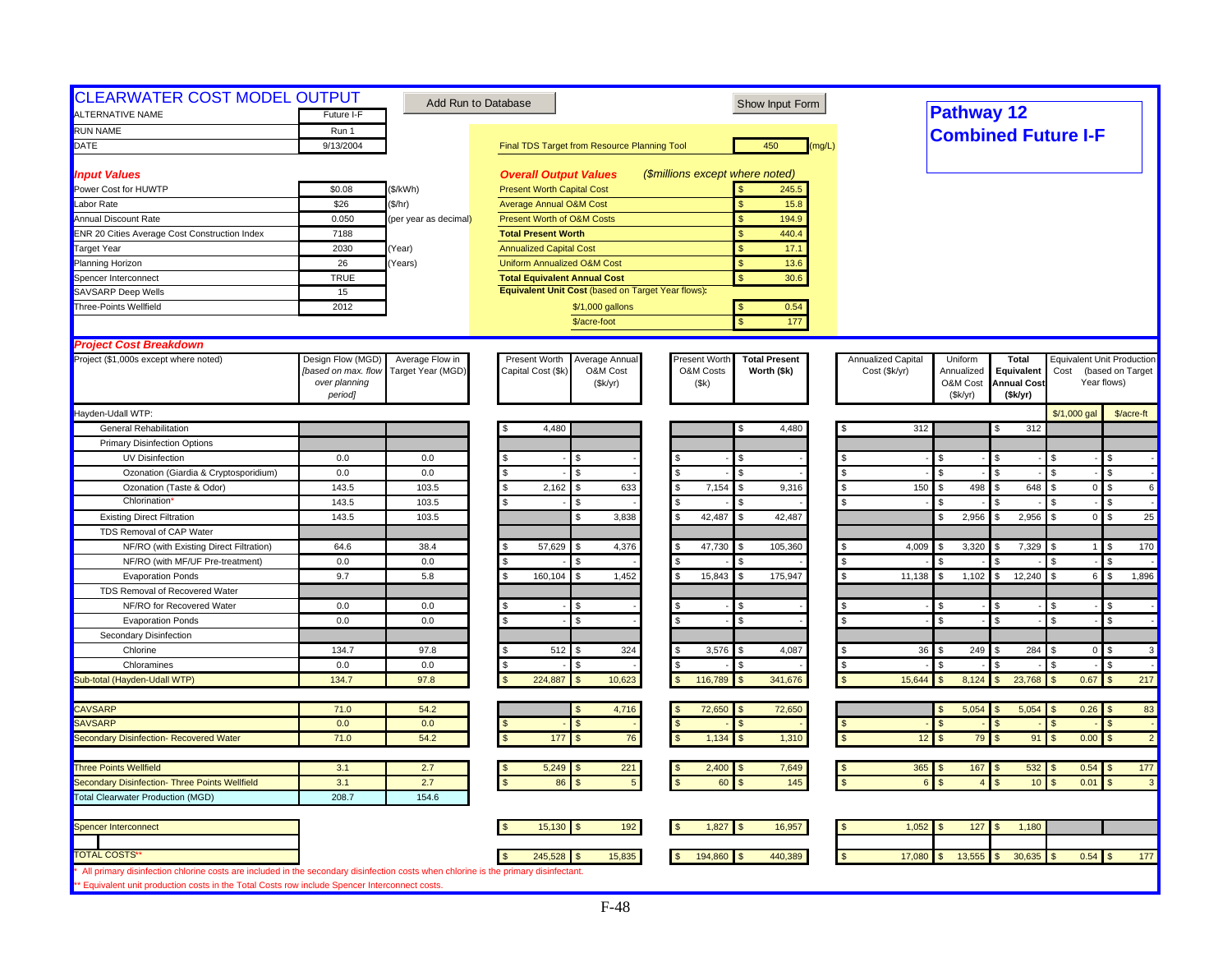![](_page_48_Figure_0.jpeg)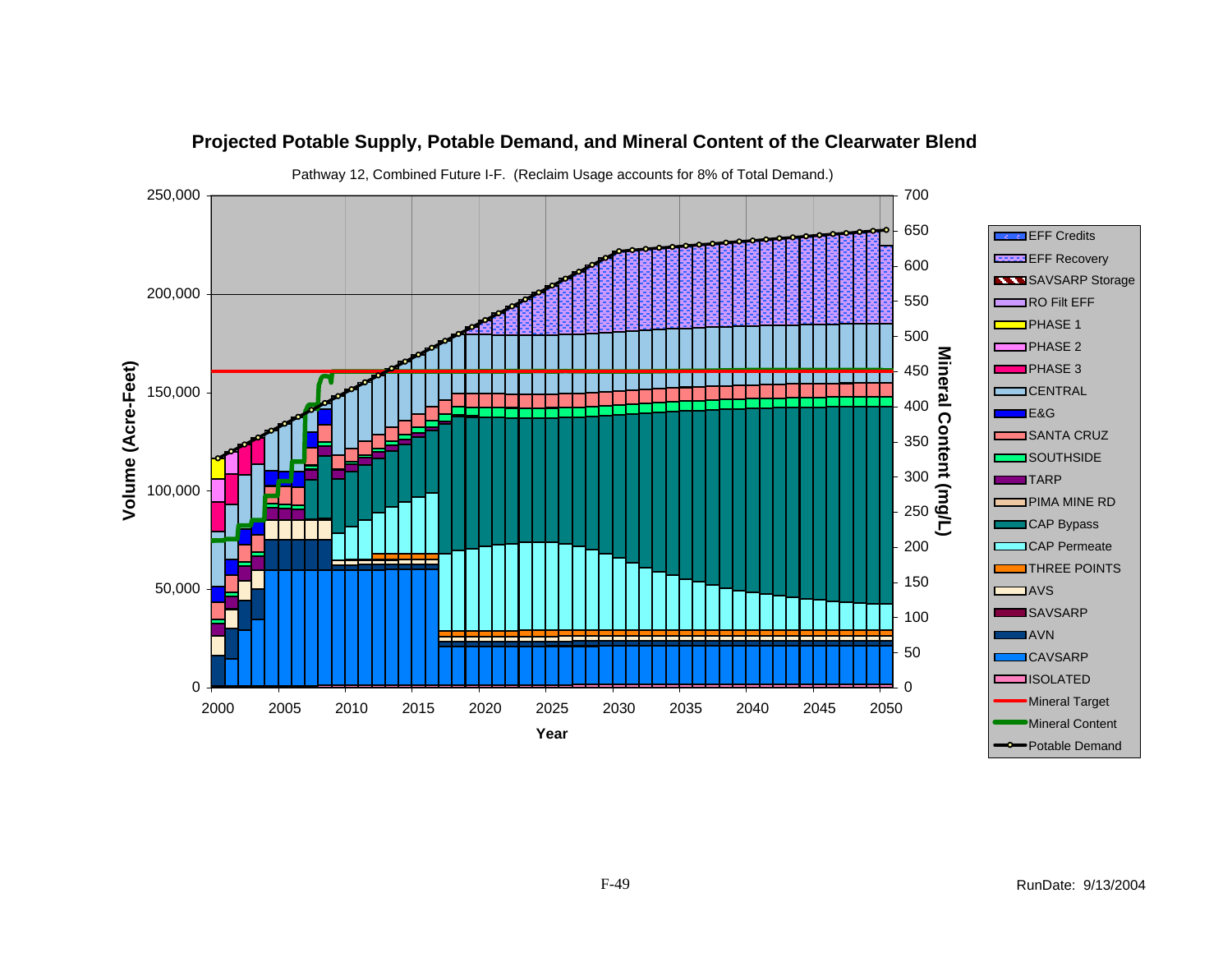| <b>CLEARWATER COST MODEL OUTPUT</b><br>ALTERNATIVE NAME | Future II-F         |                       | Add Run to Database                                |                                 | Show Input Form       |                    | <b>Pathway 12</b>            |                         |                      |                                   |
|---------------------------------------------------------|---------------------|-----------------------|----------------------------------------------------|---------------------------------|-----------------------|--------------------|------------------------------|-------------------------|----------------------|-----------------------------------|
| <b>RUN NAME</b>                                         | Run 1               |                       |                                                    |                                 |                       |                    | <b>Combined Future II-F</b>  |                         |                      |                                   |
| DATE                                                    | 9/13/2004           |                       | Final TDS Target from Resource Planning Tool       |                                 | 650<br>(mq/L)         |                    |                              |                         |                      |                                   |
|                                                         |                     |                       |                                                    |                                 |                       |                    |                              |                         |                      |                                   |
| <b>Input Values</b>                                     |                     |                       | <b>Overall Output Values</b>                       | (\$millions except where noted) |                       |                    |                              |                         |                      |                                   |
| Power Cost for HUWTP                                    | \$0.08              | (\$/kWh)              | <b>Present Worth Capital Cost</b>                  |                                 | 27.8                  |                    |                              |                         |                      |                                   |
| Labor Rate                                              | \$26                | \$/hr)                | <b>Average Annual O&amp;M Cost</b>                 |                                 | 9.6                   |                    |                              |                         |                      |                                   |
| <b>Annual Discount Rate</b>                             | 0.050               | (per year as decimal) | <b>Present Worth of O&amp;M Costs</b>              |                                 | $\mathbf{s}$<br>126.6 |                    |                              |                         |                      |                                   |
| <b>ENR 20 Cities Average Cost Construction Index</b>    | 7188                |                       | <b>Total Present Worth</b>                         |                                 | 154.4<br>\$           |                    |                              |                         |                      |                                   |
| <b>Target Year</b>                                      | 2030                | Year)                 | <b>Annualized Capital Cost</b>                     |                                 | \$<br>1.9             |                    |                              |                         |                      |                                   |
| Planning Horizon                                        | 26                  | Years)                | <b>Uniform Annualized O&amp;M Cost</b>             |                                 | \$<br>8.8             |                    |                              |                         |                      |                                   |
| Spencer Interconnect                                    | <b>TRUE</b>         |                       | <b>Total Equivalent Annual Cost</b>                |                                 | \$<br>10.7            |                    |                              |                         |                      |                                   |
| SAVSARP Deep Wells                                      | 15                  |                       | Equivalent Unit Cost (based on Target Year flows): |                                 |                       |                    |                              |                         |                      |                                   |
| Three-Points Wellfield                                  | 2012                |                       | \$/1,000 gallons                                   |                                 | 0.19                  |                    |                              |                         |                      |                                   |
|                                                         |                     |                       | \$/acre-foot                                       |                                 | 62<br>\$.             |                    |                              |                         |                      |                                   |
|                                                         |                     |                       |                                                    |                                 |                       |                    |                              |                         |                      |                                   |
| <b>Project Cost Breakdown</b>                           |                     |                       |                                                    |                                 |                       |                    |                              |                         |                      |                                   |
| Project (\$1,000s except where noted)                   | Design Flow (MGD)   | Average Flow in       | Present Worth<br>Average Annual                    | <b>Present Worth</b>            | <b>Total Present</b>  | Annualized Capital | Uniform                      | <b>Total</b>            |                      | <b>Equivalent Unit Production</b> |
|                                                         | [based on max. flow | Target Year (MGD)     | Capital Cost (\$k)<br>O&M Cost                     | O&M Costs                       | Worth (\$k)           | Cost (\$k/yr)      | Annualized                   | Equivalent              | Cost                 | (based on Target                  |
|                                                         | over planning       |                       | (\$k/yr)                                           | (Sk)                            |                       |                    | O&M Cost                     | <b>Annual Cost</b>      |                      | Year flows)                       |
|                                                         | period]             |                       |                                                    |                                 |                       |                    | (Sk/yr)                      | (Sk/yr)                 |                      |                                   |
| Hayden-Udall WTP:                                       |                     |                       |                                                    |                                 |                       |                    |                              |                         | \$/1,000 gal         | \$/acre-ft                        |
| General Rehabilitation                                  |                     |                       | 4,480                                              |                                 | 4,480                 | 312                |                              | 312                     |                      |                                   |
| <b>Primary Disinfection Options</b>                     |                     |                       |                                                    |                                 |                       |                    |                              |                         |                      |                                   |
| UV Disinfection                                         | 0.0                 | 0.0                   |                                                    |                                 |                       |                    | -S                           | - \$                    |                      |                                   |
| Ozonation (Giardia & Cryptosporidium)                   | 0.0                 | 0.0                   | \$<br>\$                                           | $\mathfrak{L}$                  |                       | - \$               |                              | $\mathfrak{g}$          | $\mathbf{s}$         | $\mathfrak{L}$                    |
| Ozonation (Taste & Odor)                                | 143.1               | 103.5                 | S.<br>2,162<br>620<br>\$.                          | 6,955                           | S.<br>9,116           | 150<br>- \$        | 484                          | 634<br>- \$             | $\overline{0}$       | 5<br>\$                           |
| Chlorination                                            | 143.1               | 103.5                 | \$<br>S.                                           |                                 |                       |                    |                              |                         |                      | $\mathfrak{s}$                    |
| <b>Existing Direct Filtration</b>                       | 143.1               | 103.5                 | 3,748<br>S                                         | 41,176                          | 41,176                |                    | 2,864<br>\$                  | 2,864<br>$\mathfrak{s}$ | $\overline{0}$       | 25<br>$\mathbf{s}$                |
| TDS Removal of CAP Water                                |                     |                       |                                                    |                                 |                       |                    |                              |                         |                      |                                   |
| NF/RO (with Existing Direct Filtration)                 | 0.0                 | 0.0                   |                                                    |                                 |                       |                    |                              |                         |                      |                                   |
| NF/RO (with MF/UF Pre-treatment)                        | 0.0                 | 0.0                   | \$.<br>\$.                                         |                                 | £.                    |                    | -S                           | - \$                    |                      | $\mathfrak{L}$                    |
| <b>Evaporation Ponds</b>                                | 0.0                 | 0.0                   | \$<br>\$.                                          |                                 | \$                    |                    | $\mathbf{s}$                 | <b>S</b>                | $\mathbf{s}$         | $\mathfrak{s}$                    |
| TDS Removal of Recovered Water                          |                     |                       |                                                    |                                 |                       |                    |                              |                         |                      |                                   |
| NF/RO for Recovered Water                               | 0.0                 | 0.0                   | S                                                  |                                 |                       |                    |                              | - \$                    |                      |                                   |
| <b>Evaporation Ponds</b>                                | 0.0                 | 0.0                   | S<br>\$                                            |                                 |                       |                    | $\mathbf{s}$                 | <b>S</b>                | $\mathbf{s}$         | $\mathfrak{s}$                    |
| Secondary Disinfection                                  |                     |                       |                                                    |                                 |                       |                    |                              |                         |                      |                                   |
| Chlorine                                                | 143.1               | 103.5                 | \$<br>526<br>337                                   | 3,696                           | 4,222                 |                    | 257<br>37                    | 294                     | $\mathbf 0$          | $\overline{\mathbf{3}}$           |
| Chloramines                                             | 0.0                 | 0.0                   | S                                                  |                                 |                       | <b>S</b>           |                              |                         | -S                   |                                   |
| Sub-total (Hayden-Udall WTP)                            | 143.1               | 103.5                 | 7,168<br>4,705                                     | 51,826                          | 58,995                | 499                | 3,605                        | 4,104                   | 0.11                 | 35                                |
|                                                         |                     |                       |                                                    |                                 |                       |                    |                              |                         |                      |                                   |
|                                                         |                     |                       |                                                    |                                 |                       |                    |                              |                         |                      |                                   |
| <b>CAVSARP</b>                                          | 62.9                | 48.4                  | 4,408                                              | 69,450                          | 69,450                |                    | 4,831<br>$\hat{\mathcal{L}}$ | 4,831<br>l \$           | 0.27                 | 89<br><b>SP</b>                   |
| <b>SAVSARP</b>                                          | 0.0                 | 0.0                   | $\mathbf{s}$<br>$\mathfrak{L}$                     |                                 | $\mathfrak{s}$        |                    |                              | $\mathfrak{s}$          | $\mathbf{s}$         | $\mathfrak{s}$                    |
| Secondary Disinfection- Recovered Water                 | 62.9                | 48.4                  | 149<br>$72\,$<br>$\mathfrak{s}$                    | 1,085                           | 1,234<br>$\mathbf{s}$ |                    | 75<br>10 <sup>1</sup>        | 86<br><b>S</b>          | 0.00<br>$\mathbf{s}$ | $\mathfrak{s}$<br>$\vert$ 2       |
|                                                         |                     |                       |                                                    |                                 |                       |                    |                              |                         |                      |                                   |
| <b>Three Points Wellfield</b>                           | 3.1                 | 2.7                   | 5,249<br>221                                       | 2,400                           | 7,649                 |                    | $365$ \$<br>167              | 532<br>۱\$              | 0.54                 | 177                               |
| Secondary Disinfection- Three Points Wellfield          | 3.1                 | 2.7                   | $\hat{\mathbf{s}}$<br>86<br>$5\overline{5}$        | 60                              | 145                   | $\mathbf{\hat{S}}$ | $\overline{A}$               | 10 <sup>1</sup>         | 0.01                 | $\mathbf{3}$                      |
| <b>Total Clearwater Production (MGD)</b>                | 209.2               | 154.6                 |                                                    |                                 |                       |                    |                              |                         |                      |                                   |
|                                                         |                     |                       |                                                    |                                 |                       |                    |                              |                         |                      |                                   |
| Spencer Interconnect                                    |                     |                       | 15,130<br>192                                      | 1,827                           | 16,957                | 1,052              | 127<br>-\$                   | 1,180<br>$\sqrt{3}$     |                      |                                   |
|                                                         |                     |                       |                                                    |                                 |                       |                    |                              |                         |                      |                                   |
| <b>TOTAL COSTS</b>                                      |                     |                       | 9,603<br>27,781                                    | 126,649                         | 154,430               | 1,933              | 8,810                        | 10,743                  | 0.19                 | 62                                |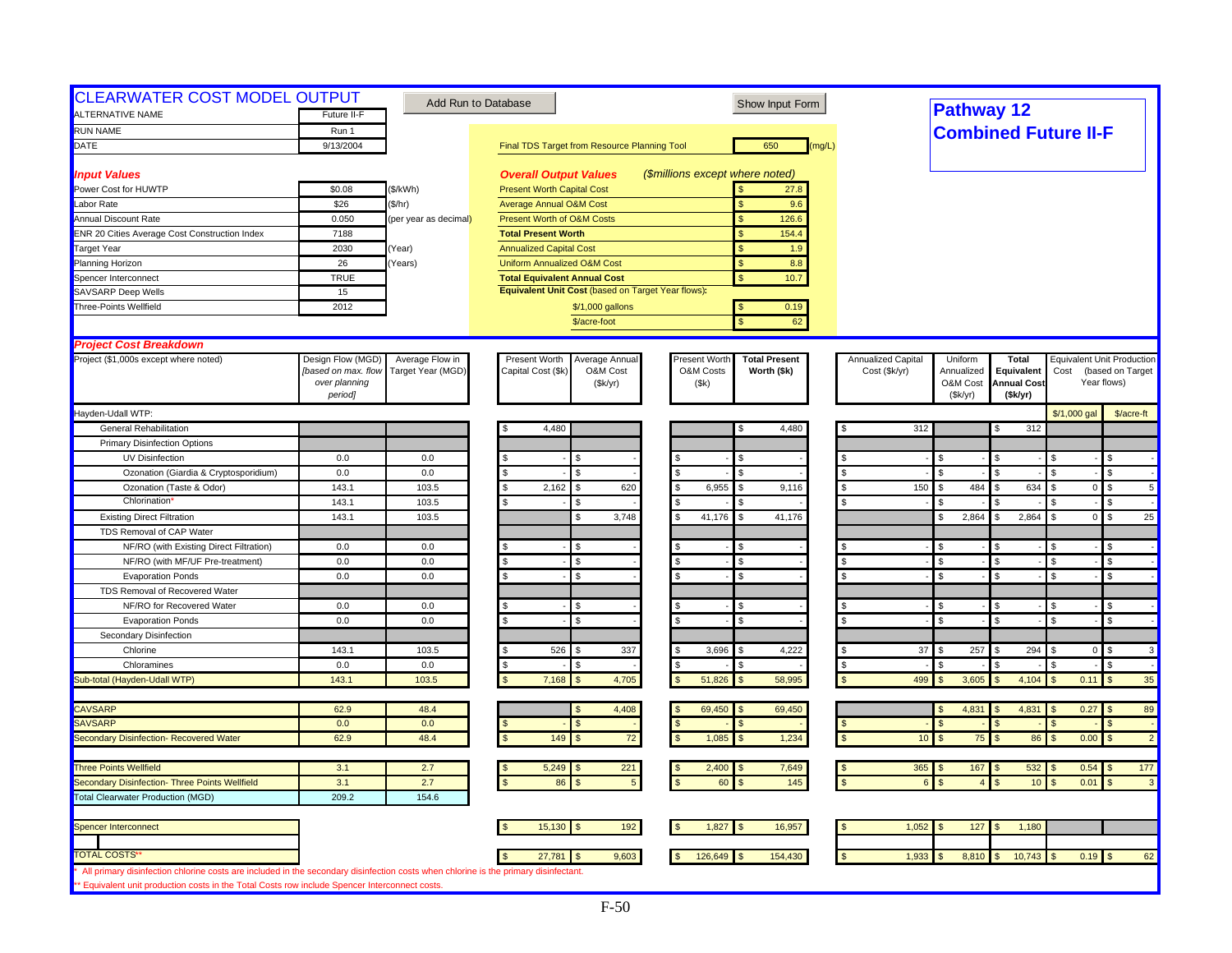![](_page_50_Figure_0.jpeg)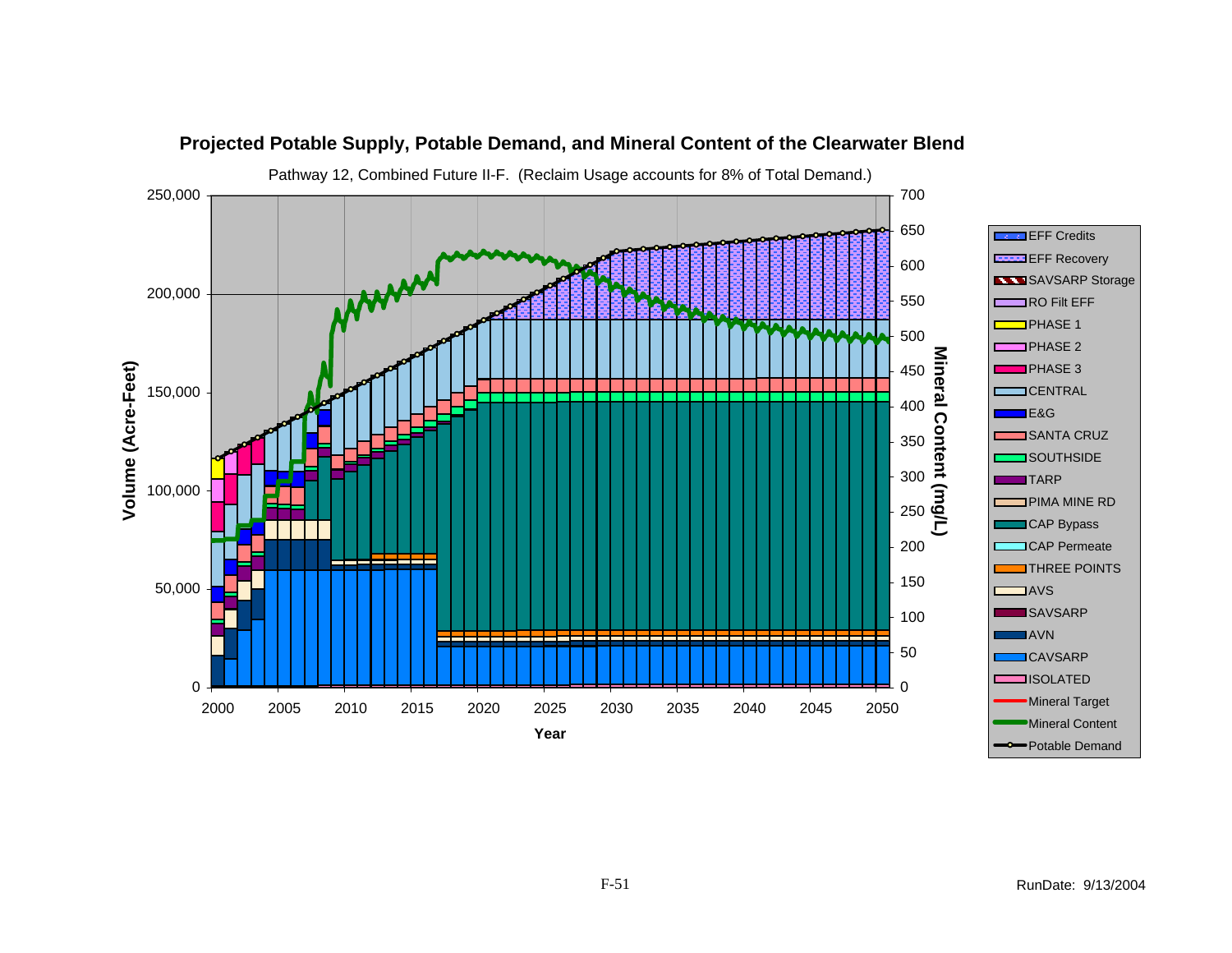| <b>CLEARWATER COST MODEL OUTPUT</b><br><b>ALTERNATIVE NAME</b>                                                                                                                                                                       | Future I-G          | Add Run to Database   |                                                    | Show Input Form                       |                           | <b>Pathway 13</b>       |                    |                            |                                   |
|--------------------------------------------------------------------------------------------------------------------------------------------------------------------------------------------------------------------------------------|---------------------|-----------------------|----------------------------------------------------|---------------------------------------|---------------------------|-------------------------|--------------------|----------------------------|-----------------------------------|
| <b>RUN NAME</b>                                                                                                                                                                                                                      |                     |                       |                                                    |                                       |                           |                         |                    |                            |                                   |
| DATE                                                                                                                                                                                                                                 | Run 1<br>9/13/2004  |                       |                                                    | 450                                   |                           |                         |                    | <b>Combined Future I-G</b> |                                   |
|                                                                                                                                                                                                                                      |                     |                       | Final TDS Target from Resource Planning Tool       | (mg/L)                                |                           |                         |                    |                            |                                   |
| <b>Input Values</b>                                                                                                                                                                                                                  |                     |                       | <b>Overall Output Values</b>                       | (\$millions except where noted)       |                           |                         |                    |                            |                                   |
| Power Cost for HUWTP                                                                                                                                                                                                                 | \$0.08              | (\$/kWh)              | <b>Present Worth Capital Cost</b>                  | 209.4                                 |                           |                         |                    |                            |                                   |
| Labor Rate                                                                                                                                                                                                                           | \$26                | (\$/hr)               | <b>Average Annual O&amp;M Cost</b>                 | 14.2<br>\$                            |                           |                         |                    |                            |                                   |
| <b>Annual Discount Rate</b>                                                                                                                                                                                                          | 0.050               | (per year as decimal) | Present Worth of O&M Costs                         | 183.9<br>$\mathbf{s}$                 |                           |                         |                    |                            |                                   |
| ENR 20 Cities Average Cost Construction Index                                                                                                                                                                                        | 7188                |                       | <b>Total Present Worth</b>                         | 393.2                                 |                           |                         |                    |                            |                                   |
| Target Year                                                                                                                                                                                                                          | 2030                | Year)                 | <b>Annualized Capital Cost</b>                     | <sub>\$</sub><br>14.6                 |                           |                         |                    |                            |                                   |
| Planning Horizon                                                                                                                                                                                                                     | 26                  | Years)                | Uniform Annualized O&M Cost                        | $\mathsf{s}$<br>12.8                  |                           |                         |                    |                            |                                   |
| Spencer Interconnect                                                                                                                                                                                                                 | <b>TRUE</b>         |                       | <b>Total Equivalent Annual Cost</b>                | 27.4<br>$\mathbf{s}$                  |                           |                         |                    |                            |                                   |
| <b>SAVSARP Deep Wells</b>                                                                                                                                                                                                            | 15                  |                       | Equivalent Unit Cost (based on Target Year flows): |                                       |                           |                         |                    |                            |                                   |
| Three-Points Wellfield                                                                                                                                                                                                               | 2012                |                       | \$/1,000 gallons                                   | 0.62                                  |                           |                         |                    |                            |                                   |
|                                                                                                                                                                                                                                      |                     |                       | \$/acre-foot                                       | 202<br>$\mathbf{\hat{S}}$             |                           |                         |                    |                            |                                   |
| <b>Project Cost Breakdown</b>                                                                                                                                                                                                        |                     |                       |                                                    |                                       |                           |                         |                    |                            |                                   |
| Project (\$1,000s except where noted)                                                                                                                                                                                                | Design Flow (MGD)   | Average Flow in       | Present Worth<br>Average Annual                    | Present Worth<br><b>Total Present</b> | <b>Annualized Capital</b> | Uniform                 | Total              |                            | <b>Equivalent Unit Production</b> |
|                                                                                                                                                                                                                                      | [based on max. flow | Target Year (MGD)     | Capital Cost (\$k)<br>O&M Cost                     | O&M Costs<br>Worth (\$k)              | Cost (\$k/yr)             | Annualized              | Equivalent         | Cost                       | (based on Target                  |
|                                                                                                                                                                                                                                      | over planning       |                       | (\$k/yr)                                           | (\$k)                                 |                           | O&M Cost                | <b>Annual Cost</b> |                            | Year flows)                       |
|                                                                                                                                                                                                                                      | period]             |                       |                                                    |                                       |                           | (Sk/yr)                 | (\$k/yr)           |                            |                                   |
| Hayden-Udall WTP:                                                                                                                                                                                                                    |                     |                       |                                                    |                                       |                           |                         |                    | \$/1,000 gal               | \$/acre-ft                        |
| <b>General Rehabilitation</b>                                                                                                                                                                                                        |                     |                       | 4,480                                              | 4,480                                 | 312                       |                         | 312                |                            |                                   |
| <b>Primary Disinfection Options</b>                                                                                                                                                                                                  |                     |                       |                                                    |                                       |                           |                         |                    |                            |                                   |
| UV Disinfection                                                                                                                                                                                                                      | 0.0                 | 0.0                   |                                                    | ¢                                     |                           |                         |                    |                            | \$                                |
| Ozonation (Giardia & Cryptosporidium)                                                                                                                                                                                                | 0.0                 | 0.0                   | \$<br>\$.                                          | l \$                                  |                           | \$                      |                    |                            | \$                                |
| Ozonation (Taste & Odor)                                                                                                                                                                                                             | 102.0               | 67.8                  | 2,162<br>498<br>\$.<br>\$                          | 5,876<br>8,038<br>$\mathbf{S}$        | \$<br>150                 | 409<br>\$               | 559                | $\overline{0}$             | $\overline{7}$<br>$\mathfrak{L}$  |
| Chlorination                                                                                                                                                                                                                         | 102.0               | 67.8                  |                                                    |                                       |                           |                         |                    |                            | $\mathfrak{s}$                    |
| <b>Existing Direct Filtration</b>                                                                                                                                                                                                    | 102.0               | 67.8                  | 2.854                                              | 33,184<br>33,184<br>$\mathcal{F}$     |                           | 2,308<br>\$             | 2,308              | $\overline{0}$             | 30<br>\$                          |
| TDS Removal of CAP Water                                                                                                                                                                                                             |                     |                       |                                                    |                                       |                           |                         |                    |                            |                                   |
| NF/RO (with Existing Direct Filtration)                                                                                                                                                                                              | 53.7                | 15.1                  | 48,696<br>3,300                                    | 38,562<br>87,257                      | 3,387                     | 2,683<br>\$             | 6,070              |                            | 359                               |
| NF/RO (with MF/UF Pre-treatment)                                                                                                                                                                                                     | 0.0                 | $0.0\,$               | \$                                                 |                                       | \$                        |                         |                    |                            |                                   |
| <b>Evaporation Ponds</b>                                                                                                                                                                                                             | 8.1                 | 2.3                   | 132,990<br>1,095                                   | 12,798<br>145,788                     | 9,251                     | 890                     | 10,142             | 12                         | 3,995<br>£.                       |
| TDS Removal of Recovered Water                                                                                                                                                                                                       |                     |                       |                                                    |                                       |                           |                         |                    |                            |                                   |
| NF/RO for Recovered Water                                                                                                                                                                                                            | 0.0                 | 0.0                   |                                                    |                                       |                           | \$                      |                    |                            | \$                                |
| <b>Evaporation Ponds</b>                                                                                                                                                                                                             | 0.0                 | 0.0                   | \$.                                                | $\mathbf{s}$                          |                           | $\mathfrak{L}$          | $\mathcal{F}$      |                            | \$                                |
| Secondary Disinfection                                                                                                                                                                                                               |                     |                       |                                                    |                                       |                           |                         |                    |                            |                                   |
| Chlorine                                                                                                                                                                                                                             | 95.5                | 65.6                  | 428<br>238                                         | 2,765<br>3,193                        | 30                        | 192                     | 222                | $\overline{0}$             | \$<br>3                           |
| Chloramines                                                                                                                                                                                                                          | 0.0                 | 0.0                   |                                                    |                                       | \$                        |                         |                    |                            | $\mathfrak{s}$                    |
| Sub-total (Hayden-Udall WTP)                                                                                                                                                                                                         | 95.5                | 65.6                  | 188,756<br>7,986                                   | 93,185<br>281.941<br>$\mathcal{F}$    | 13,131                    | 6,482<br>$\mathfrak{L}$ | 19,613             | 0.82                       | 267<br>$\sqrt{3}$                 |
| <b>CAVSARP</b>                                                                                                                                                                                                                       | 61.2                | 52.5                  | 5,696                                              | 84,906<br>84,906                      |                           | 5,906                   | 5,906              | 0.31                       | 100<br><b>1.S</b>                 |
| SAVSARP                                                                                                                                                                                                                              | 0.0                 | 0.0                   |                                                    |                                       |                           |                         |                    |                            |                                   |
| Secondary Disinfection- Recovered Water                                                                                                                                                                                              | 61.2                | 52.5                  | 92<br>143                                          | 1,319<br>1,462<br>$\mathbf{s}$        | 10 <sup>°</sup>           | 92                      | 102                | 0.01                       | $\overline{2}$                    |
|                                                                                                                                                                                                                                      |                     |                       |                                                    |                                       |                           |                         |                    |                            |                                   |
| <b>Three Points Wellfield</b>                                                                                                                                                                                                        | 4.5                 | 2.7                   | 5,249<br>239                                       | 2,570<br>7,820                        |                           | $365$ \$<br>179         | 544                | 0.56                       | 181<br>$\sqrt{3}$                 |
| Secondary Disinfection- Three Points Wellfield                                                                                                                                                                                       | 4.5                 | 2.7                   | 89<br>$6\overline{6}$                              | 151<br>62                             | $\epsilon$                | $\overline{A}$          | 11                 | 0.01                       | $\mathfrak{L}$<br>$\overline{4}$  |
| <b>Total Clearwater Production (MGD)</b>                                                                                                                                                                                             | 161.2               | 120.7                 |                                                    |                                       |                           |                         |                    |                            |                                   |
| Spencer Interconnect                                                                                                                                                                                                                 |                     |                       | 15,130<br>192                                      | 1,827<br>16,957                       | 1,052                     | 127                     | 1,180              |                            |                                   |
|                                                                                                                                                                                                                                      |                     |                       |                                                    |                                       |                           |                         |                    |                            |                                   |
| <b>TOTAL COSTS</b>                                                                                                                                                                                                                   |                     |                       | 209,366<br>14,210                                  | 183,871<br>393,237<br>\$              | 14,564                    | 12,791                  | 27,355             | $0.62$ \$                  | 202                               |
| All primary disinfection chlorine costs are included in the secondary disinfection costs when chlorine is the primary disinfectant.<br>** Equivalent unit production costs in the Total Costs row include Spencer Interconnect costs |                     |                       |                                                    |                                       |                           |                         |                    |                            |                                   |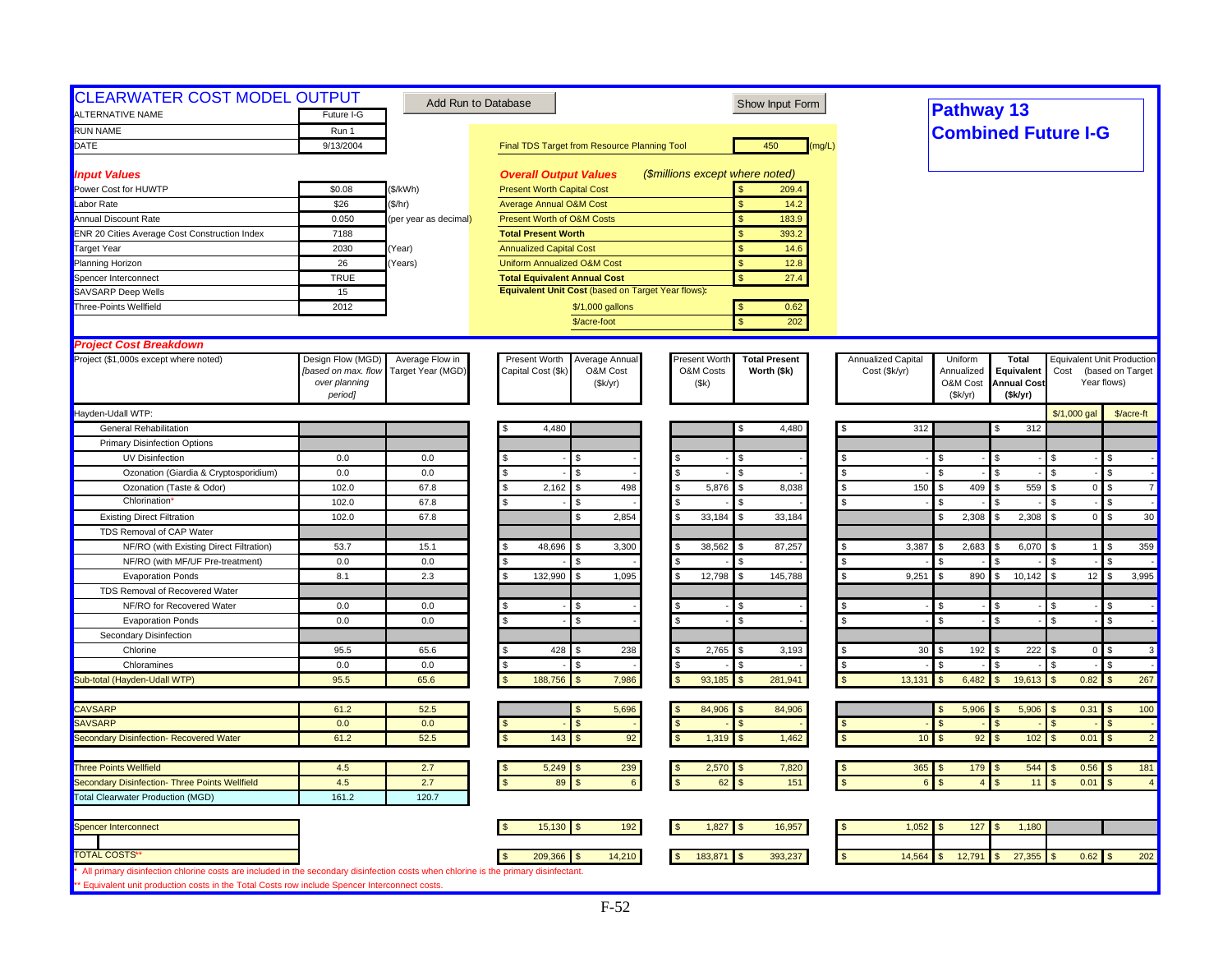![](_page_52_Figure_0.jpeg)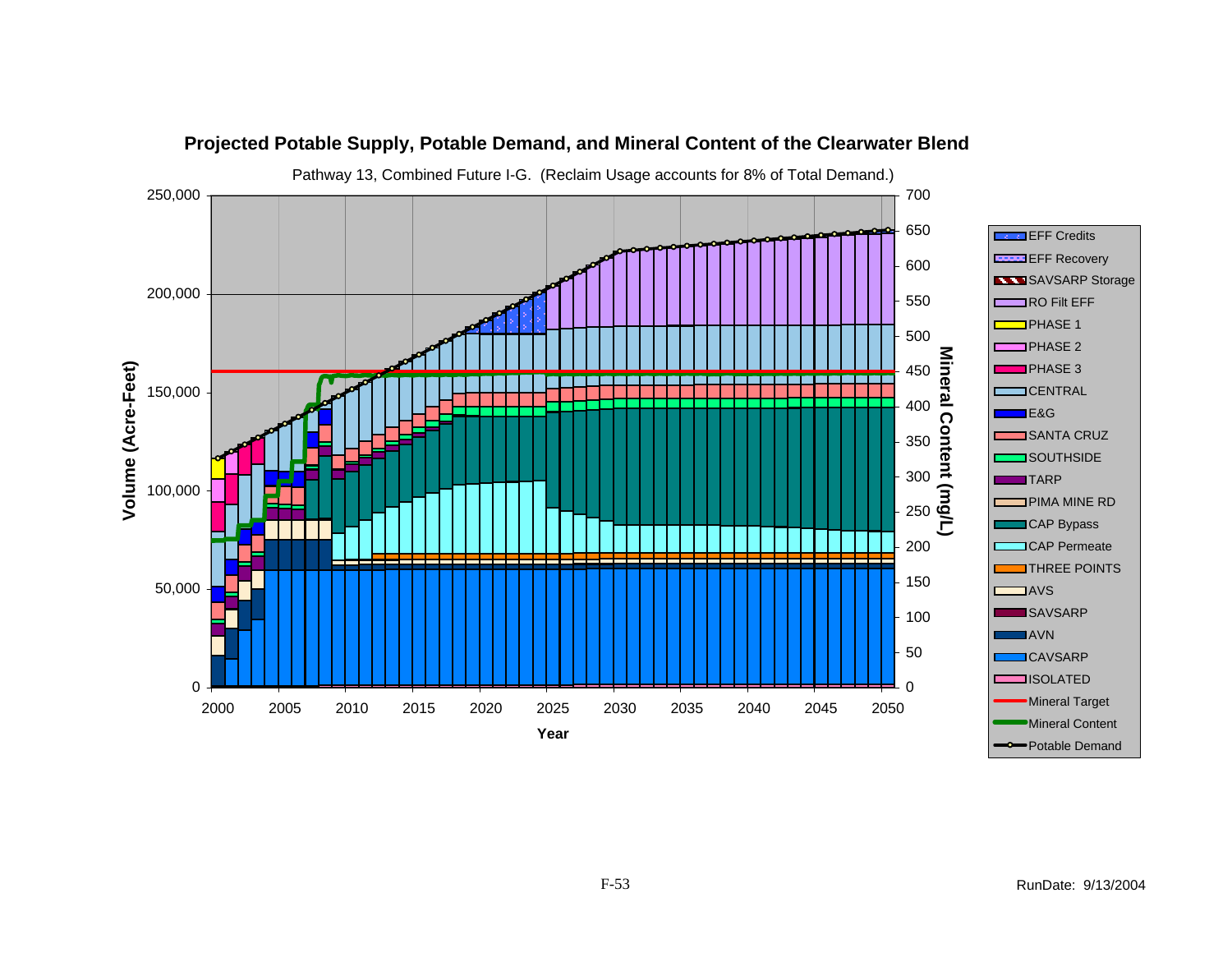| <b>CLEARWATER COST MODEL OUTPUT</b><br>ALTERNATIVE NAME                                                                                                                                                                              | Future II-G                                                          | Add Run to Database                  |                                                                               | Show Input Form                                                            |                                     | <b>Pathway 13</b>                            |                                                              |                             |                                                                      |
|--------------------------------------------------------------------------------------------------------------------------------------------------------------------------------------------------------------------------------------|----------------------------------------------------------------------|--------------------------------------|-------------------------------------------------------------------------------|----------------------------------------------------------------------------|-------------------------------------|----------------------------------------------|--------------------------------------------------------------|-----------------------------|----------------------------------------------------------------------|
| RUN NAME                                                                                                                                                                                                                             | Run 1                                                                |                                      |                                                                               |                                                                            |                                     |                                              |                                                              | <b>Combined Future II-G</b> |                                                                      |
| DATE                                                                                                                                                                                                                                 | 9/13/2004                                                            |                                      | Final TDS Target from Resource Planning Tool                                  | 650<br>(mg/L)                                                              |                                     |                                              |                                                              |                             |                                                                      |
|                                                                                                                                                                                                                                      |                                                                      |                                      |                                                                               |                                                                            |                                     |                                              |                                                              |                             |                                                                      |
| <b>Input Values</b>                                                                                                                                                                                                                  |                                                                      |                                      | <b>Overall Output Values</b>                                                  | (\$millions except where noted)                                            |                                     |                                              |                                                              |                             |                                                                      |
| Power Cost for HUWTP                                                                                                                                                                                                                 | \$0.08                                                               | (\$/kWh)                             | <b>Present Worth Capital Cost</b>                                             | 27.7                                                                       |                                     |                                              |                                                              |                             |                                                                      |
| Labor Rate                                                                                                                                                                                                                           | \$26                                                                 | (\$/hr)                              | <b>Average Annual O&amp;M Cost</b>                                            | 9.7<br><b>S</b>                                                            |                                     |                                              |                                                              |                             |                                                                      |
| Annual Discount Rate                                                                                                                                                                                                                 | 0.050                                                                | (per year as decimal)                | Present Worth of O&M Costs                                                    | $\mathbf{s}$<br>131.1                                                      |                                     |                                              |                                                              |                             |                                                                      |
| ENR 20 Cities Average Cost Construction Index                                                                                                                                                                                        | 7188                                                                 |                                      | <b>Total Present Worth</b>                                                    | 158.8                                                                      |                                     |                                              |                                                              |                             |                                                                      |
| <b>Target Year</b>                                                                                                                                                                                                                   | 2030                                                                 | Year)                                | <b>Annualized Capital Cost</b>                                                | S<br>1.9                                                                   |                                     |                                              |                                                              |                             |                                                                      |
| Planning Horizon                                                                                                                                                                                                                     | 26                                                                   | Years)                               | <b>Uniform Annualized O&amp;M Cost</b>                                        | $\mathbf{s}$<br>9.1                                                        |                                     |                                              |                                                              |                             |                                                                      |
| Spencer Interconnect                                                                                                                                                                                                                 | <b>TRUE</b>                                                          |                                      | <b>Total Equivalent Annual Cost</b>                                           | $\mathbf{s}$<br>11.0                                                       |                                     |                                              |                                                              |                             |                                                                      |
| <b>SAVSARP Deep Wells</b>                                                                                                                                                                                                            | 15                                                                   |                                      | Equivalent Unit Cost (based on Target Year flows):                            |                                                                            |                                     |                                              |                                                              |                             |                                                                      |
| Three-Points Wellfield                                                                                                                                                                                                               | 2012                                                                 |                                      | \$/1,000 gallons<br>\$/acre-foot                                              | 0.25<br>$\sqrt{3}$<br>80<br><b>S</b>                                       |                                     |                                              |                                                              |                             |                                                                      |
|                                                                                                                                                                                                                                      |                                                                      |                                      |                                                                               |                                                                            |                                     |                                              |                                                              |                             |                                                                      |
| <b>Project Cost Breakdown</b>                                                                                                                                                                                                        |                                                                      |                                      |                                                                               |                                                                            |                                     |                                              |                                                              |                             |                                                                      |
| Project (\$1,000s except where noted)                                                                                                                                                                                                | Design Flow (MGD)<br>fbased on max. flow<br>over planning<br>period] | Average Flow in<br>Target Year (MGD) | Present Worth<br>Average Annual<br>Capital Cost (\$k)<br>O&M Cost<br>(\$k/yr) | <b>Total Present</b><br>Present Worth<br>O&M Costs<br>Worth (\$k)<br>(\$k) | Annualized Capital<br>Cost (\$k/yr) | Uniform<br>Annualized<br>O&M Cost<br>(Sk/yr) | <b>Total</b><br>Equivalent<br><b>Annual Cost</b><br>(\$k/yr) | Cost                        | <b>Equivalent Unit Production</b><br>(based on Target<br>Year flows) |
| Hayden-Udall WTP:                                                                                                                                                                                                                    |                                                                      |                                      |                                                                               |                                                                            |                                     |                                              |                                                              | \$/1,000 gal                | \$/acre-ft                                                           |
| <b>General Rehabilitation</b>                                                                                                                                                                                                        |                                                                      |                                      | 4,480                                                                         | 4,480                                                                      | 312                                 |                                              | 312                                                          |                             |                                                                      |
| <b>Primary Disinfection Options</b>                                                                                                                                                                                                  |                                                                      |                                      |                                                                               |                                                                            |                                     |                                              |                                                              |                             |                                                                      |
| <b>UV Disinfection</b>                                                                                                                                                                                                               | 0.0                                                                  | 0.0                                  |                                                                               |                                                                            |                                     | \$                                           |                                                              |                             | \$.                                                                  |
| Ozonation (Giardia & Cryptosporidium)                                                                                                                                                                                                | 0.0                                                                  | 0.0                                  |                                                                               | $\mathcal{S}$                                                              |                                     |                                              |                                                              |                             | \$.                                                                  |
| Ozonation (Taste & Odor)                                                                                                                                                                                                             | 101.4                                                                | 67.8                                 | 2,162<br>485<br>\$.<br>\$.                                                    | 5,687<br>7,848<br>l \$                                                     | 150<br>$\mathfrak{L}$               | 396<br>\$                                    | 546                                                          | $\overline{0}$              | $\mathfrak{L}$<br>$\overline{7}$                                     |
| Chlorination                                                                                                                                                                                                                         | 101.4                                                                | 67.8                                 |                                                                               |                                                                            |                                     |                                              |                                                              |                             | \$                                                                   |
| <b>Existing Direct Filtration</b>                                                                                                                                                                                                    | 101.4                                                                | 67.8                                 | 2,769<br>\$.                                                                  | 31,936<br>31,936<br>$\mathbf{S}$                                           |                                     | 2,222<br>\$                                  | 2,222                                                        | $\overline{0}$              | 29<br>\$                                                             |
| TDS Removal of CAP Water                                                                                                                                                                                                             |                                                                      |                                      |                                                                               |                                                                            |                                     |                                              |                                                              |                             |                                                                      |
| NF/RO (with Existing Direct Filtration)                                                                                                                                                                                              | 0.0                                                                  | 0.0                                  |                                                                               | $\mathbf{s}$                                                               |                                     |                                              |                                                              |                             |                                                                      |
| NF/RO (with MF/UF Pre-treatment)                                                                                                                                                                                                     | 0.0                                                                  | 0.0                                  | s.<br>\$                                                                      | <b>S</b>                                                                   | <b>S</b>                            | \$                                           |                                                              |                             | $\mathfrak{L}$                                                       |
| <b>Evaporation Ponds</b>                                                                                                                                                                                                             | 0.0                                                                  | 0.0                                  | \$<br>s.                                                                      | <b>S</b>                                                                   |                                     | \$                                           |                                                              | \$.                         | \$.                                                                  |
| TDS Removal of Recovered Water                                                                                                                                                                                                       |                                                                      |                                      |                                                                               |                                                                            |                                     |                                              |                                                              |                             |                                                                      |
| NF/RO for Recovered Water                                                                                                                                                                                                            | 0.0                                                                  | 0.0                                  |                                                                               | S.                                                                         |                                     | \$                                           |                                                              |                             | <b>S</b>                                                             |
| <b>Evaporation Ponds</b>                                                                                                                                                                                                             | 0.0                                                                  | 0.0                                  | \$                                                                            | $\mathbf{s}$                                                               |                                     | $\mathbf{\hat{s}}$                           | $\mathbf{s}$                                                 | £.                          | $\mathbf{\$}$                                                        |
| Secondary Disinfection                                                                                                                                                                                                               |                                                                      |                                      |                                                                               |                                                                            |                                     |                                              |                                                              |                             |                                                                      |
| Chlorine                                                                                                                                                                                                                             | 101.4                                                                | 67.8                                 | 442<br>247                                                                    | 2,845<br>3,288                                                             | 31                                  | 198                                          | 229                                                          | 0                           | 3<br>\$                                                              |
| Chloramines                                                                                                                                                                                                                          | 0.0                                                                  | 0.0                                  | S                                                                             |                                                                            | \$                                  |                                              |                                                              |                             | \$                                                                   |
| Sub-total (Hayden-Udall WTP)                                                                                                                                                                                                         | 101.4                                                                | 67.8                                 | 7,084<br>3,502                                                                | 40,468<br>47,553<br>$\mathcal{S}$                                          | 493                                 | 2,815<br>\$.                                 | 3,308                                                        | 0.13                        | $\mathfrak{s}$<br>44                                                 |
|                                                                                                                                                                                                                                      |                                                                      |                                      |                                                                               |                                                                            |                                     |                                              |                                                              |                             |                                                                      |
| <b>CAVSARP</b>                                                                                                                                                                                                                       | 61.2                                                                 | 52.5                                 | 5,696                                                                         | 84,906<br>84,906                                                           |                                     | 5,906<br>\$.                                 | 5,906                                                        | 0.31                        | 100<br>$\sqrt{3}$                                                    |
| SAVSARP                                                                                                                                                                                                                              | 0.0                                                                  | 0.0                                  |                                                                               |                                                                            |                                     |                                              |                                                              |                             | $\mathfrak{F}$                                                       |
| Secondary Disinfection- Recovered Water                                                                                                                                                                                              | 61.2                                                                 | 52.5                                 | 92<br>143                                                                     | 1,319<br>1,462<br>$\mathbf{s}$                                             | 10                                  | 92                                           | 102                                                          | 0.01                        | $\overline{2}$                                                       |
| <b>Three Points Wellfield</b>                                                                                                                                                                                                        | 4.1                                                                  | 2.7                                  | 5,249<br>230                                                                  | 2,484<br>7,734<br>$\mathbf{s}$                                             | $365$ \$                            | 173                                          | 538                                                          | 0.55                        | 179<br>\$                                                            |
| Secondary Disinfection- Three Points Wellfield                                                                                                                                                                                       | 4.1                                                                  | 2.7                                  | 88<br>$6\phantom{1}$                                                          | 149<br>61                                                                  | $\epsilon$                          | $\overline{A}$                               | 10                                                           | 0.01                        | $\mathfrak{L}$<br>$\mathbf{3}$                                       |
| <b>Total Clearwater Production (MGD)</b>                                                                                                                                                                                             | 166.7                                                                | 123.0                                |                                                                               |                                                                            |                                     |                                              |                                                              |                             |                                                                      |
| Spencer Interconnect                                                                                                                                                                                                                 |                                                                      |                                      | 15,130<br>192                                                                 | 16,957<br>1,827                                                            | 1,052                               | 127                                          | 1,180                                                        |                             |                                                                      |
|                                                                                                                                                                                                                                      |                                                                      |                                      |                                                                               |                                                                            |                                     |                                              |                                                              |                             |                                                                      |
| <b>TOTAL COSTS</b>                                                                                                                                                                                                                   |                                                                      |                                      | 27,694<br>9,717                                                               | 131,066<br>158,761<br>\$                                                   | 1,927                               | 9,118                                        | 11,044                                                       | $0.25$ \$                   | 80                                                                   |
| All primary disinfection chlorine costs are included in the secondary disinfection costs when chlorine is the primary disinfectant.<br>** Equivalent unit production costs in the Total Costs row include Spencer Interconnect costs |                                                                      |                                      |                                                                               |                                                                            |                                     |                                              |                                                              |                             |                                                                      |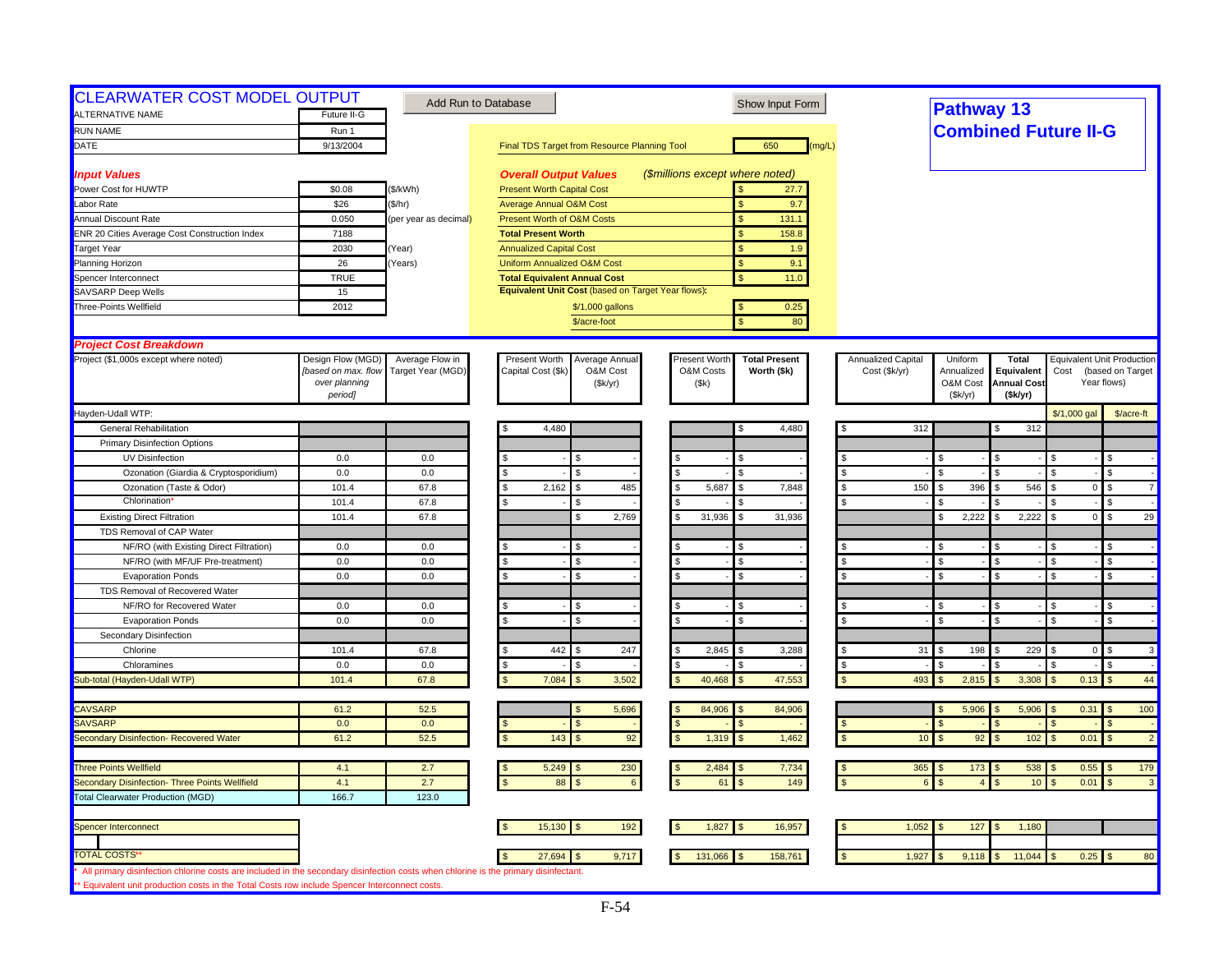![](_page_54_Figure_0.jpeg)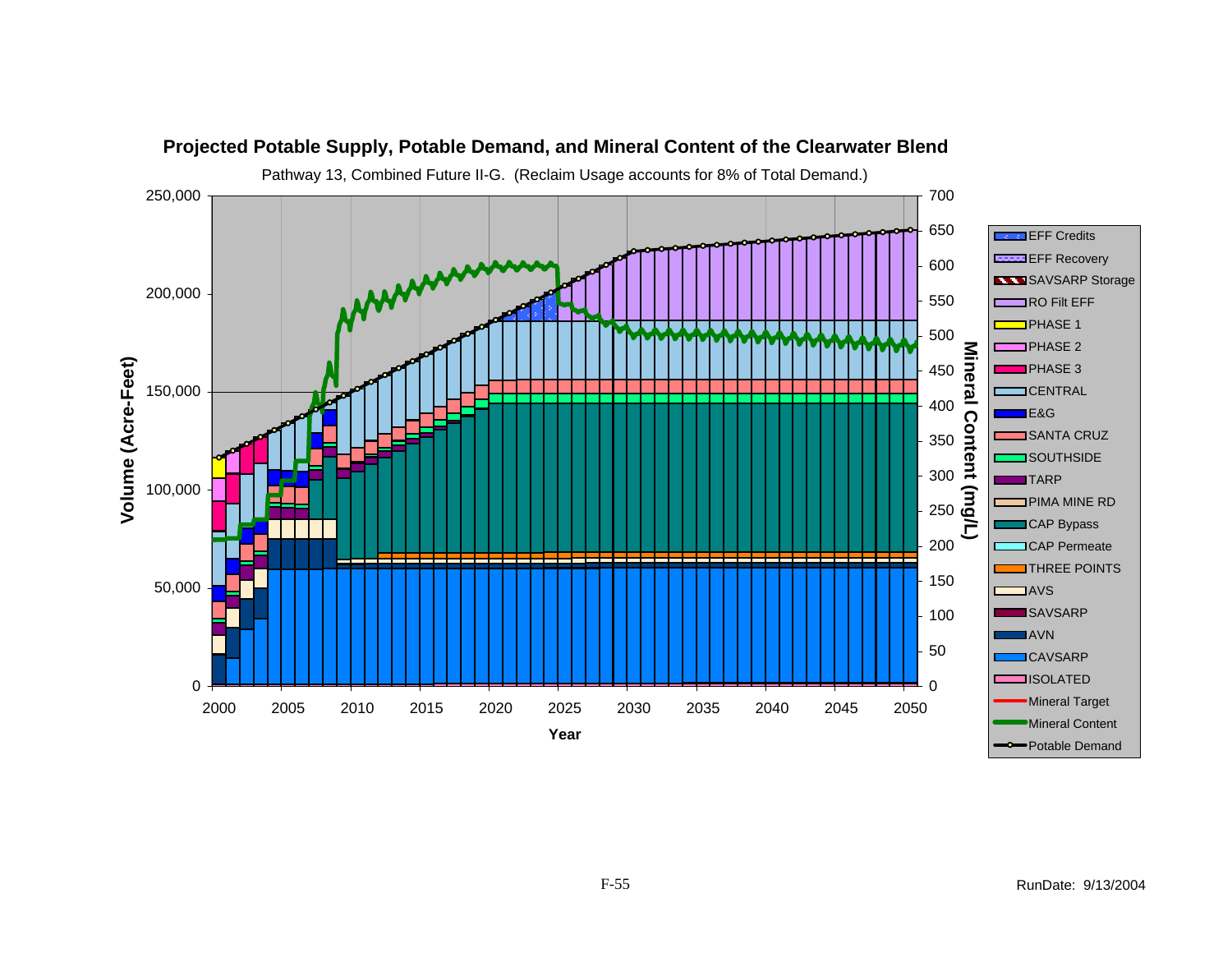| <b>CLEARWATER COST MODEL OUTPUT</b><br>ALTERNATIVE NAME | Future I-H                           | Add Run to Database   |                                                    | Show Input Form                       |                    | <b>Pathway 14</b>          |                                  |                |                                      |
|---------------------------------------------------------|--------------------------------------|-----------------------|----------------------------------------------------|---------------------------------------|--------------------|----------------------------|----------------------------------|----------------|--------------------------------------|
| <b>RUN NAME</b>                                         | Run 1                                |                       |                                                    |                                       |                    |                            |                                  |                |                                      |
| DATE                                                    | 9/13/2004                            |                       |                                                    | 450<br>(mq/L)                         |                    | <b>Combined Future I-H</b> |                                  |                |                                      |
|                                                         |                                      |                       | Final TDS Target from Resource Planning Tool       |                                       |                    |                            |                                  |                |                                      |
| <b>Input Values</b>                                     |                                      |                       | <b>Overall Output Values</b>                       | (\$millions except where noted)       |                    |                            |                                  |                |                                      |
| Power Cost for HUWTP                                    | \$0.08                               | (\$/kWh)              | <b>Present Worth Capital Cost</b>                  | 209.4                                 |                    |                            |                                  |                |                                      |
| Labor Rate                                              | \$26                                 | (\$/hr)               | <b>Average Annual O&amp;M Cost</b>                 | 14.2<br>$\mathbf{s}$                  |                    |                            |                                  |                |                                      |
| <b>Annual Discount Rate</b>                             | 0.050                                | (per year as decimal) | <b>Present Worth of O&amp;M Costs</b>              | $\mathbf{s}$<br>183.9                 |                    |                            |                                  |                |                                      |
| <b>ENR 20 Cities Average Cost Construction Index</b>    | 7188                                 |                       | <b>Total Present Worth</b>                         | 393.2<br>$\mathbf{s}$                 |                    |                            |                                  |                |                                      |
| <b>Target Year</b>                                      | 2030                                 | Year)                 | <b>Annualized Capital Cost</b>                     | \$<br>14.6                            |                    |                            |                                  |                |                                      |
| Planning Horizon                                        | 26                                   | Years)                | <b>Uniform Annualized O&amp;M Cost</b>             | <sub>S</sub><br>12.8                  |                    |                            |                                  |                |                                      |
| Spencer Interconnect                                    | <b>TRUE</b>                          |                       | <b>Total Equivalent Annual Cost</b>                | \$<br>27.4                            |                    |                            |                                  |                |                                      |
| SAVSARP Deep Wells                                      | 15                                   |                       | Equivalent Unit Cost (based on Target Year flows): |                                       |                    |                            |                                  |                |                                      |
| Three-Points Wellfield                                  | 2012                                 |                       | \$/1,000 gallons                                   | 0.62<br><b>S</b>                      |                    |                            |                                  |                |                                      |
|                                                         |                                      |                       | \$/acre-foot                                       | 202<br>$\mathbf{\hat{S}}$             |                    |                            |                                  |                |                                      |
|                                                         |                                      |                       |                                                    |                                       |                    |                            |                                  |                |                                      |
| <b>Project Cost Breakdown</b>                           |                                      |                       |                                                    |                                       |                    |                            |                                  |                |                                      |
| Project (\$1,000s except where noted)                   | Design Flow (MGD)                    | Average Flow in       | Present Worth<br>Average Annual                    | Present Worth<br><b>Total Present</b> | Annualized Capital | Uniform                    | <b>Total</b>                     |                | <b>Equivalent Unit Production</b>    |
|                                                         | [based on max. flow<br>over planning | Target Year (MGD)     | Capital Cost (\$k<br>O&M Cost<br>(\$k/yr)          | O&M Costs<br>Worth (\$k)<br>(Sk)      | Cost (\$k/yr)      | Annualized<br>O&M Cost     | Equivalent<br><b>Annual Cost</b> | Cost           | (based on Target<br>Year flows)      |
|                                                         | period]                              |                       |                                                    |                                       |                    | (Sk/yr)                    | (\$k/yr)                         |                |                                      |
| Hayden-Udall WTP:                                       |                                      |                       |                                                    |                                       |                    |                            |                                  | \$/1,000 gal   | \$/acre-ft                           |
| <b>General Rehabilitation</b>                           |                                      |                       | 4,480                                              | 4,480<br>S                            | 312                |                            | 312                              |                |                                      |
| <b>Primary Disinfection Options</b>                     |                                      |                       |                                                    |                                       |                    |                            |                                  |                |                                      |
| UV Disinfection                                         | 0.0                                  | 0.0                   |                                                    |                                       |                    | \$.                        |                                  |                |                                      |
| Ozonation (Giardia & Cryptosporidium)                   | 0.0                                  | 0.0                   | \$.<br>\$                                          | $\mathfrak{L}$<br>$\mathbf{S}$        | <b>S</b>           | $\mathfrak{L}$             |                                  |                | \$                                   |
| Ozonation (Taste & Odor)                                | 102.0                                | 67.8                  | s.<br>2,162<br>498<br>\$.                          | 5,876<br>8,038<br>l S                 | 150<br>- \$        | 409<br>\$                  | 559                              | $\overline{0}$ | $\mathfrak{L}$<br>$\overline{7}$     |
| Chlorination                                            | 102.0                                | 67.8                  | \$                                                 | l \$                                  |                    |                            |                                  |                | \$                                   |
| <b>Existing Direct Filtration</b>                       | 102.0                                | 67.8                  | 2,854                                              | 33,184<br>33,184<br>l S               |                    | 2,308<br>\$                | 2,308                            | $\overline{0}$ | $\mathbf S$<br>30                    |
| TDS Removal of CAP Water                                |                                      |                       |                                                    |                                       |                    |                            |                                  |                |                                      |
| NF/RO (with Existing Direct Filtration)                 | 53.7                                 | 15.1                  | 48,696<br>3,300                                    | 38,562<br>87,257<br><b>S</b>          | 3,387              | 2,683<br>\$                | 6,070                            |                | 359<br>-S                            |
|                                                         | 0.0                                  | 0.0                   |                                                    |                                       |                    |                            |                                  |                |                                      |
| NF/RO (with MF/UF Pre-treatment)                        | 8.1                                  | 2.3                   | 132,990<br>1,095                                   | 12,798<br>145,788<br>$\sqrt{2}$       | 9,251<br><b>S</b>  | 890                        | 10,142                           | 12             | \$<br>3,995                          |
| <b>Evaporation Ponds</b>                                |                                      |                       |                                                    |                                       |                    |                            |                                  |                |                                      |
| TDS Removal of Recovered Water                          |                                      |                       |                                                    |                                       |                    |                            |                                  |                |                                      |
| NF/RO for Recovered Water                               | 0.0                                  | 0.0                   |                                                    |                                       |                    |                            |                                  |                | \$<br>$\mathfrak{L}$                 |
| <b>Evaporation Ponds</b>                                | 0.0                                  | 0.0                   |                                                    | $\mathbf{s}$                          |                    | $\mathfrak{L}$             |                                  |                |                                      |
| <b>Secondary Disinfection</b>                           |                                      |                       |                                                    |                                       |                    |                            |                                  |                |                                      |
| Chlorine                                                | 95.5                                 | 65.6                  | 428<br>238                                         | 2,765<br>3,193                        | 30                 | 192                        | 222                              | $\overline{0}$ | $\mathfrak{L}$<br>$\mathbf{3}$       |
| Chloramines                                             | 0.0                                  | 0.0                   |                                                    | .S                                    | $\mathfrak{L}$     |                            |                                  |                | \$                                   |
| Sub-total (Hayden-Udall WTP)                            | 95.5                                 | 65.6                  | 188,756<br>7,986                                   | 93,185<br>281,941                     | 13,131             | 6,482                      | 19,613                           | 0.82           | 267                                  |
|                                                         |                                      |                       |                                                    |                                       |                    |                            |                                  |                |                                      |
| <b>CAVSARP</b>                                          | 61.2                                 | 52.5<br>0.0           | 5,696                                              | 84,906<br>84,906<br><b>S</b>          |                    | 5,906<br>ፍ                 | 5,906                            | $0.31$ \$      | 100                                  |
| <b>SAVSARP</b>                                          | 0.0                                  |                       |                                                    | $\mathbf{s}$                          |                    |                            |                                  |                | $\mathfrak{s}$                       |
| Secondary Disinfection- Recovered Water                 | 61.2                                 | 52.5                  | 143<br>92                                          | 1,319<br>1,462<br>$\mathbf{s}$        | 10 <sup>°</sup>    | 92                         | 102                              | 0.01           | $\overline{2}$<br>$\sqrt{3}$         |
| <b>Three Points Wellfield</b>                           | 4.5                                  | 2.7                   | 5,249<br>239                                       | 2,570<br>7,820                        |                    | $365$ \$<br>179            | 544                              | $0.56$ \$      | 181                                  |
| Secondary Disinfection- Three Points Wellfield          | 4.5                                  | 2.7                   | 89<br>$6\phantom{a}$                               | 151<br>62                             |                    |                            | 11                               | 0.01           | $\mathbf{\hat{f}}$<br>$\overline{4}$ |
| <b>Total Clearwater Production (MGD)</b>                | 161.2                                | 120.7                 |                                                    |                                       |                    |                            |                                  |                |                                      |
|                                                         |                                      |                       |                                                    |                                       |                    |                            |                                  |                |                                      |
| Spencer Interconnect                                    |                                      |                       | 192<br>15,130                                      | 1,827<br>16,957                       | 1,052              | 127<br>\$                  | 1,180                            |                |                                      |
|                                                         |                                      |                       |                                                    |                                       |                    |                            |                                  |                |                                      |
| <b>TOTAL COSTS</b>                                      |                                      |                       |                                                    | 183,871<br>393,237                    | 14,564             | 12,791                     | 27,355                           |                | $0.62$ \$<br>202                     |
|                                                         |                                      |                       | 14,210<br>209,366                                  |                                       |                    |                            |                                  |                |                                      |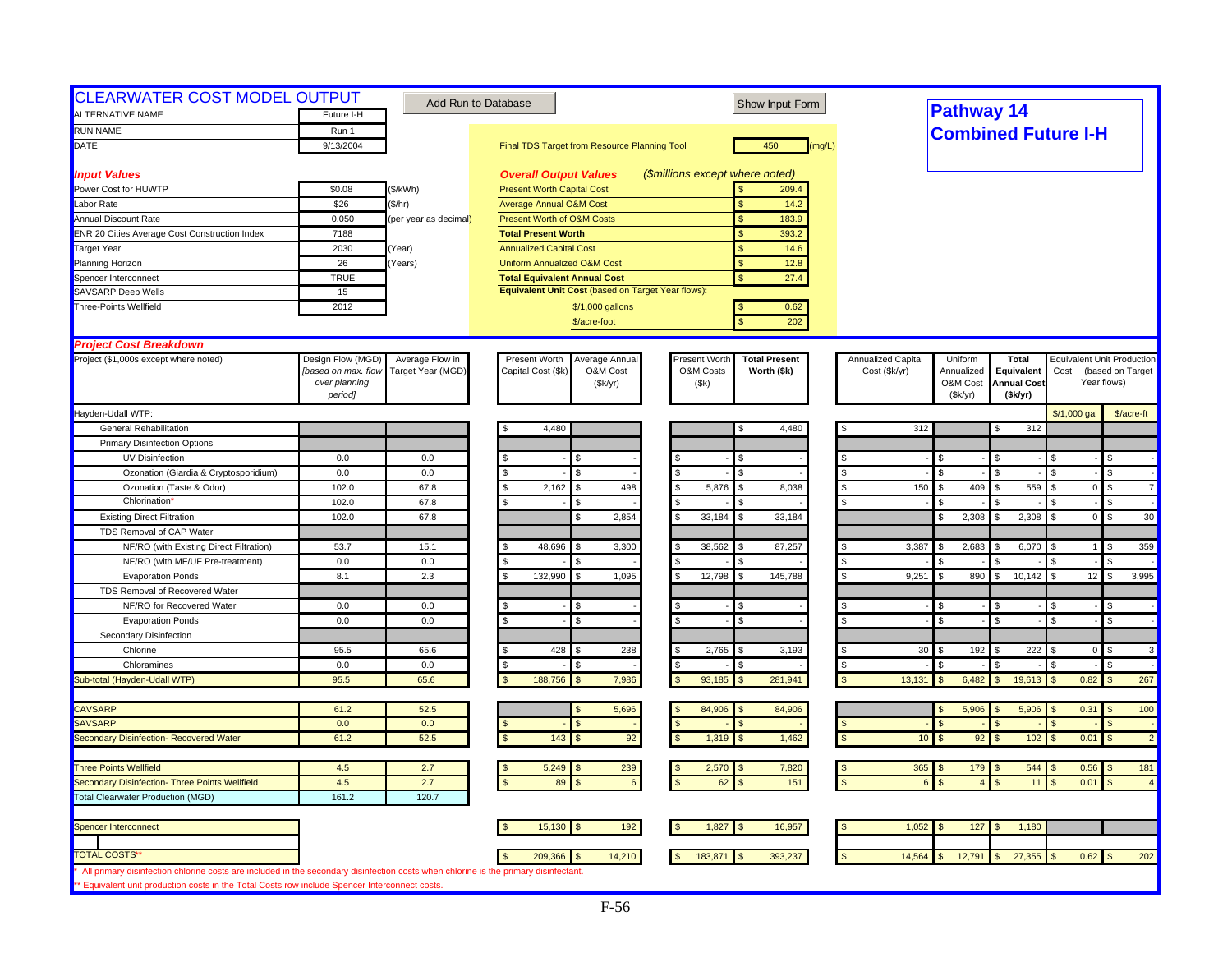![](_page_56_Figure_0.jpeg)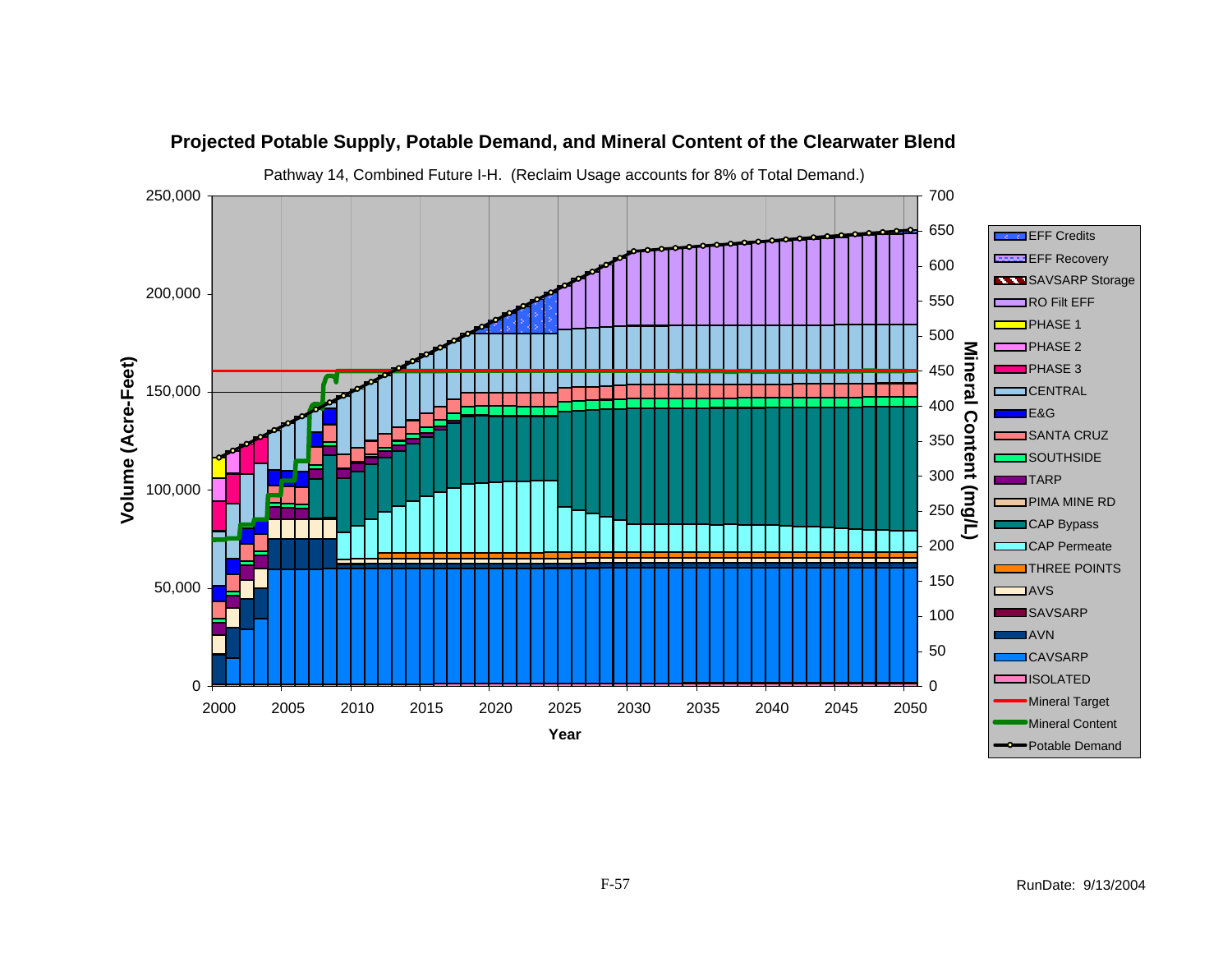| <b>CLEARWATER COST MODEL OUTPUT</b>                                                                                                                       |                          |                       | Add Run to Database                                | Show Input Form                       |                           | Pathway 14                 |                    |                             |                                   |
|-----------------------------------------------------------------------------------------------------------------------------------------------------------|--------------------------|-----------------------|----------------------------------------------------|---------------------------------------|---------------------------|----------------------------|--------------------|-----------------------------|-----------------------------------|
| <b>ALTERNATIVE NAME</b>                                                                                                                                   | Future II-H              |                       |                                                    |                                       |                           |                            |                    |                             |                                   |
| <b>RUN NAME</b>                                                                                                                                           | Run 1                    |                       |                                                    |                                       |                           |                            |                    | <b>Combined Future II-H</b> |                                   |
| DATE                                                                                                                                                      | 9/13/2004                |                       | Final TDS Target from Resource Planning Tool       | 650<br>(mg/L)                         |                           |                            |                    |                             |                                   |
| <b>Input Values</b>                                                                                                                                       |                          |                       | <b>Overall Output Values</b>                       | (\$millions except where noted)       |                           |                            |                    |                             |                                   |
| Power Cost for HUWTP                                                                                                                                      | \$0.08                   | (\$/kWh)              | <b>Present Worth Capital Cost</b>                  | 27.7                                  |                           |                            |                    |                             |                                   |
| Labor Rate                                                                                                                                                | \$26                     | (\$/hr)               | <b>Average Annual O&amp;M Cost</b>                 | \$<br>9.7                             |                           |                            |                    |                             |                                   |
| Annual Discount Rate                                                                                                                                      | 0.050                    | (per year as decimal) | Present Worth of O&M Costs                         | S<br>131.1                            |                           |                            |                    |                             |                                   |
| ENR 20 Cities Average Cost Construction Index                                                                                                             | 7188                     |                       | <b>Total Present Worth</b>                         | 158.8                                 |                           |                            |                    |                             |                                   |
| Target Year                                                                                                                                               | 2030                     | Year)                 | <b>Annualized Capital Cost</b>                     | <sub>\$</sub><br>1.9                  |                           |                            |                    |                             |                                   |
| Planning Horizon                                                                                                                                          | 26                       | Years)                | Uniform Annualized O&M Cost                        | $\mathsf{S}$<br>9.1                   |                           |                            |                    |                             |                                   |
| Spencer Interconnect                                                                                                                                      | <b>TRUE</b>              |                       | <b>Total Equivalent Annual Cost</b>                | 11.0<br>$\mathbf{s}$                  |                           |                            |                    |                             |                                   |
| <b>SAVSARP Deep Wells</b>                                                                                                                                 | 15                       |                       | Equivalent Unit Cost (based on Target Year flows): |                                       |                           |                            |                    |                             |                                   |
| Three-Points Wellfield                                                                                                                                    | 2012                     |                       | \$/1,000 gallons                                   | 0.25                                  |                           |                            |                    |                             |                                   |
|                                                                                                                                                           |                          |                       | \$/acre-foot                                       | 80<br>$\mathbf{\hat{S}}$              |                           |                            |                    |                             |                                   |
| <b>Project Cost Breakdown</b>                                                                                                                             |                          |                       |                                                    |                                       |                           |                            |                    |                             |                                   |
| Project (\$1,000s except where noted)                                                                                                                     | Design Flow (MGD)        | Average Flow in       | Present Worth<br>Average Annual                    | Present Worth<br><b>Total Present</b> | <b>Annualized Capital</b> | Uniform                    | Total              |                             | <b>Equivalent Unit Production</b> |
|                                                                                                                                                           | [based on max. flow      | Target Year (MGD)     | Capital Cost (\$k)<br>O&M Cost                     | O&M Costs<br>Worth (\$k)              | Cost (\$k/yr)             | Annualized                 | Equivalent         | Cost                        | (based on Target                  |
|                                                                                                                                                           | over planning<br>period] |                       | (\$k/yr)                                           | (\$k)                                 |                           | O&M Cost<br>(Sk/yr)        | <b>Annual Cost</b> |                             | Year flows)                       |
| Hayden-Udall WTP:                                                                                                                                         |                          |                       |                                                    |                                       |                           |                            | (\$k/yr)           | \$/1,000 gal                | \$/acre-ft                        |
| <b>General Rehabilitation</b>                                                                                                                             |                          |                       | 4,480                                              | 4,480                                 | 312                       |                            | 312                |                             |                                   |
|                                                                                                                                                           |                          |                       |                                                    |                                       |                           |                            |                    |                             |                                   |
| <b>Primary Disinfection Options</b>                                                                                                                       |                          |                       |                                                    |                                       |                           |                            |                    |                             |                                   |
| UV Disinfection                                                                                                                                           | 0.0                      | 0.0                   |                                                    | ¢                                     |                           | \$                         |                    |                             | \$                                |
| Ozonation (Giardia & Cryptosporidium)                                                                                                                     | 0.0                      | 0.0                   | \$<br>\$.                                          | <b>S</b>                              |                           | \$                         |                    |                             | \$                                |
| Ozonation (Taste & Odor)                                                                                                                                  | 101.4                    | 67.8                  | 2,162<br>485<br>\$.<br>£.                          | 5,687<br>7,848<br>$\mathbf{s}$<br>£.  | \$<br>150                 | 396<br>\$                  | 546<br>ς.          | $\overline{0}$              | $\mathbf{s}$<br>$\overline{7}$    |
| Chlorination                                                                                                                                              | 101.4                    | 67.8                  |                                                    |                                       |                           |                            |                    |                             | $\mathfrak{s}$                    |
| <b>Existing Direct Filtration</b>                                                                                                                         | 101.4                    | 67.8                  | 2.769<br>\$.                                       | 31.936<br>31,936<br>$\mathcal{F}$     |                           | 2,222<br>£.                | 2,222              | $\overline{0}$              | 29<br>\$                          |
| TDS Removal of CAP Water                                                                                                                                  |                          |                       |                                                    |                                       |                           |                            |                    |                             |                                   |
| NF/RO (with Existing Direct Filtration)                                                                                                                   | 0.0                      | 0.0                   |                                                    |                                       |                           |                            |                    |                             |                                   |
| NF/RO (with MF/UF Pre-treatment)                                                                                                                          | 0.0                      | 0.0                   | \$.<br>ፍ                                           | $\mathbf{s}$                          |                           | \$                         |                    |                             | \$                                |
| <b>Evaporation Ponds</b>                                                                                                                                  | 0.0                      | 0.0                   | \$.                                                | <b>S</b>                              |                           | $\mathfrak{L}$             |                    |                             | $\mathfrak{L}$                    |
| TDS Removal of Recovered Water                                                                                                                            |                          |                       |                                                    |                                       |                           |                            |                    |                             |                                   |
| NF/RO for Recovered Water                                                                                                                                 | 0.0                      | 0.0                   |                                                    | .S                                    |                           | $\mathfrak{L}$             |                    |                             | \$                                |
| <b>Evaporation Ponds</b>                                                                                                                                  | 0.0                      | 0.0                   | \$.                                                | $\mathbf{s}$                          |                           | $\mathfrak{L}$             | $\mathcal{F}$      | ፍ                           | \$                                |
| Secondary Disinfection                                                                                                                                    |                          |                       |                                                    |                                       |                           |                            |                    |                             |                                   |
| Chlorine                                                                                                                                                  | 101.4                    | 67.8                  | 442<br>247                                         | 2,845<br>3,288                        | 31                        | 198                        | 229                | $\overline{0}$              | \$<br>3                           |
| Chloramines                                                                                                                                               | 0.0                      | 0.0                   | \$                                                 |                                       | \$                        |                            |                    |                             | \$                                |
| Sub-total (Hayden-Udall WTP)                                                                                                                              | 101.4                    | 67.8                  | 3,502<br>7,084                                     | 47,553<br>40,468<br>$\mathcal{F}$     | 493                       | 2,815<br>$\mathfrak{L}$    | 3,308              | 0.13                        | 44<br>$\sqrt{3}$                  |
| <b>CAVSARP</b>                                                                                                                                            | 61.2                     | 52.5                  | 5,696                                              | 84,906<br>84,906                      |                           | 5,906                      | 5,906              | $0.31$ \$                   | 100                               |
| SAVSARP                                                                                                                                                   | 0.0                      | 0.0                   |                                                    |                                       |                           |                            |                    |                             | $\mathfrak{L}$                    |
| Secondary Disinfection- Recovered Water                                                                                                                   | 61.2                     | 52.5                  | 92<br>143                                          | 1,319<br>1,462<br><sub>S</sub>        | 10 <sup>°</sup>           | 92                         | 102                | 0.01                        | $\overline{2}$                    |
| <b>Three Points Wellfield</b>                                                                                                                             | 4.1                      |                       | 5,249                                              | 2,484                                 |                           | $365$ \$<br>173            | 538                | 0.55                        | 179                               |
|                                                                                                                                                           |                          | 2.7                   | 230                                                | 7,734<br><b>S</b>                     | - \$                      | $\kappa$<br>$\overline{A}$ |                    |                             | $\sqrt{3}$<br>$\mathfrak{L}$      |
| Secondary Disinfection- Three Points Wellfield<br><b>Total Clearwater Production (MGD)</b>                                                                | 4.1<br>166.7             | 2.7<br>123.0          | 88<br>$6\overline{6}$                              | 149<br>61                             |                           |                            | 10                 | 0.01                        | $\mathbf{3}$                      |
|                                                                                                                                                           |                          |                       |                                                    |                                       |                           |                            |                    |                             |                                   |
| Spencer Interconnect                                                                                                                                      |                          |                       | 15,130<br>192                                      | 1,827<br>16,957                       | 1,052                     | 127                        | 1,180              |                             |                                   |
|                                                                                                                                                           |                          |                       |                                                    |                                       |                           |                            |                    |                             |                                   |
| <b>TOTAL COSTS</b><br>All primary disinfection chlorine costs are included in the secondary disinfection costs when chlorine is the primary disinfectant. |                          |                       | 27,694<br>9,717                                    | 131,066<br>158,761<br>\$              | 1,927                     | 9,118                      | 11,044             | $0.25$ \$                   | 80                                |
| ** Equivalent unit production costs in the Total Costs row include Spencer Interconnect costs                                                             |                          |                       |                                                    |                                       |                           |                            |                    |                             |                                   |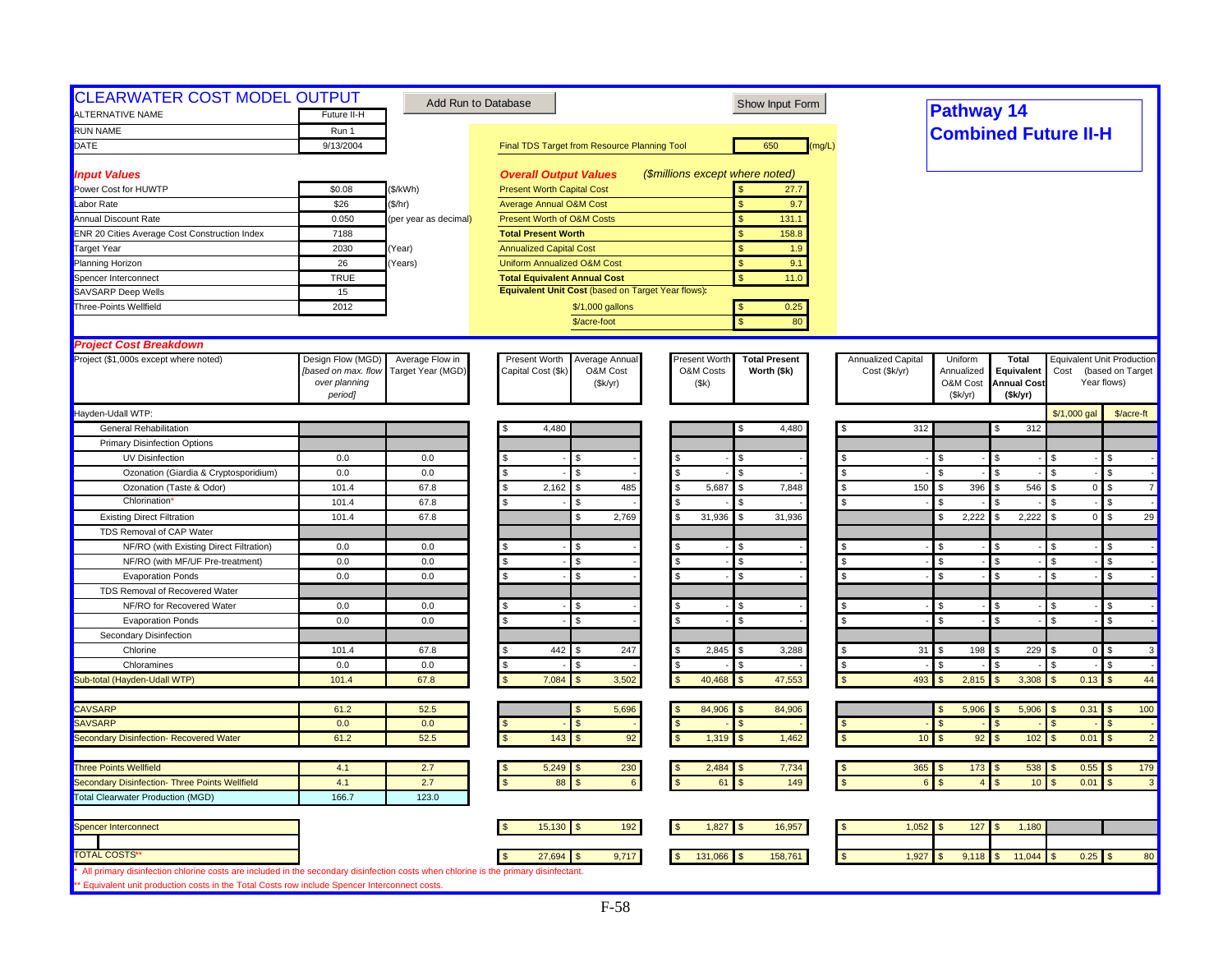![](_page_58_Figure_0.jpeg)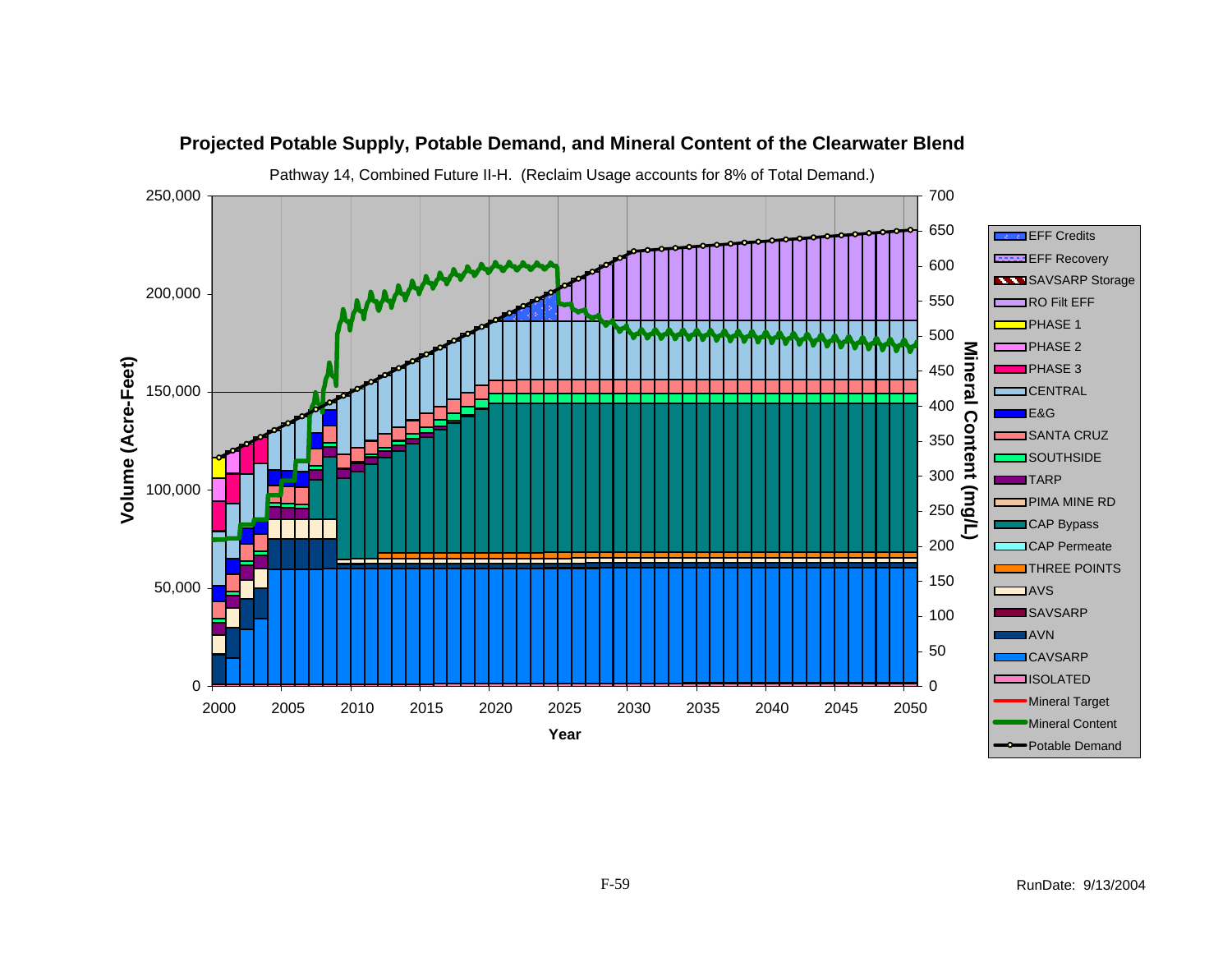The costs of using effluent to augment potable supply are presented in this section. Table F-3 presents an overview of the costs of each effluent project that might be included along each planning pathway.

|                                          | <b>Total Present I</b> | <b>Total Present</b> | Annualized     | Annualized  |
|------------------------------------------|------------------------|----------------------|----------------|-------------|
| <b>Effluent Costs</b>                    | <b>Worth Capital</b>   | <b>Worth O&amp;M</b> | <b>Capital</b> | O&M         |
| Avra Valley Pipeline (54 in Dia)         | \$34.232.773           | \$6,389,672          | \$2.381.380    | \$444.493   |
| Tucson Basin Pipeline (42 in Dia.)       | \$33,129,174           | \$19,914,482         | \$2,304,609    | \$1,385,337 |
| CAVSARP Recovery Expansion (42 in. Dia.) | \$4,095,532            | \$12,913,068         | \$284,903      | \$898,289   |
| Sweetwater EhT Plant (41 MGD)            | \$147,188,800          | \$126,973,312        | \$10,239,089   | \$8,832,812 |
| Sweetwater EhT Plant (18 MGD)            | \$75,936,436           | \$57,886,787         | \$5,282,467    | \$4,026,855 |
| Ina-Roger Interconnect (42 in Dia.)      | \$8,750,833            | \$8,104,364          | \$608,746      | \$563,775   |

## **Table F-3**: Effluent Utilization Costs

Detailed costs for each treatment technology employed at the Sweetwater Enhanced Treatment Plant are presented on the following two pages. The treatment train presented in this report is only for cost estimating purposes and is shown on Figure F-1.

![](_page_59_Figure_4.jpeg)

**Figure F-1:** Preliminary Effluent Treatment Train for Cost Estimates

It is highly likely that the eventual treatment processes will differ from that presented here based on the emergence of new and better technologies and the desired treatment goals. Costs are presented for two different treatment plant sizes (small and large) with average daily treatment capacities of 18 MGD and 41 MGD, respectively.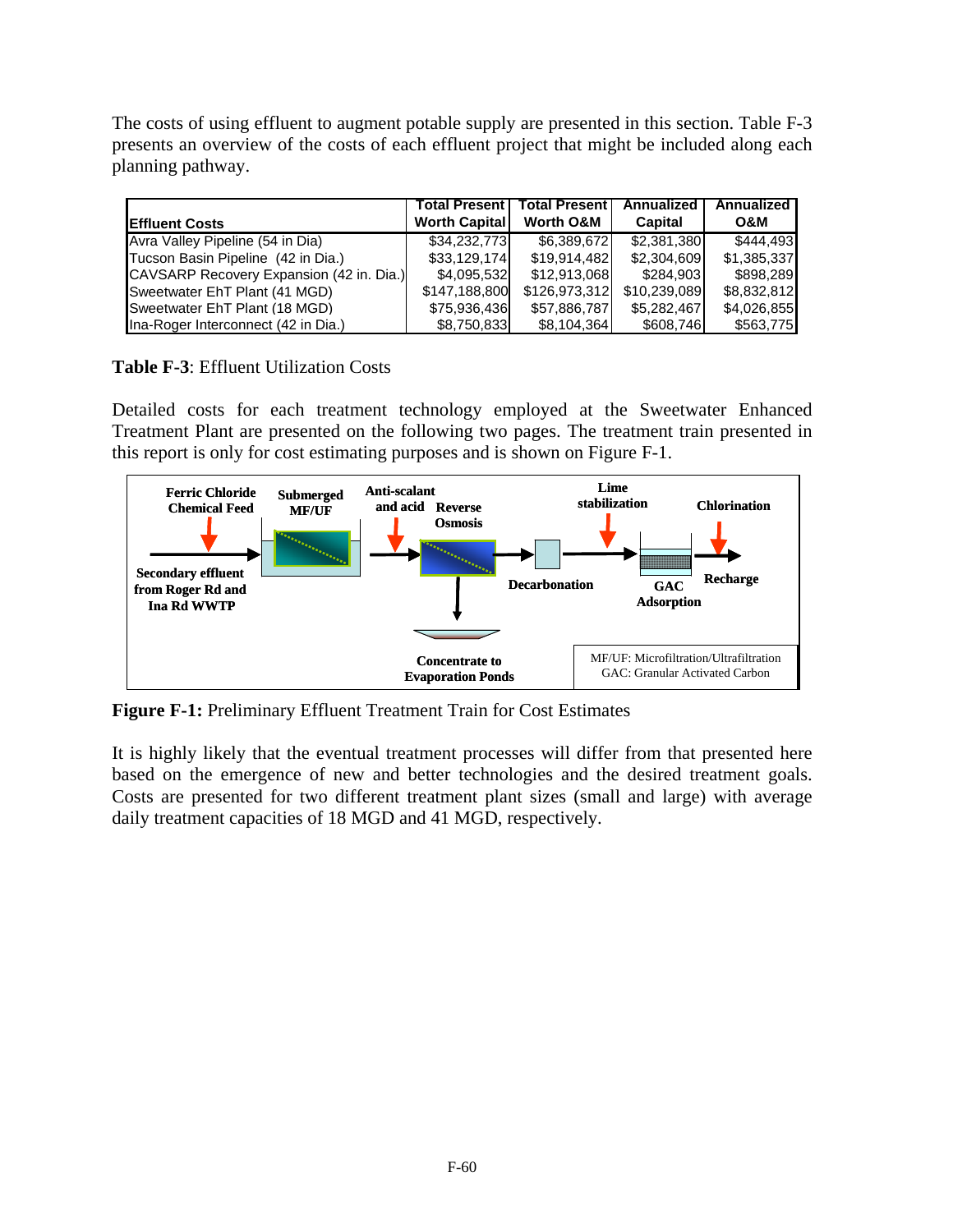# Effluent Enhanced Treatment **Small Plant (18 MGD)**

|                       | <b>Treatment Technology</b>                                          |                                                               |                         |                 |                        |                            |                                                        |              |              |    |
|-----------------------|----------------------------------------------------------------------|---------------------------------------------------------------|-------------------------|-----------------|------------------------|----------------------------|--------------------------------------------------------|--------------|--------------|----|
|                       | <b>Ferric Chloride Feed</b><br>Total Capital Cost (\$)<br>Annual O&M | Labor (hours)                                                 | Labor<br>Qdes.          | \$<br>\$285,320 | 26.00 Power<br>22 Qavg | 71                         | \$<br>0.08<br>18<br>\$1,846                            |              |              |    |
|                       |                                                                      | Power (kWh)<br>Other $(\$)$                                   |                         |                 | Sum                    | 12746                      | \$1,020<br>\$235,277<br>\$238,143                      |              |              |    |
|                       | Submerged Membrane<br>Total Capital Cost (\$)<br>Annual O&M          | Labor (hours)<br>Power (kWh)<br>Other $(\$)$                  |                         | \$32,694,970    |                        | 4576<br>2734570            | \$118,976<br>\$218,766<br>\$583,542                    |              |              |    |
|                       | <b>Reverse Osmosis</b>                                               |                                                               |                         |                 | Sum                    |                            | \$921,283                                              |              |              |    |
|                       | Total Capital Cost (\$)<br>Annual O&M                                | Labor (hours)<br>Power (kWh)<br>Other $(\$)$                  |                         | \$29,887,691    | Sum                    | 4576<br>15601746           | \$118,976<br>\$1,248,140<br>\$1,297,365<br>\$2,664,480 |              |              |    |
| Decarbonation         |                                                                      |                                                               |                         |                 |                        |                            |                                                        |              |              |    |
|                       | Total Capital Cost (\$)<br>Annual O&M                                | Labor (hours)<br>Power (kWh)<br>Other $(\$)$                  |                         | \$800,280       |                        | 180<br>101426              | \$4,670<br>\$8,114<br>\$2,982                          |              |              |    |
| <b>Lime Addition</b>  |                                                                      |                                                               |                         |                 | Sum                    |                            | \$15,767                                               |              |              |    |
|                       | <b>Total Capital Cost</b><br>Annual O&M                              | $\mathcal{S}$<br>Labor (hours)<br>Power (kWh)<br>Other $(\$)$ |                         | \$809,533       |                        | 551<br>4211                | \$14,337<br>\$337<br>\$22,821                          |              |              |    |
|                       |                                                                      |                                                               |                         |                 | Sum                    |                            | \$37,495                                               |              |              |    |
| <b>GAC Adsorption</b> | <b>Total Capital Cost</b><br>Annual O&M                              | (3)<br>Labor (hours)<br>Power (kWh)<br>Other $(\$)$           |                         | \$17,127,560    |                        | 3024<br>41138              | \$78,629<br>\$3,291<br>\$992,577                       |              |              |    |
|                       |                                                                      |                                                               |                         |                 | Sum                    |                            | \$1,074,497                                            |              |              |    |
| <b>Chlorine Feed</b>  | Total Capital Cost (\$)<br>Annual O&M                                | Labor (hours)<br>Power (kWh)<br>Other $(\$)$                  |                         | \$445,220       |                        | 117<br>7891                | \$3,039<br>\$631<br>\$125,255                          |              |              |    |
|                       |                                                                      |                                                               |                         |                 | Sum                    |                            | \$128,925                                              |              |              |    |
|                       | <b>Evaporation Ponds</b><br>Total Capital Cost (\$)<br>Annual O&M    | Labor (hours)<br>Power (kWh)<br>Other (\$)                    |                         | \$61,138,902    |                        | 2377<br>$\mathbf 0$        | \$61,793<br>\$0<br>\$705,570 Years                     |              |              | 13 |
|                       |                                                                      |                                                               |                         |                 | Sum                    |                            | \$767,363                                              |              |              |    |
|                       |                                                                      |                                                               | <b>Total</b><br>Capital | \$143,189,476   |                        | <b>Total Annual</b><br>O&M | \$5,847,953 O&M                                        | <b>Total</b> | \$76,023,383 |    |